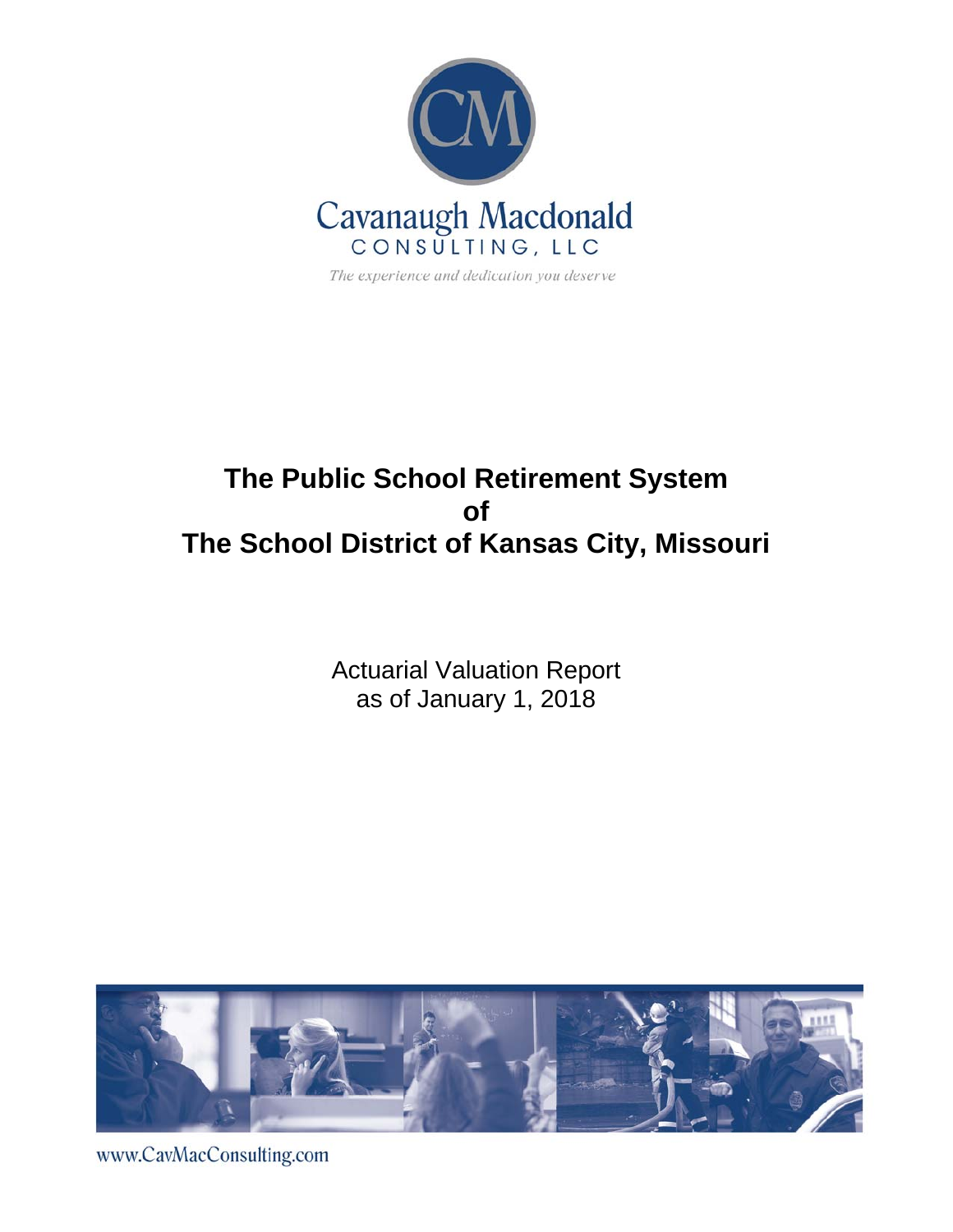## **TABLE OF CONTENTS**



| <b>Section</b>                                                       | <u>Page</u> |
|----------------------------------------------------------------------|-------------|
| <b>Actuarial Certification Letter</b>                                |             |
| Section I – Executive Summary                                        | 1           |
| Section $II -$ Scope of the Report                                   | 11          |
| Section III - Assets                                                 | 12          |
| Table 1 – Net Assets at Market Value                                 | 13          |
| Table 2 – Statement of Changes in Net Assets                         | 14          |
| Table 3 – Development of Actuarial Value of Assets                   | 15          |
| Section IV – System Liabilities                                      | 16          |
| Table 4 – Present Value of Future Benefits                           | 17          |
| Table 5 - Actuarial Accrued Liability                                | 18          |
| Table $6$ – Actuarial Gain/(Loss) for 2017                           | 19          |
| Table 7 – Actuarial Balance Sheet                                    | 20          |
| Table 8 - Pension Benefit Obligation Funded Status                   | 21          |
| Section V – Employer Contributions                                   | 22          |
| Table 9 - Normal Cost Rate                                           | 23          |
| Table 10 - Amortization of the Unfunded Actuarial Accrued Liability  | 24          |
| Table 11 – Development of 2018 Actuarial Required Contribution (ARC) | 25          |
| Section VI – Historical Funding and Other Information                | 26          |
| Table 12 – Schedule of Funding Progress                              | 27          |
| Table 13 – Historical Contribution Rates                             | 28          |
| Table 14 – Solvency Test                                             | 29          |
| Section VII - Risk Considerations                                    | 30          |
| Table 15 – Historical Leverage Ratio                                 | 31          |
| Table 16 - Covered Payroll History                                   | 32          |
| Table 17 - Historical Cash Flows                                     | 33          |
| Table 18 – Liability Maturity Measurements                           | 34          |
| <b>Appendices</b>                                                    |             |
| A. Summary of Membership Data                                        | 35          |
| B. Summary of Benefit Provisions                                     | 65          |
| C. Actuarial Cost Method and Assumptions                             | 72          |
| D. Glossary of Terms                                                 | 77          |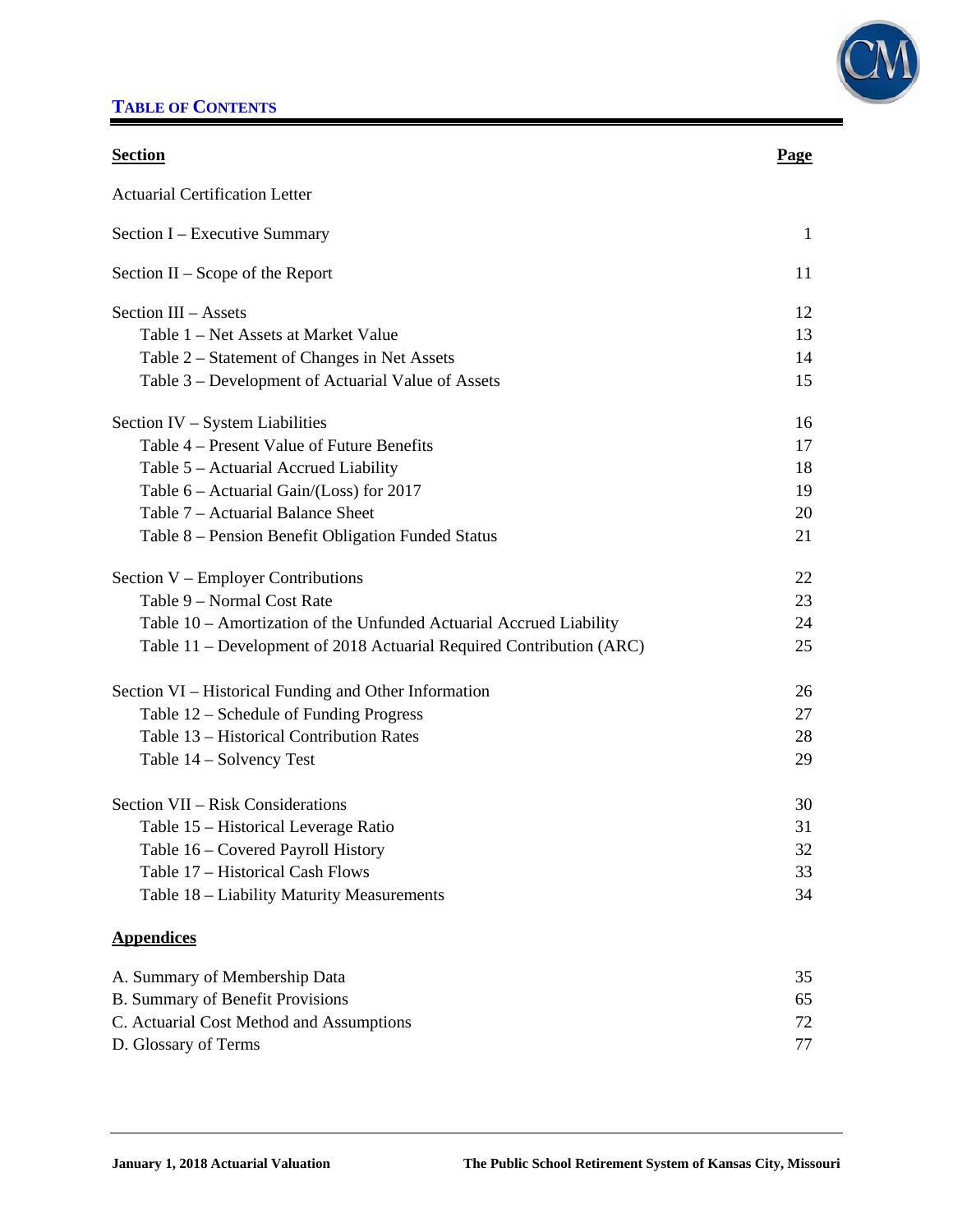

June 1, 2018

The Board of Trustees Public School Retirement System of the School District of Kansas City, Missouri 3100 Broadway, Suite 1211 Kansas City, MO 64111

Dear Members of the Board:

In accordance with your request, we have completed the annual actuarial valuation of the Public School Retirement System of the School District of Kansas City, Missouri as of January 1, 2018. The major findings of the valuation are contained in this report, including the actuarial required contribution rate for the 2018 plan year. The 2018 Missouri General Assembly passed a bill which impacts contributions to the System beginning January 1, 2019. There were no changes to the actuarial assumptions or actuarial methods since the prior valuation.

In preparing this report, we relied, without audit, on information (some oral and some in writing) supplied by the System's staff. This information includes, but is not limited to, plan provisions, member data, and financial information. We found this information to be reasonably consistent and comparable with information for the last valuation. The valuation results depend on the integrity of the data provided. If any of this information is inaccurate or incomplete, our valuation results may be different and our calculations may need to be revised.

We further certify that all costs, liabilities, and other factors for the System have been determined on the basis of actuarial assumptions and methods which are individually reasonable (taking into account the experience of the System and reasonable expectations); and which, in combination, offer our best estimate of anticipated experience affecting the System. Nevertheless, the emerging costs will vary from those presented in this report to the extent actual experience differs from that projected by the actuarial assumptions. The Board of Trustees has the final decision regarding the selection of assumptions and adopted the set indicated in Appendix C of this report. In our opinion, the set of assumptions and methods used for funding purposes in this report meet the parameters set by applicable Actuarial Standards of Practice.

Future actuarial measurements may differ significantly from the current measurements presented in this report due to such factors as the following: plan experience differing from that anticipated by the economic or demographic assumptions; increases or decreases expected as part of the natural operation of the methodology used for these measurements (such as the end of an amortization period); and changes in plan provisions or applicable law. Due to the limited scope of our assignment, we did not perform an analysis of the potential range of future measurements.

> Off Offices in Kennesaw, GA • Bellevue, NE 3802 Raynor Pkwy, Suite 202, Bellevue, NE 68123 Phone (402) 905-4461 • Fax (402) 905-4464 www.CavMacConsulting.com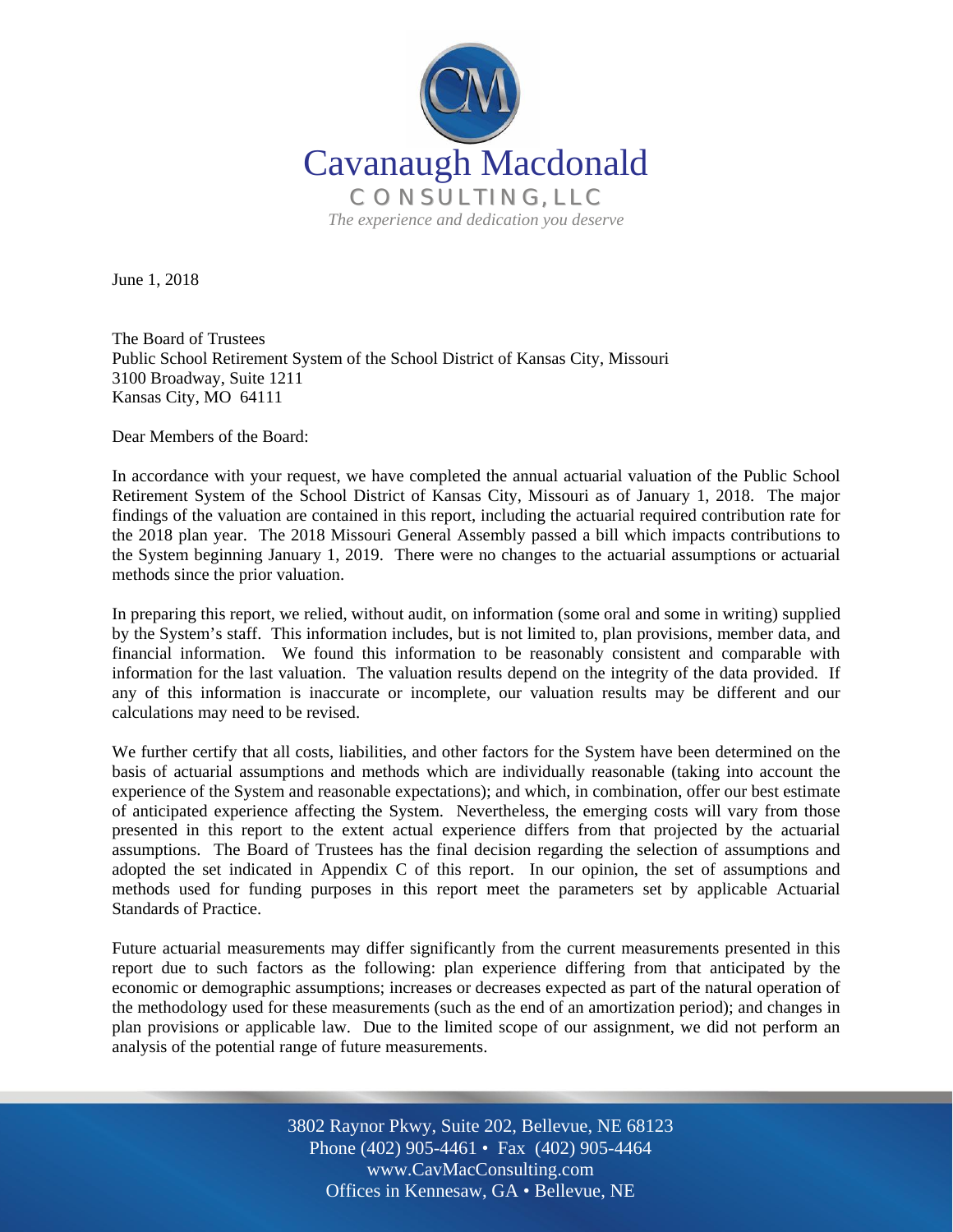Board of Trustees June 1, 2018 Page 2



Actuarial computations presented in this report are for purposes of determining the actuarial contribution rates for funding the System. The calculations in the enclosed report have been made on a basis consistent with our understanding of the System's funding requirements and goals. Determinations for purposes other than meeting these requirements may be significantly different from the results contained in this report. Accordingly, additional determinations may be needed for other purposes. For example, actuarial computations for purposes of fulfilling financial accounting requirements for the System under Governmental Accounting Standards No. 67 and No. 68 are provided in separate reports.

The consultants who worked on this assignment are pension actuaries. CMC's advice is not intended to be a substitute for qualified legal or accounting counsel.

This is to certify that the independent consulting actuaries are members of the American Academy of Actuaries and have experience in performing valuations for public retirement plans, that the valuation was prepared in accordance with standards of practice prescribed by the Actuarial Standards Board, and that the actuarial calculations were performed by qualified actuaries in accordance with accepted actuarial procedures, based on the current provisions of the retirement plan and on actuarial assumptions that are internally consistent and reasonably based on the actual experience of the System. The Board of Trustees has the final decision regarding the appropriateness of the assumptions and adopted them as indicated in Appendix C.

We respectfully submit the following report and look forward to discussing it with you.

Sincerely,

Patrici Beckham

Patrice A. Beckham, FSA, EA, FCA, MAAA Bryan K. Hoge, FSA, EA, FCA, MAAA Principal and Consulting Actuary Senior Actuary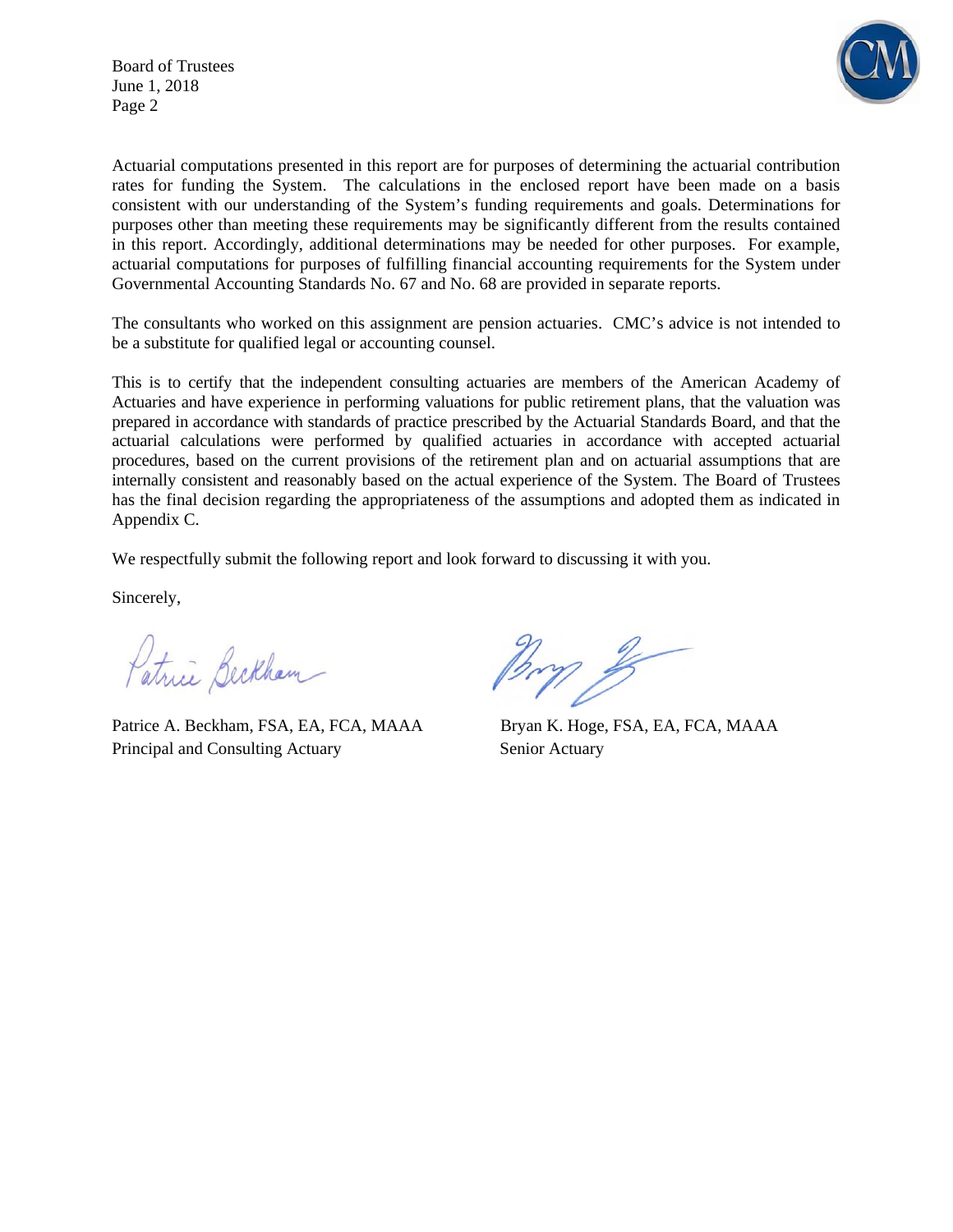

This report presents the results of the January 1, 2018 actuarial valuation of the Public School Retirement System of the School District of Kansas City, Missouri (System). The primary purposes of performing a valuation are to:

- estimate the liabilities for future benefits expected to be paid by the System;
- determine the actuarial contribution rate based on the Board's funding policy and evaluate the sufficiency of the current contribution rates;
- disclose certain asset and liability measurements as of the valuation date;
- monitor any deviation between actual plan experience and experience anticipated by the actuarial assumptions; and
- analyze and report on any significant trends in assets, liabilities, and contributions over the past several years.

The 2018 Missouri General Assembly passed a bill which, as of the date of this report, has not been signed by the Governor. However, the expectation is that the bill will be signed and become law in 2018. The new legislation provides for an increase in the employer contribution rate from 9.0% to 10.5% of pay, effective January 1, 2019, and then 12.0% of pay, effective January 1, 2020. Beginning July 1, 2021, the employer contribution rate will be the greater of (1) the actuarial required contribution rate, as determined in the valuation prepared for the prior calendar year, less the member contribution rate, or (2) 12.00% of pay, until the System is fully funded. More detail on the new contribution provisions can be found in Appendix B of this report. These changes, particularly the move to set employer contributions based on the actuarial contribution rate, are expected to improve the funded status of the System in the future. Because the effective date of these changes is in the future, they did not impact the current valuation results.

The actuarial valuation results provide a "snapshot" view of the System's financial condition on January 1, 2018 which reflects net favorable experience for the past plan year as demonstrated by an unfunded actuarial accrued liability that was less than expected, based on the actuarial assumptions. Favorable experience on liabilities resulted in a gain of \$10.8 million, primarily due to lower salary amounts than expected. This favorable experience was partially offset by unfavorable experience on the actuarial value of assets, which resulted in an actuarial loss of \$9.5 million. The net impact was an actuarial gain of \$1.3 million. The System's unfunded actuarial accrued liability increased from \$297.1 million in the January 1, 2017 valuation to \$302.1 million in the January 1, 2018 valuation. A detailed analysis of the change in the unfunded actuarial accrued liability is shown on page 5.

In the following pages, changes in the assets, liabilities, and contributions of the System over the last year are discussed in more detail.

### **MEMBERSHIP**

The size of the active membership increased about 1.6%, from 3,701 in the 2017 valuation to 3,760 in the current valuation. There are different benefit provisions applicable to the current active membership. The number of actives covered by Plan C, which was effective for members hired on and after January 1, 2014, increased from 1,518 last year (about 41%) to 1,908 in the 2018 valuation (about 51%). As more of the active members are covered by Plan C in the future, the normal cost rate is expected to decline, reflecting the lower cost of Plan C as compared to Plan B. The following graphs shows the historical number of active members and the split between Plan B and Plan C: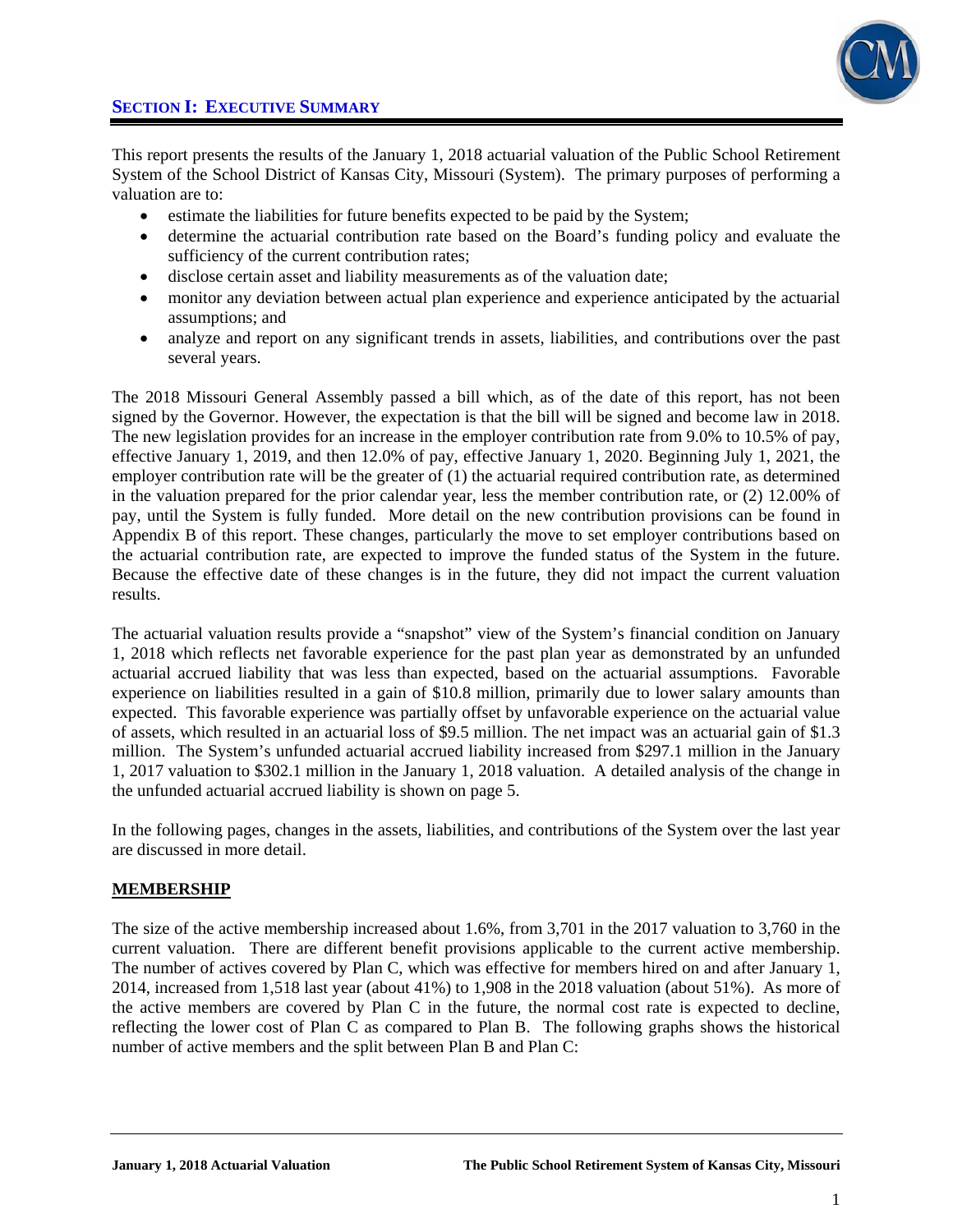



The System covers employees of the Kansas City School District, the Kansas City Library and Charter Schools in Kansas City. The current allocation of active membership among these groups, by plan, is shown below:



| <b>Group</b>           | <b>Count</b> | <b>Average Salary</b> | <b>Average Age</b> | <b>Average Service</b> |
|------------------------|--------------|-----------------------|--------------------|------------------------|
| KC School District     | 2,065        | \$45,539              | 46.2               | 9.3                    |
| <b>Charter Schools</b> | 1,555        | 41,772                | 37.9               | 4.3                    |
| Library                | <u>140</u>   | 46,722                | 47.5               | 10.4                   |
| Total                  | 3,760        | \$44,025              | 42.8               | 7.5                    |

Although the number of active members increased by 1.6%, total covered payroll (on which contributions are paid) increased only 1.1% from the prior valuation (the assumption is 3%). The low increase in covered payroll this year is the result of a 2015 retroactive pay increase for some members included in their calendar year 2016 reported salary and thus reflected in the 1/1/2017 valuation. As a result, the retroactive pay increases included in the 1/1/2017 valuation attributed to the lower than expected percentage increase in covered payroll from the 1/1/2017 to the 1/1/2018 valuation. When the actual increase in covered payroll is less than expected, it results in an increase in UAAL contribution rate for the current valuation (in this case  $1/1/2018$ ) since this rate is determined as a percent of payroll. This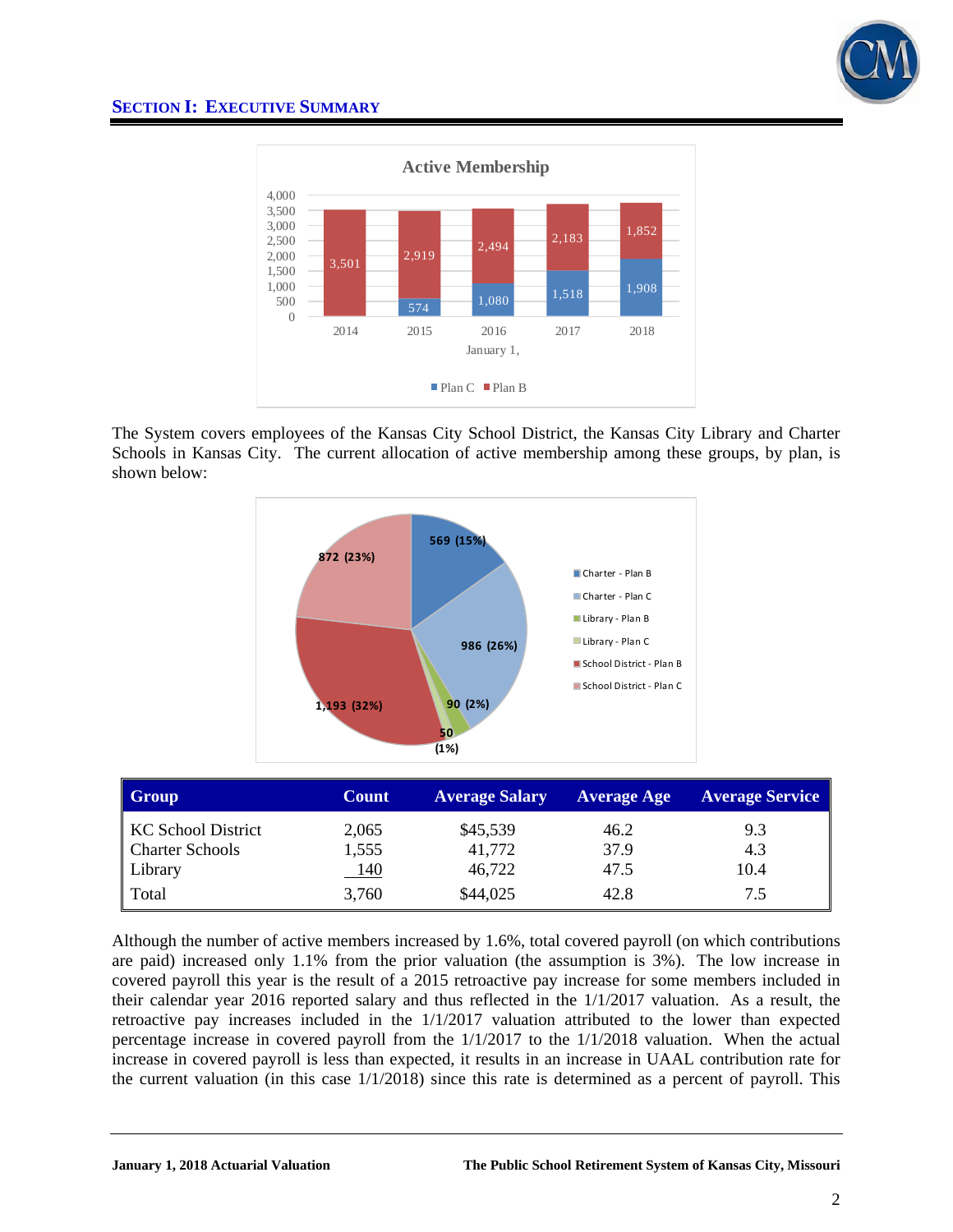

year-to-year variance will correct itself in the actuarial valuations going forward and because the contribution rate for calendar year 2018 and 2019 is a fixed rate adjustments are not necessary.

The number of terminated members increased by 6.6% from the 2017 valuation. The largest increase in count was in the terminated non-vested group. The number of members receiving benefits also increased from 4,032 in the 2017 valuation to 4,112 in the 2018 valuation.

### **ASSETS**

As of January 1, 2018, the System had total assets of \$685.8 million when measured on a market value basis, an increase of \$54.4 million from the January 1, 2017 value of \$631.4 million. The market value of assets is not used directly in the calculation of the System's funded status and the actuarial contribution rate. An asset valuation method, which smoothes the effect of market fluctuations, is used to determine the value of assets used in the valuation, called the "actuarial value of assets". Gains and losses, determined as the difference between the actual and expected value of assets, are recognized equally over a five-year period. See Table 3 for a detailed development of the actuarial value of assets. The rate of return on the market value of assets was 16.8%, but due to the asset smoothing process the return on the actuarial value of assets was only 6.3%. Because the investment return on the actuarial value of assets was lower than the actuarial assumed rate of return (7.75%), an actuarial loss on assets occurred. Due to the favorable investment experience during 2017 along with the recognition of deferred losses on the actuarial value of assets, the net deferred asset loss of \$53.0 million in the January 1, 2017 valuation has become a net deferred asset gain of \$7.5 million in the January 1, 2018 valuation.

The components of the change in the market and actuarial value of assets for the System (in millions) are set forth below:

|                                                        | <b>Market Value (\$M)</b> | <b>Actuarial Value (\$M)</b> |
|--------------------------------------------------------|---------------------------|------------------------------|
| Assets, January 1, 2017                                | \$631.4                   | \$684.4                      |
| - Employers and Member Contributions                   | 33.9                      | 33.9                         |
| - Benefit Payments and Refunds                         | (81.8)                    | (81.8)                       |
| - Investment, Depreciation and Administrative Expenses | (5.9)                     | (5.9)                        |
| - Investment Income                                    | 108.2                     | 47.7                         |
| Assets, January 1, 2018                                | \$685.8                   | \$678.3                      |
|                                                        |                           |                              |
| <b>Estimated Rate of Return</b>                        | 16.8%                     | 6.3%                         |

The unrecognized net asset gain represents about 1% of the market value of assets. Unless offset by future investment losses or other unfavorable experience, the recognition of the \$7.5 million net gain will flow through the asset smoothing method and positively impact the funded ratio and actuarial contribution rate in future years. If the net deferred gain was recognized immediately in the actuarial value of assets, the funded percentage would increase from 69% to 70% and the actuarial contribution rate for the System would decrease from 9.8% to 9.5% of payroll.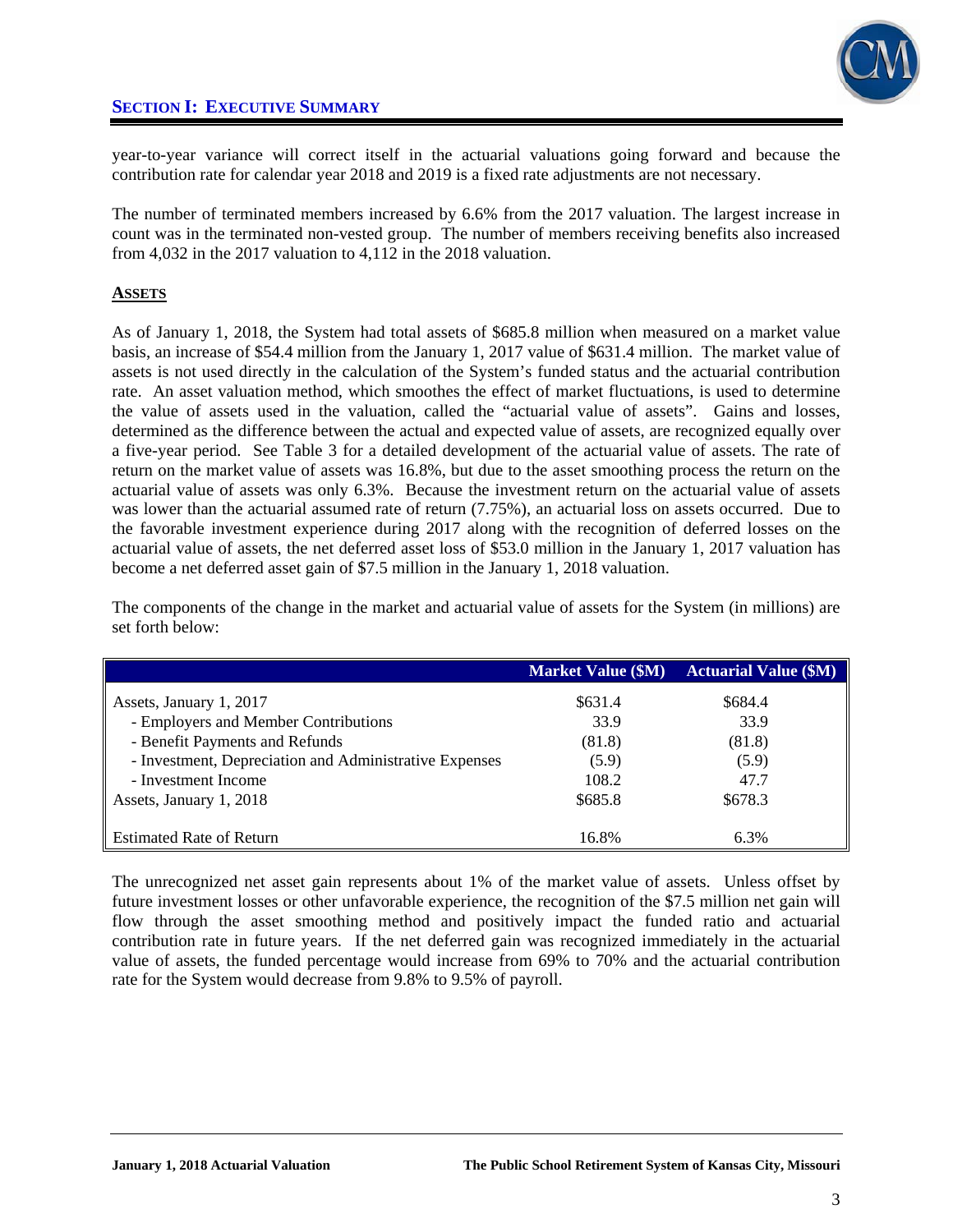



*The actuarial value of assets has been equal to or greater than the market value of assets over most of this period. However, over the longer term we expect the actuarial value of assets to be both higher and lower than the market value of assets.* 



*The rate of return on the actuarial value of assets has been less volatile than the market value return, which is the main reason for using an asset smoothing method*

### **LIABILITIES**

The actuarial accrued liability is that portion of the present value of future benefits that will not be paid by future employer normal costs or member contributions. The difference between this liability and asset values at the same date is referred to as the unfunded actuarial accrued liability (UAAL). The unfunded actuarial accrued liability will be reduced if the employer's contributions exceed the employer's normal cost for the year, after allowing for interest earned on the previous balance of the unfunded actuarial accrued liability. Benefit improvements, experience gains and losses, and changes in actuarial assumptions and procedures will also impact the total actuarial accrued liability and the unfunded portion thereof.

The Actuarial Accrued Liability and Unfunded Actuarial Accrued Liability for the System as of January 1, 2018 are:

| <b>Actuarial Accrued Liability</b>   | \$980,436,626 |
|--------------------------------------|---------------|
| Actuarial Value of Assets            | 678,288,805   |
| Unfunded Actuarial Accrued Liability | \$302,147,821 |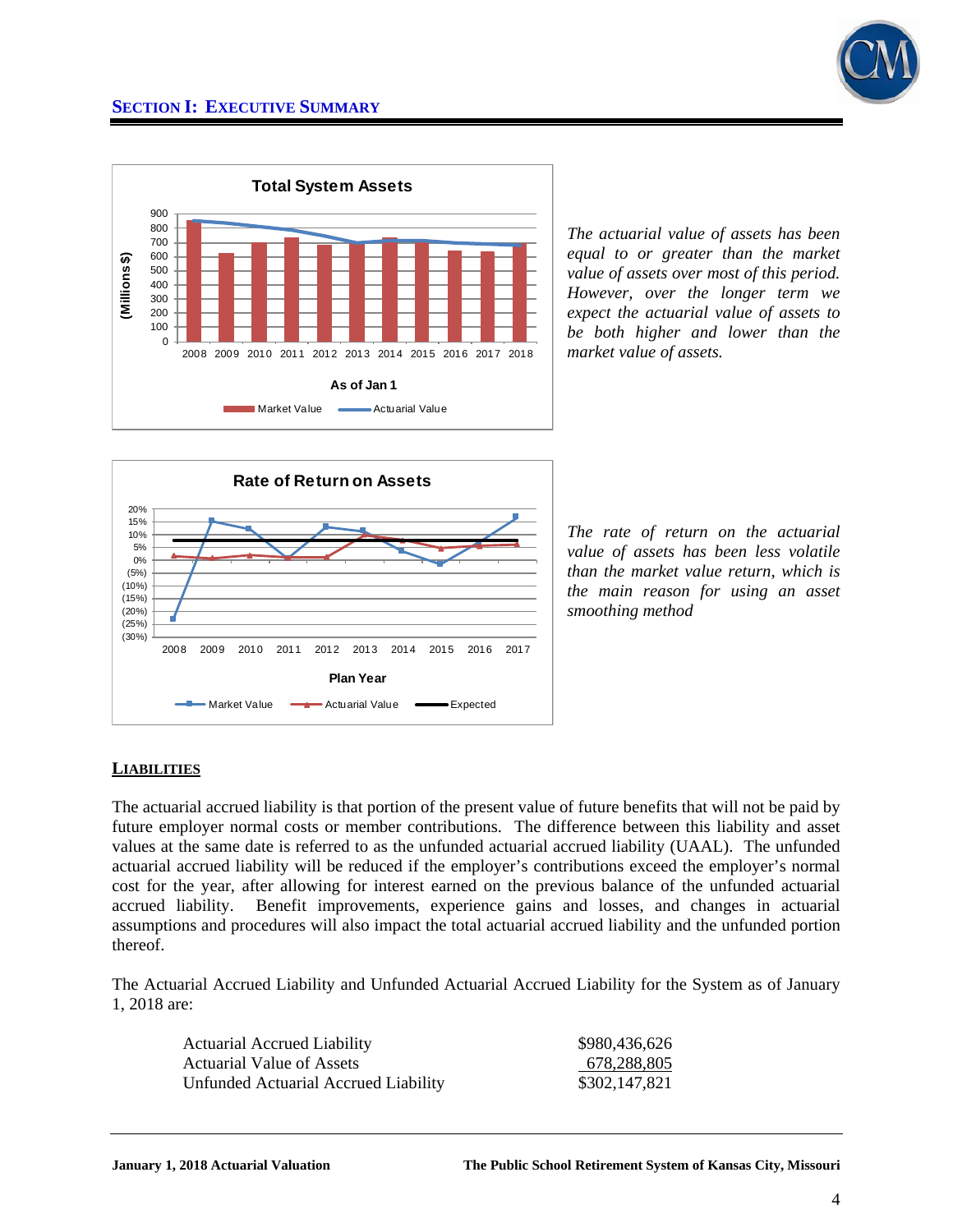

The existence of an unfunded actuarial accrued liability means that the System has actuarial assets below the target amount for an ongoing plan using the actuarial cost method. Consequently, contributions in excess of the normal cost will be needed in order for the System to reach fully funded status, assuming all assumptions are met in the future. Because the actuarial accrued liability includes projections of future salary increases and years of service, this measure does not provide a reliable indication of the level of funding relative to actual benefits earned to date. In addition, note that if the market value of assets were used instead of the actuarial value of assets, the amount of UAAL would be different. This information is shown on page 7 of this report.

Between January 1, 2017 and January 1, 2018, the change in the unfunded actuarial accrued liability for the System was as follows (in millions):

|                                                                                                                                                          |    | (\$ Millions)               |
|----------------------------------------------------------------------------------------------------------------------------------------------------------|----|-----------------------------|
| Unfunded Actuarial Accrued Liability, January 1, 2017                                                                                                    |    | 297.1                       |
| Expected increase from amortization method<br>Actual versus actuarial contributions<br>Investment experience<br>Liability experience<br>Other experience |    | 4.0<br>1.2<br>9.5<br>(10.8) |
| <b>Unfunded Actuarial Accrued Liability, January 1, 2018</b>                                                                                             | \$ |                             |

The experience gain for the 2017 plan year of \$1.3 million reflects the net impact of an actuarial gain of \$10.8 million on System liabilities, and an actuarial loss of \$9.5 million on System assets (actuarial value). The largest source of gain on the liability experience was salary increases that were smaller than expected, based on the actuarial assumptions (discussed earlier).

Analysis of the unfunded actuarial accrued liability strictly as a dollar amount can be misleading. Another way to evaluate the unfunded actuarial accrued liability and the progress made in its funding is to track the funded status, the ratio of the actuarial value of assets to the actuarial accrued liability. This information for recent years is shown below (in millions). Longer term historical information is shown in the graph following the chart:

|                                   | 1/1/2014 | 1/1/2015 | 1/1/2016 | 1/1/2017 | 1/1/2018 |
|-----------------------------------|----------|----------|----------|----------|----------|
| Actuarial Accrued Liability (\$M) | \$875.5  | \$891.5  | \$895.2  | \$981.5  | \$980.4  |
| Actuarial Value of Assets (\$M)   | \$710.8  | \$712.4  | \$694.6  | \$684.4  | \$678.3  |
| Funded Ratio (Actuarial Value)    | 81.2%    | 79.9%    | 77.6%    | 69.7%    | 69.2%    |
| Market Value of Assets (\$M)      | \$726.6  | \$698.5  | \$636.1  | \$631.4  | \$685.8  |
| Funded Ratio (Market Value)       | 83.0%    | 78.4%    | 71.1%    | 64.3%    | 70.0%    |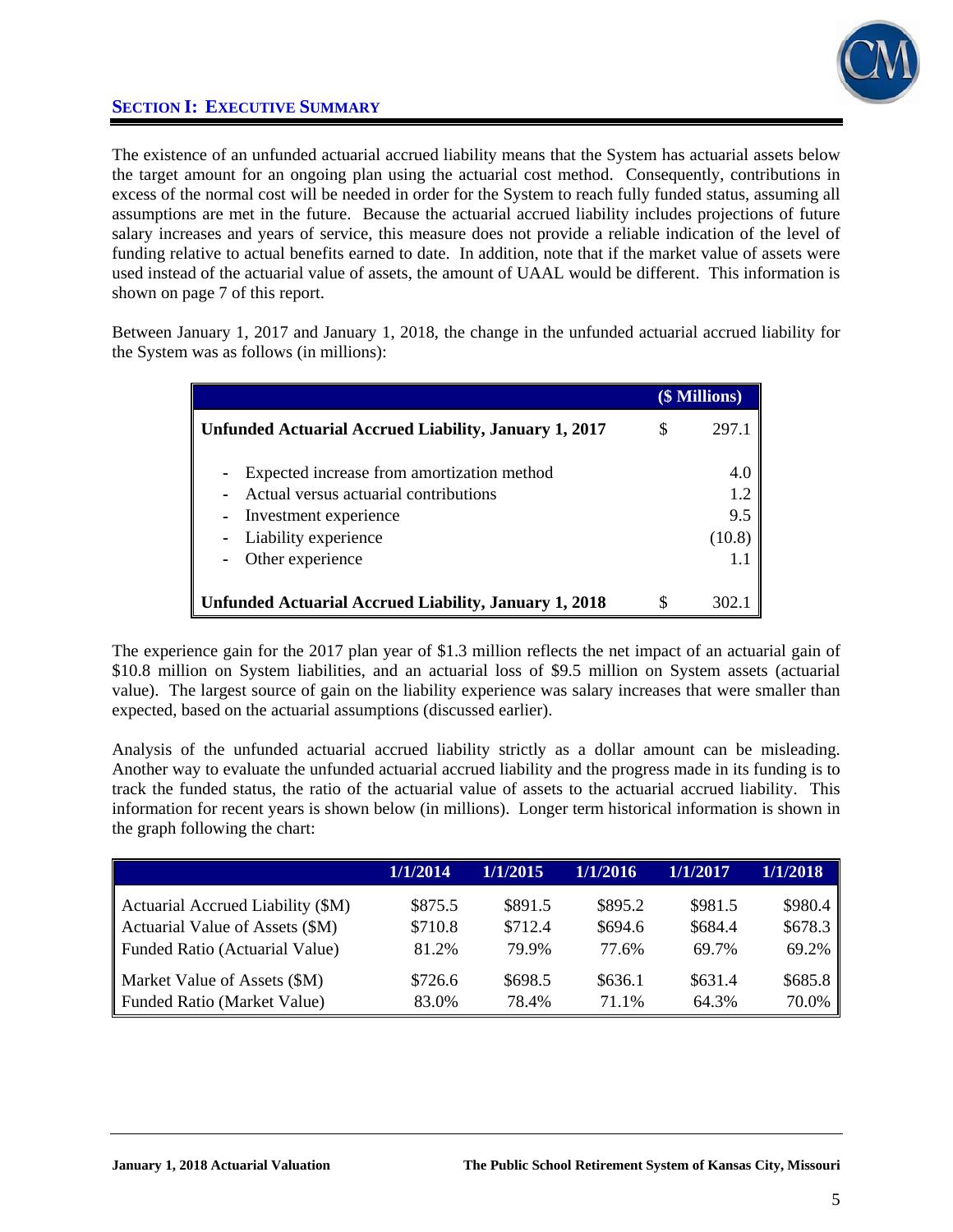



*The System's funded ratio was very strong (around 100%) in the early part of the period. Funded ratios declined from 2009 to 2013 as the market downturn of 2008 was fully reflected in the smoothing method. Future investment experience will continue to be the largest driver of the System's funded ratio in future years. However, changes to the contribution rates, beginning in 2019, will also improve the System's long-term funding.* 

As mentioned earlier in this report, due to the asset smoothing method there is currently a \$7.5 million difference between the market value and the actuarial value of assets. To the extent there is not unfavorable investment experience to offset the net deferred gain, the \$7.5 million net deferred gain will be recognized in future years and the System's funded status will improve. The System's funded status will continue to be heavily dependent on future investment experience.

### **CONTRIBUTION RATES**

Generally, contributions to the System consist of:

- A "normal cost" for the portion of projected liabilities allocated to service of members during the year following the valuation date by the actuarial cost method, and
- An "unfunded actuarial accrued liability contribution" for the excess of the portion of projected liabilities allocated to service to date over the actuarial value of assets.

Over the last five years, the System's contribution rates have increased to address higher funding needs:



*The actuarial contribution rate increased dramatically from 2009 to 2013 due to the recognition of the large asset loss from 2008 in the asset smoothing method. The contribution shortfall has been reduced due to increases in the member and employer contribution rates. Based on legislation passed in 2018, the employer contribution rate is scheduled to increase to 12% and then be equal to the actuarial contribution rate beginning July 1, 2021.*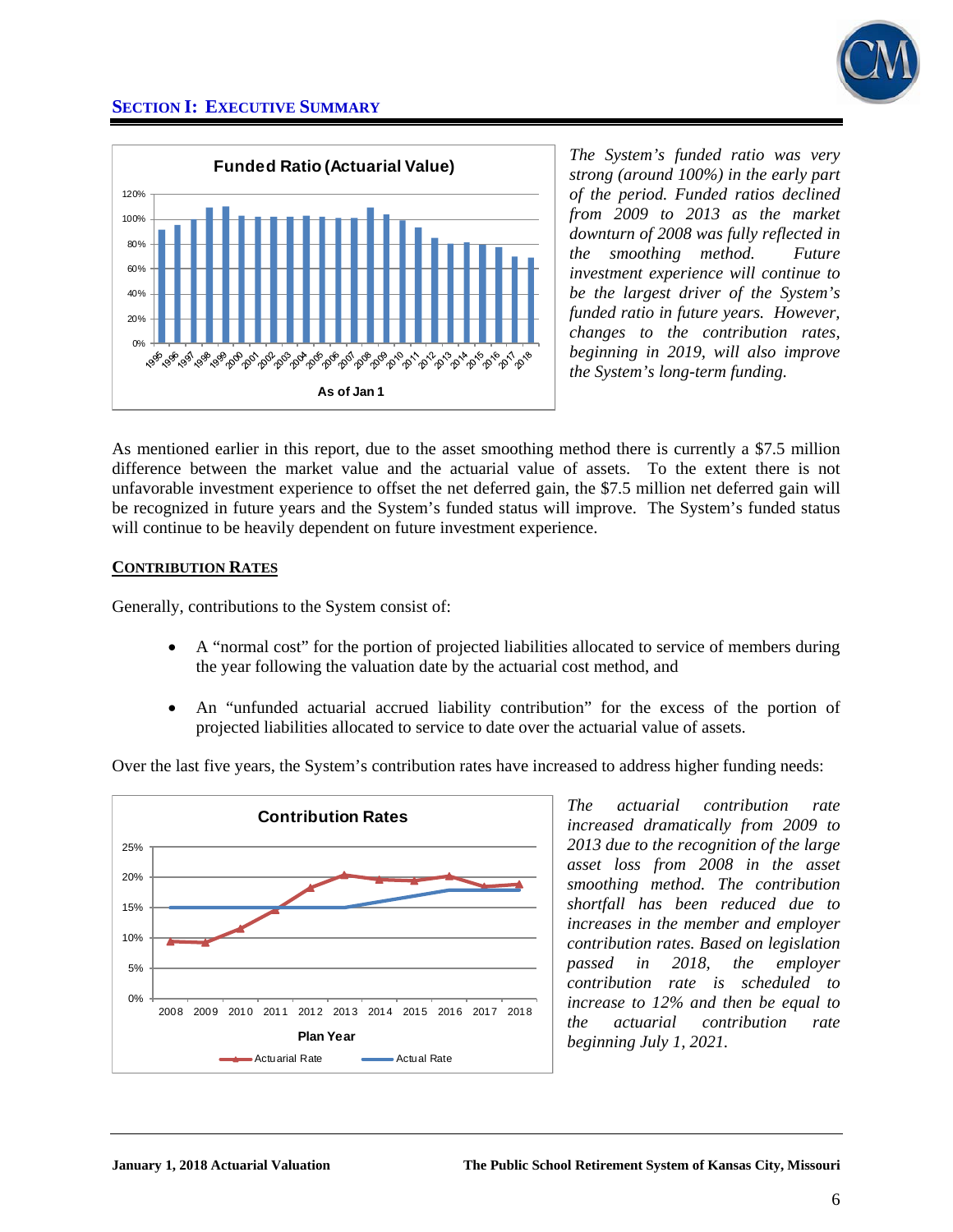

As of January 1, 2018, the actuarial accrued liability exceeds the actuarial value of assets so an unfunded actuarial accrued liability (UAAL) exists. The January 1, 2017 UAAL is amortized over a closed 30-year period and subsequent pieces of UAAL, determined each year in the valuation process, are amortized over a separate, closed 20-year period. The amortization payments on each of the UAAL bases are determined as a level percentage of payroll. The resulting UAAL contribution rate is 9.66% of pay. The System's actuarial contribution rate is the sum of the normal cost and the UAAL amortization contribution or 18.82% of pay (9.16% normal cost plus 9.66% UAAL contribution). Given the current contribution rate of 18.00% of pay (9.00% each for employee and employer), the resulting contribution shortfall, as of January 1, 2018, is 0.82% which translates to about \$1.6 million.

The 2018 Missouri General Assembly passed a bill that increases the employer contribution rate to 10.50% of pay, effective January 1, 2019, and then 12.00% of pay, effective January 1, 2020. Beginning July 1, 2021, the employer contribution rate will be the greater of (1) the actuarial required contribution rate less the member contribution rate, or (2) 12.00% of pay, until the System is fully funded. Once the System is fully funded, the employer contribution rate may increase or decrease in subsequent years, depending on the valuation results and the employee contribution rate may decrease from 9.00% depending on valuation results. However, such changes are subject to statutory limitations. As of the date of this report, the bill has not been signed by the Governor, however the expectation is that the bill will be signed and become law in 2018. These changes to the contribution rate are a significant step in strengthening the long-term funding of the System.

As mentioned earlier, the System is currently funded with a fixed contribution rate of 18.00% of payroll (moving to 19.50% in 2019 and 21.00% in 2020). In the current valuation, 9.16% is needed to fund the normal cost for current active members and the remainder, 8.84% of payroll, is available to finance the UAAL. However, as Plan B members leave employment in the future and are replaced by new hires in Plan C, the normal cost rate is expected to decline. The following graph reflects the projected employer contribution rate, assuming all assumptions are met in the future, including a 7.75% return on the market value of assets each year. To the extent actual experience is different than that assumed, the actual valuation results of the System will vary from these projections, perhaps significantly.

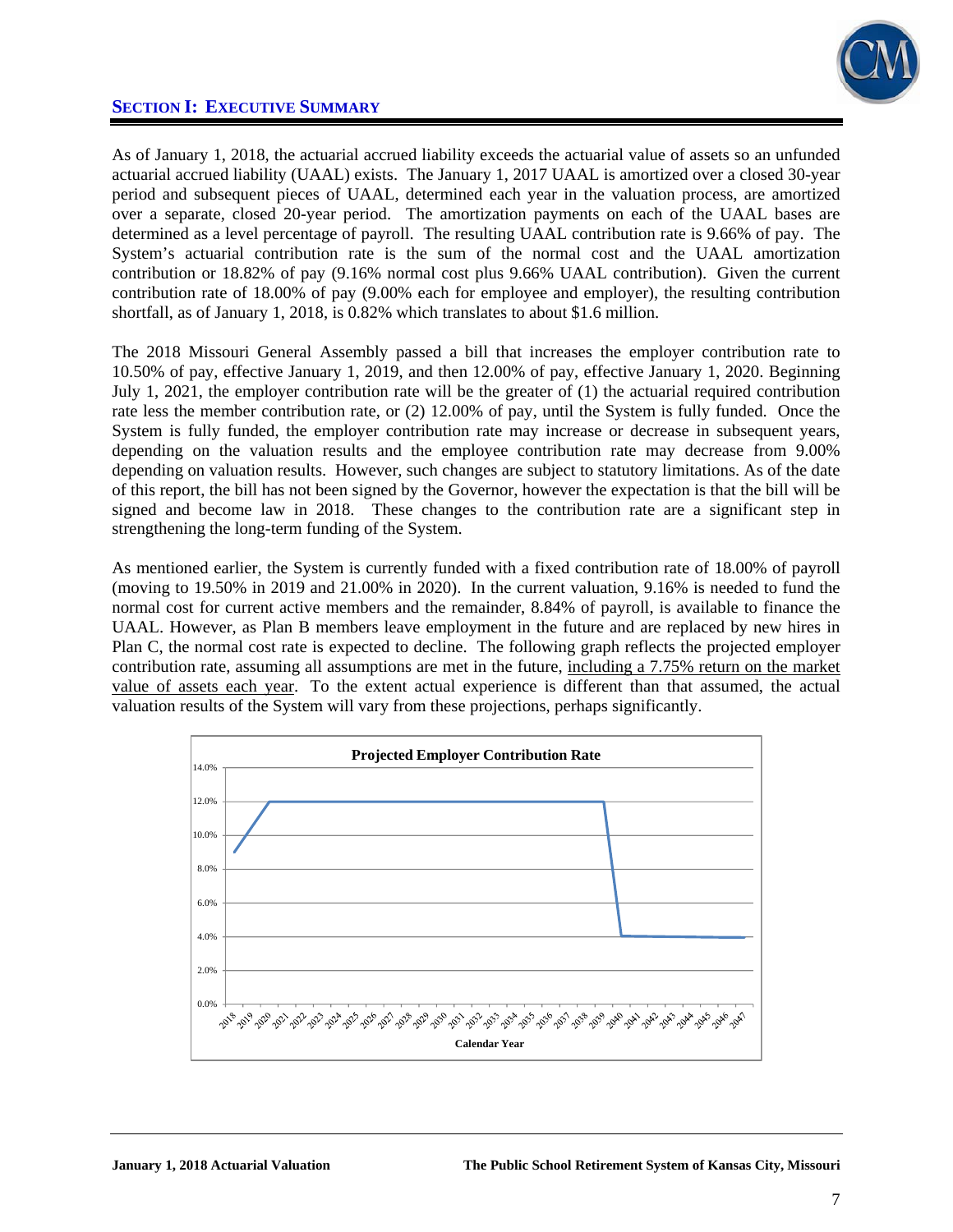

With the legislative change in the employer contribution rates, the System is now projected to reach fully funded status in the 2039 valuation compared to a projected funded ratio of 50% in 2047 in the prior valuation. As the following graph shows, without the higher employer contributions the funded ratio would only reach 90% in thirty years.



### **COMMENTS**

Legislation passed in 2013 modified the set of plan provisions applicable for members hired after December 31, 2013, referred to as Plan C. The key differences between Plan B and Plan C are a lower benefit multiplier (1.75% instead of 2.00%) and more stringent requirements for unreduced benefits (age 62 or Rule of 80 rather than age 60 or Rule of 75). As of January 1, 2018, there are 1,908 active Plan C members in the System out of a total of 3,760, about 50%. As discussed earlier, the impact of the new benefit structure on the System's funding will evolve gradually over time as current members (covered by Plan B) leave covered employment and are replaced with new members who are covered by Plan C.

The System does not use the actual market value of assets in developing the actuarial contribution rate, but utilizes an asset valuation method to smooth out the peaks and valleys in investment returns from year to year. Due to the current year's recognition of prior investment experience, the System experienced an actuarial loss on assets of \$9.5 million. The unfavorable experience on the actuarial value of assets was offset by a net gain on liabilities of \$10.8 million. The net impact of the asset and the liability experience was an actuarial gain of \$1.3 million.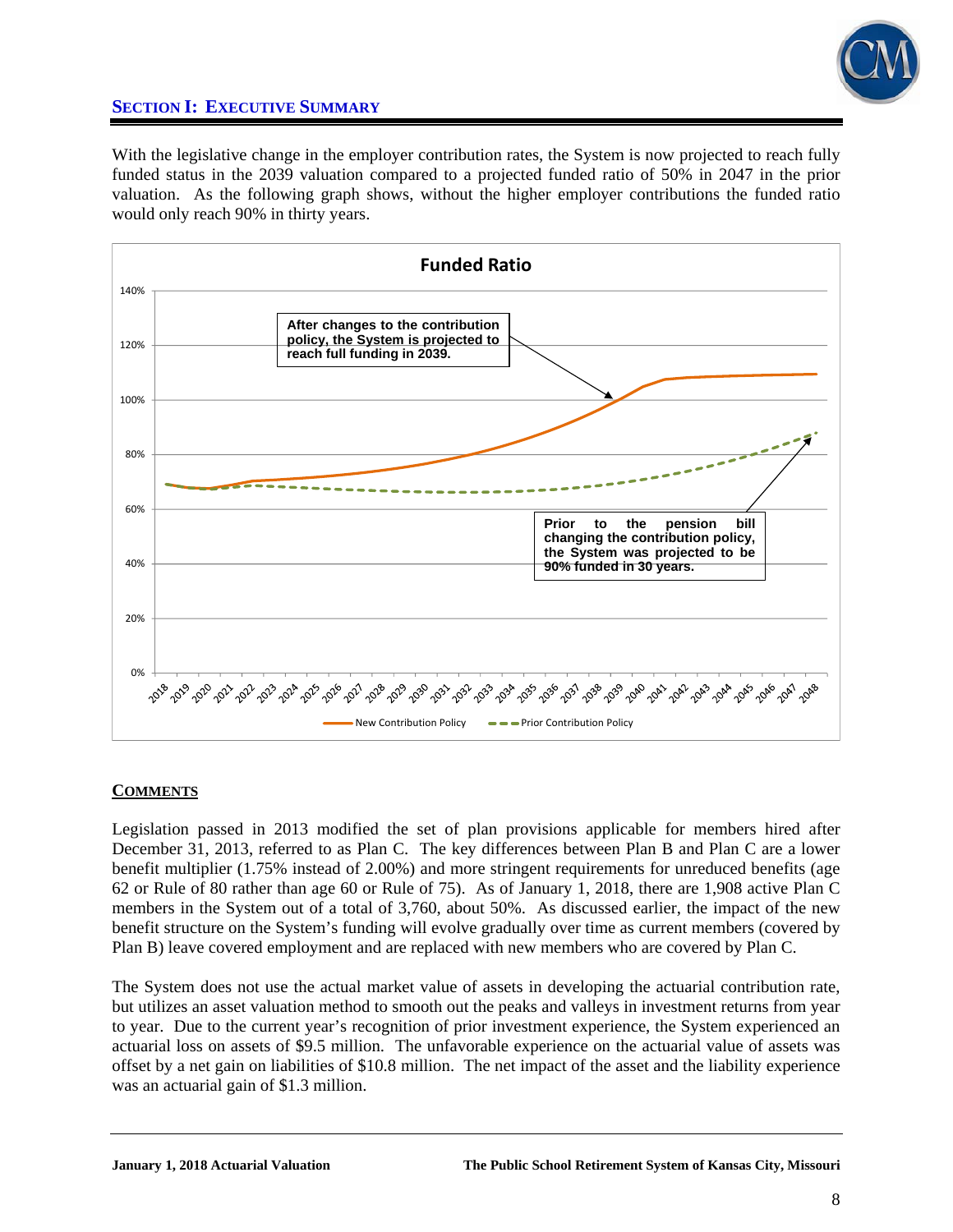

The System's actuarial required contribution rate increased from 18.61% in the January 1, 2017 valuation to 18.82% in this valuation, largely due to unfavorable experience on the actuarial value of assets. The actuarial required contribution rate to be paid by the System has been, and will continue to be, heavily impacted by investment returns from year to year. Despite the use of an asset smoothing method, actual returns that are significantly different from the 7.75% assumption will create volatility in the System's actuarial required contribution rate.

The net deferred investment gain (market value less actuarial value of assets) is \$7.5 million, about 1% of market value. Absent investment losses in future years, this net deferred investment gain will eventually be reflected in the actuarial value of assets. While the use of an asset smoothing method is a common procedure for public retirement systems, it is important to identify the potential impact of the deferred investment experience. This is accomplished by comparing the key valuation results from the January 1, 2018 actuarial valuation using both the actuarial and market value of assets.

|                                             | <b>Using Actuarial</b><br><b>Value of Assets</b> | <b>Using Market</b><br><b>Value of Assets</b> |
|---------------------------------------------|--------------------------------------------------|-----------------------------------------------|
| <b>Actuarial Accrued Liability</b>          | \$980,436,626                                    | \$980,436,626                                 |
| Asset Value                                 | \$678,288,805                                    | \$685,801,998                                 |
| <b>Unfunded Actuarial Accrued Liability</b> | \$302,147,821                                    | \$294,634,628                                 |
| <b>Funded Ratio</b>                         | 69.2%                                            | 69.9%                                         |
| Normal Cost Rate                            | 9.16%                                            | 9.16%                                         |
| <b>UAAL</b> Contribution Rate               | 9.66%                                            | 9.37%                                         |
| <b>Total Contribution Rate</b>              | 18.82%                                           | 18.53%                                        |
| <b>Employee Contribution Rate</b>           | $(9.00\%)$                                       | $(9.00\%)$                                    |
| <b>Employer Contribution Rate</b>           | $(9.00\%)$                                       | $(9.00\%)$                                    |
| <b>Contribution Shortfall</b>               | 0.82%                                            | 0.53%                                         |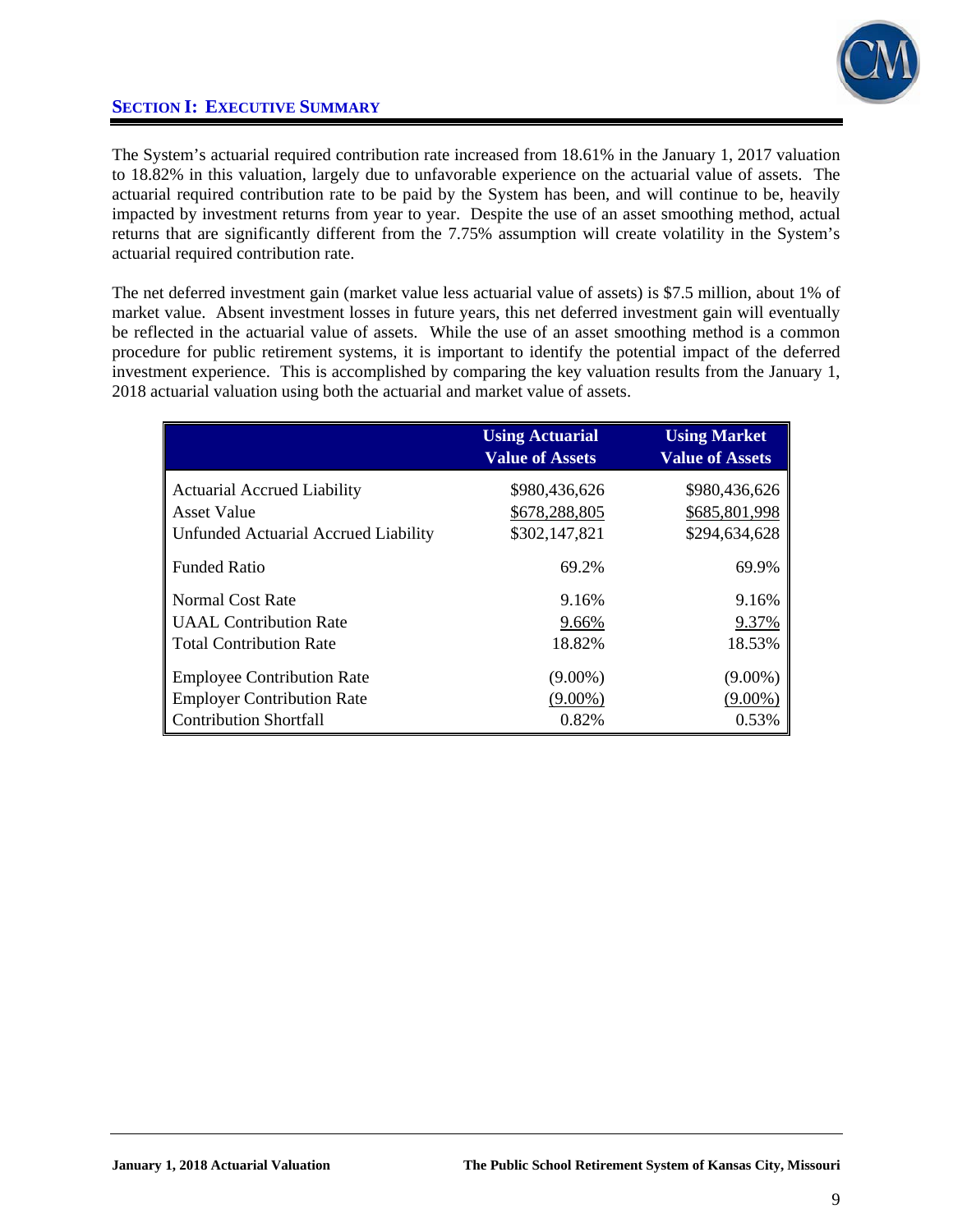

# **Summary of Principal Valuation Results**

|                                                                | 1/1/2018          |    | 1/1/2017       |                 |
|----------------------------------------------------------------|-------------------|----|----------------|-----------------|
|                                                                | Valuation         |    | Valuation      | % Change        |
| 1. PARTICIPANT DATA                                            |                   |    |                |                 |
| Number of:                                                     |                   |    |                |                 |
| <b>Active Members</b>                                          |                   |    |                |                 |
| - Plan B                                                       | 1,852             |    | 2,183          | (15.16%)        |
| - Plan C<br>Total                                              | 1,908<br>3,760    |    | 1,518<br>3,701 | 25.69%<br>1.59% |
|                                                                |                   |    |                |                 |
| Retirees, Disableds, and Beneficiaries                         | 4,112             |    | 4,032          | 1.98%           |
| <b>Terminated Members</b>                                      |                   |    |                |                 |
| - Vested Members                                               | 522               |    | 490            | 6.53%           |
| - Non-Vested Members                                           | 2,449             |    | 2,298          | 6.57%           |
| Total                                                          | 2,971             |    | 2,788          | 6.56%           |
| <b>Total Members</b>                                           | 10,843            |    | 10,521         | 3.06%           |
| Projected Annual Salaries of Active Members                    | \$<br>196,277,971 | \$ | 194,132,739    | 1.11%           |
| Annual Retirement Payments for Retirees,                       |                   |    |                |                 |
| Disableds, and Beneficiaries                                   | \$<br>79,297,152  | \$ | 76,880,736     | 3.14%           |
| 2. ASSETS AND LIABILITIES                                      |                   |    |                |                 |
| a. Market Value of Assets                                      | \$<br>685,801,998 | \$ | 631,442,613    | 8.61%           |
| b. Actuarial Value of Assets                                   | 678,288,805       |    | 684,412,437    | $(0.89\%)$      |
| c. Total Actuarial Accrued Liability                           | 980,436,626       |    | 981,514,827    | $(0.11\%)$      |
| d. Unfunded Actuarial Accrued Liability<br>$[c - b]$           | \$<br>302,147,821 | \$ | 297,102,390    | 1.70%           |
| e. Funded Ratio (Actuarial Value of Assets)<br>[b / c]         | 69.18%            |    | 69.73%         | $(0.79\%)$      |
| f. Funded Ratio (Market Value of Assets)<br>[a/c]              | 69.95%            |    | 64.33%         | 8.74%           |
| g. Projected Benefit Obligation                                | \$<br>956,679,971 | S  | 956,558,273    | 0.01%           |
| 3. CONTRIBUTION RATES AS A PERCENT OF PAYROLL                  |                   |    |                |                 |
| Normal Cost                                                    | 9.16%             |    | 9.16%          | 0.00%           |
| Amortization of Unfunded Actuarial<br><b>Accrued Liability</b> | 9.66%             |    | 9.45%          | 2.22%           |
| <b>Actuarial Required Contribution Rate</b>                    | 18.82%            |    | 18.61%         | 1.13%           |
| <b>Member Contribution Rate</b>                                | $(9.00\%)$        |    | $(9.00\%)$     | 0.00%           |
| <b>Employer Contribution Rate</b>                              | $(9.00\%)$        |    | $(9.00\%)$     | 0.00%           |
| <b>Contribution Rate Shortfall</b>                             | 0.82%             |    | 0.61%          | 34.43%          |
| <b>Contribution Shortfall</b>                                  |                   |    |                |                 |
|                                                                | \$<br>1,609,479   | \$ | 1,184,210      | 35.91%          |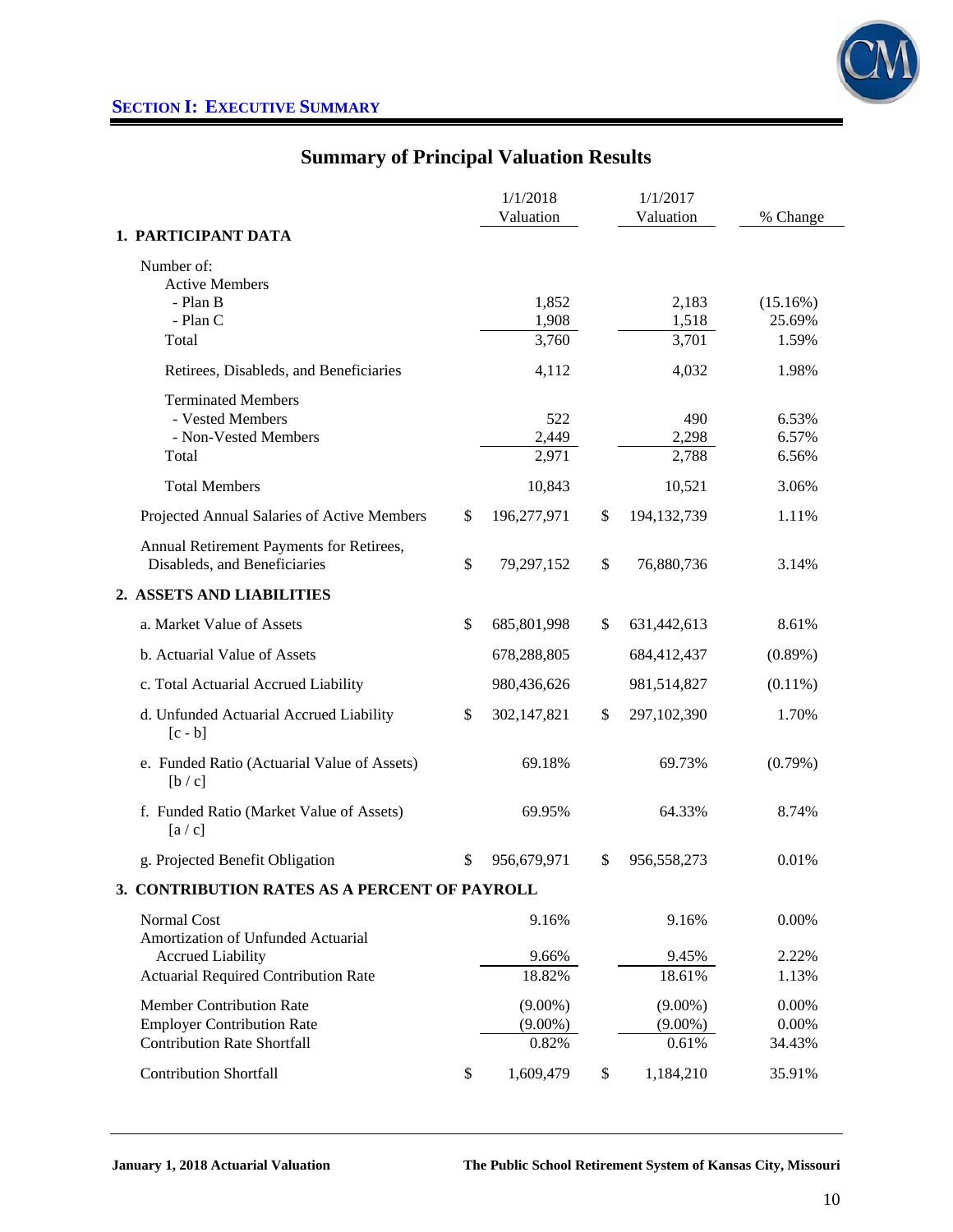## **SECTION II: SCOPE OF THE REPORT**



This report presents the actuarial valuation of the Public School Retirement System of the School District of Kansas City, Missouri as of January 1, 2018. This valuation was prepared at the request of the System's Board of Trustees. The report is based on the plan provisions, actuarial assumptions and actuarial methods in effect as of January 1, 2018.

Please pay particular attention to our cover letter, where the guidelines employed in the preparation of this report are outlined. We also comment on the sources and reliability of both the data and the actuarial assumptions upon which our findings are based. Those comments are the basis for our certification that this report is complete and accurate to the best of our knowledge and belief.

A summary of the findings resulting from this valuation is presented in the previous section. Section 3 describes the assets and investment experience of the System. Sections 4 and 5 describe how the obligations of the System are to be met under the actuarial cost method in use. Section 6 includes additional information regarding the System's funding history.

This report includes several appendices:

- Appendix A Schedules of valuation data classified by various categories of members.
- Appendix B A summary of the current benefit structure, as determined by the provisions of governing law on the valuation date.
- Appendix C A summary of the actuarial methods and assumptions used to estimate liabilities and determine contribution rates.
- Appendix D A glossary of actuarial terms.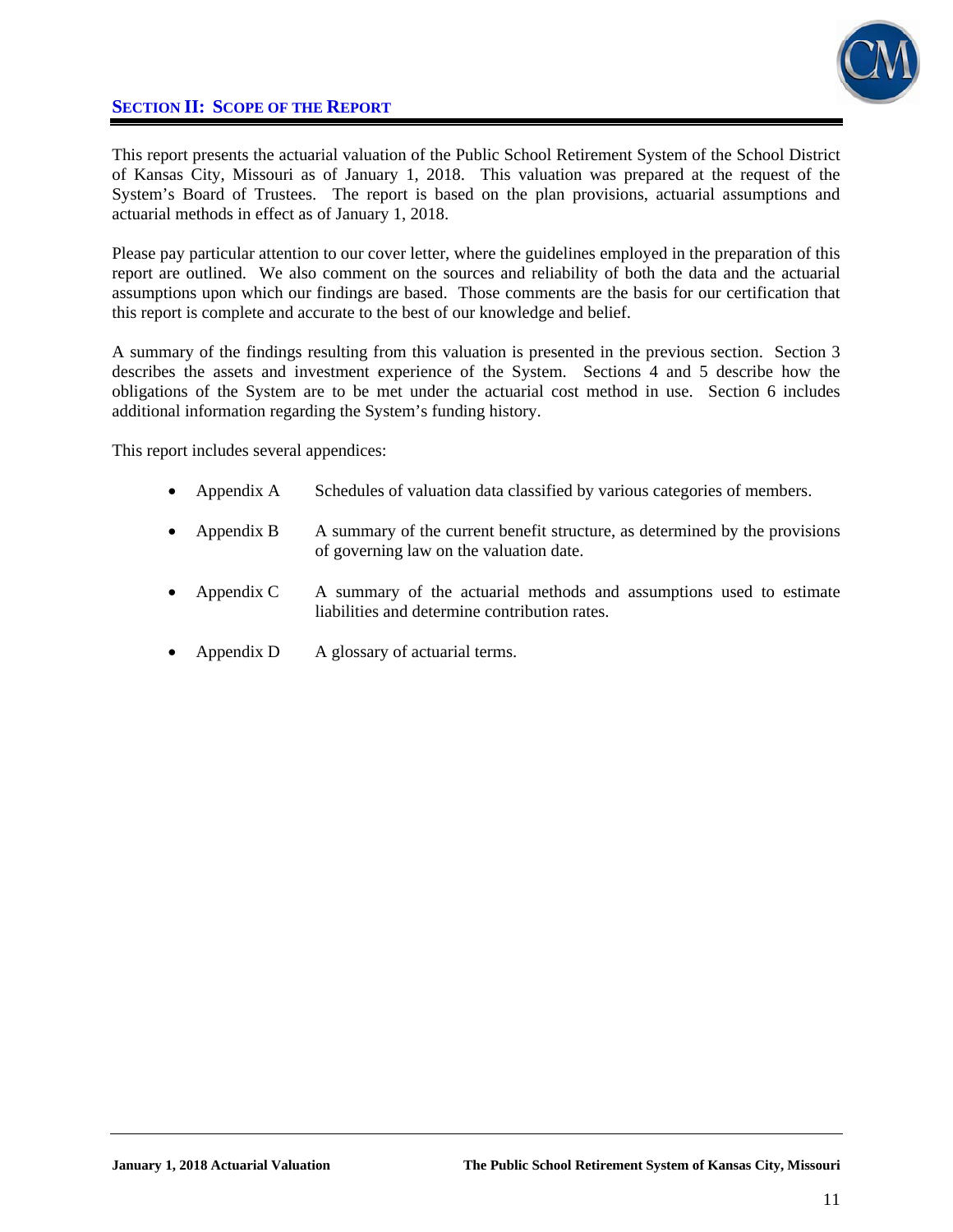## **SECTION III: ASSETS**



In many respects, an actuarial valuation can be thought of as an inventory process. The inventory is taken as of the actuarial valuation date, which for this valuation is January 1, 2018. On that date, the assets available for the payment of benefits are appraised. The assets are compared with the liabilities of the System. The actuarial process then leads to a method of determining the contributions needed by members and the employer in the future to balance the System assets and liabilities.

### **MARKET VALUE OF ASSETS**

The current market value represents the "snapshot" or "cash-out" value of System assets as of the valuation date. In addition, the market value of assets provides a basis for measuring investment performance over time. On January 1, 2018, the market value of assets for the System was \$685.8 million. Table 1 summarizes the market value of assets by asset category. Table 2 summarizes the changes in the market value of assets between January 1, 2017 and January 1, 2018.

### **ACTUARIAL VALUE OF ASSETS**

Neither the market value of assets, representing a "cash-out" value of System assets, nor the book values of assets, representing the cost of investments, may be the best measure of the System's ongoing ability to meet its obligations.

To arrive at a suitable value for the actuarial valuation, a technique for determining the actuarial value of assets is used which dampens swings in the market value while still indirectly recognizing market values. This methodology smoothes the difference between the actual return and the expected return (based on the actuarial assumption) on the market value of assets equally over a five-year period. Table 3 shows the development of the actuarial value of assets (AVA) as of January 1, 2018.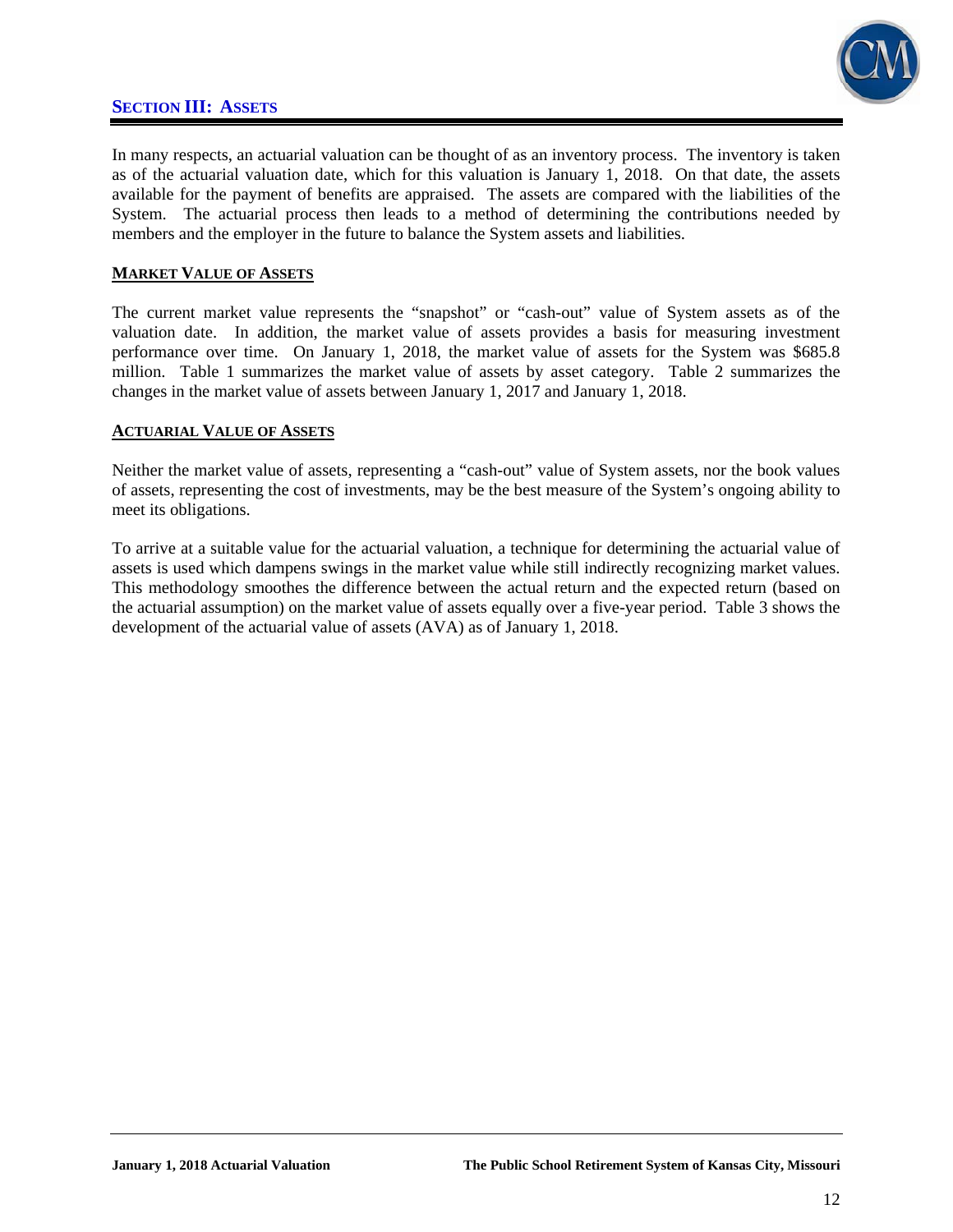

# **Net Assets at Market Value as of January 1, 2018**

| <b>INVESTMENTS, AT MARKET VALUE</b>    |                   |
|----------------------------------------|-------------------|
| Cash and short term investments        | \$<br>20,365,076  |
| Commingled domestic fixed income       | 54,913,727        |
| High yield fixed income                | 17,979,851        |
| Global fixed income                    | 31,604,923        |
| Domestic equity                        | 164,878,025       |
| International equity                   | 190,814,087       |
| Pooled real estate funds               | 55,885,706        |
| Alternative equity fund                | 89,533,199        |
| Private equity                         | 25,437,896        |
| Commodities                            | 21,097,360        |
| Total Investments, at Market Value     | \$<br>672,509,850 |
| <b>RECEIVABLES</b>                     |                   |
| Plan member contributions              | \$<br>685,624     |
| <b>Employer contributions</b>          | 10,537,802        |
| Securities sold                        | $\theta$          |
| Accrued interest and dividends         | 456,695           |
| <b>Total Receivables</b>               | \$<br>11,680,121  |
| <b>OTHER ASSETS</b>                    |                   |
| Cash                                   | \$<br>2,259,107   |
| <b>Fixed assets</b>                    | 38,383            |
| Other assets                           | 45,403            |
| <b>Total Other Assets</b>              | \$<br>2,342,893   |
| <b>TOTAL ASSETS</b>                    | \$<br>686,532,864 |
| <b>LIABILITIES</b>                     |                   |
| Due to broker for securities purchased | \$<br>$\theta$    |
| Accounts payable                       | 599,450           |
| Accrued payroll expenses               | 131,416           |
| <b>Total Liabilities</b>               | \$<br>730,866     |
| NET ASSETS AVAILABLE FOR BENEFITS      | \$<br>685,801,998 |
|                                        |                   |

Note: Based on unaudited asset information.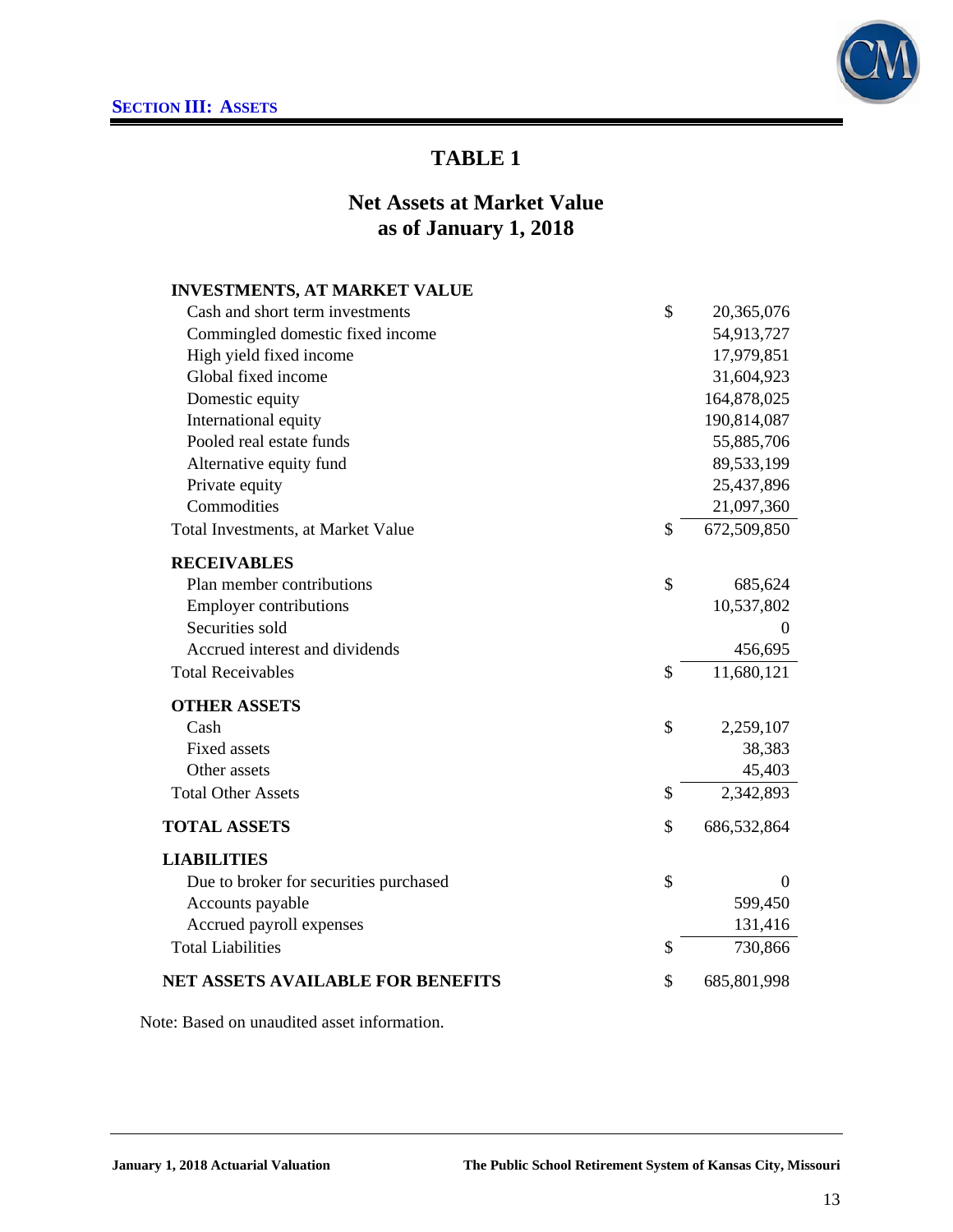

# **Statement of Changes in Net Assets as of January 1, 2018**

## **ADDITIONS TO NET ASSETS**

Contributions

| Plan members                                                 | \$            | 16,964,351   |
|--------------------------------------------------------------|---------------|--------------|
| Employers                                                    |               | 16,926,562   |
| <b>Total Contributions</b>                                   | $\mathcal{S}$ | 33,890,913   |
| <b>Investment Income</b>                                     |               |              |
| Net appreciation (depreciation) in fair value of investments | \$            | 102,069,467  |
| Interest/Dividends                                           |               | 6,084,759    |
| Other income                                                 |               | $\mathbf{0}$ |
| Investment income before expenses                            | $\mathcal{S}$ | 108,154,226  |
| Less: investment expenses                                    |               | (4,386,512)  |
| Net investment income                                        | \$            | 103,767,714  |
| TOTAL ADDITIONS TO NET ASSETS                                | \$            | 137,658,627  |
| <b>DEDUCTIONS FROM NET ASSETS</b>                            |               |              |
| Benefits paid directly to participants                       | \$            | 78, 181, 575 |
| Refunds of contributions                                     |               | 3,581,147    |
| Depreciation expense                                         |               | 15,855       |
| Administrative expenses                                      |               | 1,520,665    |
| <b>TOTAL DEDUCTION FROM ASSETS</b>                           | \$            | 83,299,242   |
| <b>NET INCREASE (DECREASE)</b>                               | \$            | 54, 359, 385 |
| <b>NET ASSETS AVAILABLE FOR BENEFITS</b>                     |               |              |
| Beginning of year                                            | \$            | 631,442,613  |
| End of year                                                  | \$            | 685,801,998  |
|                                                              |               |              |

Note: Based on unaudited asset information.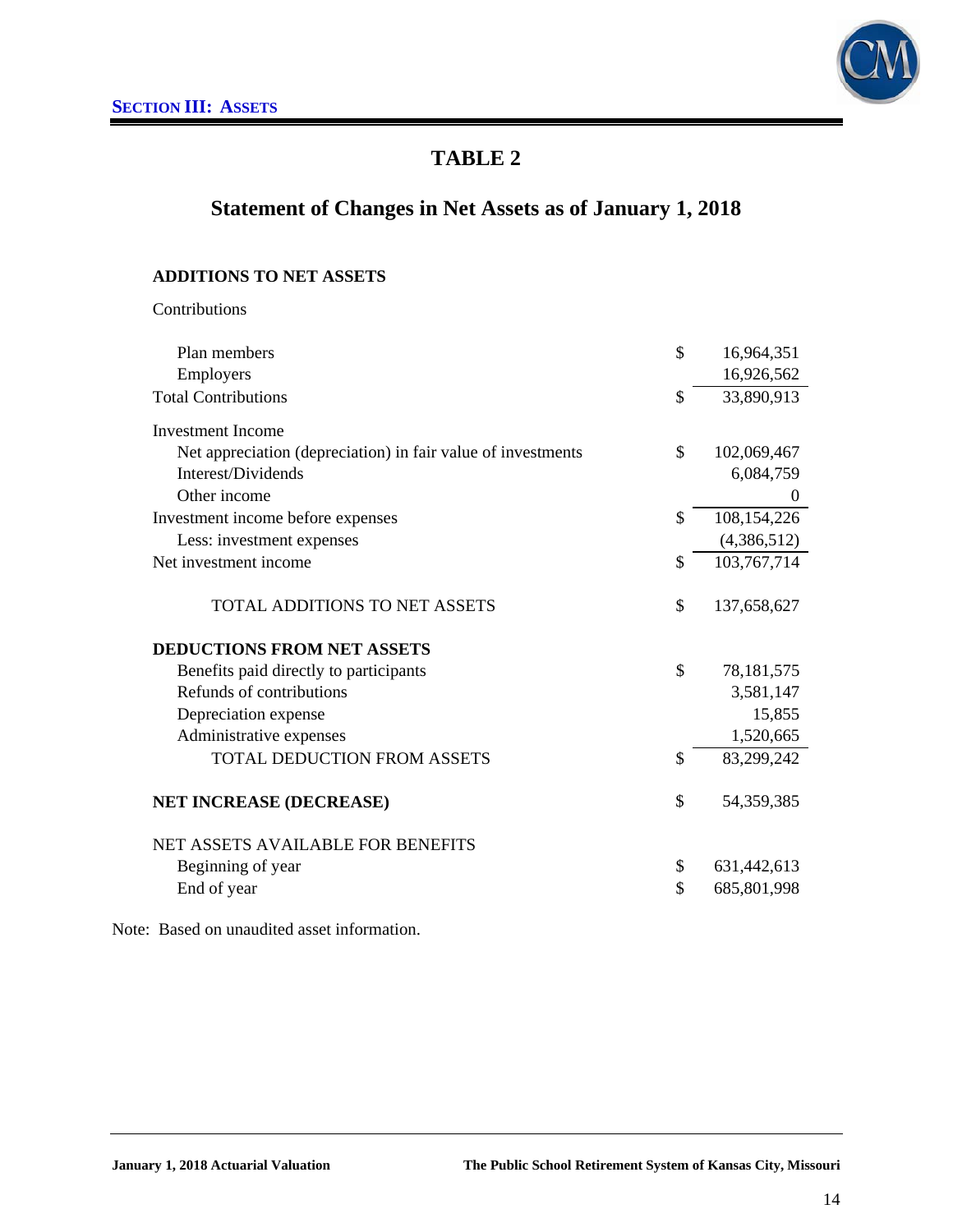

## **Development of Actuarial Value of Assets as of January 1, 2018**

| 1. Deferral of Investment Return for 2017        |                   |
|--------------------------------------------------|-------------------|
| a. Market Value, January 1, 2017                 | \$<br>631,442,613 |
| b. Contributions for 2017                        | 33,890,913        |
| c. Benefit Payments for 2017                     | 81,762,722        |
| d. Actual Investment Return, Net of All Expenses | \$<br>102,231,194 |
| e. Expected Return Rate                          | 7.75%             |
| Expected Return - Weighted for Timing*           | \$<br>47,116,382  |
| $(a. x e.) + [(b. - c.) x (((1 + e.)5) - 1)]$    |                   |
| g. Investment Gain/(Loss) for the Year           | \$<br>55,114,812  |
| $(d. - f.)$                                      |                   |
| h. Deferred Investment Return                    | \$<br>44,091,850  |
| (g. x 80%)                                       |                   |
| 2. Actuarial Value, January 1, 2018              |                   |
| a. Market Value, January 1, 2018                 | \$<br>685,801,998 |
| b. Total Deferred Investment Gain/(Loss)         | 7,513,193         |
| c. Actuarial Value, January 1, 2018              | \$<br>678,288,805 |
| $(a. - b.)$                                      |                   |
| d. Ratio of Actuarial Value of Assets to         |                   |
| Market Value of Assets                           | 98.9%             |
| e. Approximate Actuarial Value Rate of           |                   |
| Return for 2017, Net of All Expenses             | 6.3%              |
|                                                  |                   |

\* Contributions and benefit payments are assumed to occur mid-year.

The table below shows the development of gain/(loss) to be recognized in the current year.

|                  |                | Gain / (Loss)               | Gain/(Loss)            | Gain / (Loss)        |
|------------------|----------------|-----------------------------|------------------------|----------------------|
| <b>Plan Year</b> | Asset          | <b>Recognized in Prior</b>  | <b>Recognized This</b> | Deferred to          |
| <b>Ended</b>     | Gain / (Loss)  | Years                       | Year                   | <b>Future Years</b>  |
| 12/31/2013       | \$22,436,893   | 17,949,516<br><sup>\$</sup> | 4,487,377<br>\$        | <b>S</b><br>$\theta$ |
| 12/31/2014       | (32, 229, 392) | (19, 337, 634)              | (6,445,878)            | (6,445,880)          |
| 12/31/2015       | (65,826,115)   | (26, 330, 446)              | (13, 165, 223)         | (26, 330, 446)       |
| 12/31/2016       | (6,337,217)    | (1,267,443)                 | (1,267,443)            | (3,802,331)          |
| 12/31/2017       | 55,114,812     | $\overline{0}$              | 11,022,962             | 44,091,850           |
| <b>Total</b>     | \$(26,841,019) | \$(28,986,007)              | \$(5,368,205)          | 7,513,193            |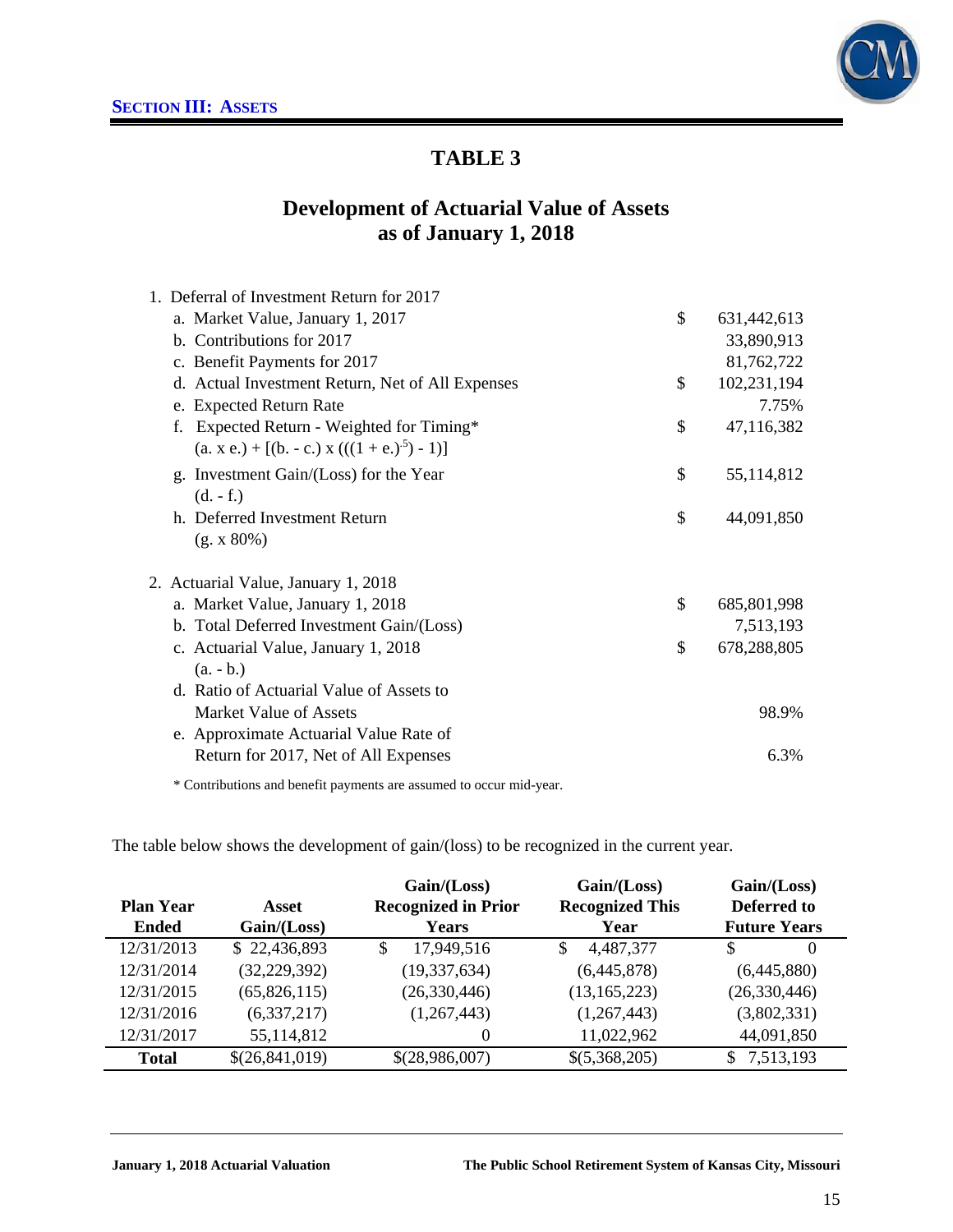## **SECTION IV: SYSTEM LIABILITIES**



In the previous section, an actuarial valuation was compared with an inventory process, and an analysis was given of the inventory of assets of the System as of the valuation date, January 1, 2018. In this section, the discussion will focus on the commitments of the System, which are referred to as its liabilities.

Table 4 contains an analysis of the actuarial present value of all future benefits (PVFB) for contributing members, inactive members, retirees and their beneficiaries. The liabilities summarized in Table 4 include the actuarial present value of all future benefits expected to be paid with respect to each member. For an active member, this value includes the measurement of both benefits already earned and future benefits to be earned. For all members, active and retired, the value extends over benefits earnable and payable for the rest of their lives and for the lives of the surviving beneficiaries.

All liabilities reflect the benefit provisions in place as of January 1, 2018.

### **ACTUARIAL ACCRUED LIABILITY**

A fundamental principle in financing the liabilities of a prefunded retirement program is that the cost of its benefits should be related to the period in which benefits are earned, rather than to the period of benefit distribution. An actuarial cost method is a mathematical technique that allocates the present value of future benefits into annual costs. In order to do this allocation, it is necessary for the funding method to "breakdown" the present value of future benefits into two components:

- 1. that which is attributable to the past, and
- 2. that which is attributable to the future.

Actuarial terminology calls the part attributable to the past the "past service liability" or the "actuarial accrued liability". The portion allocated to the future is known as the present value of future normal costs, with the specific piece of it allocated to the current year being called the "normal cost". Table 5 contains the calculation of actuarial accrued liability to the System. The Entry Age Normal actuarial cost method is used to develop the actuarial accrued liability.

Table 6 develops the experience gain/(loss) for the year ended December 31, 2017.

Table 7 shows the actuarial balance sheet.

### **PENSION BENEFIT OBLIGATION**

Table 8 shows the System's liability on a Pension Benefit Obligation (PBO) basis.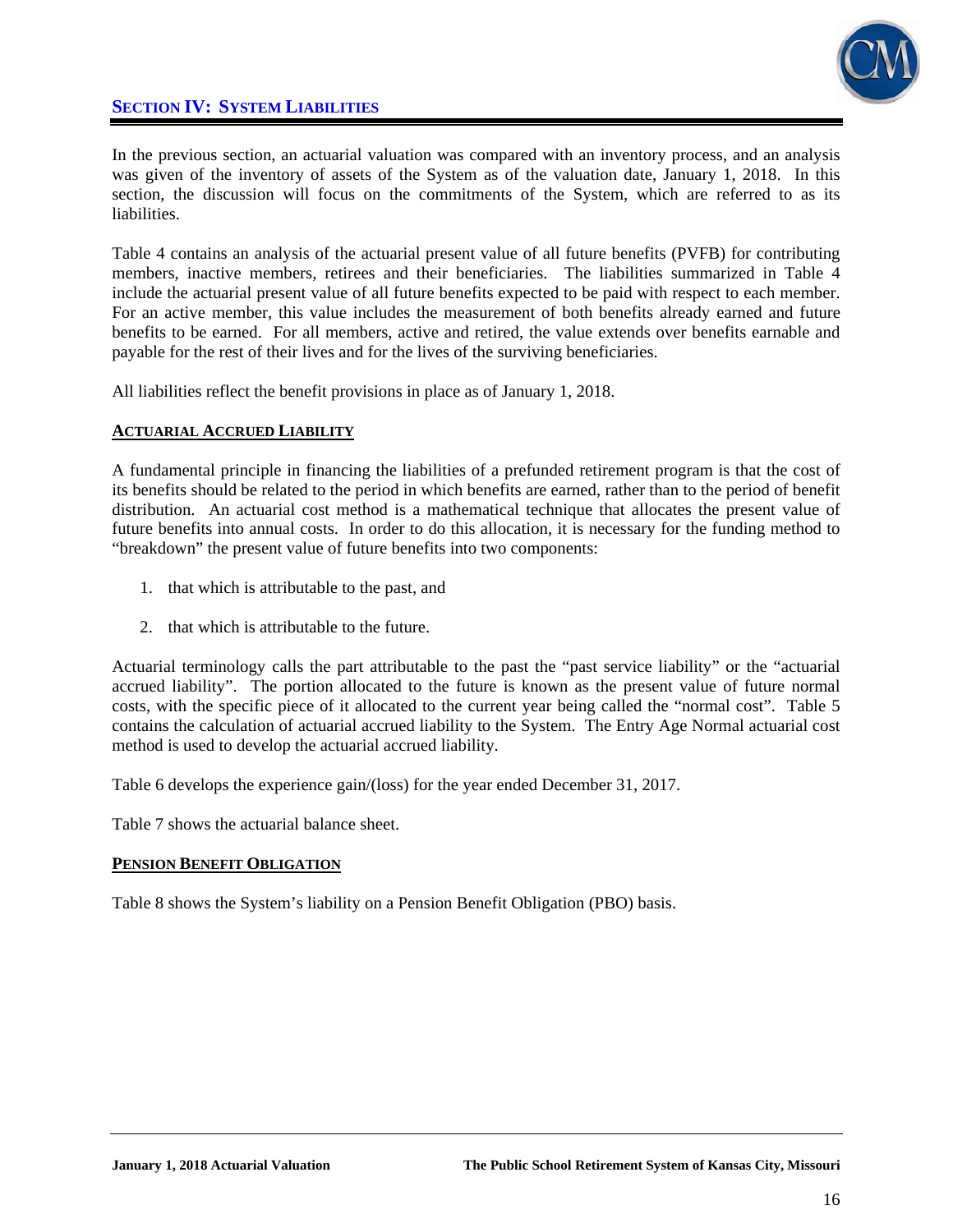

# **Present Value of Future Benefits as of January 1, 2018**

| 1. Active Members             |                     |
|-------------------------------|---------------------|
| a. Retirement Benefits        | \$<br>289,038,095   |
| b. Disability Benefits        | 4,400,632           |
| c. Death Benefits             | 6,718,616           |
| d. Withdrawal Benefits        | 42,989,986          |
| e. Subtotal                   | \$<br>343, 147, 329 |
| 2. Benefit Recipients         |                     |
| a. Retiree Benefits           | \$<br>675, 262, 264 |
| <b>b.</b> Survivor Benefits   | 21,093,775          |
| c. Disability Benefits        | 8,178,874           |
| d. Subtotal                   | \$<br>704,534,913   |
| 3. Inactive Members           |                     |
| a. Vested Retirement Benefits | \$<br>25,628,815    |
| b. Non-vested Account Balance | 8,841,004           |
| c. Subtotal                   | \$<br>34,469,819    |
| 4. Total                      | \$<br>1,082,152,061 |
| $(1e. + 2d. + 3c.)$           |                     |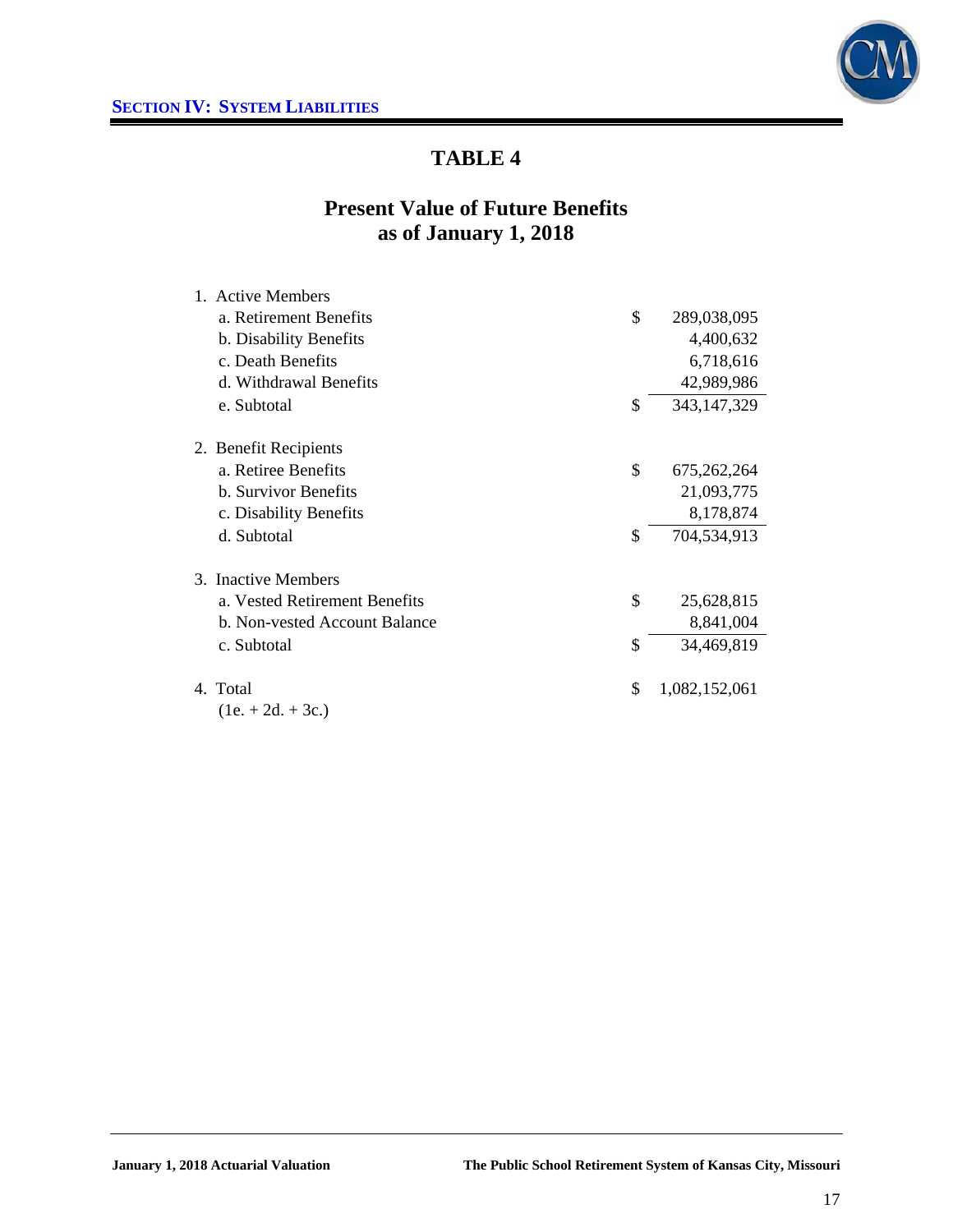

# **Actuarial Accrued Liability as of January 1, 2018**

| 1. Present Value of Future Benefits (PVFB)                  | \$<br>1,082,152,061 |
|-------------------------------------------------------------|---------------------|
| 2. Present Value of Future Normal Costs (PVFNC)             |                     |
| a. Retirement benefits                                      | \$<br>52,040,378    |
| b. Disability benefits                                      | 1,496,633           |
| c. Death benefits                                           | 2,593,115           |
| d. Withdrawal benefits                                      | 45,585,309          |
| e. Total                                                    | \$<br>101,715,435   |
| 3. Actuarial Accrued Liability (AAL)<br>$(1. - 2e.)$        | \$<br>980,436,626   |
| 4. Actuarial Value of Assets (AVA)                          | \$<br>678,288,805   |
| 5. Unfunded Actuarial Accrued Liability (UAAL)<br>$(3.-4.)$ | \$<br>302,147,821   |
| 6. Funded Ratio (AVA / AAL)<br>(4./3.)                      | 69.2%               |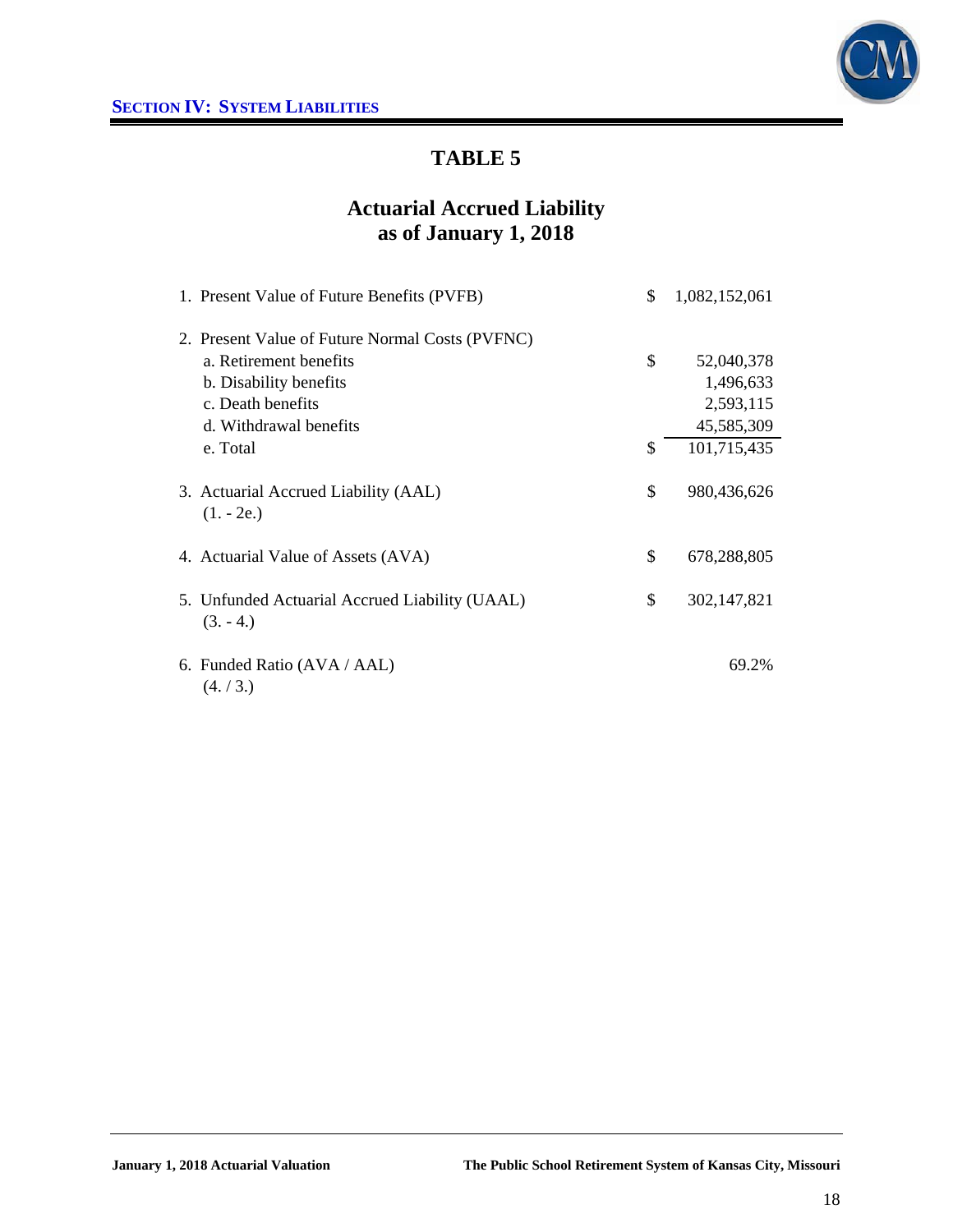

# **Actuarial Gain/(Loss) for 2017**

## **Liabilities**

| 1. | Actuarial accrued liability as of January 1, 2017                     | \$            | 981,514,827    |
|----|-----------------------------------------------------------------------|---------------|----------------|
| 2. | Normal cost for 2017                                                  |               | 15,616,175     |
| 3. | Interest at $7.75\%$ on (1) and (2) to December 31, 2017              |               | 77,277,653     |
| 4. | Benefit payments during 2017                                          |               | (81, 762, 722) |
| 5. | Interest on benefit payments                                          |               | (3,109,189)    |
| 6. | Updated mortality assumption                                          |               | 1,714,061      |
| 7. | Expected actuarial accrued liability as of December 31, 2017          | \$            | 991,250,805    |
| 8. | Actuarial accrued liability as of December 31, 2017                   |               | 980,436,626    |
| 9. | Actuarial gain / (loss) on actuarial accrued liability<br>$(7. - 8.)$ | \$            | 10,814,179     |
|    | <b>Assets</b>                                                         |               |                |
|    | 10. Actuarial value of assets as of January 1, 2017                   | $\mathcal{S}$ | 684,412,437    |
|    | 11. Contributions during 2017                                         |               | 33,890,913     |
|    | 12. Benefit payments during 2017                                      |               | (81, 762, 722) |
|    | 13. Interest at 7.75% on (10), (11) and (12) to December 31, 2017     |               | 51,221,544     |
|    | 14. Expected actuarial value of assets as of December 31, 2017        | $\mathcal{S}$ | 687, 762, 172  |
|    | 15. Actuarial value of assets as of December 31, 2017                 |               | 678,288,805    |
|    | 16. Actuarial gain / (loss) on actuarial assets<br>$(15. - 14.)$      | \$            | (9,473,367)    |
|    | 17. Total actuarial gain / (loss)<br>$(9. + 16.)$                     | \$            | 1,340,812      |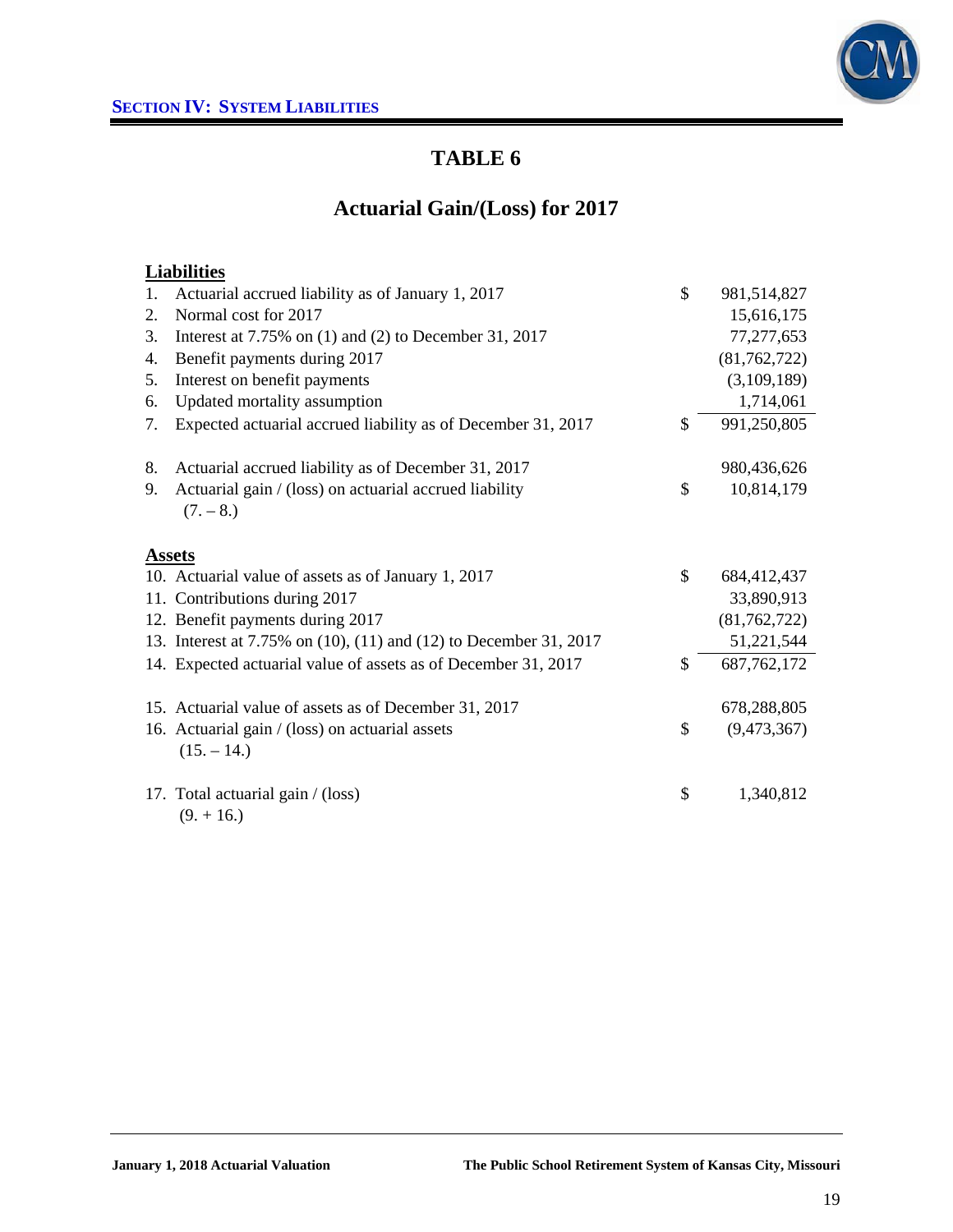

# **Actuarial Balance Sheet**

### **Assets**

| Current assets (actuarial value)                                                      | \$ | 678,288,805   |
|---------------------------------------------------------------------------------------|----|---------------|
| Present value of future normal costs                                                  |    | 101,715,435   |
| Present value of future contributions to fund<br>unfunded actuarial accrued liability |    | 302,147,821   |
| <b>Total Assets</b>                                                                   | \$ | 1,082,152,061 |
| <b>Liabilities</b>                                                                    |    |               |
| Present value of future retirement benefits for:                                      |    |               |
| Active employees                                                                      | \$ | 343, 147, 329 |
| Members currently receiving a benefit                                                 |    | 704,534,913   |
| Terminated vested members                                                             |    | 25,628,815    |
| Inactive employees due refunds                                                        |    | 8,841,004     |
| <b>Total Liabilities</b>                                                              | S  | 1,082,152,061 |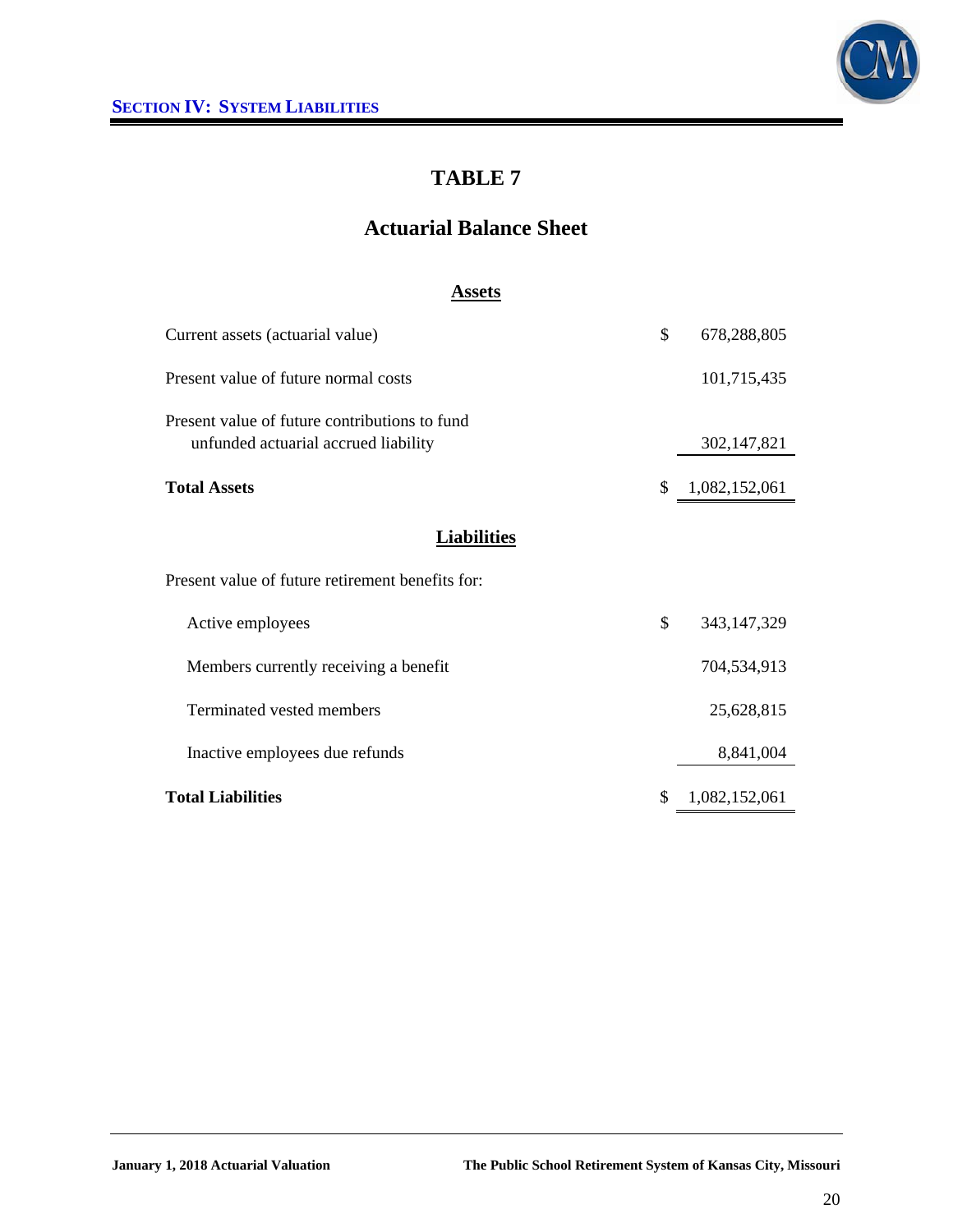

## **Pension Benefit Obligation Funded Status**

The Pension Benefit Obligation (PBO) is statutorily required to be used in the determination of whether a cost-of-living allowance can be granted to retirees. If the funded ratio, after reflecting the effect of the proposed increase, exceeds 100%, and other safeguards are met, a cost-of-living allowance may be provided. See Appendix B for additional details.

| Projected Benefit Obligation |    |                                                                                                                        | <b>January 1, 2018</b> | <b>January 1, 2017</b> |             |  |
|------------------------------|----|------------------------------------------------------------------------------------------------------------------------|------------------------|------------------------|-------------|--|
| 1.                           |    | Retired members and beneficiaries currently receiving<br>benefits and terminated members not yet receiving<br>benefits | \$<br>739,004,732      | S.                     | 717,052,296 |  |
| 2.                           |    | Current active participants                                                                                            |                        |                        |             |  |
|                              | a. | Accumulated member contributions, including interest                                                                   | 103,069,314            |                        | 105,887,868 |  |
|                              | b. | Employer-financed vested benefits                                                                                      | 114,605,925            |                        | 133,618,109 |  |
|                              |    | Total Projected Benefit Obligation (PBO)                                                                               | \$<br>956,679,971      | $\mathbb{S}$           | 956,558,273 |  |
|                              |    | Projected Benefit Obligation funded status                                                                             |                        |                        |             |  |
| 1.                           |    | Actuarial Value of Assets (AVA)                                                                                        | \$<br>678,288,805      | $\mathbb{S}$           | 684,412,437 |  |
|                              | a. | Unfunded Projected Benefit Obligation                                                                                  | 278,391,166            |                        | 272,145,836 |  |
|                              | b. | Funding Ratio (AVA / PBO)                                                                                              | 71%                    |                        | 72%         |  |
| 2.                           |    | Market Value of Assets (MVA)                                                                                           | \$<br>685,801,998      | \$                     | 631,442,613 |  |
|                              | a. | Unfunded Projected Benefit Obligation                                                                                  | 270,877,973            |                        | 325,115,660 |  |
|                              | b. | Funding Ratio (MVA / PBO)                                                                                              | 72%                    |                        | 66%         |  |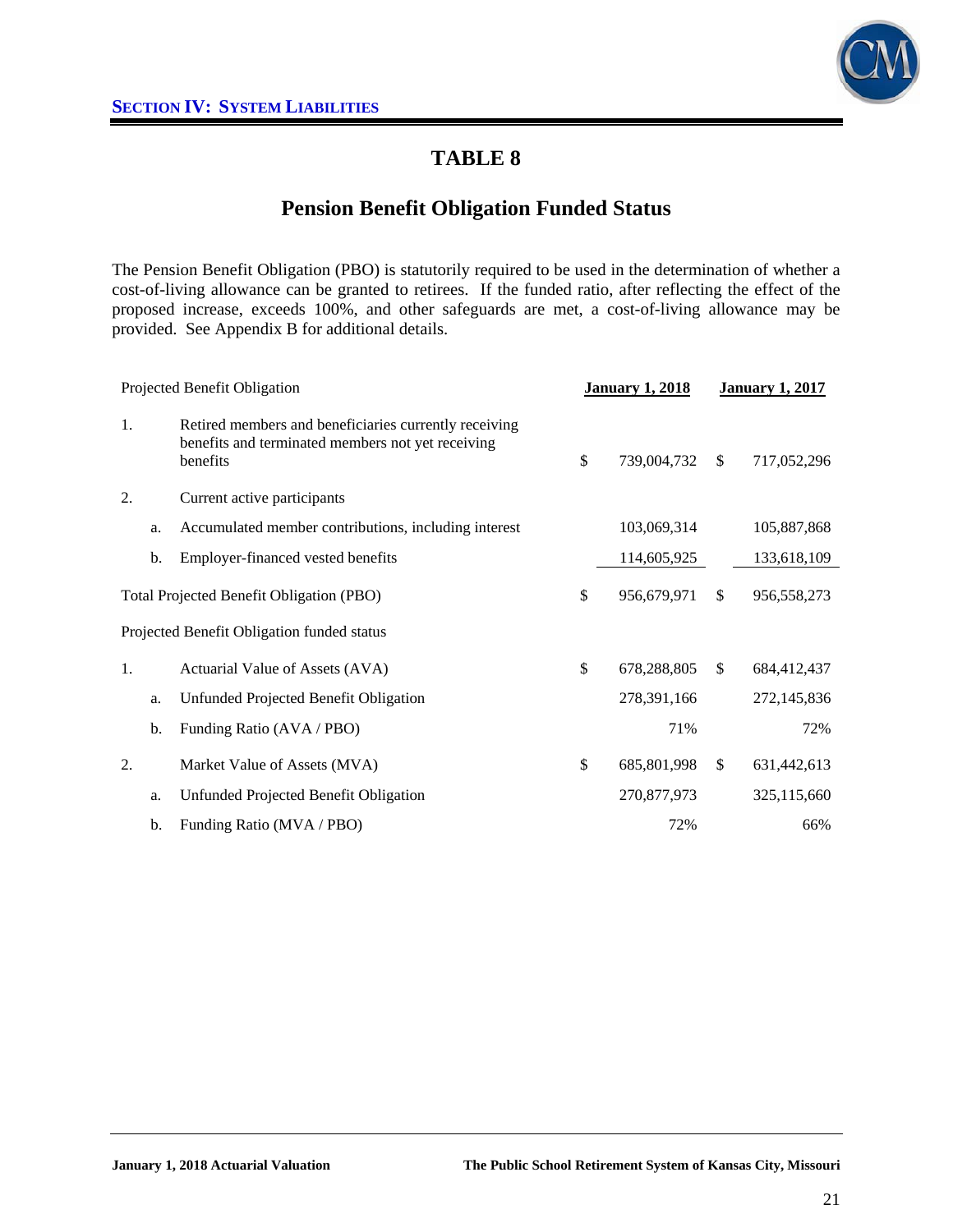

## **SECTION V: EMPLOYER CONTRIBUTIONS**

The previous two sections were devoted to a discussion of the assets and liabilities of the System. A comparison of Tables 3 and 4 indicates that current assets fall short of meeting the present value of future benefits (total liability). This is expected, except for a completely closed fund, where no further contributions are anticipated. In an active open system, there will almost always be a difference between the actuarial value of assets and total liabilities. This deficiency has to be made up by future contributions and investment returns. An actuarial valuation sets out a schedule of future contributions that will deal with this deficiency in an orderly fashion.

The method used to determine the incidence of the contributions in various years is called the actuarial cost method. Under an actuarial cost method, the contributions required to meet the difference between current assets and current liabilities are allocated each year between two elements: (1) the normal cost rate and (2) the unfunded actuarial accrued liability contribution rate.

The term "fully funded" is often applied to a system in which contributions at the normal cost rate are sufficient to pay for the benefits of existing employees as well as for those of new employees. More often than not, systems are not fully funded, either because of past benefit improvements that have not been completely funded or because of actuarial deficiencies that have occurred because experience has not been as favorable as anticipated. Under these circumstances, an unfunded actuarial accrued liability (UAAL) exists. Likewise, when the actuarial value of assets is greater than the actuarial accrued liability, a surplus exists.

### **DESCRIPTION OF CONTRIBUTION RATE COMPONENTS**

The Entry Age Normal (EAN) actuarial cost method is used for the valuation. Under this method, the normal cost for each year from entry age to assumed exit age is a constant percentage of the member's year by year projected compensation. The portion of the present value of future benefits not provided by the present value of future normal costs is the actuarial accrued liability. The unfunded actuarial accrued liability represents the difference between the actuarial accrued liability and the actuarial value of assets as of the valuation date. The unfunded actuarial accrued liability is calculated each year and reflects experience gains/(losses).

The calculation of the employer contribution rate is outlined in Appendix B.

As of January 1, 2018, the valuation assets were less than the actuarial accrued liability so an unfunded actuarial accrued liability exists. The System's funding policy is to amortize the UAAL, as a level percent of pay amount, using a "layered" approach with the legacy UAAL amortized over a closed 30 yeaer period commencing January 1, 2017 and new bases over a closed 20-year period.

#### **CONTRIBUTION RATE SUMMARY**

Table 9 develops the normal cost rate for the System. In Table 10, the amortization payment related to the unfunded actuarial accrued liability, as of January 1, 2018, is developed. In Table 11, the contribution rate for the System is calculated.

The actuarial required contribution rate shown in this report is based on the actuarial assumptions and cost methods described in Appendix C.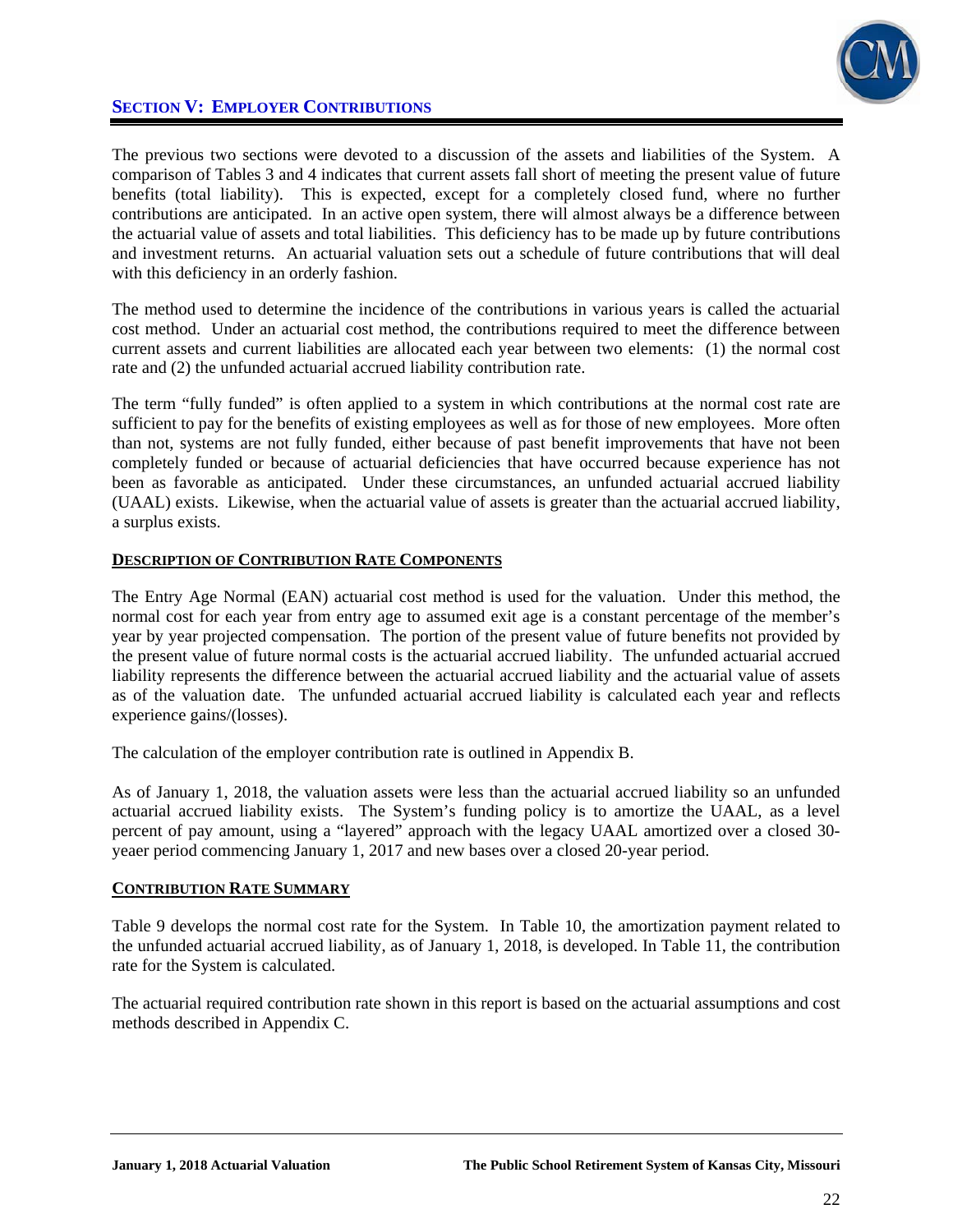

## **Normal Cost Rate**

| 1. Normal Cost                          |    |             |
|-----------------------------------------|----|-------------|
| a. Retirement Benefits                  | \$ | 8,334,833   |
| b. Disability Benefits                  |    | 222,865     |
| c. Death Benefits                       |    | 443,900     |
| d. Termination Benefits                 |    | 6,769,677   |
| e. Total                                | S  | 15,771,275  |
|                                         |    |             |
| 2. Expected Payroll for Current Actives | S  | 172,200,079 |
|                                         |    |             |
| 3. Normal Cost Rate for 2018            |    | 9.16%       |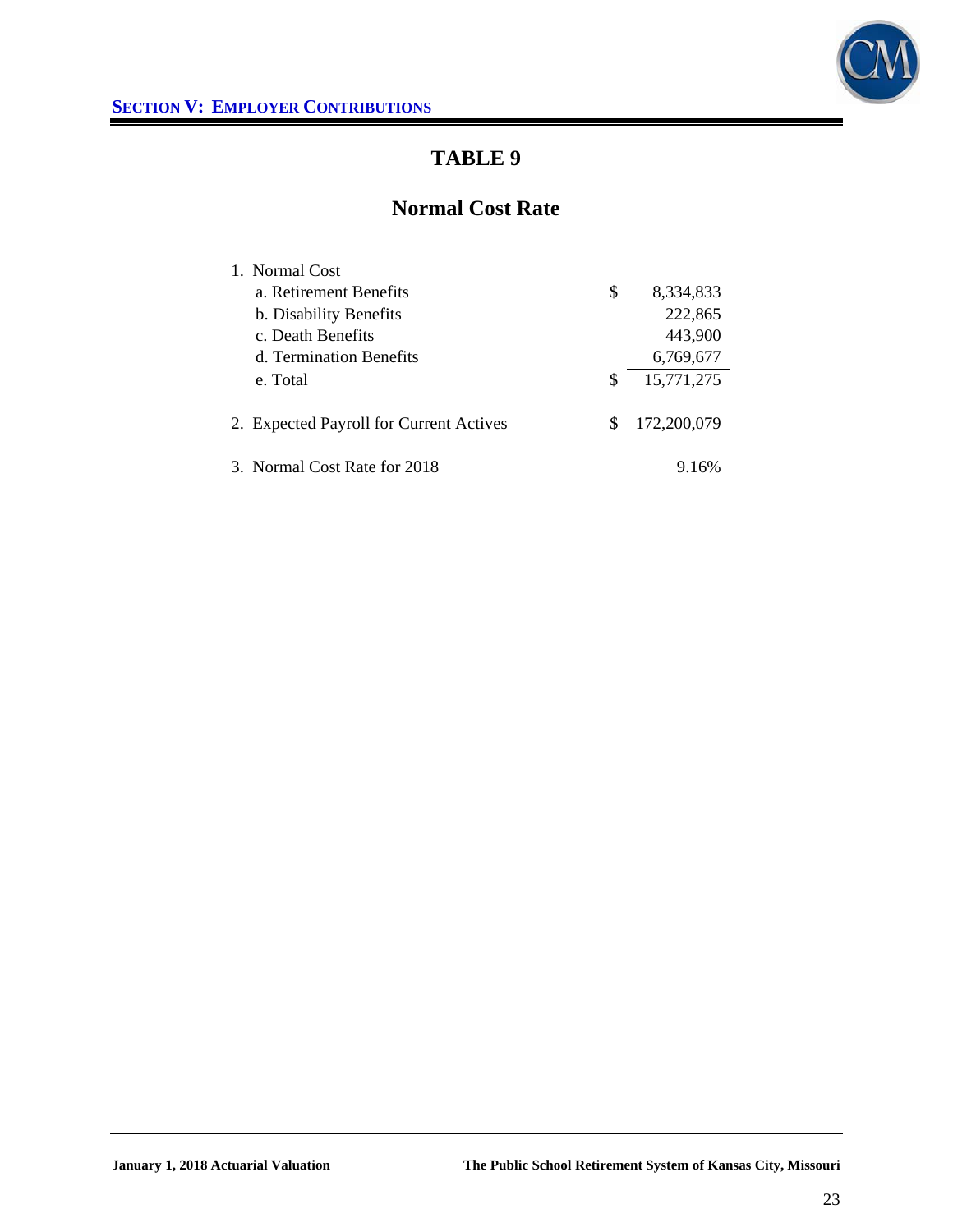

# **Amortization of the Unfunded Actuarial Accrued Liability**

|                                                               |    |                                     | 1/1/2018                       |                                      |    | <b>Outstanding</b>      |    |            |  |
|---------------------------------------------------------------|----|-------------------------------------|--------------------------------|--------------------------------------|----|-------------------------|----|------------|--|
| <b>Original</b><br><b>Amortization Bases</b><br><b>Amount</b> |    | <b>Remaining</b><br><b>Payments</b> | Date of Last<br><b>Payment</b> | <b>Balance as of</b><br>Jan. 1, 2018 |    | Annual<br>Contribution* |    |            |  |
| 2017 UAAL Base                                                | \$ | 297, 102, 390                       | 29                             | 1/1/2046                             | \$ | 301,093,536             | \$ | 18,887,098 |  |
| 2018 Experience Base                                          |    | 1,054,285                           | 20                             | 1/1/2037                             |    | 1,054,285               |    | 81,203     |  |
| <b>Total</b>                                                  |    |                                     |                                |                                      | \$ | 302, 147, 821           | \$ | 18,968,301 |  |
| * Contribution amount reflects mid-year timing.               |    |                                     |                                |                                      |    |                         |    |            |  |

1. Total UAAL Amortization Payments  $$ 18,968,301$ 2. Projected Payroll for plan year ending December 31, 2017 \$ 196,277,971 3. UAAL Amortization Payment Rate 9.66%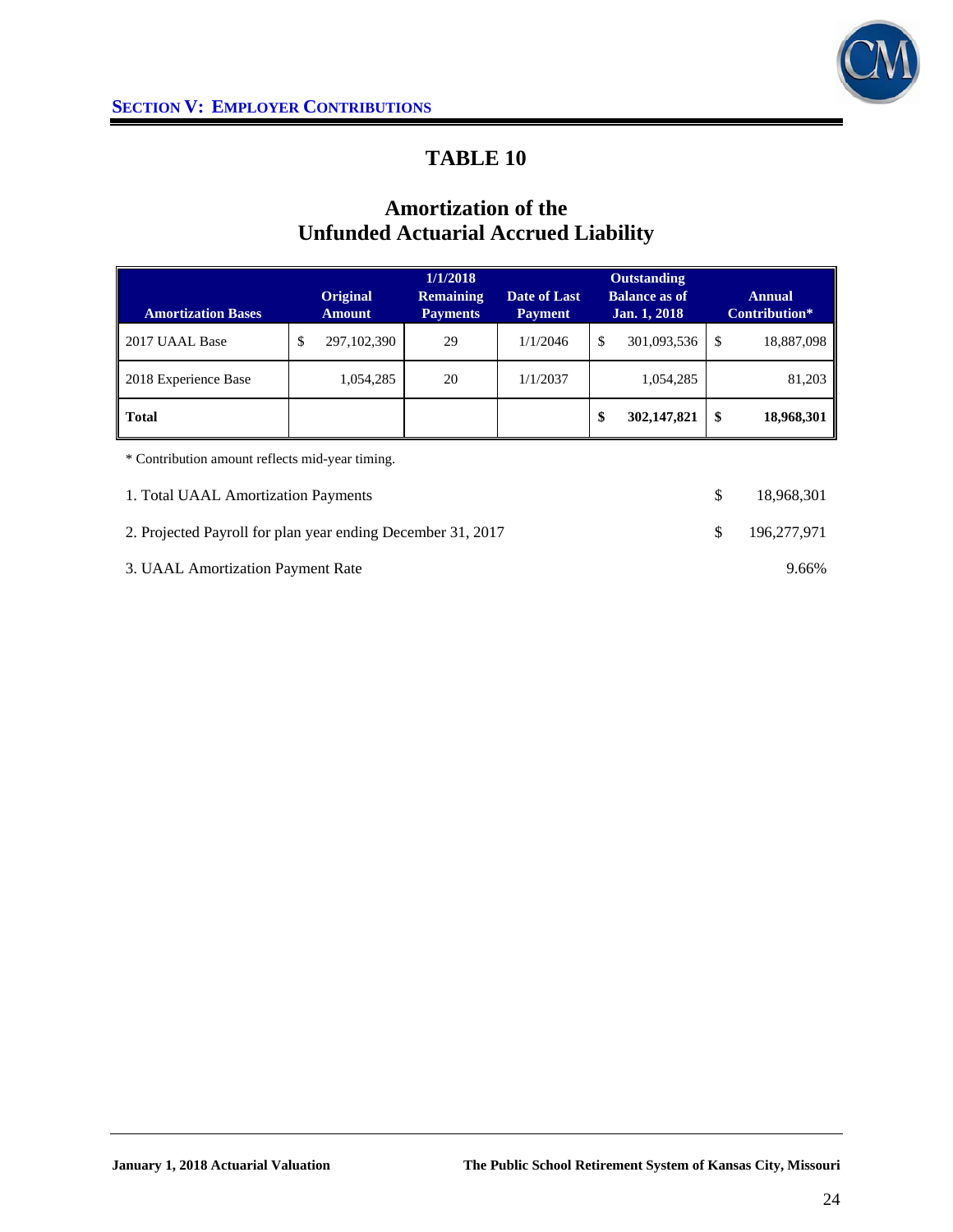



# **Development of 2018 Actuarial Required Contribution (ARC)**

| 1. Normal Cost Rate (See Table 9)                         | 9.16%  |
|-----------------------------------------------------------|--------|
| 2. UAAL Contribution Rate (See Table 10)                  | 9.66%  |
| 3. Actuarial Recommended Contribution Rate<br>$(1) + (2)$ | 18.82% |
| 4. Statutory Contribution Rate:                           |        |
| (a) Member                                                | 9.00%  |
| (b) Employer                                              | 9.00%  |
| (c) Total                                                 | 18.00% |
| 5. Contribution Shortfall<br>$(3) - (4c)$                 | 0.82%  |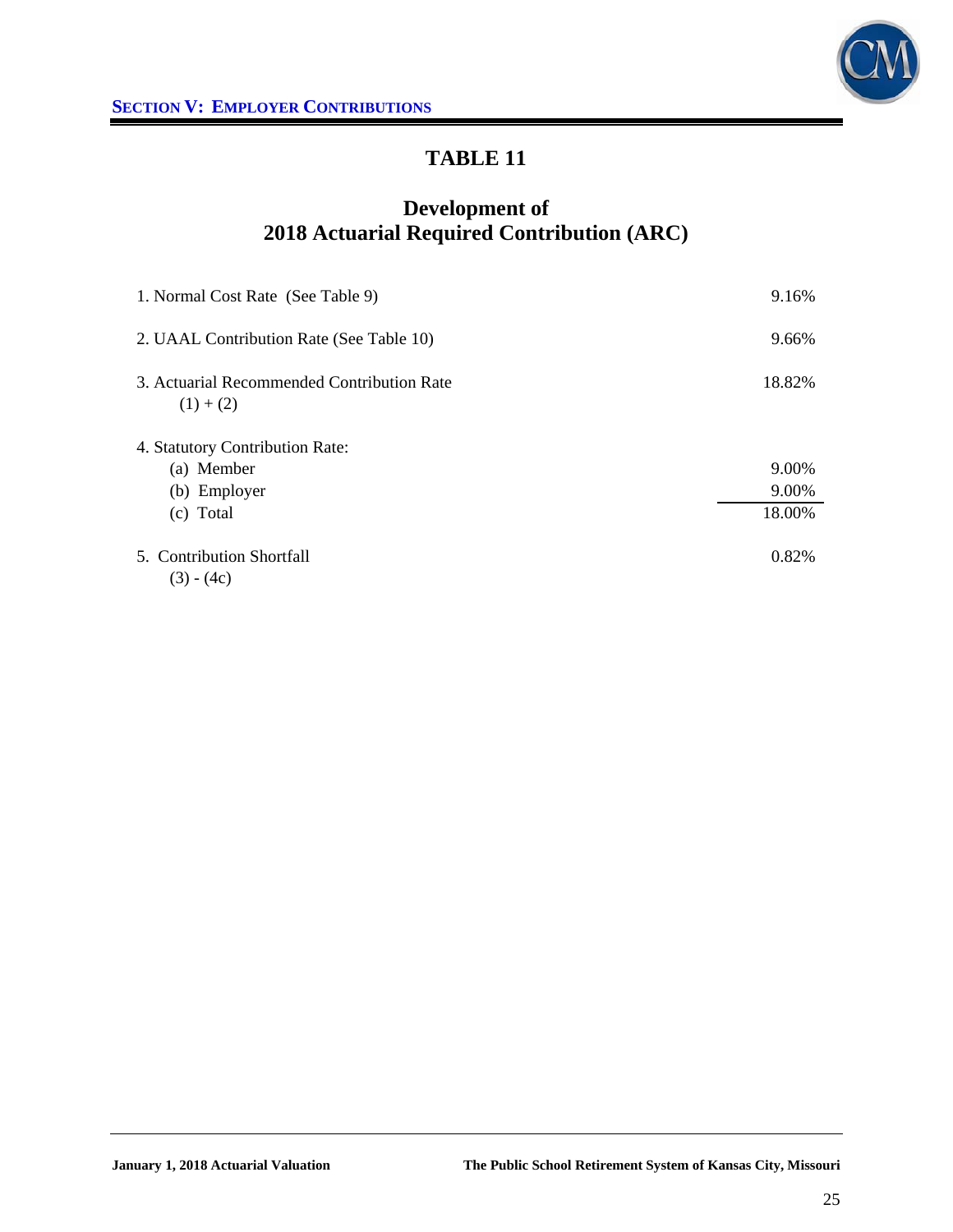

### **HISTORICAL FUNDING AND OTHER INFORMATION**

In this section, we provide some historical information regarding the funding progress of the System. These exhibits retain some of the information that used to be required for accounting purposes and are included because they help explain the System's funding history.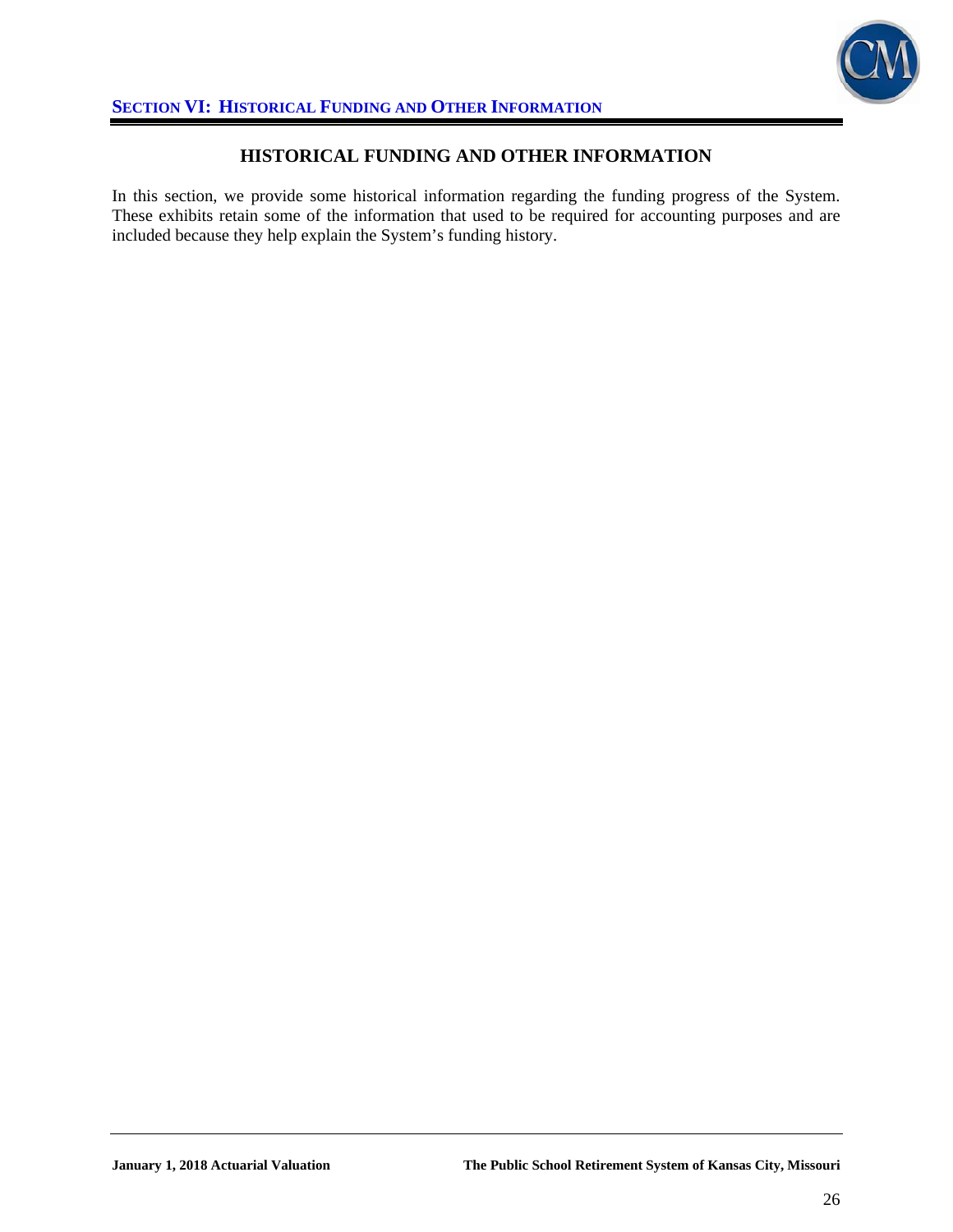

#### **Schedule of Funding Progress**

Analysis of the dollar amounts of actuarial value of assets, actuarial accrued liability, or unfunded actuarial accrued liability in isolation can be misleading. Expressing the actuarial value of assets as a percentage of the actuarial accrued liability provides one indication of the System's funded status on an on-going concern basis. Analysis of this percentage over time indicates whether the System is becoming financially stronger or weaker. Generally, the greater this percentage, the stronger the System's funding. The unfunded actuarial accrued liability and annual covered payroll are both affected by inflation. Expressing the unfunded actuarial accrued liability as a percentage of covered payroll approximately adjusts for the effects of inflation and aids analysis of the progress being made in accumulating sufficient assets to pay benefits when due. Generally, the smaller this percentage, the stronger the System's funding.

| <b>Actuarial</b><br><b>Valuation Date</b> | <b>Actuarial Value</b><br>of Assets (AVA)<br>(a) | <b>Actuarial Accrued</b><br><b>Liabilities (AAL)</b><br>(b) | <b>Unfunded AAL</b><br>(UAAL)<br>$(b - a)$ | <b>Funded Ratio</b><br>(a/b) |              | <b>Covered Payroll</b><br>$\left( \mathbf{c} \right)$ | <b>UAAL</b> as a Percentage<br>of Covered Payroll<br>$[(b - a)/c]$ |
|-------------------------------------------|--------------------------------------------------|-------------------------------------------------------------|--------------------------------------------|------------------------------|--------------|-------------------------------------------------------|--------------------------------------------------------------------|
|                                           |                                                  |                                                             |                                            |                              |              |                                                       |                                                                    |
| 1/1/1995                                  | \$<br>353,329,957                                | \$<br>386, 874, 780                                         | \$<br>33,544,823                           | 91.3%                        | $\mathbb{S}$ | 185,374,096                                           | 18.1%                                                              |
| 1/1/1996                                  | 389,103,803                                      | 409,428,594                                                 | 20,324,791                                 | 95.0%                        |              | 171,262,008                                           | 11.9%                                                              |
| 1/1/1997                                  | 428,419,710                                      | 429,517,108                                                 | 1,097,398                                  | 99.7%                        |              | 161,802,480                                           | 0.7%                                                               |
| 1/1/1998                                  | 482,599,919                                      | 442,614,693                                                 | (39,985,225)                               | 102.3%                       |              | 168,328,728                                           | $(23.8\%)$                                                         |
| 1/1/1999                                  | 624,225,667                                      | 564,056,509                                                 | (60, 169, 158)                             | 110.7%                       |              | 153,733,920                                           | $(39.1\%)$                                                         |
| 1/1/2000                                  | 660,830,255                                      | 640,614,688                                                 | (20, 215, 567)                             | 103.2%                       |              | 151,091,616                                           | $(13.4\%)$                                                         |
| 1/1/2001                                  | 696,071,310                                      | 682,531,577                                                 | (13, 539, 734)                             | 102.0%                       |              | 165,795,367                                           | $(8.2\%)$                                                          |
| 1/1/2002                                  | 718,703,692                                      | 701.725.938                                                 | (16.977.755)                               | 102.4%                       |              | 171.523.233                                           | $(9.9\%)$                                                          |
| 1/1/2003                                  | 717,681,067                                      | 701,114,370                                                 | (16, 566, 697)                             | 102.4%                       |              | 168,391,474                                           | $(9.8\%)$                                                          |
| 1/1/2004                                  | 738,612,110                                      | 716,126,707                                                 | (22, 485, 404)                             | 103.1%                       |              | 186,528,530                                           | $(12.1\%)$                                                         |
| 1/1/2005                                  | 763,684,602                                      | 747,711,194                                                 | (15,973,408)                               | 102.1%                       |              | 195,866,663                                           | $(8.2\%)$                                                          |
| 1/1/2006                                  | 788,788,666                                      | 780,663,389                                                 | (8, 125, 277)                              | 101.0%                       |              | 187,445,140                                           | $(4.3\%)$                                                          |
| 1/1/2007                                  | 824, 302, 795                                    | 818,027,315                                                 | (6,275,480)                                | 100.8%                       |              | 199,221,110                                           | $(3.2\%)$                                                          |
| 1/1/2008                                  | 854,123,580                                      | 781.284.025                                                 | (72,839,554)                               | 109.3%                       |              | 202.311.837                                           | $(36.0\%)$                                                         |
| 1/1/2009                                  | 832,609,879                                      | 804,623,080                                                 | (27,986,799)                               | 103.5%                       |              | 205,326,108                                           | $(13.6\%)$                                                         |
| 1/1/2010                                  | 814,536,473                                      | 819,534,391                                                 | 4.997.918                                  | 99.4%                        |              | 194,474,437                                           | 2.6%                                                               |
| 1/1/2011                                  | 786,297,998                                      | 844,232,490                                                 | 57.934.492                                 | 93.1%                        |              | 162,417,257                                           | 35.7%                                                              |
| 1/1/2012                                  | 742,279,611                                      | 874,286,498                                                 | 132,006,887                                | 84.9%                        |              | 155,893,016                                           | 84.7%                                                              |
| 1/1/2013                                  | 697,028,072                                      | 868,663,383                                                 | 171,635,311                                | 80.2%                        |              | 157,303,005                                           | 109.1%                                                             |
| 1/1/2014                                  | 710,828,744                                      | 875,451,114                                                 | 164,622,370                                | 81.2%                        |              | 157,014,537                                           | 104.8%                                                             |
| 1/1/2015                                  | 712,390,611                                      | 891,543,036                                                 | 179, 152, 425                              | 79.9%                        |              | 170,845,124                                           | 104.9%                                                             |
| 1/1/2016                                  | 694, 641, 248                                    | 895,230,295                                                 | 200,589,047                                | 77.6%                        |              | 179,013,516                                           | 112.1%                                                             |
| 1/1/2017                                  | 684,412,437                                      | 981,514,827                                                 | 297, 102, 390                              | 69.7%                        |              | 194, 132, 739                                         | 153.0%                                                             |
| 1/1/2018                                  | 678,288,805                                      | 980.436.626                                                 | 302.147.821                                | 69.2%                        |              | 196,277,971                                           | 153.9%                                                             |

 *Note: Years prior to 1/1/2014 were provided by prior Actuary*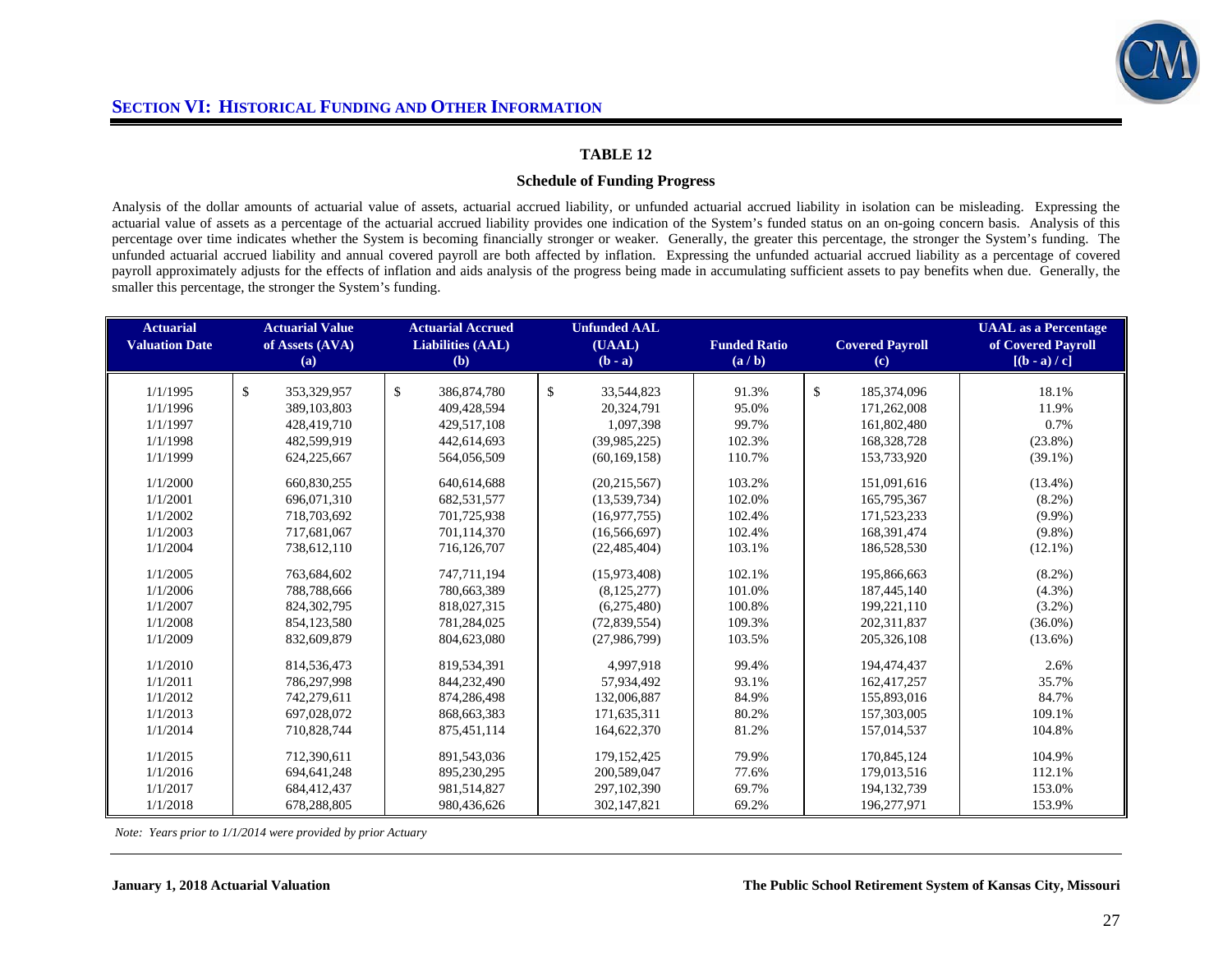

### **Historical Contribution Rates**

| <b>Actuarial</b><br><b>Valuation Date</b> | <b>Actuarial</b><br><b>Contribution Rate</b> | <b>Actual</b><br><b>Contribution Rate</b> | <b>Contribution</b><br>Shortfall/(Margin) |
|-------------------------------------------|----------------------------------------------|-------------------------------------------|-------------------------------------------|
| 1/1/2005                                  | 14.02%                                       | 15.00%                                    | $(0.98\%)$                                |
| 1/1/2006                                  | 13.78%                                       | 15.00%                                    | $(1.22\%)$                                |
|                                           |                                              |                                           |                                           |
| 1/1/2007                                  | 13.28%                                       | 15.00%                                    | $(1.72\%)$                                |
| 1/1/2008                                  | 9.39%                                        | 15.00%                                    | $(5.61\%)$                                |
| 1/1/2009                                  | 9.35%                                        | 15.00%                                    | $(5.65\%)$                                |
| 1/1/2010                                  | 11.50%                                       | 15.00%                                    | $(3.50\%)$                                |
| 1/1/2011                                  | 14.64%                                       | 15.00%                                    | (0.36%)                                   |
| 1/1/2012                                  | 18.30%                                       | 15.00%                                    | 3.30%                                     |
| 1/1/2013                                  | 20.52%                                       | 15.00%                                    | 5.52%                                     |
| 1/1/2014                                  | 19.68%                                       | 16.00%                                    | 3.68%                                     |
| 1/1/2015                                  | 19.56%                                       | 17.00%                                    | 2.56%                                     |
| 1/1/2016                                  | 20.18%                                       | 18.00%                                    | 2.18%                                     |
| 1/1/2017                                  | 18.61%                                       | 18.00%                                    | 0.61%                                     |
| 1/1/2018                                  | 18.82%                                       | 18.00%                                    | 0.82%                                     |

*Note: Years prior to 1/1/2014 were provided by prior Actuary.* 

#### **Summary of Actuarial Methods and Assumptions**

| <b>Valuation Date</b>                          | January 1, 2018                                                                       |
|------------------------------------------------|---------------------------------------------------------------------------------------|
| <b>Actuarial Cost Method</b>                   | Entry Age Normal                                                                      |
| <b>Amortization Method</b>                     | Level-Percent of Pay, layered                                                         |
| <b>Remaining Amortization Period</b>           | January 1, 2017 UAAL $-$ 29 years<br>Subsequent layers of amortization – See Table 10 |
| <b>Asset Valuation Method</b>                  | 5-Year Smoothed<br>Market Value                                                       |
| Actuarial Assumptions:                         |                                                                                       |
| Investment Rate of Return*                     | 7.75%                                                                                 |
| Projected Salary Increases*<br>No future COLAs | 5.00%                                                                                 |

\*Includes Inflation at 2.75%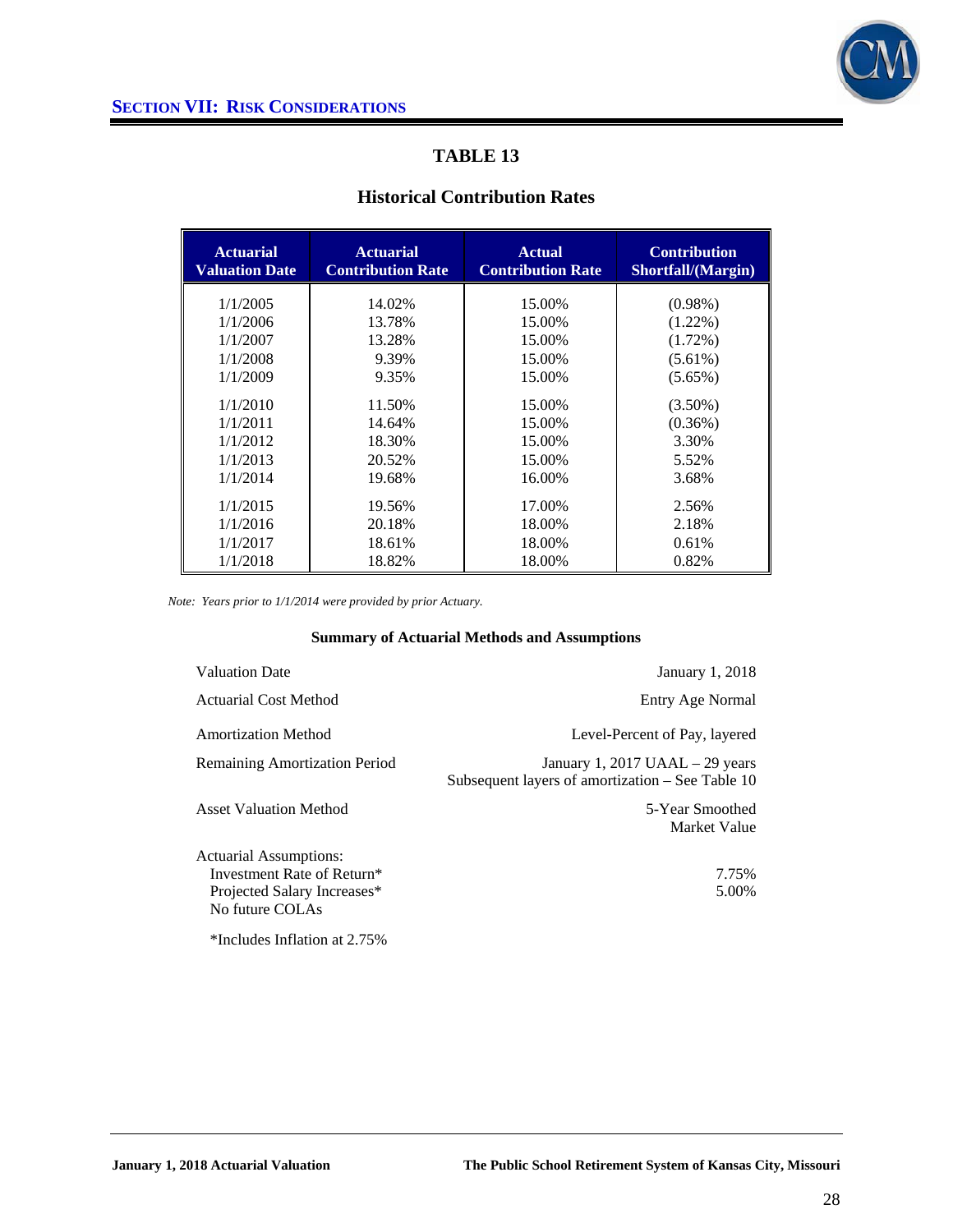

### **Solvency Test**

In a system that has been following the discipline of level percent of payroll financing, the liabilities for active participant accumulated contributions (liability 1) and the liabilities for future benefits to retirees, beneficiaries, and inactive participants (liability 2) will be fully covered by assets if all assumptions are met. In addition, the liabilities for service already rendered by active participants (liability 3) are normally partially covered by the remainder of the present assets. Generally, if the system has been using level percent of payroll financing, the funded portion of liability 3 will increase over time. The schedule below illustrates the history of the liabilities of the system and is indicative of the system following the discipline of level percent of compensation funding.

| <b>Valuation</b><br><b>Date</b><br>January 1, | <b>Active</b><br><b>Participants'</b><br><b>Accumulated</b><br><b>Contributions</b><br>(1) | Retirees,<br><b>Beneficiaries</b><br>and Inactive<br><b>Participants</b><br>(2) | <b>Active</b><br><b>Participants</b><br>(Employer<br><b>Financed</b> )<br>(3) | <b>Valuation</b><br><b>Assets</b> |      | <b>Percent Covered By</b><br><b>Valuation Assets</b><br>(2)<br>(1)<br>(3) |      |  |  |
|-----------------------------------------------|--------------------------------------------------------------------------------------------|---------------------------------------------------------------------------------|-------------------------------------------------------------------------------|-----------------------------------|------|---------------------------------------------------------------------------|------|--|--|
|                                               |                                                                                            |                                                                                 |                                                                               |                                   |      |                                                                           |      |  |  |
| 1989                                          | \$<br>68,032,000                                                                           | \$<br>72,476,675                                                                | \$<br>50,436,314                                                              | \$<br>192,074,767                 | 100% | 100%                                                                      | 102% |  |  |
| 1990                                          | 77,843,936                                                                                 | 79,855,895                                                                      | 52,384,902                                                                    | 220, 844, 765                     | 100% | 100%                                                                      | 121% |  |  |
| 1991                                          | 86,392,672                                                                                 | 77,212,948                                                                      | 62,859,420                                                                    | 241,369,537                       | 100% | 100%                                                                      | 124% |  |  |
| 1992                                          | 91,688,784                                                                                 | 101,408,720                                                                     | 69,055,820                                                                    | 278,065,508                       | 100% | 100%                                                                      | 123% |  |  |
| 1993                                          | 98,482,791                                                                                 | 102,336,338                                                                     | 61,479,865                                                                    | 307,050,085                       | 100% | 100%                                                                      | 173% |  |  |
| 1994                                          | 99,547,061                                                                                 | 123,475,760                                                                     | 121,674,513                                                                   | 336,466,320                       | 100% | 100%                                                                      | 93%  |  |  |
| 1995                                          | 110,658,079                                                                                | 144,027,489                                                                     | 124,562,502                                                                   | 353,451,344                       | 100% | 100%                                                                      | 79%  |  |  |
| 1996                                          | 108,123,636                                                                                | 177,617,507                                                                     | 117,169,151                                                                   | 389,103,803                       | 100% | 100%                                                                      | 88%  |  |  |
| 1997                                          | 104,554,877                                                                                | 231,762,583                                                                     | 91,329,968                                                                    | 428,419,710                       | 100% | 100%                                                                      | 101% |  |  |
| 1998                                          | 115,847,655                                                                                | 228,328,855                                                                     | 108,592,620                                                                   | 482,599,919                       | 100% | 100%                                                                      | 127% |  |  |
| 1999                                          | 117,478,379                                                                                | 274,442,924                                                                     | 172,607,724                                                                   | 624.225.667                       | 100% | 100%                                                                      | 135% |  |  |
| 2000                                          | 113,334,820                                                                                | 343,382,932                                                                     | 184,049,309                                                                   | 660,830,255                       | 100% | 100%                                                                      | 111% |  |  |
| 2001                                          | 115,781,706                                                                                | 389,055,603                                                                     | 184,779,937                                                                   | 696,071,310                       | 100% | 100%                                                                      | 103% |  |  |
| 2002                                          | 119,968,776                                                                                | 406,094,033                                                                     | 187,309,245                                                                   | 718,703,692                       | 100% | 100%                                                                      | 103% |  |  |
| 2003                                          | 112,468,027                                                                                | 435,548,298                                                                     | 165,766,206                                                                   | 717,681,067                       | 100% | 100%                                                                      | 102% |  |  |
| 2004                                          | 125,754,562                                                                                | 430,145,689                                                                     | 179,264,397                                                                   | 738,612,110                       | 100% | 100%                                                                      | 102% |  |  |
| 2005                                          | 127, 221, 118                                                                              | 431,366,177                                                                     | 201,836,083                                                                   | 763,684,602                       | 100% | 100%                                                                      | 102% |  |  |
| 2006                                          | 133.811.729                                                                                | 477,844,206                                                                     | 177,531,611                                                                   | 788,788,666                       | 100% | 100%                                                                      | 100% |  |  |
| 2007                                          | 136,978,872                                                                                | 498, 841, 373                                                                   | 187,966,845                                                                   | 824, 302, 795                     | 100% | 100%                                                                      | 100% |  |  |
| 2008                                          | 140,844,707                                                                                | 492,273,102                                                                     | 156,840,245                                                                   | 854,123,580                       | 100% | 100%                                                                      | 141% |  |  |
| 2009                                          | 140,096,771                                                                                | 503.450.518                                                                     | 161.075.791                                                                   | 832,609,879                       | 100% | 100%                                                                      | 117% |  |  |
| 2010                                          | 139,860,248                                                                                | 524,692,426                                                                     | 154,981,717                                                                   | 814,536,473                       | 100% | 100%                                                                      | 97%  |  |  |
| 2011                                          | 110,538,745                                                                                | 611,806,997                                                                     | 121,886,748                                                                   | 786,297,998                       | 100% | 100%                                                                      | 52%  |  |  |
| 2012                                          | 99,513,420                                                                                 | 654,828,752                                                                     | 119,944,326                                                                   | 742,279,611                       | 100% | 98%                                                                       | 0%   |  |  |
| 2013                                          | 100,767,726                                                                                | 653,949,421                                                                     | 113,946,236                                                                   | 697,028,072                       | 100% | 91%                                                                       | 0%   |  |  |
| 2014                                          | 98,272,633                                                                                 | 660,003,861                                                                     | 117,174,620                                                                   | 710,828,744                       | 100% | 93%                                                                       | 0%   |  |  |
| 2015                                          | 98,966,336                                                                                 | 674,794,654                                                                     | 117,782,046                                                                   | 712,390,611                       | 100% | 91%                                                                       | 0%   |  |  |
| 2016                                          | 101,173,695                                                                                | 677,295,366                                                                     | 116,761,234                                                                   | 694,641,248                       | 100% | 88%                                                                       | 0%   |  |  |
| 2017                                          | 105,887,868                                                                                | 717,052,296                                                                     | 158,574,663                                                                   | 684,412,437                       | 100% | 81%                                                                       | 0%   |  |  |
| 2018                                          | 103,069,314                                                                                | 739,004,732                                                                     | 138,362,580                                                                   | 678,288,805                       | 100% | 78%                                                                       | 0%   |  |  |

*Note: Years prior to 1/1/2014 were provided by prior Actuary*.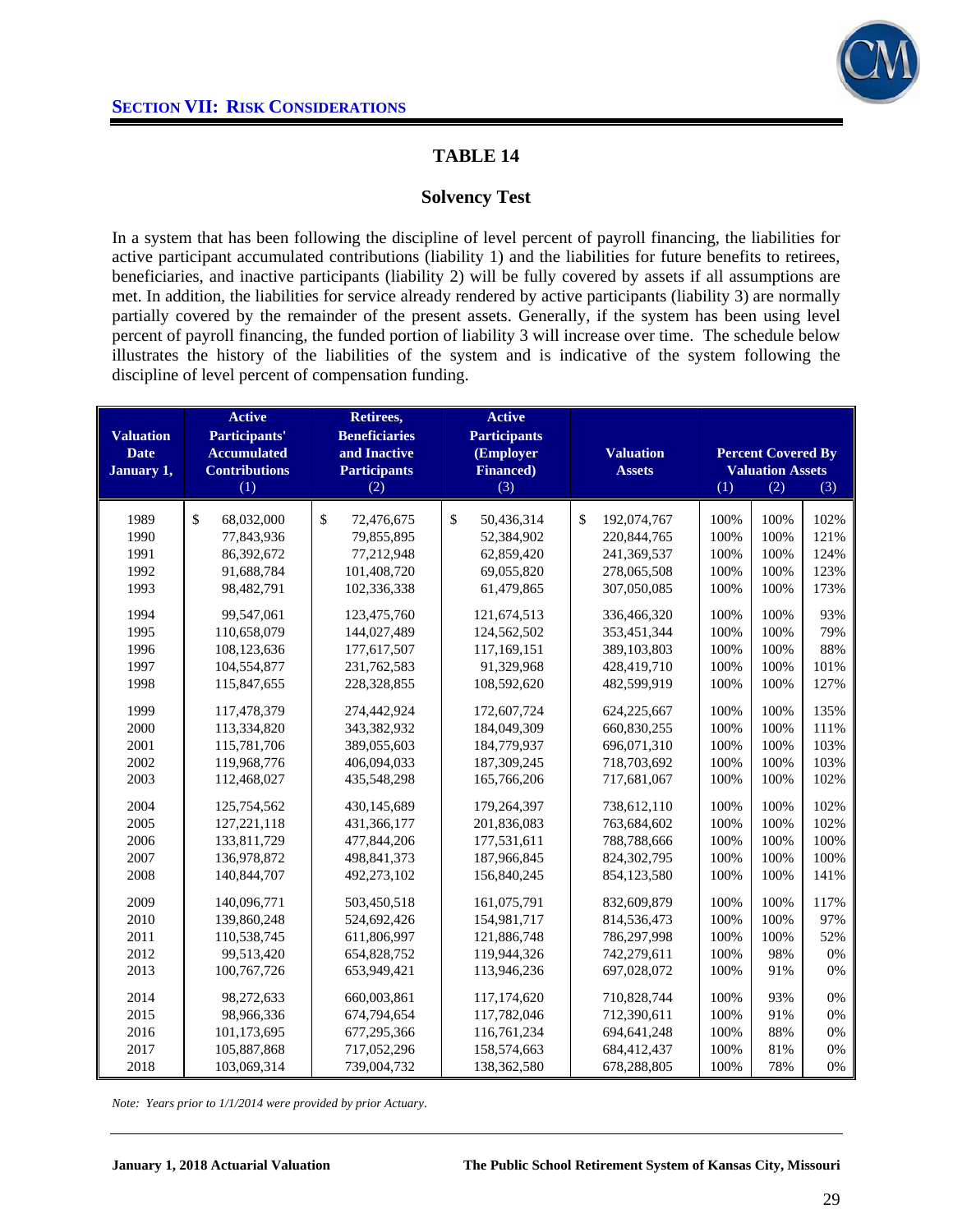

While actuarial assumptions allow for a projection of how future contributions and investment returns will meet the cash flow needs for future benefit payments, actual experience will not unfold exactly as anticipated by the assumptions. In this section, we discuss some of the risk factors that can have a significant impact – good or bad – on the actuarial projection of liability and contribution rates.

There are a number of risks inherent in the funding of a defined benefit plan. These include:

- economic risks, such as investment return and inflation;
- demographic risks such as mortality, payroll growth, aging population including the impact of baby boomers, and retirement ages;
- contribution risk; and
- external risks such as the regulatory and political environment.

The most significant risk factor is investment return because of the volatility of returns and the size of plan assets compared to payroll (see Exhibit 15). A perusal of historical rates over 10-20 years reveals that the actual return each year is rarely close to the average return for the same period. This is an expected result given the underlying capital market assumptions and the asset allocation. However, the valuation is a measurement based on a single investment return, usually around the median of the distribution of returns. The magnitude of variations in investment returns and the short timeframe in which they occur makes the management of this risk very challenging. In order to manage risk, it is first necessary to measure it which is the purpose of this section of the report.

A key demographic risk for all retirement systems, including KCPSRS, is improvements in mortality (longevity) greater than anticipated. While the mortality assumption reflects some improvement in mortality experience and this assumption is evaluated and refined in each experience study, the risk arises because there is a possibility of some sudden shift, perhaps from a significant medical breakthrough that could quickly increase liabilities. Likewise, there is some possibility of a significant public health crisis that could result in a significant number of additional deaths in a short time period, would also be significant, although more easily absorbed.

Finally, the projections for funding anticipate a stable employment level, i.e., active member count remains the same. A significant change in the number of active members in the future could have an adverse impact on the System's funding status.

As plan demographics change over time, along with the funded status, the risk factors may also change. The following exhibits summarize certain historical information that provide an indication as to how key risk metrics have changed over time.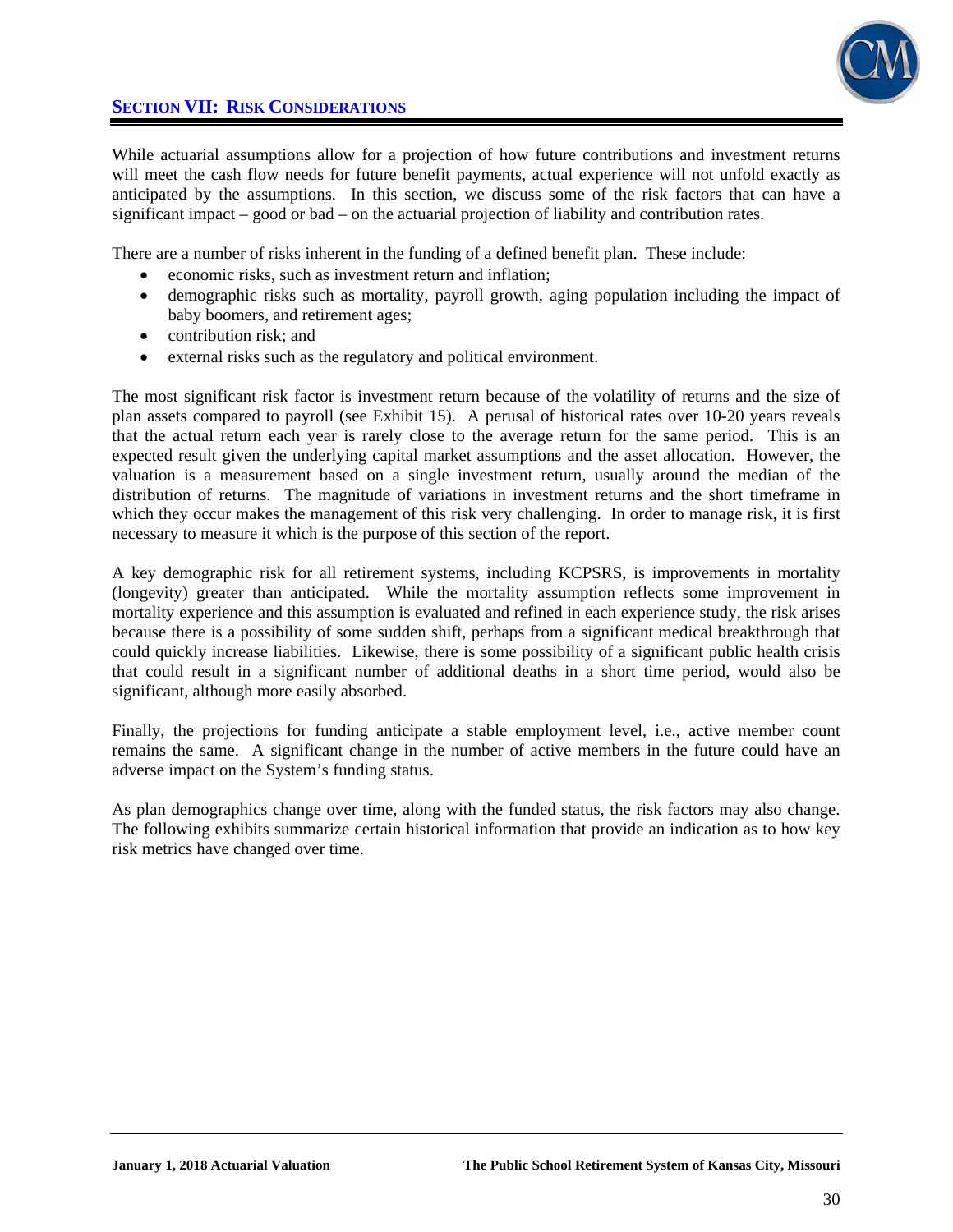

### **EXHIBIT 15**

#### **HISTORICAL LEVERAGE RATIO**

The size of the plan assets relative to covered payroll, sometimes referred to as the leverage ratio, is an important risk indicator. The higher this ratio is, the more sensitive a plan is to investment return volatility. In the January 1, 2018 valuation, the asset leverage ratio was 3.49. So, for example, if the actual return on the market value of assets was 10% lower than expected, it would translate into almost 35% of payroll. This ratio tends to grow over time as plans become better funded, so this is an important metric to monitor over time.

| Valuation | Market Value  | Covered       | Leverage |
|-----------|---------------|---------------|----------|
| Date      | of Assets     | Payroll       | Ratio    |
|           |               |               |          |
| 1/1/2008  | \$853,722,741 | \$202,311,837 | 4.22     |
| 1/1/2009  | 624, 647, 065 | 205.326.108   | 3.04     |
| 1/1/2010  | 693,934,794   | 194,474,437   | 3.57     |
| 1/1/2011  | 730,278,733   | 162,417,257   | 4.50     |
| 1/1/2012  | 681.930.607   | 155,893,016   | 4.37     |
|           |               |               |          |
| 1/1/2013  | 702,966,521   | 157,303,005   | 4.47     |
| 1/1/2014  | 726,553,301   | 157,014,537   | 4.63     |
| 1/1/2015  | 698,523,480   | 170,845,124   | 4.09     |
| 1/1/2016  | 636.109.506   | 179.013.516   | 3.55     |
| 1/1/2017  | 631.442.613   | 194.132.739   | 3.25     |
|           |               |               |          |
| 1/1/2018  | 685,801,998   | 196.277.971   | 3.49     |

The table below shows the impact of investment volatility on the contribution rate due to the leverage ratio:

|                                                                      | <b>One Standard Deviation</b> |                    |
|----------------------------------------------------------------------|-------------------------------|--------------------|
|                                                                      | <b>Above 7.75%</b>            | <b>Below 7.75%</b> |
| 1. Rate of Return                                                    | 19.75%                        | $-4.25%$           |
| 2. Ratio of Assets to Payroll                                        | 3.49                          | 3.49               |
| 3. Asset Gain/Loss as a Percent of Payroll<br>$[(1) - 7.75\%] * (2)$ | 42%                           | $-42%$             |
| 4. Impact on Contribution Rate                                       | $-0.65\%$                     | 0.65%              |

Note: Based on a standard deviation of returns of 12% in any given year. Impact on contribution rate reflects asset smoothing and 20-year amortization of actuarial loss. Absent favorable experience in subsequent years, additional increases in the contribution rate would occur.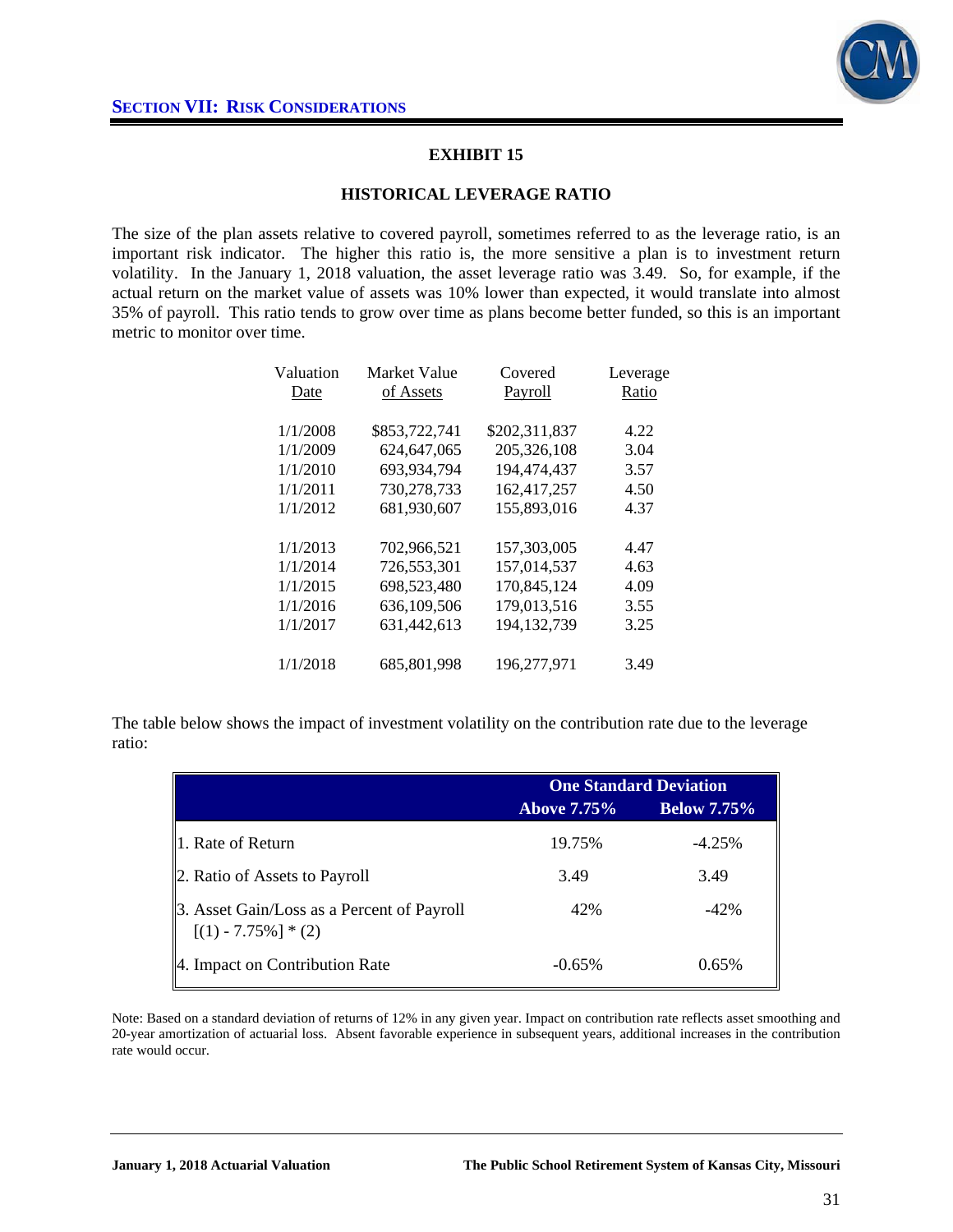

### **EXHIBIT 16**

#### **COVERED PAYROLL VOLATILITY**

Member and employer contributions to the System are made based on covered payroll. In addition, the payment on the unfunded actuarial accrued liability is calculated anticipating covered payroll increases each year in the future. To the extent actual payroll does not meet the assumed rate of increase (currently 3%), a higher rate of pay is necessary to collect the same dollar amount of payment on the unfunded actuarial accrued liability. A reduction in the number of active members almost always results in a decline in the dollar amount of covered payroll, as can be seen in the table below. Over the last 20 years, the number of active members has declined significantly which creates challenges for funding the System.

| Actuarial             | Number of             | Covered       |
|-----------------------|-----------------------|---------------|
| <b>Valuation Date</b> | <b>Active Members</b> | Payroll       |
| 1/1/2000              | 4,666                 | \$151,091,616 |
| 1/1/2001              | 5,012                 | 165,795,367   |
| 1/1/2002              | 5,014                 | 171,523,233   |
| 1/1/2003              | 4,891                 | 168,391,474   |
| 1/1/2004              | 5,090                 | 186,528,530   |
| 1/1/2005              | 5,005                 | 195,866,663   |
| 1/1/2006              | 4,808                 | 187,445,140   |
| 1/1/2007              | 4,757                 | 199,221,110   |
| 1/1/2008              | 4,862                 | 202,311,837   |
| 1/1/2009              | 4,648                 | 205,326,108   |
| 1/1/2010              | 4,336                 | 194,474,437   |
| 1/1/2011              | 3,490                 | 162,417,257   |
| 1/1/2012              | 3,284                 | 155,893,016   |
| 1/1/2013              | 3,396                 | 157,303,005   |
| 1/1/2014              | 3,501                 | 157,014,537   |
| 1/1/2015              | 3,493                 | 170,845,124   |
| 1/1/2016              | 3,574                 | 179,013,516   |
| 1/1/2017              | 3,701                 | 194, 132, 739 |
| 1/1/2018              | 3,760                 | 196,277,971   |
|                       |                       |               |

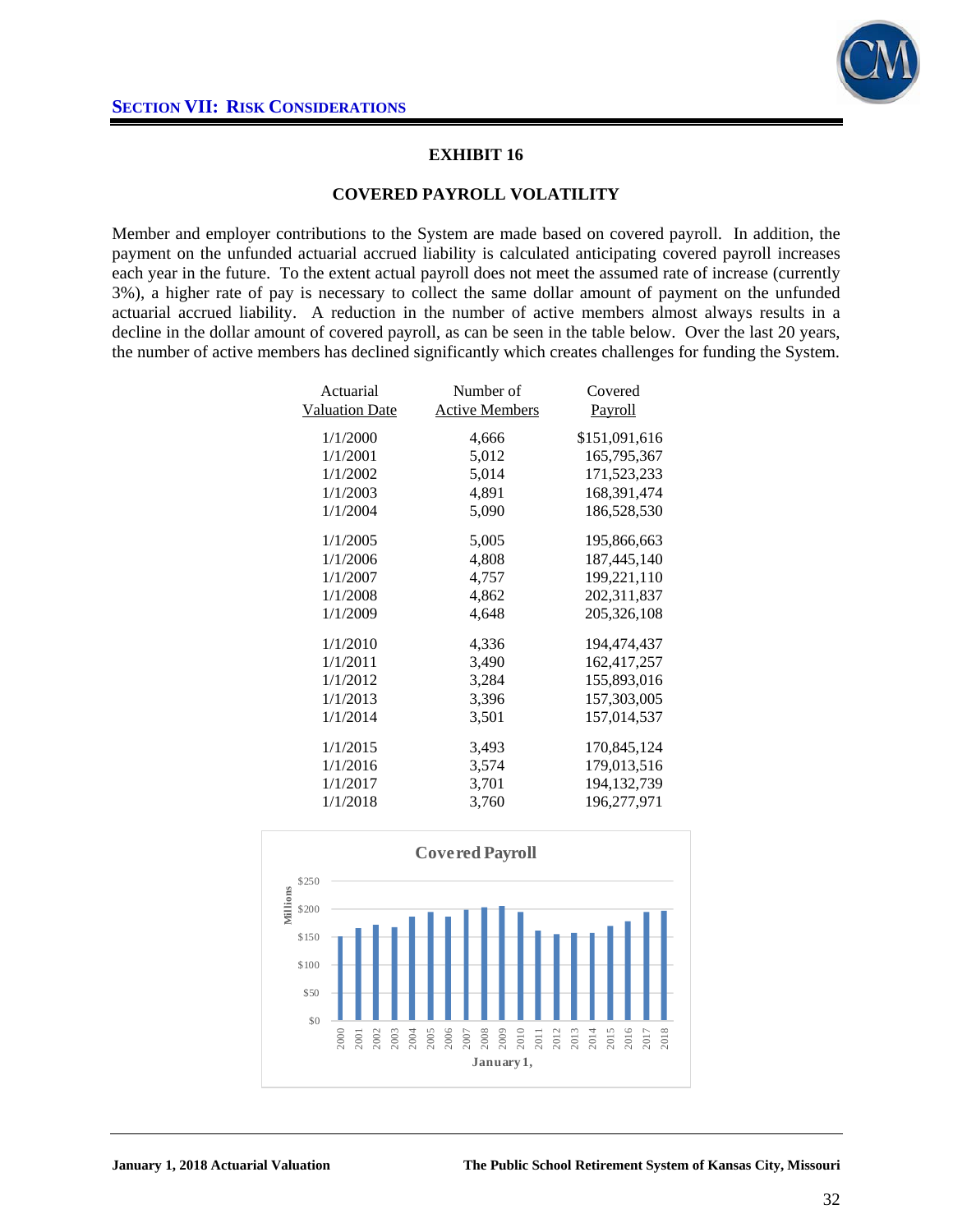

### **EXHIBIT 17**

#### **HISTORICAL CASH FLOWS**

It is very common for mature plans to have negative cash flows (benefit payments exceed contributions). This is a key metric because plans with negative cash flow experience increased sensitivity to investment return volatility. If the System has negative cash flows and actual investment experience is below the assumed rate of return, there are fewer assets to be reinvested to earn the higher returns that typically follow periods of low returns. Negative cash flows can also impact the system's asset allocation and is a consideration in setting the investment policy of the system. The higher the net cash flow is as a percent of the market value of assets, the greater the risk to the system's funding.

| Fiscal<br>Year End | Market Value<br>of Assets<br>(MVA) | Contributions | <b>Benefit Payments</b><br>and Expenses | Net Cash Flow    | Net Cash Flow<br>as a Percent<br>of MVA |
|--------------------|------------------------------------|---------------|-----------------------------------------|------------------|-----------------------------------------|
| 12/31/07           | \$853,722,741                      | \$30,420,687  | \$64,467,437                            | $(\$34,046,750)$ | $(3.99\%)$                              |
| 12/31/08           | 624, 647, 065                      | 31,501,230    | 67,592,066                              | (36,090,836)     | $(5.78\%)$                              |
| 12/31/09           | 693,934,794                        | 42,652,068    | 66,609,290                              | (23,957,222)     | $(3.45\%)$                              |
| 12/31/10           | 730,278,733                        | 27,094,752    | 75,322,662                              | (48, 227, 910)   | $(6.60\%)$                              |
| 12/31/11           | 681.930.607                        | 24.054.927    | 79,925,242                              | (55,870,315)     | $(8.19\%)$                              |
| 12/31/12           | 702,966,521                        | 22,948,176    | 80,819,536                              | (57, 871, 360)   | (8.23%)                                 |
| 12/31/13           | 726,553,301                        | 24,404,265    | 83,867,077                              | (59, 462, 812)   | $(8.18\%)$                              |
| 12/31/14           | 698,523,480                        | 26,646,322    | 85,398,587                              | (58, 752, 265)   | $(8.41\%)$                              |
| 12/31/15           | 636,109,506                        | 29, 145, 161  | 86,023,247                              | (56,878,086)     | $(8.94\%)$                              |
| 12/31/16           | 631,442,613                        | 32,808,515    | 85,794,815                              | (52,986,300)     | $(8.39\%)$                              |
| 12/31/17           | 685,801,998                        | 33,890,913    | 87,685,754                              | (53, 794, 841)   | $(7.84\%)$                              |

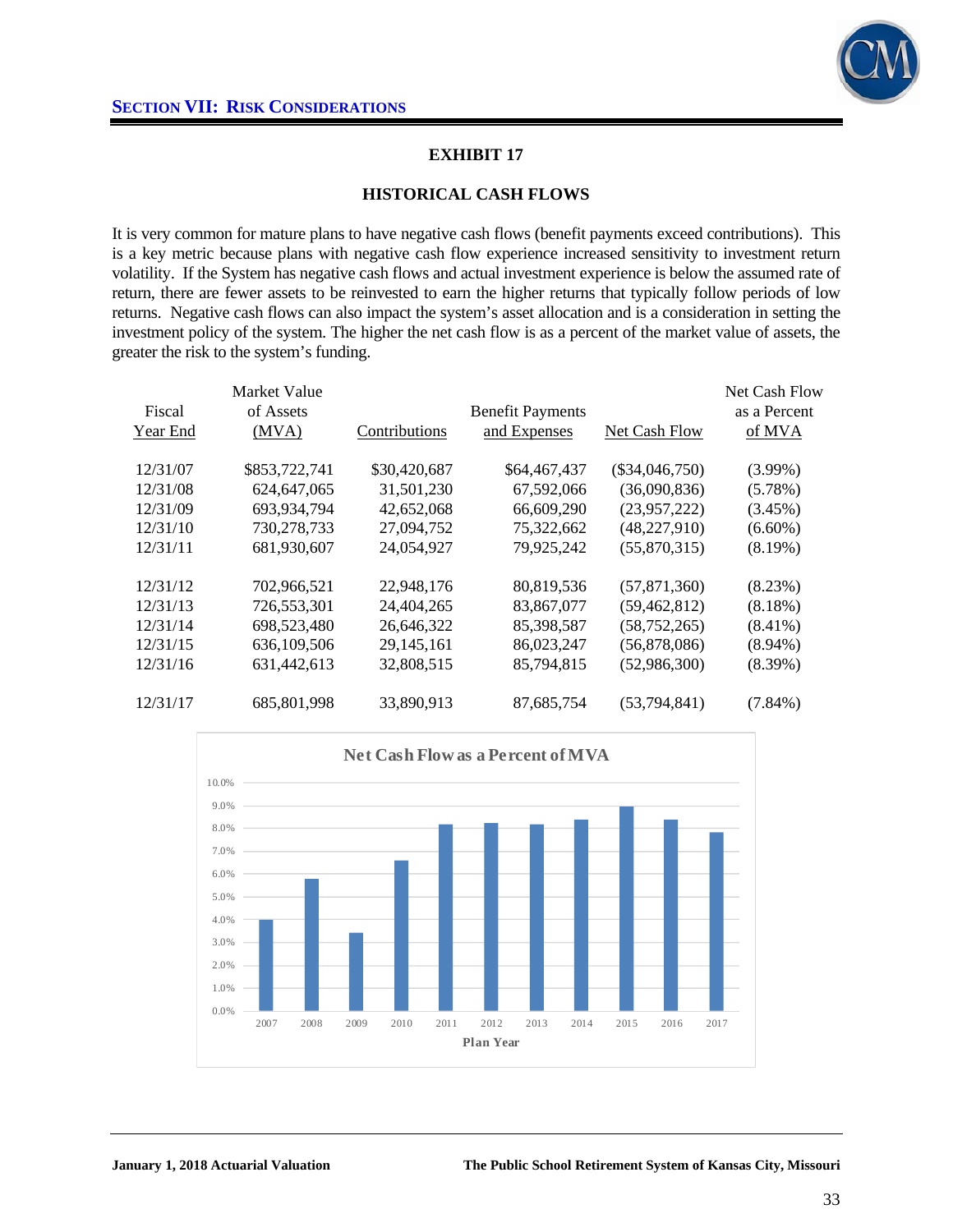

## **EXHIBIT 18**

#### **LIABILITY MATURITY MEASUREMENTS**

Most public sector retirement systems have been in operation for many years. As a result, they have aging plan populations indicated by an increasing ratio of retirees to active members and a growing percentage of retiree liability. The retirement of the baby boomers over the next 10-15 years is expected to further exacerbate the aging of the retirement system population. With more of the total liability residing with retirees, investment volatility has a greater impact on the funding of the system since it is more difficult to restore the system financially after losses occur when there is comparatively less payroll over which to spread the cost.

The retirement system is also growing larger with respect to the sponsoring entities, as can be seen by the ratio of actuarial liability to payroll.

Projections provide the most effective way of analyzing the impact of these changes on future funding measures, but studying several key metrics from the valuation can also provide some valuable insight.

| Fiscal<br>Year End | Retiree<br>Liability<br>(a) | Total<br><b>Actuarial Liability</b><br>(b) | Retiree<br>Percentage<br>(a) / (b) | Covered<br>Payroll<br>(c) | Ratio<br>(b) / (c) |
|--------------------|-----------------------------|--------------------------------------------|------------------------------------|---------------------------|--------------------|
| 12/31/07           | \$484,041,632               | \$781,284,025                              | 62.0%                              | \$202,311,837             | 3.86               |
| 12/31/08           | 477,828,410                 | 804,623,080                                | 59.4%                              | 205,326,108               | 3.92               |
| 12/31/09           | 498,921,369                 | 819,534,391                                | 60.9%                              | 194,474,437               | 4.21               |
| 12/31/10           | 580,324,640                 | 844,232,490                                | 68.7%                              | 162,417,257               | 5.20               |
| 12/31/11           | 622,135,967                 | 874,286,498                                | 71.2%                              | 155,893,016               | 5.61               |
| 12/31/12           | 620,358,237                 | 868, 663, 383                              | 71.4%                              | 157,303,005               | 5.52               |
| 12/31/13           | 621.249.525                 | 875,451,114                                | 71.0%                              | 157,014,537               | 5.58               |
| 12/31/14           | 645,100,053                 | 891,543,036                                | 72.4%                              | 170,845,124               | 5.22               |
| 12/31/15           | 648,136,960                 | 895,230,295                                | 72.4%                              | 179,013,516               | 5.00               |
| 12/31/16           | 684, 767, 536               | 981,514,827                                | 69.8%                              | 194, 132, 739             | 5.06               |
| 12/31/17           | 704,534,913                 | 980.436.626                                | 71.9%                              | 196,277,971               | 5.00               |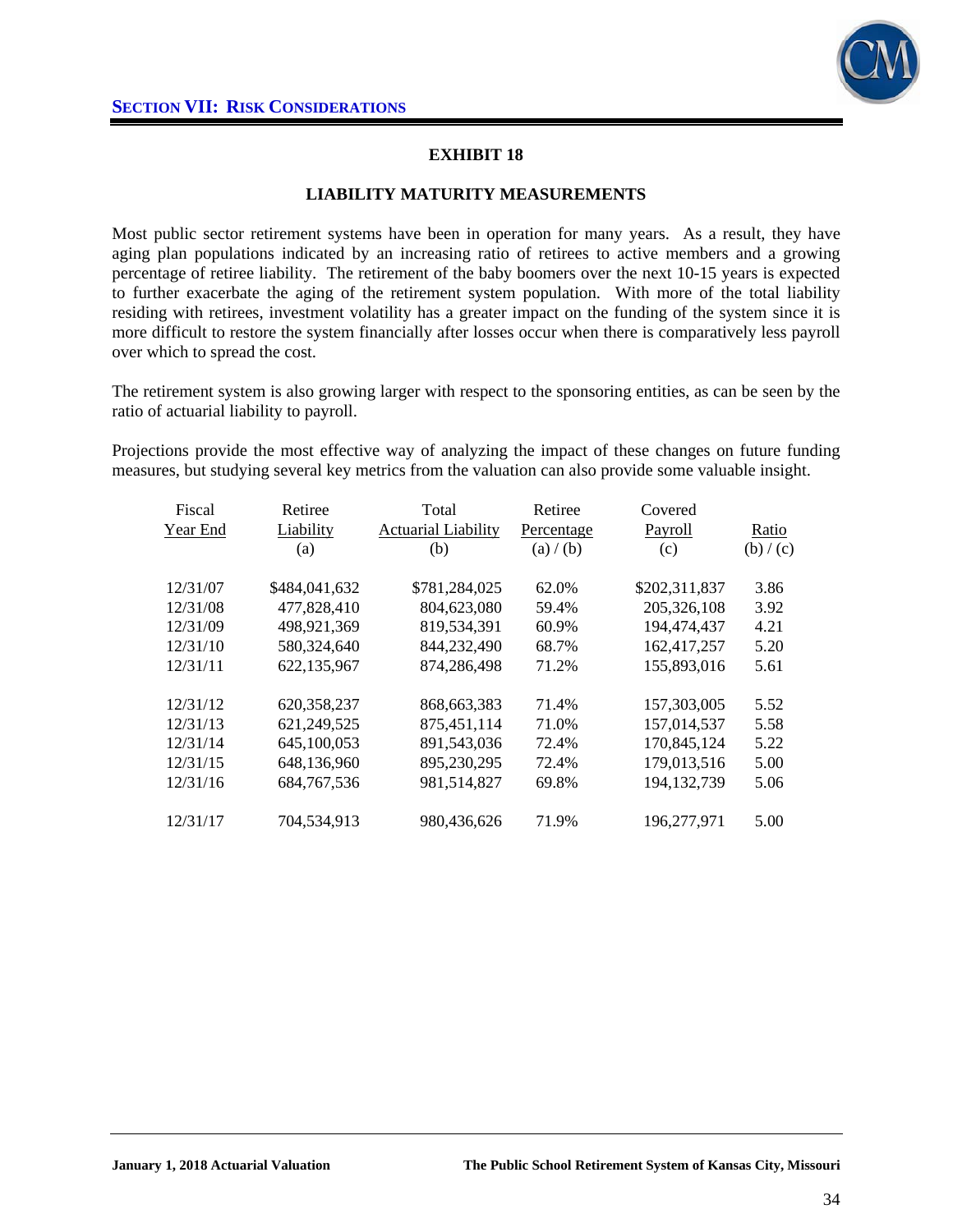

# **APPENDIX A: SUMMARY OF MEMBERSHIP DATA**

# **MEMBER CENSUS INFORMATION**

| <b>A. ACTIVE MEMBERS</b>                                                                    |          | <b>January 1, 2018</b>           |              | <b>January 1, 2017</b>           | % Change                            |
|---------------------------------------------------------------------------------------------|----------|----------------------------------|--------------|----------------------------------|-------------------------------------|
| 1. Number of Active Members<br>$(a)$ Plan B<br>$(b)$ Plan C<br>(c) Total                    |          | 1,852<br>1,908<br>3,760          |              | 2,183<br>1,518<br>3,701          | $(15.2\%)$<br>25.7%<br>1.6%         |
| 2. Active Member Averages<br>$(a)$ Age<br>(b) Service<br>(c) Expected Annual Pay            | \$       | 42.8<br>7.5<br>52,202            | $\mathbb{S}$ | 43.5<br>8.1<br>52,454            | $(1.6\%)$<br>$(7.4\%)$<br>$(0.5\%)$ |
| <b>B. TERMINATED VESTED MEMBERS</b>                                                         |          |                                  |              |                                  |                                     |
| 1. Number of Terminated Vested Members                                                      |          | 522                              |              | 490                              | 6.5%                                |
| 2. Terminated Vested Members Averages<br>$(a)$ Age<br>(b) Estimated Monthly Benefit         | \$       | 49.8<br>678                      | \$           | 50.5<br>671                      | $(1.4\%)$<br>1.0%                   |
| <b>C. TERMINATED NON-VESTED MEMBERS</b>                                                     |          |                                  |              |                                  |                                     |
| 1. Number of Terminated Non-Vested Members                                                  |          | 2,449                            |              | 2,298                            | 6.6%                                |
| 2. Terminated Non-Vested Members Averages<br>$(a)$ Age<br>(b) Account Balance               | \$       | 44.1<br>3,610                    | \$           | 44.0<br>3,418                    | 0.2%<br>5.6%                        |
| D. RETIREES, DISABLEDS, AND BENEFICIARIES                                                   |          |                                  |              |                                  |                                     |
| 1. Number of Members<br>(a) Retired<br>(b) Disabled<br>(c) Beneficiaries<br>(e) Total       |          | 3,809<br>84<br>219<br>4,112      |              | 3,732<br>89<br>211<br>4,032      | 2.1%<br>$(5.6\%)$<br>3.8%<br>2.0%   |
| 2. Average Age<br>(a) Retired<br>(b) Disabled<br>(c) Beneficiaries<br>(e) Total             |          | 72.3<br>67.9<br>74.3<br>72.3     |              | 72.2<br>67.1<br>74.6<br>72.2     | 0.1%<br>1.2%<br>$(0.4\%)$<br>0.1%   |
| 3. Average Monthly Benefit<br>(a) Retired<br>(b) Disabled<br>(c) Beneficiaries<br>(e) Total | \$<br>\$ | 1,648<br>1,000<br>1,121<br>1,607 | \$<br>\$     | 1,630<br>1,002<br>1,105<br>1,589 | 1.1%<br>$(0.2\%)$<br>1.4%<br>1.1%   |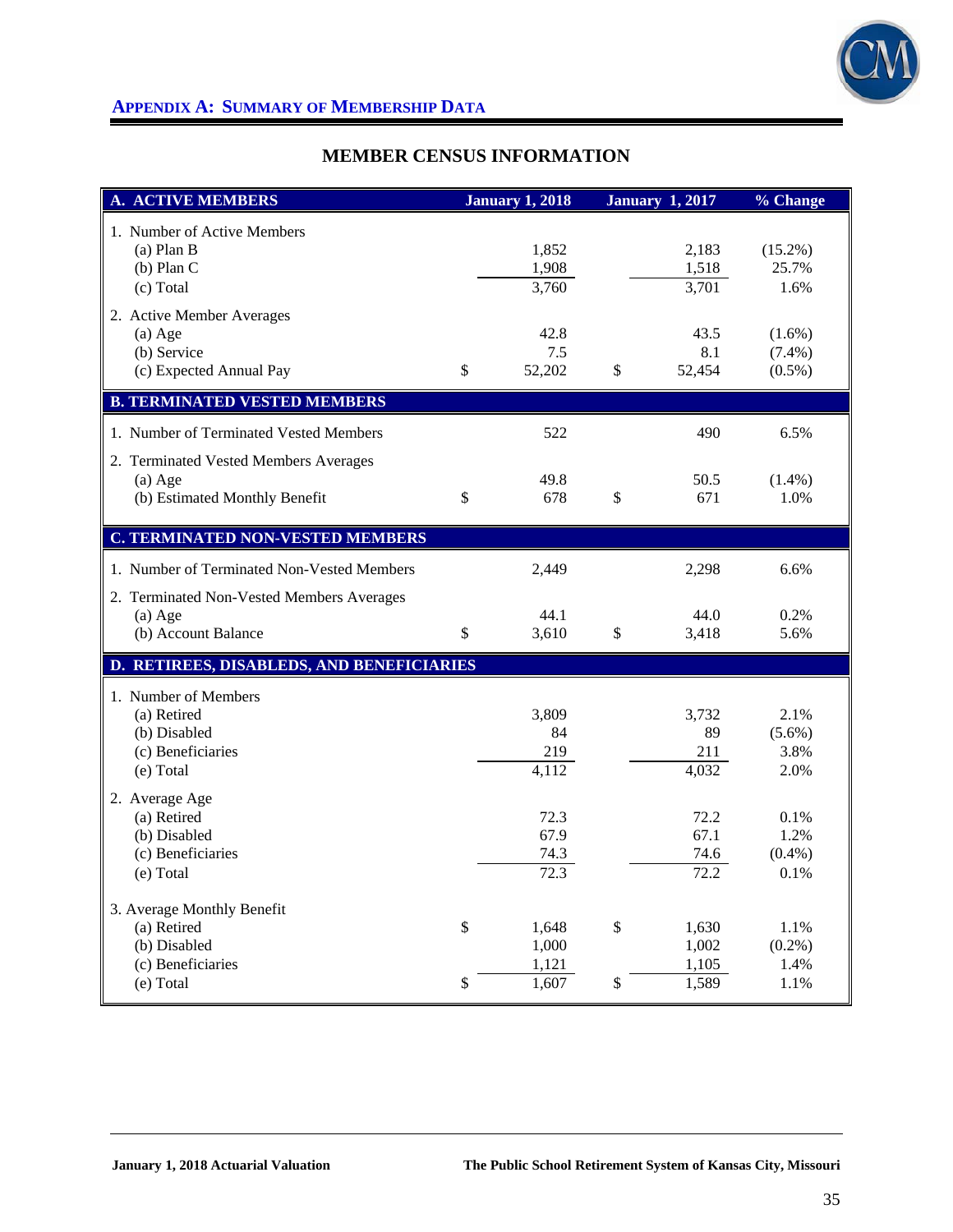

## **MEMBER DATA RECONCILIATION**

January 1, 2017 to January 1, 2018

The number of members included in the valuation, as summarized in the table below, is in accordance with the data submitted by the System for members as of the valuation date.

|                                | <b>Active</b><br><b>Members</b> | <b>Retirees</b> | Beneficiaries* | <b>Disabled</b>  | <b>Terminated</b><br><b>Vested</b> | <b>Non-vested</b><br>with Balance | <b>Total</b> |
|--------------------------------|---------------------------------|-----------------|----------------|------------------|------------------------------------|-----------------------------------|--------------|
| Total as of January 1, 2017    | 3,701                           | 3,732           | 211            | 89               | 490                                | 2,298                             | 10,521       |
| <b>New Entrants</b>            | 732                             | $\Omega$        | 19             | $\boldsymbol{0}$ | $\overline{0}$                     | 67                                | 818          |
| Rehires/Transfers              | 55                              | $\Omega$        | $\Omega$       | $\boldsymbol{0}$ | (15)                               | (40)                              | $\Omega$     |
| Retirements                    | (166)                           | 196             | $\Omega$       | $\boldsymbol{0}$ | (30)                               | $\Omega$                          | $\Omega$     |
| <b>Disablements</b>            | $\overline{0}$                  | $\overline{0}$  | $\Omega$       | $\boldsymbol{0}$ | $\boldsymbol{0}$                   | $\Omega$                          | $\Omega$     |
| Deaths                         | (6)                             | (119)           | (11)           | (5)              | (1)                                | $\Omega$                          | (142)        |
| <b>Vested Terminations</b>     | (93)                            | $\Omega$        | $\Omega$       | $\boldsymbol{0}$ | 93                                 | $\Omega$                          | $\Omega$     |
| <b>Non-vested Terminations</b> | (252)                           | $\Omega$        | 0              | $\theta$         | $\theta$                           | 252                               | $\Omega$     |
| Refunds Paid                   | (210)                           | $\theta$        | $\Omega$       | $\boldsymbol{0}$ | (15)                               | (128)                             | (353)        |
| Payments Ended                 | $\boldsymbol{0}$                | $\Omega$        | 0              | $\boldsymbol{0}$ | $\boldsymbol{0}$                   | $\Omega$                          | $\Omega$     |
| Data Adjustments               | (1)                             | $\theta$        | 0              | $\mathbf{0}$     | 0                                  | $\Omega$                          | (1)          |
| Total as of January 1, 2018    | 3,760                           | 3,809           | 219            | 84               | 522                                | 2,449                             | 10,843       |

\* Includes beneficiaries who were owed a single lump sum payment and were not paid prior to the valuation date.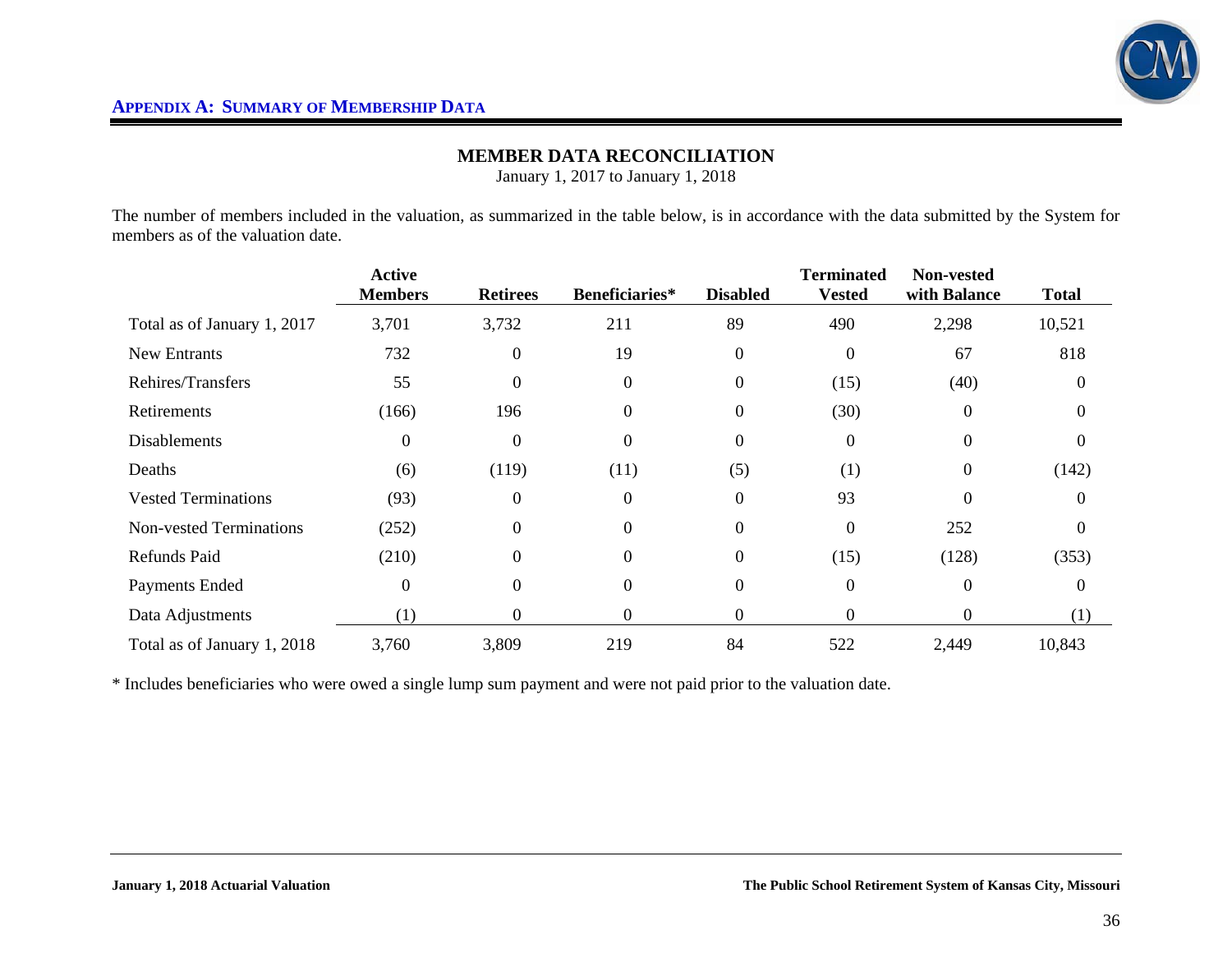

|          |      | Number |       | 2017 Reported Compensation* |                 |                 |  |
|----------|------|--------|-------|-----------------------------|-----------------|-----------------|--|
| Age      | Male | Female | Total | Male                        | Female          | Total           |  |
|          |      |        |       |                             |                 |                 |  |
| Under 25 | 47   | 185    | 232   | \$873,958                   | \$<br>4,606,001 | 5,479,959<br>\$ |  |
| 25 to 29 | 141  | 460    | 601   | 4,714,041                   | 16,154,220      | 20,868,261      |  |
| 30 to 34 | 134  | 328    | 462   | 4,845,429                   | 12,705,797      | 17,551,226      |  |
| 35 to 39 | 121  | 335    | 456   | 5,769,842                   | 13,789,324      | 19,559,166      |  |
| 40 to 44 | 105  | 270    | 375   | 5,570,772                   | 12,682,666      | 18,253,438      |  |
| 45 to 49 | 96   | 279    | 375   | 4,621,820                   | 12,919,427      | 17,541,247      |  |
| 50 to 54 | 113  | 285    | 398   | 5,718,246                   | 14,469,210      | 20,187,456      |  |
| 55 to 59 | 117  | 294    | 411   | 6,194,173                   | 14,590,326      | 20,784,499      |  |
| 60 to 64 | 84   | 235    | 319   | 5,072,583                   | 12,688,082      | 17,760,665      |  |
| 65 to 69 | 25   | 79     | 104   | 1,756,967                   | 4,332,241       | 6,089,208       |  |
| 70 & Up  | 7    | 20     | 27    | 347,669                     | 1,112,098       | 1,459,767       |  |
| Total    | 990  | 2,770  | 3,760 | \$45,485,500                | \$120,049,392   | \$165,534,892   |  |

Total – All Plans

\* Partial year pay amounts have not been annualized.



**Age**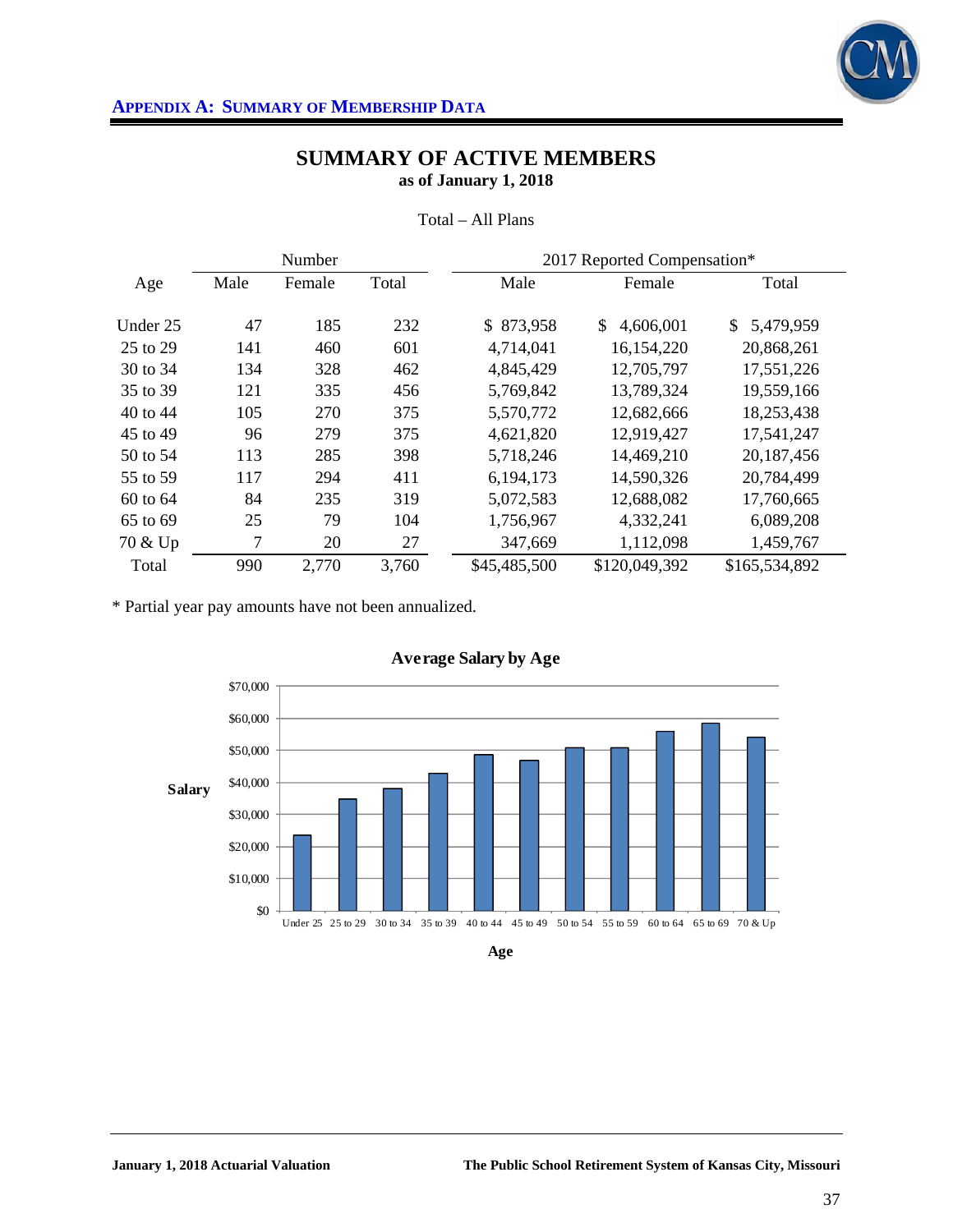

|          |                | Number         |                  |                      | 2017 Reported Compensation* |                |
|----------|----------------|----------------|------------------|----------------------|-----------------------------|----------------|
| Age      | Male           | Female         | Total            | Male                 | Female                      | Total          |
|          |                |                |                  |                      |                             |                |
| Under 25 | $\overline{0}$ | $\overline{0}$ | $\boldsymbol{0}$ | \$<br>$\overline{0}$ | \$<br>$\Omega$              | \$<br>$\theta$ |
| 25 to 29 | 31             | 101            | 132              | 1,493,236            | 4,658,394                   | 6,151,630      |
| 30 to 34 | 45             | 104            | 149              | 2,033,086            | 4,951,184                   | 6,984,270      |
| 35 to 39 | 57             | 174            | 231              | 3,422,323            | 8,227,994                   | 11,650,317     |
| 40 to 44 | 50             | 141            | 191              | 3,084,135            | 7,691,473                   | 10,775,608     |
| 45 to 49 | 53             | 158            | 211              | 2,919,910            | 8,213,630                   | 11,133,540     |
| 50 to 54 | 82             | 193            | 275              | 4,581,504            | 10,863,929                  | 15,445,433     |
| 55 to 59 | 85             | 217            | 302              | 4,991,599            | 11,791,942                  | 16,783,541     |
| 60 to 64 | 66             | 185            | 251              | 4,212,243            | 10,445,198                  | 14,657,441     |
| 65 to 69 | 21             | 67             | 88               | 1,548,430            | 3,832,458                   | 5,380,888      |
| 70 & Up  | 5              | 17             | 22               | 258,521              | 1,039,623                   | 1,298,144      |
| Total    | 495            | 1,357          | 1,852            | \$28,544,987         | \$71,715,825                | \$100,260,812  |

Total – Plan B

\* Partial year pay amounts have not been annualized.





**Age**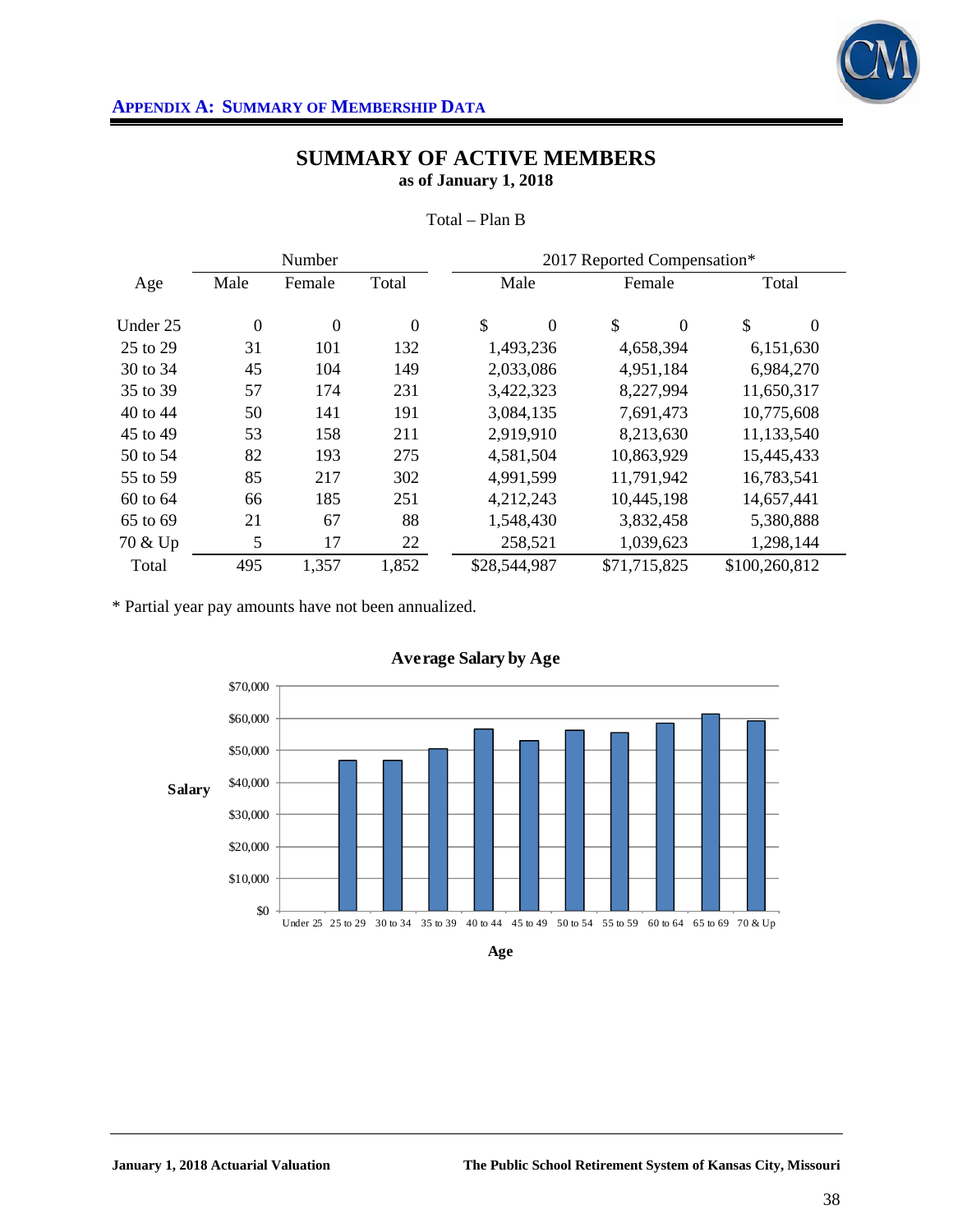

|          |                | Number |       | 2017 Reported Compensation* |              |              |  |
|----------|----------------|--------|-------|-----------------------------|--------------|--------------|--|
| Age      | Male           | Female | Total | Male                        | Female       | Total        |  |
| Under 25 | 47             | 185    | 232   | \$<br>873,958               | \$4,606,001  | \$5,479,959  |  |
| 25 to 29 | 110            | 359    | 469   | 3,220,805                   | 11,495,826   | 14,716,631   |  |
| 30 to 34 | 89             | 224    | 313   | 2,812,343                   | 7,754,613    | 10,566,956   |  |
| 35 to 39 | 64             | 161    | 225   | 2,347,519                   | 5,561,330    | 7,908,849    |  |
| 40 to 44 | 55             | 129    | 184   | 2,486,637                   | 4,991,193    | 7,477,830    |  |
| 45 to 49 | 43             | 121    | 164   | 1,701,910                   | 4,705,797    | 6,407,707    |  |
| 50 to 54 | 31             | 92     | 123   | 1,136,742                   | 3,605,281    | 4,742,023    |  |
| 55 to 59 | 32             | 77     | 109   | 1,202,574                   | 2,798,384    | 4,000,958    |  |
| 60 to 64 | 18             | 50     | 68    | 860,340                     | 2,242,884    | 3,103,224    |  |
| 65 to 69 | $\overline{4}$ | 12     | 16    | 208,537                     | 499,783      | 708,320      |  |
| 70 & Up  | $\overline{2}$ | 3      | 5     | 89,148                      | 72,475       | 161,623      |  |
| Total    | 495            | 1,413  | 1,908 | \$16,940,513                | \$48,333,567 | \$65,274,080 |  |

Total – Plan C

\* Partial year pay amounts have not been annualized.



**Age**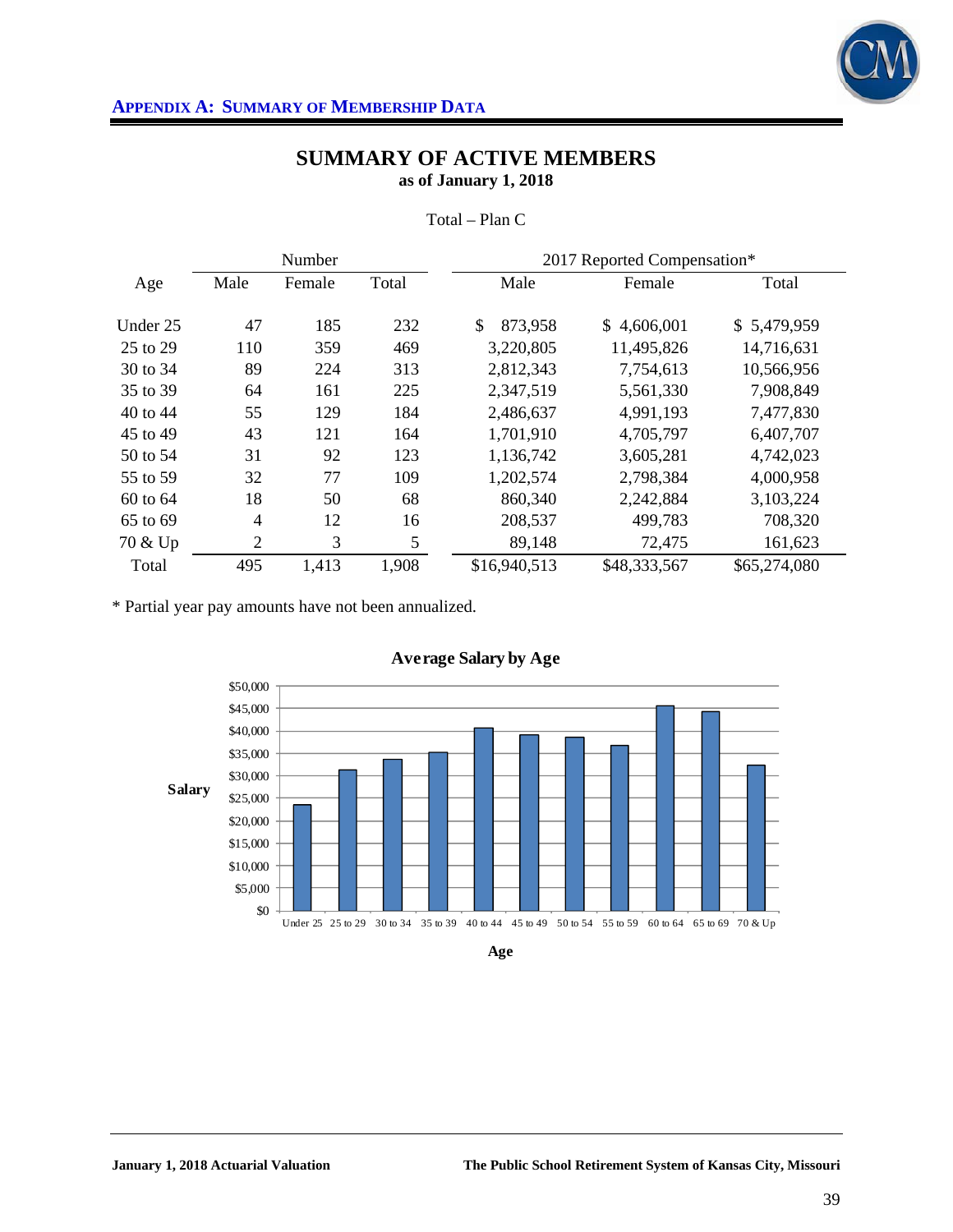

| Charter Schools – All Plans |  |
|-----------------------------|--|
|                             |  |

|          |      | Number         |       | 2017 Reported Compensation* |              |              |  |
|----------|------|----------------|-------|-----------------------------|--------------|--------------|--|
| Age      | Male | Female         | Total | Male                        | Female       | Total        |  |
| Under 25 | 29   | 124            | 153   | \$<br>507,322               | \$3,086,746  | \$3,594,068  |  |
| 25 to 29 | 73   | 286            | 359   | 2,571,937                   | 10,332,632   | 12,904,569   |  |
| 30 to 34 | 70   | 191            | 261   | 2,671,321                   | 7,946,420    | 10,617,741   |  |
| 35 to 39 | 51   | 159            | 210   | 2,523,459                   | 7,198,269    | 9,721,728    |  |
| 40 to 44 | 49   | 118            | 167   | 2,442,951                   | 5,542,517    | 7,985,468    |  |
| 45 to 49 | 43   | 94             | 137   | 2,143,335                   | 4,325,761    | 6,469,096    |  |
| 50 to 54 | 24   | 66             | 90    | 1,335,968                   | 2,964,361    | 4,300,329    |  |
| 55 to 59 | 25   | 50             | 75    | 1,453,448                   | 2,184,751    | 3,638,199    |  |
| 60 to 64 | 26   | 46             | 72    | 1,560,467                   | 2,344,467    | 3,904,934    |  |
| 65 to 69 | 5    | 19             | 24    | 354,962                     | 1,036,404    | 1,391,366    |  |
| 70 & Up  | 3    | $\overline{4}$ | 7     | 173,797                     | 254,049      | 427,846      |  |
| Total    | 398  | 1,157          | 1,555 | \$17,738,967                | \$47,216,377 | \$64,955,344 |  |

\* Partial year pay amounts have not been annualized.



**Age**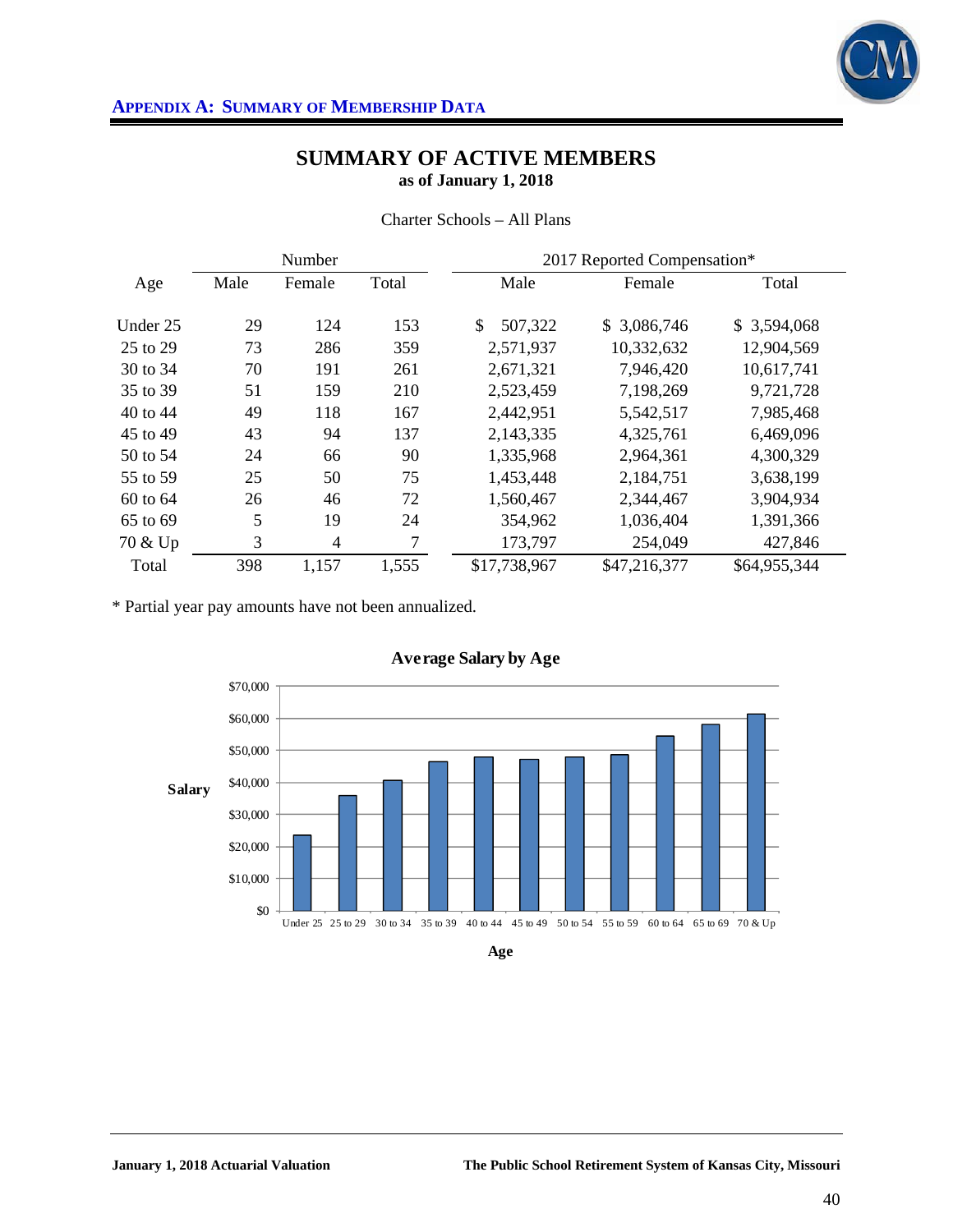

|          |                | Number       | 2017 Reported Compensation* |                        |                        |              |
|----------|----------------|--------------|-----------------------------|------------------------|------------------------|--------------|
| Age      | Male           | Female       | Total                       | Male                   | Female                 | Total        |
| Under 25 | $\overline{0}$ | $\mathbf{0}$ | $\boldsymbol{0}$            | \$<br>$\boldsymbol{0}$ | \$<br>$\boldsymbol{0}$ | \$<br>0      |
| 25 to 29 | 15             | 67           | 82                          | 735,977                | 3,195,916              | 3,931,893    |
| 30 to 34 | 24             | 63           | 87                          | 1,165,732              | 3,339,738              | 4,505,470    |
| 35 to 39 | 19             | 81           | 100                         | 1,137,343              | 4,128,235              | 5,265,578    |
| 40 to 44 | 24             | 58           | 82                          | 1,396,465              | 3,152,844              | 4,549,309    |
| 45 to 49 | 24             | 45           | 69                          | 1,424,614              | 2,543,974              | 3,968,588    |
| 50 to 54 | 13             | 33           | 46                          | 890,455                | 1,703,238              | 2,593,693    |
| 55 to 59 | 15             | 23           | 38                          | 981,172                | 1,266,048              | 2,247,220    |
| 60 to 64 | 16             | 32           | 48                          | 990,350                | 1,783,532              | 2,773,882    |
| 65 to 69 | 3              | 10           | 13                          | 176,938                | 601,559                | 778,497      |
| 70 & Up  | -1             | 3            | $\overline{4}$              | 84,649                 | 234,686                | 319,335      |
| Total    | 154            | 415          | 569                         | \$8,983,695            | \$21,949,770           | \$30,933,465 |

Charter Schools – Plan B

\* Partial year pay amounts have not been annualized.



**Age**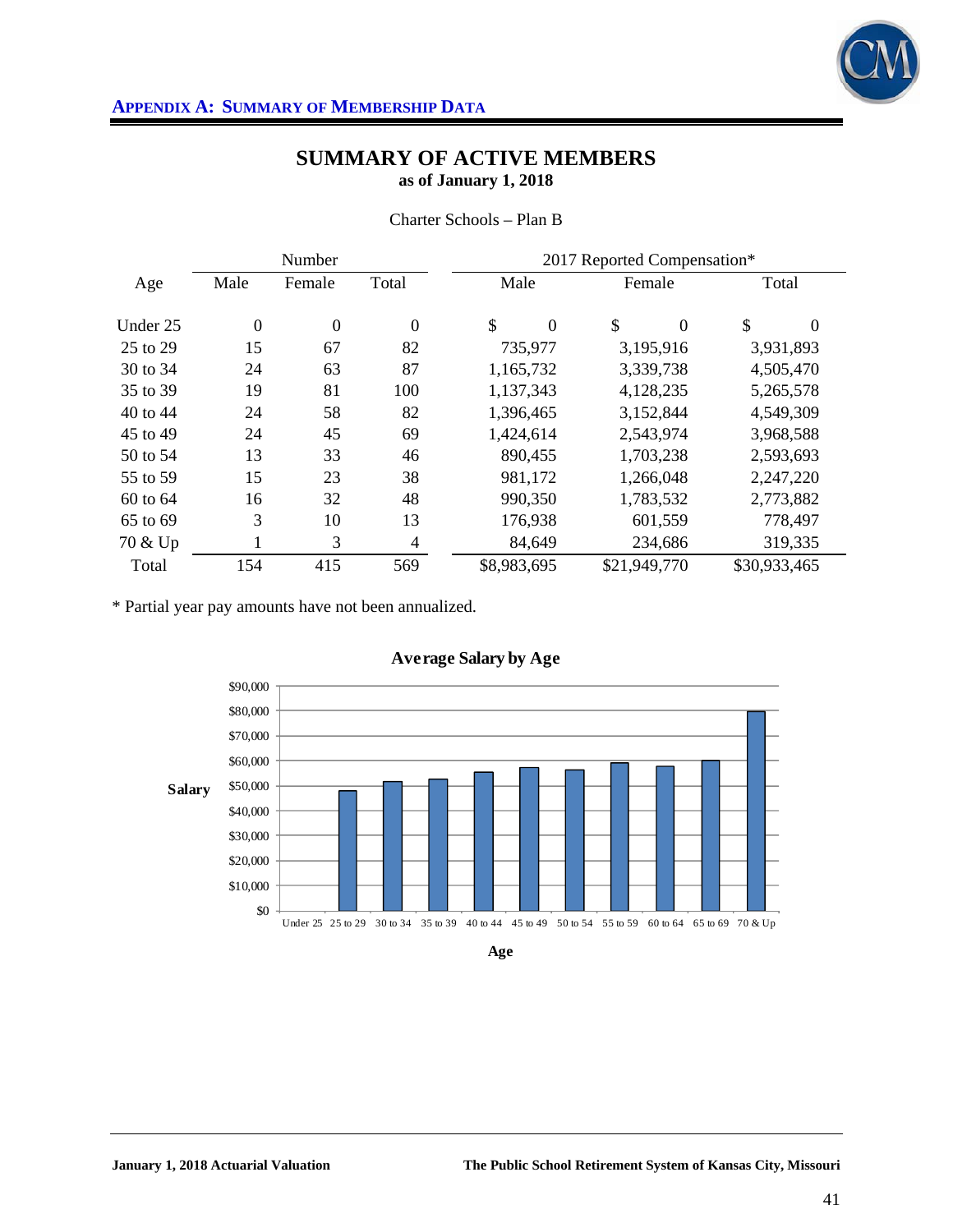

|          |                | Number |       | 2017 Reported Compensation* |              |              |  |
|----------|----------------|--------|-------|-----------------------------|--------------|--------------|--|
| Age      | Male           | Female | Total | Male                        | Female       | Total        |  |
|          |                |        |       |                             |              |              |  |
| Under 25 | 29             | 124    | 153   | 507,322                     | \$3,086,746  | \$3,594,068  |  |
| 25 to 29 | 58             | 219    | 277   | 1,835,960                   | 7,136,716    | 8,972,676    |  |
| 30 to 34 | 46             | 128    | 174   | 1,505,589                   | 4,606,682    | 6,112,271    |  |
| 35 to 39 | 32             | 78     | 110   | 1,386,116                   | 3,070,034    | 4,456,150    |  |
| 40 to 44 | 25             | 60     | 85    | 1,046,486                   | 2,389,673    | 3,436,159    |  |
| 45 to 49 | 19             | 49     | 68    | 718,721                     | 1,781,787    | 2,500,508    |  |
| 50 to 54 | 11             | 33     | 44    | 445,513                     | 1,261,123    | 1,706,636    |  |
| 55 to 59 | 10             | 27     | 37    | 472,276                     | 918,703      | 1,390,979    |  |
| 60 to 64 | 10             | 14     | 24    | 570,117                     | 560,935      | 1,131,052    |  |
| 65 to 69 | $\overline{2}$ | 9      | 11    | 178,024                     | 434,845      | 612,869      |  |
| 70 & Up  | $\overline{2}$ | 1<br>T | 3     | 89,148                      | 19,363       | 108,511      |  |
| Total    | 244            | 742    | 986   | \$8,755,272                 | \$25,266,607 | \$34,021,879 |  |

Charter Schools – Plan C

\* Partial year pay amounts have not been annualized.



**Average Salary by Age**

**Age**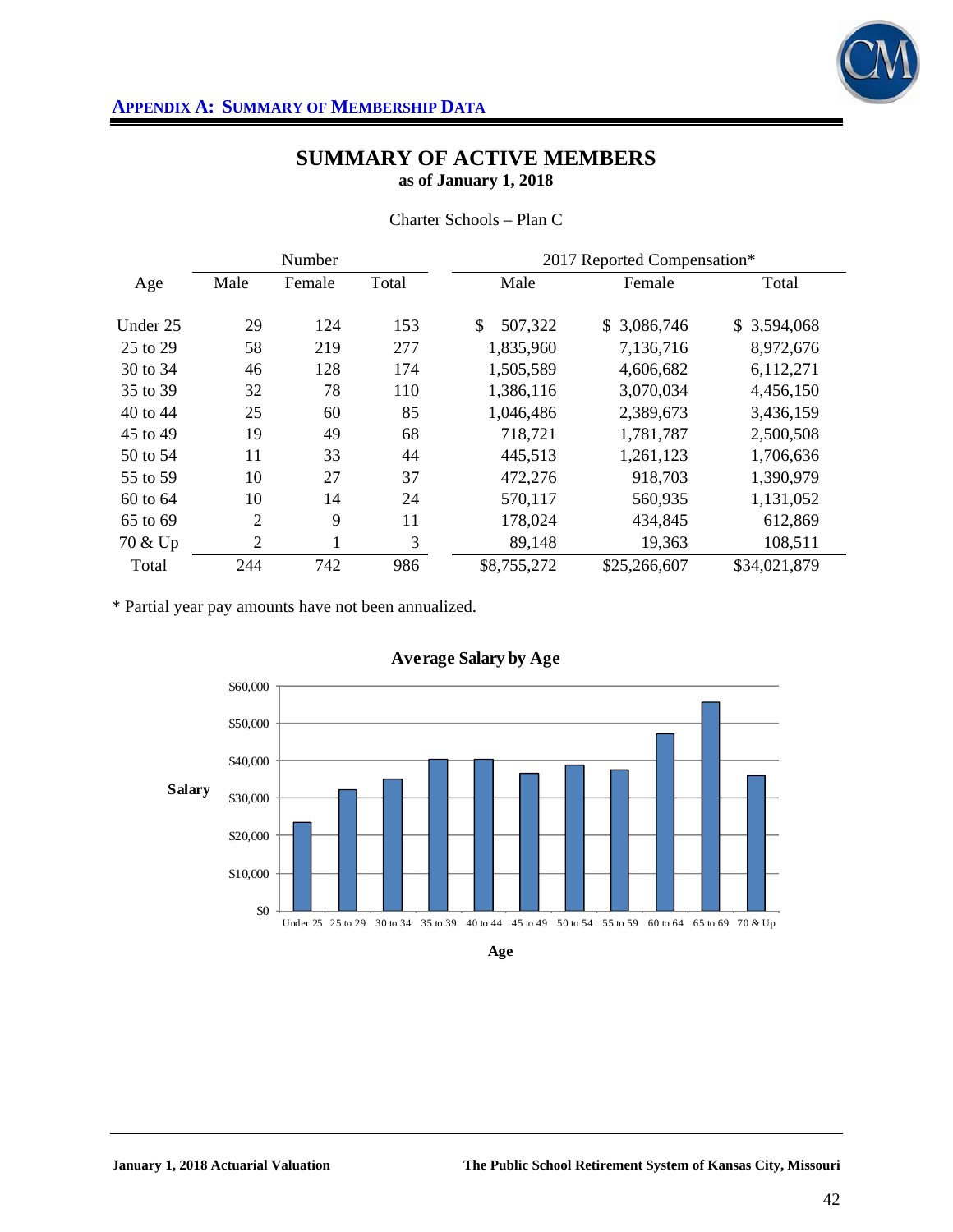

School District & Retirement System – All Plans

|          |                | 2017 Reported Compensation*<br>Number |       |              |              |              |
|----------|----------------|---------------------------------------|-------|--------------|--------------|--------------|
| Age      | Male           | Female                                | Total | Male         | Female       | Total        |
|          |                |                                       |       |              |              |              |
| Under 25 | 17             | 59                                    | 76    | 332,077      | \$1,494,180  | \$1,826,257  |
| 25 to 29 | 64             | 171                                   | 235   | 2,023,503    | 5,718,678    | 7,742,181    |
| 30 to 34 | 59             | 123                                   | 182   | 1,971,730    | 4,239,790    | 6,211,520    |
| 35 to 39 | 66             | 165                                   | 231   | 3,144,343    | 6,181,677    | 9,326,020    |
| 40 to 44 | 48             | 143                                   | 191   | 2,780,131    | 6,710,367    | 9,490,498    |
| 45 to 49 | 47             | 171                                   | 218   | 2,189,949    | 7,950,699    | 10,140,648   |
| 50 to 54 | 86             | 210                                   | 296   | 4,187,367    | 10,871,893   | 15,059,260   |
| 55 to 59 | 82             | 232                                   | 314   | 4,263,142    | 11,756,949   | 16,020,091   |
| 60 to 64 | 50             | 181                                   | 231   | 3,157,427    | 10,026,594   | 13,184,021   |
| 65 to 69 | 17             | 57                                    | 74    | 1,103,916    | 3,087,719    | 4,191,635    |
| 70 & Up  | $\overline{4}$ | 13                                    | 17    | 173,872      | 672,399      | 846,271      |
| Total    | 540            | 1,525                                 | 2,065 | \$25,327,457 | \$68,710,945 | \$94,038,402 |

\* Partial year pay amounts have not been annualized.



**Age**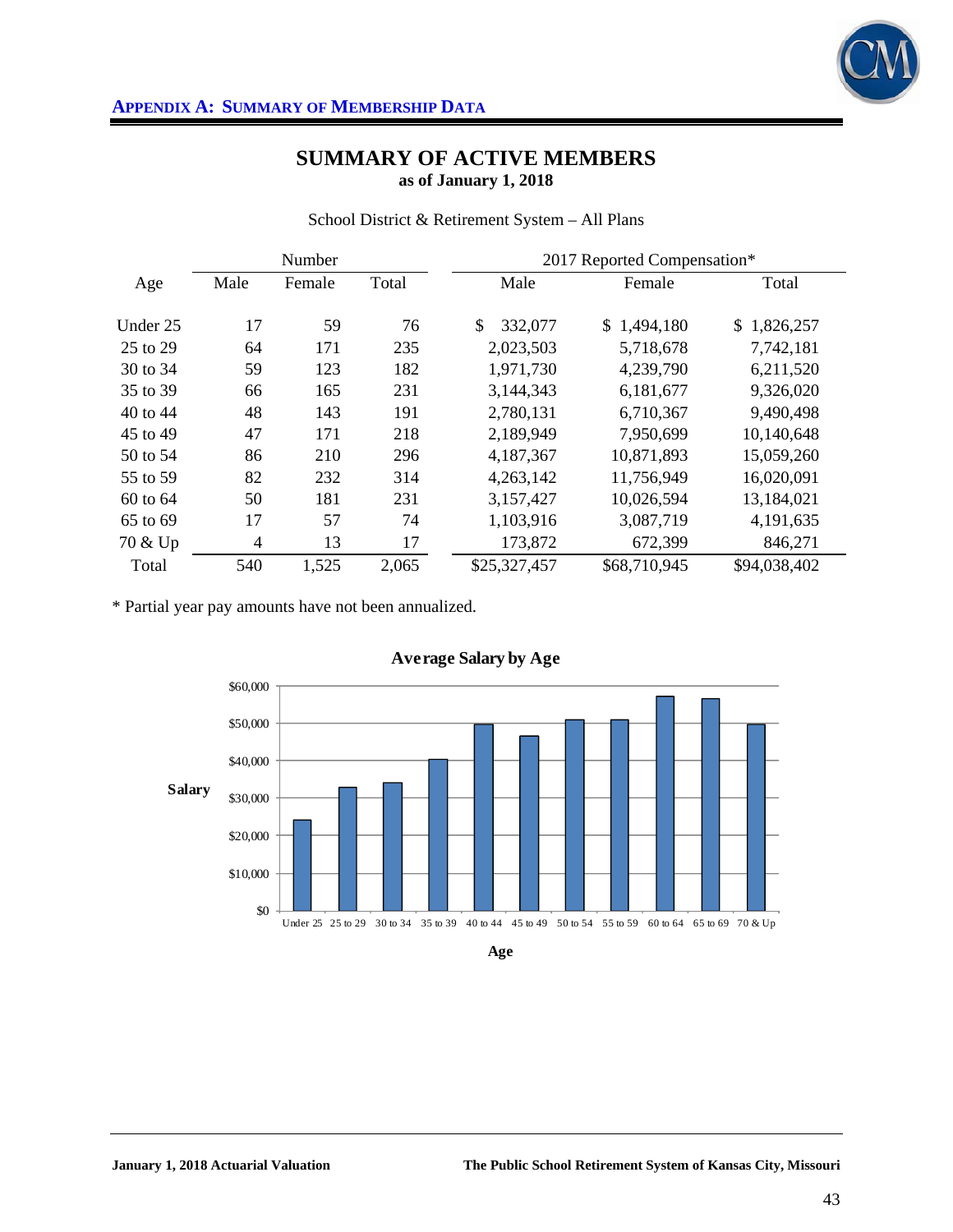

|  | School District & Retirement System - Plan B |  |  |
|--|----------------------------------------------|--|--|
|  |                                              |  |  |

|          |                | Number       |                  | 2017 Reported Compensation*     |                |                |  |  |  |  |
|----------|----------------|--------------|------------------|---------------------------------|----------------|----------------|--|--|--|--|
| Age      | Male           | Female       | Total            | Male                            | Female         | Total          |  |  |  |  |
| Under 25 | $\overline{0}$ | $\mathbf{0}$ | $\boldsymbol{0}$ | $\mathcal{S}$<br>$\overline{0}$ | \$<br>$\theta$ | \$<br>$\theta$ |  |  |  |  |
| 25 to 29 | 15             | 34           | 49               | 718,968                         | 1,462,478      | 2,181,446      |  |  |  |  |
| 30 to 34 | 20             | 39           | 59               | 819,539                         | 1,531,856      | 2,351,395      |  |  |  |  |
| 35 to 39 | 36             | 87           | 123              | 2,188,617                       | 3,858,517      | 6,047,134      |  |  |  |  |
| 40 to 44 | 20             | 78           | 98               | 1,366,939                       | 4,263,678      | 5,630,617      |  |  |  |  |
| 45 to 49 | 24             | 105          | 129              | 1,249,538                       | 5,277,556      | 6,527,094      |  |  |  |  |
| 50 to 54 | 66             | 154          | 220              | 3,496,138                       | 8,729,572      | 12,225,710     |  |  |  |  |
| 55 to 59 | 60             | 182          | 242              | 3,532,844                       | 9,877,268      | 13,410,112     |  |  |  |  |
| 60 to 64 | 43             | 146          | 189              | 2,898,257                       | 8,369,764      | 11,268,021     |  |  |  |  |
| 65 to 69 | 15             | 54           | 69               | 1,073,403                       | 3,022,781      | 4,096,184      |  |  |  |  |
| 70 & Up  | $\overline{4}$ | 11           | 15               | 173,872                         | 619,287        | 793,159        |  |  |  |  |
| Total    | 303            | 890          | 1,193            | \$17,518,115                    | \$47,012,757   | \$64,530,872   |  |  |  |  |

\* Partial year pay amounts have not been annualized.





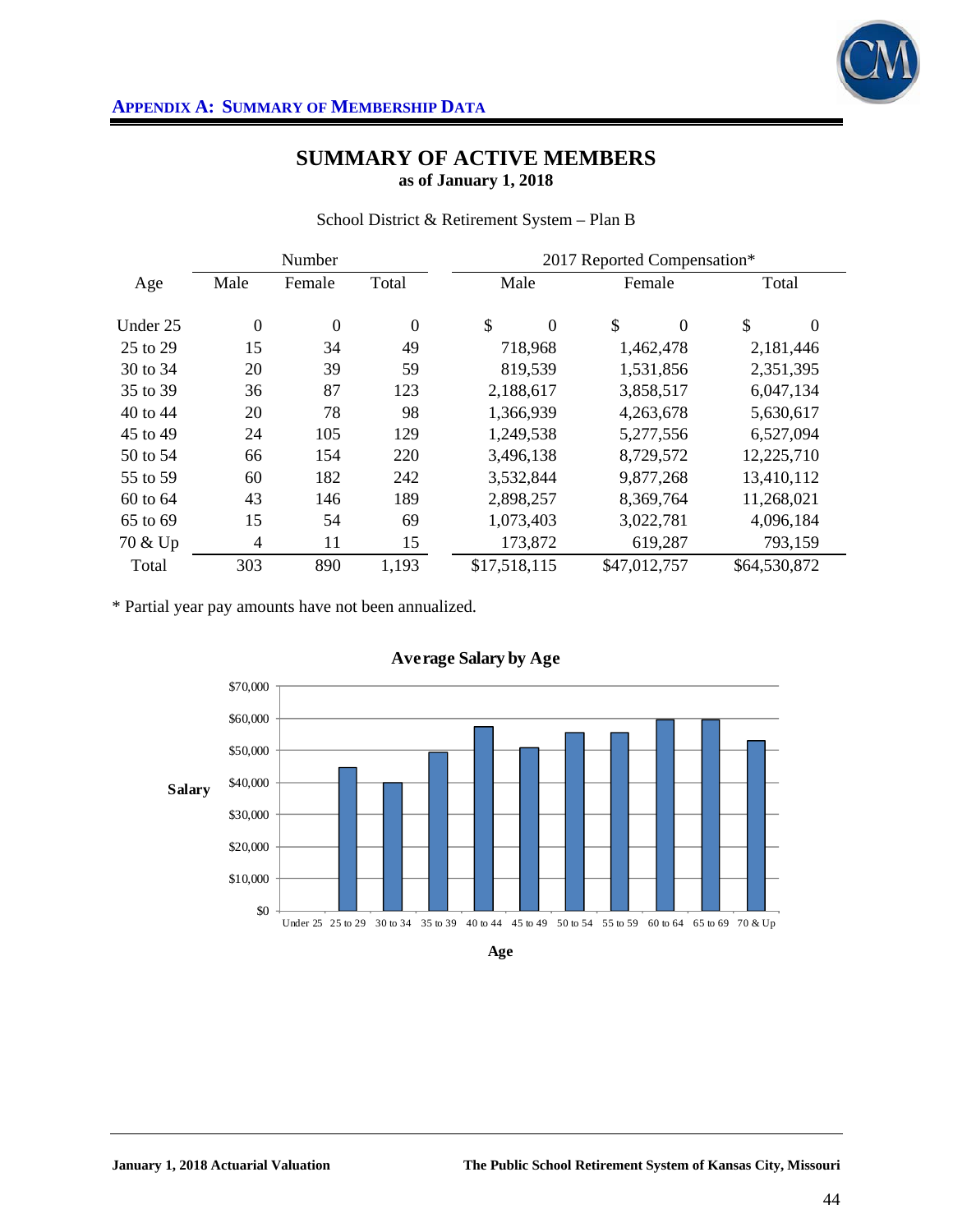

School District & Retirement System – Plan C

|          | Number<br>2017 Reported Compensation* |                |              |                  |              |              |  |  |  |
|----------|---------------------------------------|----------------|--------------|------------------|--------------|--------------|--|--|--|
| Age      | Male                                  | Female         | Total        | Male             | Female       | Total        |  |  |  |
| Under 25 | 17                                    | 59             | 76           | \$<br>332,077    | \$1,494,180  | \$1,826,257  |  |  |  |
| 25 to 29 | 49                                    | 137            | 186          | 1,304,535        | 4,256,200    | 5,560,735    |  |  |  |
| 30 to 34 | 39                                    | 84             | 123          | 1,152,191        | 2,707,934    | 3,860,125    |  |  |  |
| 35 to 39 | 30                                    | 78             | 108          | 955,726          | 2,323,160    | 3,278,886    |  |  |  |
| 40 to 44 | 28                                    | 65             | 93           | 1,413,192        | 2,446,689    | 3,859,881    |  |  |  |
| 45 to 49 | 23                                    | 66             | 89           | 940,411          | 2,673,143    | 3,613,554    |  |  |  |
| 50 to 54 | 20                                    | 56             | 76           | 691,229          | 2,142,321    | 2,833,550    |  |  |  |
| 55 to 59 | 22                                    | 50             | 72           | 730,298          | 1,879,681    | 2,609,979    |  |  |  |
| 60 to 64 | 7                                     | 35             | 42           | 259,170          | 1,656,830    | 1,916,000    |  |  |  |
| 65 to 69 | $\overline{2}$                        | 3              | 5            | 30,513           | 64,938       | 95,451       |  |  |  |
| 70 & Up  | $\boldsymbol{0}$                      | $\overline{2}$ | $\mathbf{2}$ | $\boldsymbol{0}$ | 53,112       | 53,112       |  |  |  |
| Total    | 237                                   | 635            | 872          | \$7,809,342      | \$21,698,188 | \$29,507,530 |  |  |  |

\* Partial year pay amounts have not been annualized.



**Age**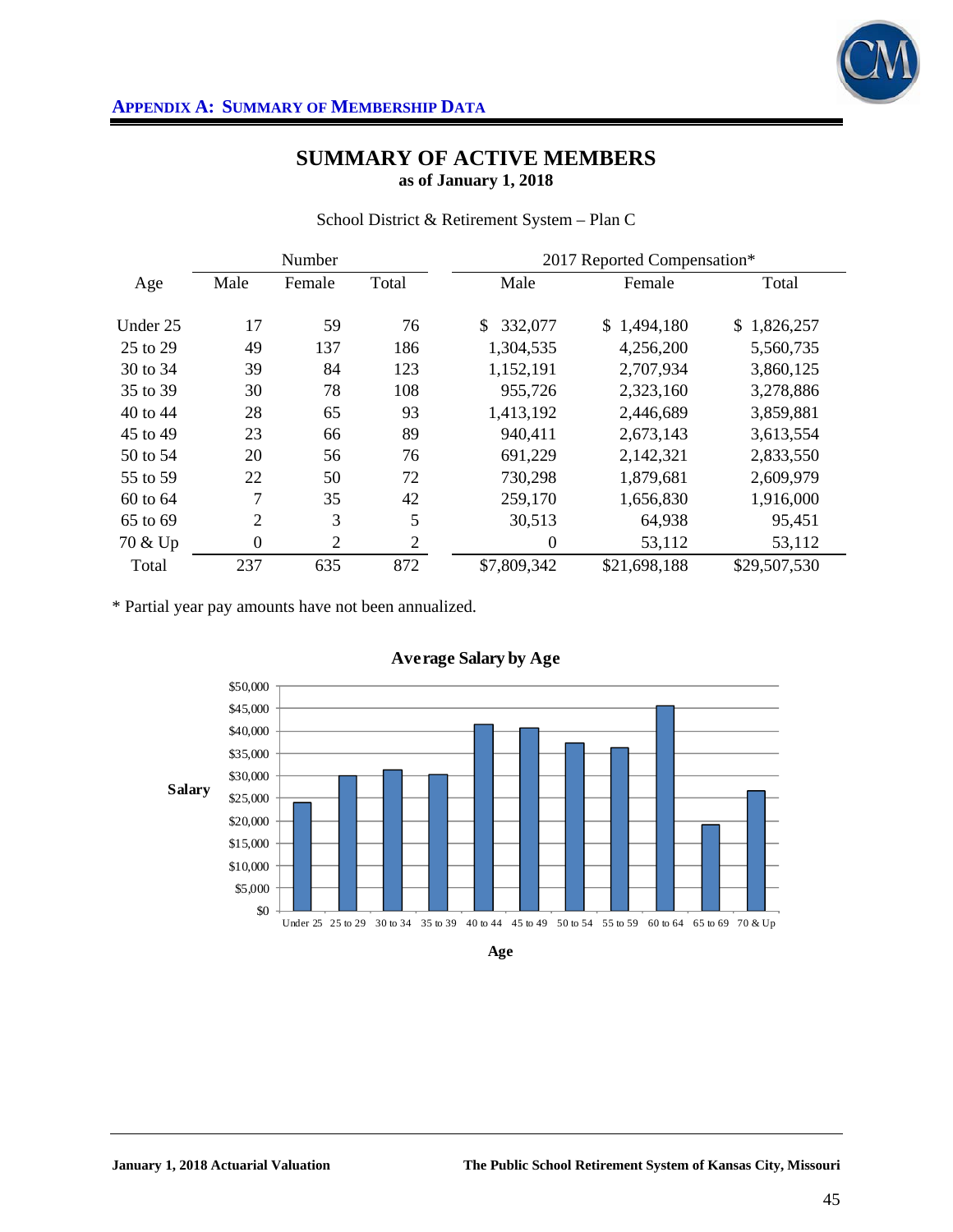

|          |                  | Number         |       | 2017 Reported Compensation* |              |              |  |  |  |
|----------|------------------|----------------|-------|-----------------------------|--------------|--------------|--|--|--|
| Age      | Male             | Female         | Total | Male                        | Female       | Total        |  |  |  |
| Under 25 | 1                | $\overline{2}$ | 3     | \$<br>34,559                | \$<br>25,075 | \$<br>59,634 |  |  |  |
| 25 to 29 | $\overline{4}$   | 3              | 7     | 118,601                     | 102,910      | 221,511      |  |  |  |
| 30 to 34 | 5                | 14             | 19    | 202,378                     | 519,587      | 721,965      |  |  |  |
| 35 to 39 | $\overline{4}$   | 11             | 15    | 102,040                     | 409,378      | 511,418      |  |  |  |
| 40 to 44 | 8                | 9              | 17    | 347,690                     | 429,782      | 777,472      |  |  |  |
| 45 to 49 | 6                | 14             | 20    | 288,536                     | 642,967      | 931,503      |  |  |  |
| 50 to 54 | 3                | 9              | 12    | 194,911                     | 632,956      | 827,867      |  |  |  |
| 55 to 59 | 10               | 12             | 22    | 477,583                     | 648,626      | 1,126,209    |  |  |  |
| 60 to 64 | 8                | 8              | 16    | 354,689                     | 317,021      | 671,710      |  |  |  |
| 65 to 69 | 3                | 3              | 6     | 298,089                     | 208,118      | 506,207      |  |  |  |
| 70 & Up  | $\boldsymbol{0}$ | 3              | 3     | $\theta$                    | 185,650      | 185,650      |  |  |  |
| Total    | 52               | 88             | 140   | \$2,419,076                 | \$4,122,070  | \$6,541,146  |  |  |  |

### Library – All Plans

\* Partial year pay amounts have not been annualized.



**Age**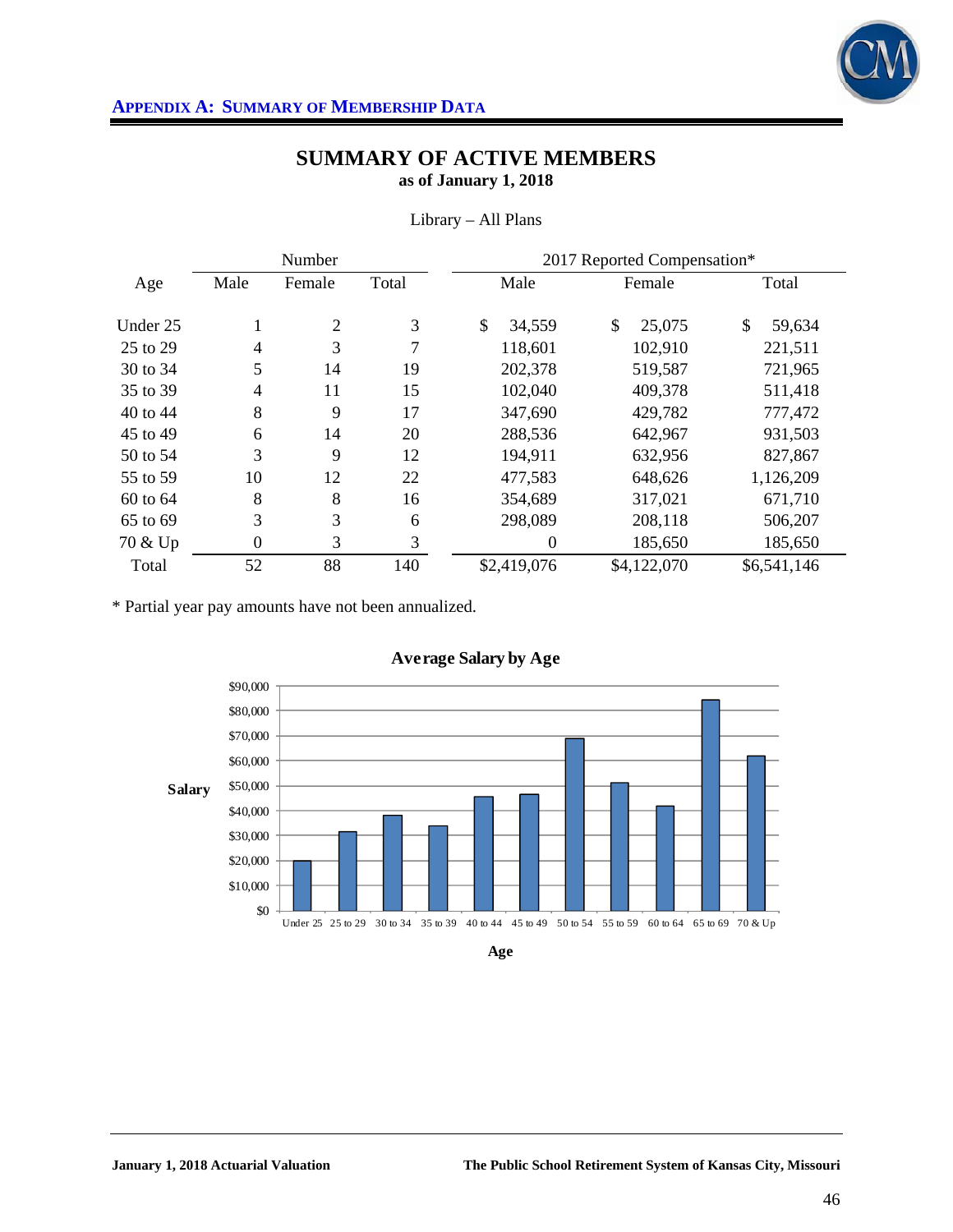

|          |                  | Number         |          | 2017 Reported Compensation* |                |             |  |  |  |  |
|----------|------------------|----------------|----------|-----------------------------|----------------|-------------|--|--|--|--|
| Age      | Male             | Female         | Total    | Male                        | Female         | Total       |  |  |  |  |
| Under 25 | $\theta$         | $\mathbf{0}$   | $\theta$ | \$<br>$\theta$              | \$<br>$\theta$ | \$<br>0     |  |  |  |  |
| 25 to 29 |                  | $\mathbf{0}$   |          | 38,291                      |                | 38,291      |  |  |  |  |
| 30 to 34 |                  | $\overline{2}$ | 3        | 47,815                      | 79,590         | 127,405     |  |  |  |  |
| 35 to 39 | 2                | 6              | 8        | 96,363                      | 241,242        | 337,605     |  |  |  |  |
| 40 to 44 | 6                | 5              | 11       | 320,731                     | 274,951        | 595,682     |  |  |  |  |
| 45 to 49 | 5                | 8              | 13       | 245,758                     | 392,100        | 637,858     |  |  |  |  |
| 50 to 54 | 3                | 6              | 9        | 194,911                     | 431,119        | 626,030     |  |  |  |  |
| 55 to 59 | 10               | 12             | 22       | 477,583                     | 648,626        | 1,126,209   |  |  |  |  |
| 60 to 64 | 7                | 7              | 14       | 323,636                     | 291,902        | 615,538     |  |  |  |  |
| 65 to 69 | 3                | 3              | 6        | 298,089                     | 208,118        | 506,207     |  |  |  |  |
| 70 & Up  | $\boldsymbol{0}$ | 3              | 3        | $\theta$                    | 185,650        | 185,650     |  |  |  |  |
| Total    | 38               | 52             | 90       | \$2,043,177                 | \$2,753,298    | \$4,796,475 |  |  |  |  |

Library – Plan B

\* Partial year pay amounts have not been annualized.



**Age**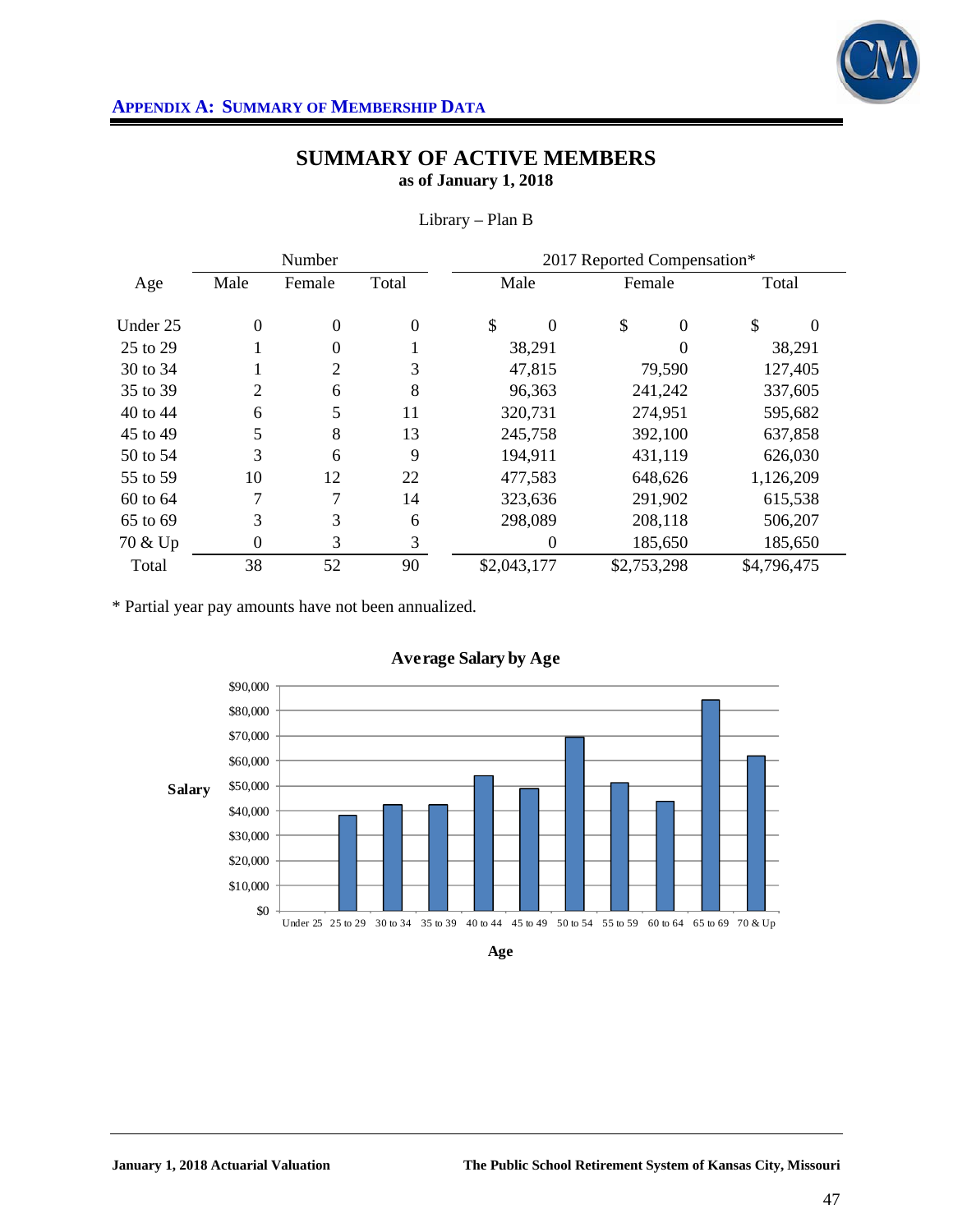

|          |          | Number   |          | 2017 Reported Compensation* |                   |              |  |  |  |  |
|----------|----------|----------|----------|-----------------------------|-------------------|--------------|--|--|--|--|
| Age      | Male     | Female   | Total    | Male                        | Female            | Total        |  |  |  |  |
| Under 25 |          | 2        | 3        | \$<br>34,559                | \$<br>25,075      | \$<br>59,634 |  |  |  |  |
| 25 to 29 | 3        | 3        | 6        | 80,310                      | 102,910           | 183,220      |  |  |  |  |
| 30 to 34 | 4        | 12       | 16       | 154,563                     | 439,997           | 594,560      |  |  |  |  |
| 35 to 39 | 2        | 5        |          | 5,677                       | 168,136           | 173,813      |  |  |  |  |
| 40 to 44 | 2        | 4        | 6        | 26,959                      | 154,831           | 181,790      |  |  |  |  |
| 45 to 49 |          | 6        |          | 42,778                      | 250,867           | 293,645      |  |  |  |  |
| 50 to 54 | 0        | 3        | 3        | 0                           | 201,837           | 201,837      |  |  |  |  |
| 55 to 59 | $\theta$ | $\theta$ | $\theta$ |                             | $\mathbf{\Omega}$ |              |  |  |  |  |
| 60 to 64 |          |          | 2        | 31,053                      | 25,119            | 56,172       |  |  |  |  |
| 65 to 69 | $\theta$ | 0        | $\theta$ | $\theta$                    | 0                 |              |  |  |  |  |
| 70 & Up  | 0        | 0        | 0        | 0                           |                   |              |  |  |  |  |
| Total    | 14       | 36       | 50       | \$<br>375,899               | \$1,368,772       | \$1,744,671  |  |  |  |  |

Library – Plan C

\* Partial year pay amounts have not been annualized.



**Age**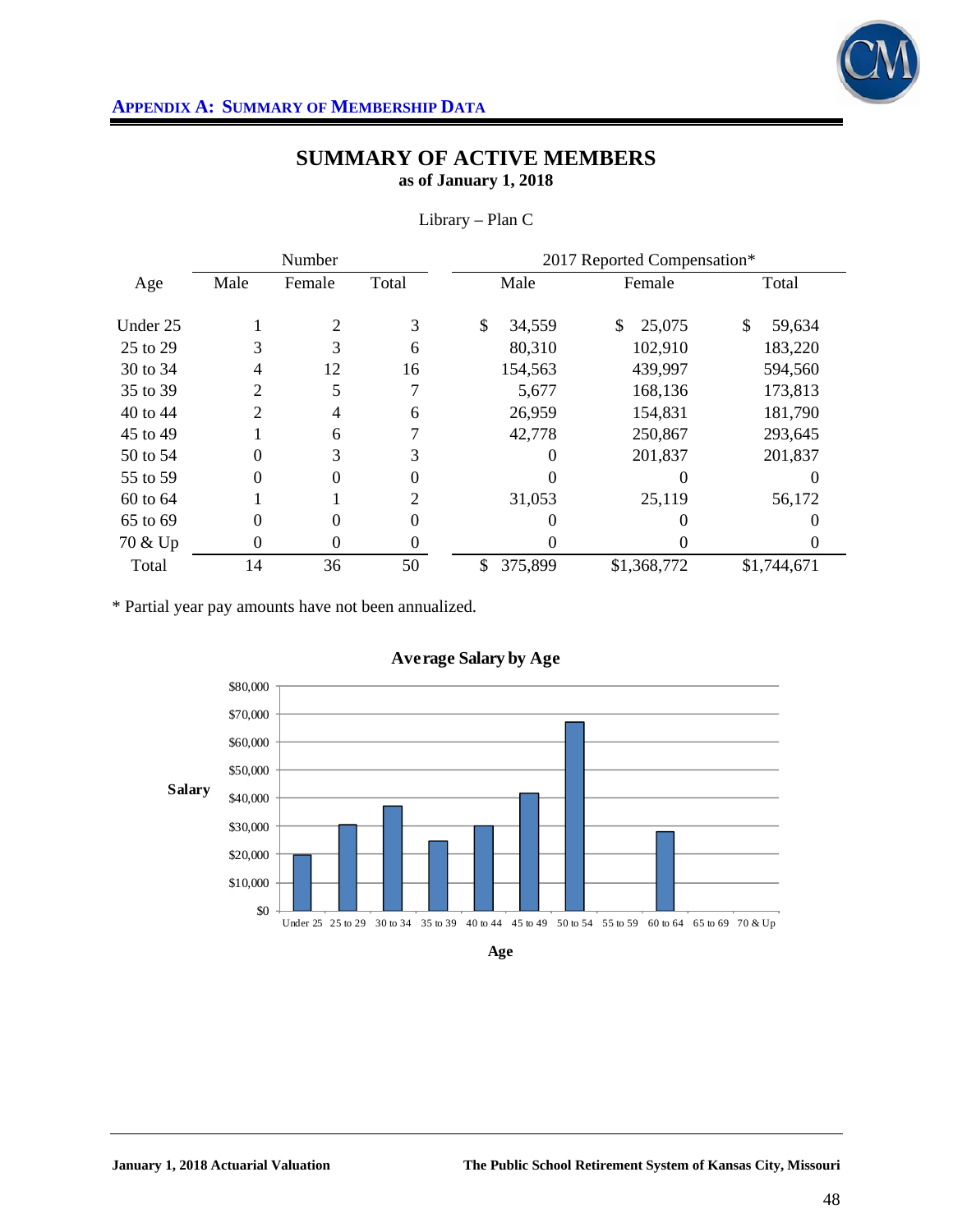

#### Total – All Plans

| <b>Years of Service</b> |          |          |              |                |                |                  |          |                |          |       |
|-------------------------|----------|----------|--------------|----------------|----------------|------------------|----------|----------------|----------|-------|
| Age                     | $0$ to 4 | $5$ to 9 | 10 to 14     | 15 to 19       | 20 to 24       | 25 to 29         | 30 to 34 | 35 to 39       | 40 & Up  | Total |
| Under 25                | 232      | $\theta$ | $\theta$     | $\theta$       | $\Omega$       | $\boldsymbol{0}$ | $\Omega$ | $\overline{0}$ | $\Omega$ | 232   |
| 25 to 29                | 539      | 62       | $\mathbf{0}$ | $\Omega$       | $\Omega$       | $\overline{0}$   | $\Omega$ | $\Omega$       | $\Omega$ | 601   |
| 30 to 34                | 346      | 106      | 10           | $\overline{0}$ | $\Omega$       | 0                | $\Omega$ | $\mathbf{0}$   | $\Omega$ | 462   |
| 35 to 39                | 257      | 111      | 67           | 21             | $\Omega$       | 0                | $\Omega$ | $\Omega$       | $\Omega$ | 456   |
| 40 to 44                | 205      | 72       | 41           | 48             | 9              | $\overline{0}$   | $\Omega$ | $\Omega$       | $\Omega$ | 375   |
| 45 to 49                | 181      | 71       | 43           | 41             | 33             | 6                | $\Omega$ | $\mathbf{0}$   | $\Omega$ | 375   |
| 50 to 54                | 133      | 65       | 53           | 58             | 44             | 36               | 9        | $\Omega$       | $\Omega$ | 398   |
| 55 to 59                | 127      | 64       | 64           | 45             | 47             | 31               | 30       | 3              | $\Omega$ | 411   |
| 60 to 64                | 87       | 59       | 49           | 53             | 21             | 24               | 14       | 8              | 4        | 319   |
| 65 to 69                | 19       | 18       | 19           | 17             | 11             | 9                | 4        | 3              | 4        | 104   |
| 70 & Up                 | 7        | 2        | 5            | $\overline{4}$ | $\overline{c}$ | 1                | 1        |                | 4        | 27    |
| Total                   | 2,133    | 630      | 351          | 287            | 167            | 107              | 58       | 15             | 12       | 3,760 |

### **Service Distribution**



**Service**



### **Age Distribution**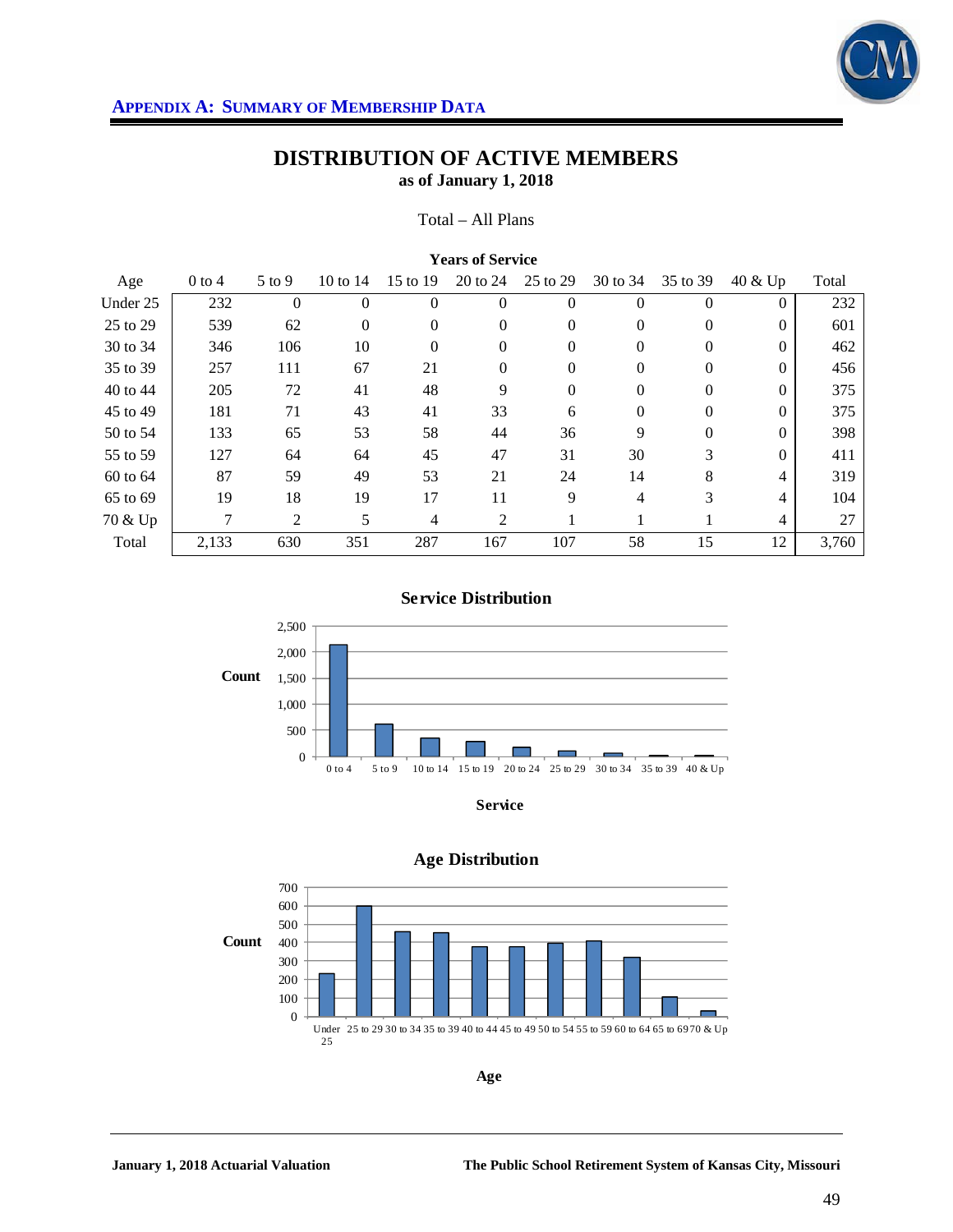

#### Total – Plan B

| <b>Years of Service</b> |                |                |                |                |                |                  |          |                |          |          |
|-------------------------|----------------|----------------|----------------|----------------|----------------|------------------|----------|----------------|----------|----------|
| Age                     | $0$ to 4       | $5$ to 9       | 10 to $14$     | 15 to 19       | 20 to 24       | 25 to 29         | 30 to 34 | 35 to 39       | 40 & Up  | Total    |
| Under 25                | $\overline{0}$ | $\overline{0}$ | $\overline{0}$ | $\overline{0}$ | $\Omega$       | $\boldsymbol{0}$ | $\Omega$ | $\overline{0}$ | $\Omega$ | $\theta$ |
| 25 to 29                | 72             | 60             | $\mathbf{0}$   | $\Omega$       | $\Omega$       | $\overline{0}$   | $\Omega$ | $\Omega$       | $\Omega$ | 132      |
| 30 to 34                | 38             | 101            | 10             | $\overline{0}$ | $\Omega$       | 0                | $\Omega$ | $\mathbf{0}$   | $\Omega$ | 149      |
| 35 to 39                | 32             | 111            | 67             | 21             | $\Omega$       | 0                | $\Omega$ | $\Omega$       | $\Omega$ | 231      |
| 40 to 44                | 22             | 71             | 41             | 48             | 9              | $\overline{0}$   | $\Omega$ | $\Omega$       | $\Omega$ | 191      |
| 45 to 49                | 18             | 70             | 43             | 41             | 33             | 6                | $\Omega$ | $\mathbf{0}$   | $\Omega$ | 211      |
| 50 to 54                | 11             | 64             | 53             | 58             | 44             | 36               | 9        | $\Omega$       | $\Omega$ | 275      |
| 55 to 59                | 20             | 62             | 64             | 45             | 47             | 31               | 30       | 3              | $\Omega$ | 302      |
| 60 to 64                | 20             | 58             | 49             | 53             | 21             | 24               | 14       | 8              | 4        | 251      |
| 65 to 69                | 3              | 18             | 19             | 17             | 11             | 9                | 4        | 3              | 4        | 88       |
| 70 & Up                 | 2              | 2              | 5              | $\overline{4}$ | $\overline{c}$ | 1                |          |                | 4        | 22       |
| Total                   | 238            | 617            | 351            | 287            | 167            | 107              | 58       | 15             | 12       | 1,852    |

### **Service Distribution**



**Service**



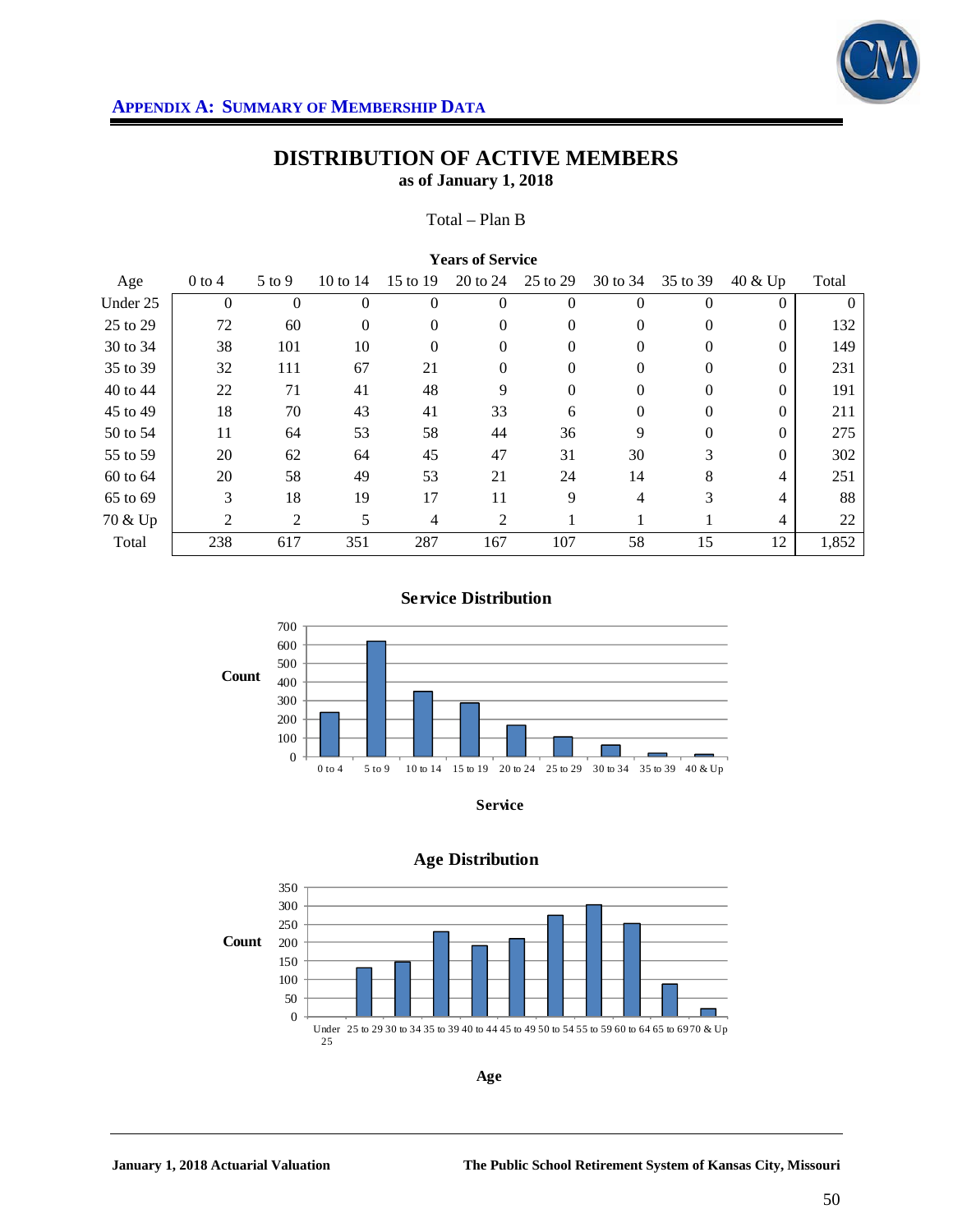

#### Total – Plan C

| <b>Years of Service</b> |          |          |            |                |          |          |          |                |          |       |
|-------------------------|----------|----------|------------|----------------|----------|----------|----------|----------------|----------|-------|
| Age                     | $0$ to 4 | $5$ to 9 | 10 to $14$ | 15 to 19       | 20 to 24 | 25 to 29 | 30 to 34 | 35 to 39       | 40 & Up  | Total |
| Under 25                | 232      | 0        | $\Omega$   | $\Omega$       | $\theta$ | 0        | $\Omega$ | $\theta$       | $\theta$ | 232   |
| 25 to 29                | 467      | 2        | 0          | $\Omega$       | $\Omega$ | 0        | 0        | $\Omega$       | $\Omega$ | 469   |
| 30 to 34                | 308      | 5        | $\Omega$   | $\Omega$       | $\Omega$ | 0        | $\Omega$ | $\Omega$       | $\theta$ | 313   |
| 35 to 39                | 225      | $\Omega$ | 0          |                | 0        | 0        |          | $\Omega$       | $\Omega$ | 225   |
| 40 to 44                | 183      |          | $\Omega$   | $\Omega$       | 0        | 0        | $\Omega$ | $\Omega$       | $\Omega$ | 184   |
| 45 to 49                | 163      |          | 0          | 0              | 0        | 0        |          | $\theta$       | 0        | 164   |
| 50 to 54                | 122      |          | 0          | $\Omega$       | $\Omega$ | 0        |          | $\Omega$       | $\Omega$ | 123   |
| 55 to 59                | 107      | 2        | $\Omega$   | $\Omega$       | $\Omega$ | 0        | $\Omega$ | $\Omega$       | $\Omega$ | 109   |
| 60 to 64                | 67       |          | 0          |                | $\Omega$ | 0        |          | $\Omega$       | 0        | 68    |
| 65 to 69                | 16       | $\Omega$ | $\Omega$   | $\Omega$       | $\Omega$ | 0        | $\Omega$ | $\Omega$       | $\Omega$ | 16    |
| 70 & Up                 | 5        | $\Omega$ | 0          | $\Omega$       | $\Omega$ | 0        | $\Omega$ | $\theta$       | $\Omega$ |       |
| Total                   | 1,895    | 13       | $\theta$   | $\overline{0}$ | $\theta$ | 0        | $\theta$ | $\overline{0}$ | $\Omega$ | 1,908 |

**Service Distribution**







**Age**

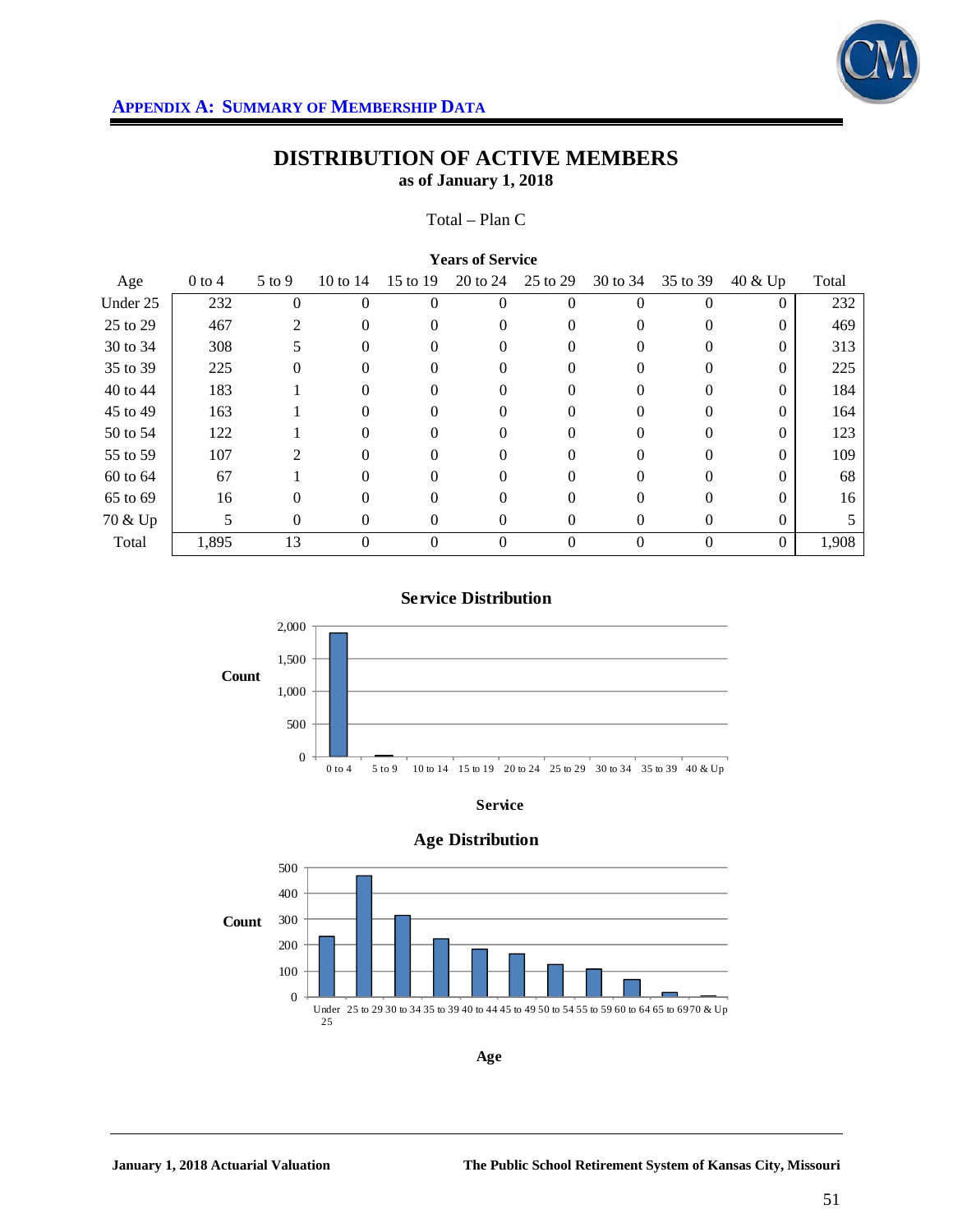

#### Charter Schools – All Plans

| <b>TEGIS OF DELVICE</b> |          |            |          |          |          |          |          |          |          |       |
|-------------------------|----------|------------|----------|----------|----------|----------|----------|----------|----------|-------|
| Age                     | $0$ to 4 | $5$ to $9$ | 10 to 14 | 15 to 19 | 20 to 24 | 25 to 29 | 30 to 34 | 35 to 39 | 40 & Up  | Total |
| Under 25                | 153      | $\Omega$   | $\Omega$ | $\Omega$ | $\Omega$ | $\theta$ | 0        | $\Omega$ | $\Omega$ | 153   |
| 25 to 29                | 313      | 46         | $\theta$ | $\Omega$ | 0        | 0        | $\Omega$ | $\Omega$ | $\Omega$ | 359   |
| 30 to 34                | 191      | 64         | 6        | 0        | 0        | 0        | 0        | $\Omega$ | 0        | 261   |
| 35 to 39                | 124      | 56         | 25       |          | 0        | 0        |          | 0        | 0        | 210   |
| 40 to 44                | 96       | 36         | 19       | 15       |          | 0        | $\Omega$ | $\Omega$ | $\Omega$ | 167   |
| 45 to 49                | 76       | 32         | 15       | 12       |          |          | 0        | $\Omega$ | $\Omega$ | 137   |
| 50 to 54                | 44       | 19         | 19       |          |          |          |          | $\Omega$ | 0        | 90    |
| 55 to 59                | 41       | 21         | 9        |          | $\Omega$ |          |          | $\Omega$ |          | 75    |
| 60 to 64                | 31       | 15         | 15       |          | 3        |          | $\Omega$ | $\Omega$ | $\Omega$ | 72    |
| 65 to 69                | 11       | 3          | 4        | 5        | 0        | 0        | $\Omega$ | $\Omega$ |          | 24    |
| 70 & Up                 | 5        |            |          | 0        | 0        | 0        | $\theta$ | 0        | $\Omega$ |       |
| Total                   | 1,085    | 293        | 113      | 54       | 6        | 3        | $\Omega$ | $\Omega$ |          | 1,555 |

#### **Years of Service**

#### **Service Distribution**



**Service**



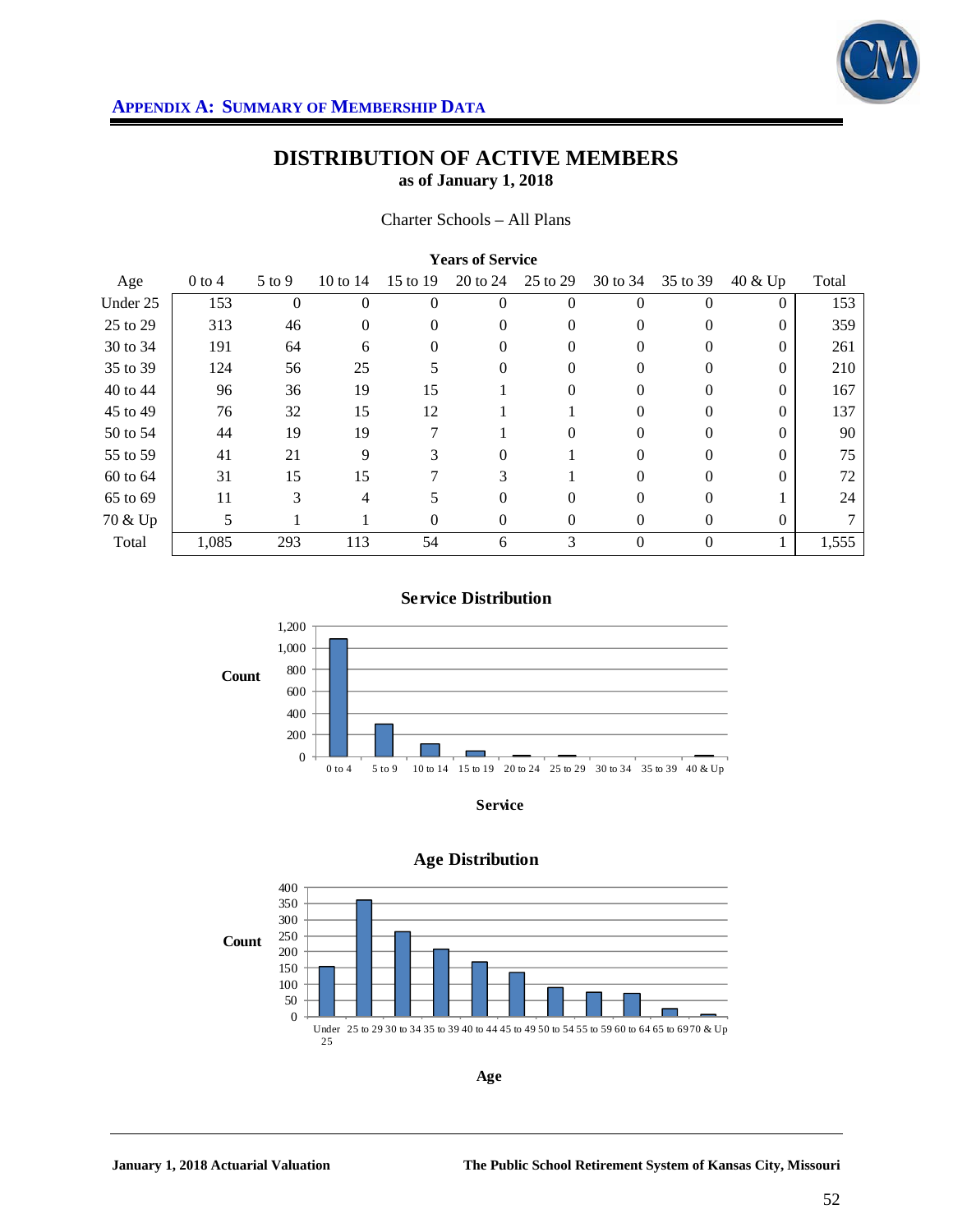

| <b>TEGIS OF DELVICE</b> |          |            |          |          |          |          |          |          |          |       |
|-------------------------|----------|------------|----------|----------|----------|----------|----------|----------|----------|-------|
| Age                     | $0$ to 4 | $5$ to $9$ | 10 to 14 | 15 to 19 | 20 to 24 | 25 to 29 | 30 to 34 | 35 to 39 | 40 & Up  | Total |
| Under 25                | $\theta$ | $\Omega$   | 0        | $\Omega$ | $\Omega$ | $\Omega$ | $\Omega$ | $\Omega$ | 0        |       |
| 25 to 29                | 38       | 44         | $\theta$ | $\theta$ | $\Omega$ | $\theta$ | $\Omega$ | 0        | 0        | 82    |
| 30 to 34                | 21       | 60         | 6        |          | $\theta$ | 0        |          | $\theta$ |          | 87    |
| 35 to 39                | 14       | 56         | 25       |          | 0        |          |          | 0        | 0        | 100   |
| 40 to 44                | 11       | 36         | 19       | 15       |          | $^{(1)}$ |          | 0        | $\Omega$ | 82    |
| 45 to 49                | 8        | 32         | 15       | 12       |          |          | $\Omega$ | 0        | 0        | 69    |
| 50 to 54                | 0        | 19         | 19       |          |          |          |          |          |          | 46    |
| 55 to 59                | 5        | 20         | 9        |          | $\Omega$ |          |          | 0        |          | 38    |
| 60 to 64                |          | 15         | 15       |          | 3        |          | 0        | $\Omega$ | 0        | 48    |
| 65 to 69                | 0        | 3          | 4        |          | 0        | 0        | $\Omega$ | 0        |          | 13    |
| 70 & Up                 | 2        |            |          | $\Omega$ | 0        | 0        |          |          |          |       |
| Total                   | 106      | 286        | 113      | 54       | 6        | 3        | $\theta$ | $\theta$ |          | 569   |

#### **Years of Service**

#### **Service Distribution**



**Service**



## **Age Distribution**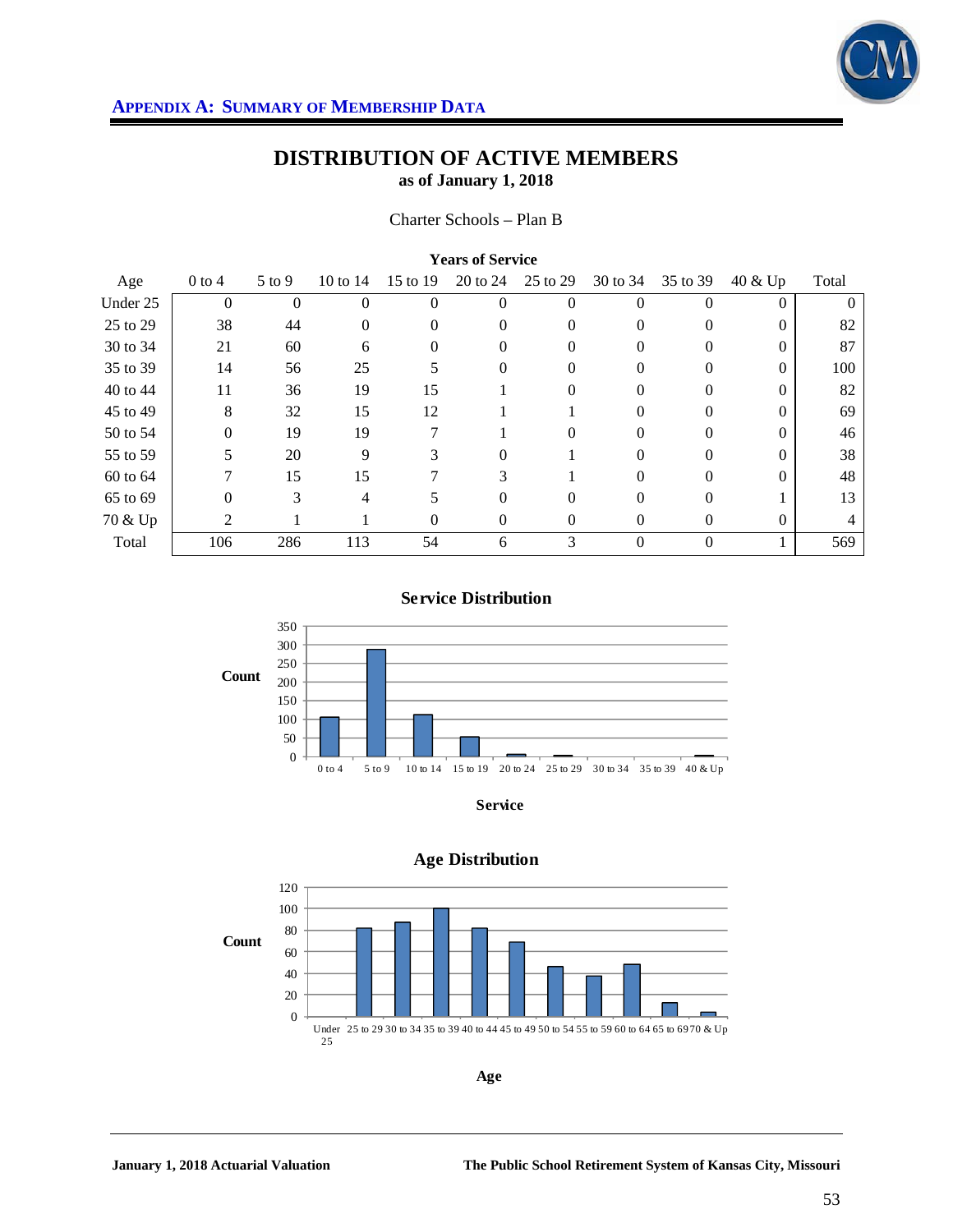

Charter Schools – Plan C

| <b>Years of Service</b> |          |          |            |                |          |          |          |          |          |       |
|-------------------------|----------|----------|------------|----------------|----------|----------|----------|----------|----------|-------|
| Age                     | $0$ to 4 | $5$ to 9 | 10 to $14$ | 15 to 19       | 20 to 24 | 25 to 29 | 30 to 34 | 35 to 39 | 40 & Up  | Total |
| Under 25                | 153      | $\theta$ | $\theta$   | $\overline{0}$ | $\theta$ | 0        | $\Omega$ | $\Omega$ | $\Omega$ | 153   |
| 25 to 29                | 275      | 2        | 0          | $\Omega$       | 0        | 0        | 0        | $\Omega$ | $\Omega$ | 277   |
| 30 to 34                | 170      | 4        | 0          | $\Omega$       | 0        | 0        | 0        | $\Omega$ | $\theta$ | 174   |
| 35 to 39                | 110      | $\Omega$ | 0          |                | $\Omega$ | 0        |          | $\Omega$ | 0        | 110   |
| 40 to 44                | 85       | $\Omega$ | 0          | 0              | $\Omega$ | 0        | $\Omega$ | $\Omega$ | $\Omega$ | 85    |
| 45 to 49                | 68       | 0        | 0          | $\Omega$       | 0        | 0        |          | 0        | 0        | 68    |
| 50 to 54                | 44       | $\Omega$ | 0          | 0              | 0        | 0        |          | $\Omega$ |          | 44    |
| 55 to 59                | 36       |          | 0          | $\Omega$       | $\Omega$ | 0        | $\Omega$ | $\Omega$ | $\Omega$ | 37    |
| 60 to 64                | 24       | 0        | 0          |                | 0        | 0        |          | $\Omega$ | 0        | 24    |
| 65 to 69                | 11       | $\Omega$ | 0          | $\Omega$       | $\Omega$ | 0        | 0        | $\Omega$ | $\Omega$ | 11    |
| 70 & Up                 | 3        | $\Omega$ | 0          | $\Omega$       | $\Omega$ | 0        | $\Omega$ | $\theta$ | $\Omega$ | 3     |
| Total                   | 979      | 7        | 0          | $\overline{0}$ | $\Omega$ | 0        | $\Omega$ | $\Omega$ | $\theta$ | 986   |

**Service Distribution**



**Service**



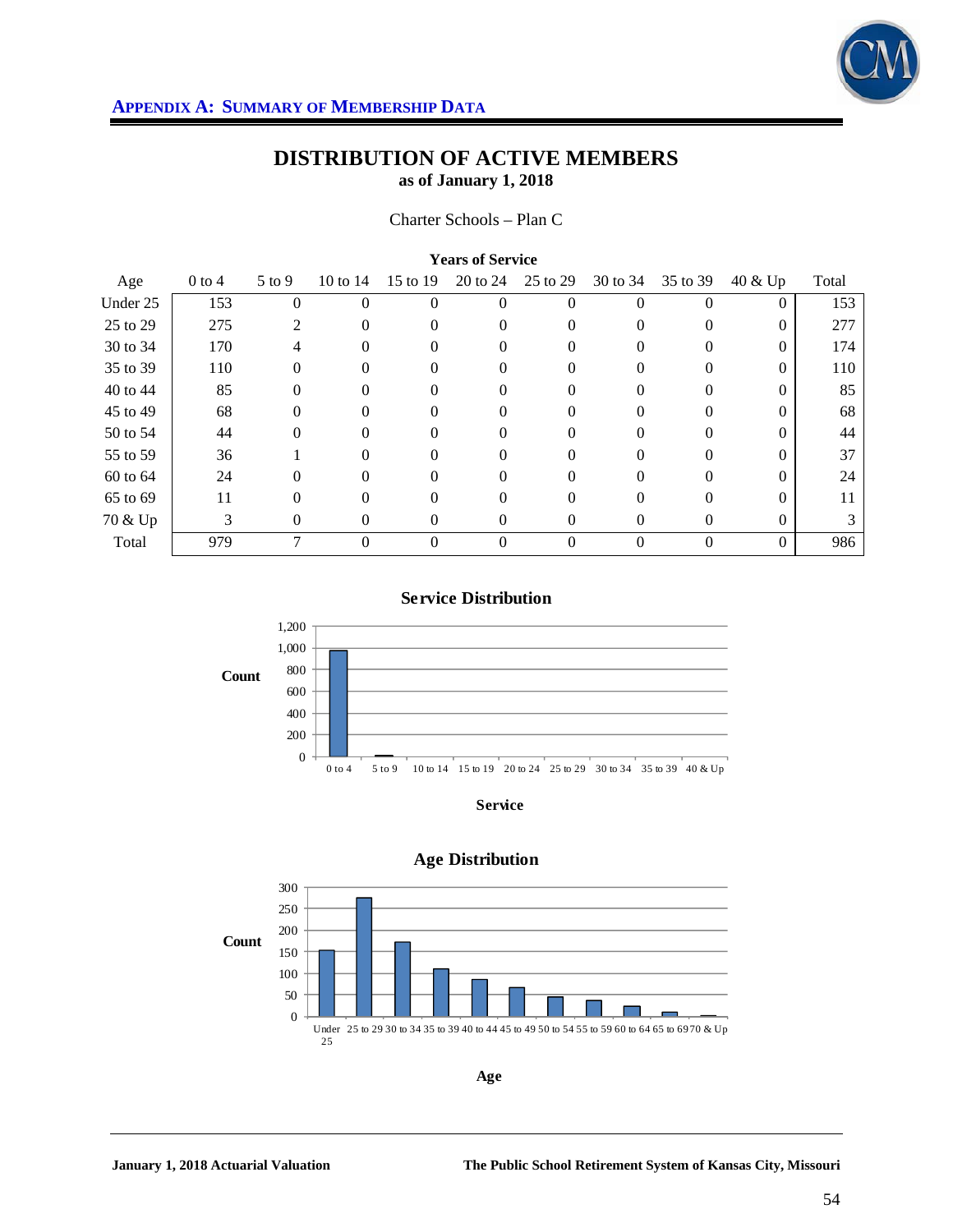

School District & Retirement System – All Plans

| <b>Years of Service</b> |          |          |                |          |              |              |          |                |                |       |
|-------------------------|----------|----------|----------------|----------|--------------|--------------|----------|----------------|----------------|-------|
| Age                     | $0$ to 4 | $5$ to 9 | 10 to $14$     | 15 to 19 | 20 to 24     | 25 to 29     | 30 to 34 | 35 to 39       | 40 & Up        | Total |
| Under 25                | 76       | $\theta$ | $\theta$       | $\theta$ | $\mathbf{0}$ | $\theta$     | $\theta$ | $\overline{0}$ | 0              | 76    |
| 25 to 29                | 219      | 16       | $\Omega$       | $\Omega$ | $\Omega$     | $\mathbf{0}$ | $\Omega$ | $\Omega$       | $\Omega$       | 235   |
| 30 to 34                | 139      | 39       | $\overline{4}$ | $\theta$ | $\mathbf{0}$ | $\mathbf{0}$ | $\Omega$ | $\theta$       | $\Omega$       | 182   |
| 35 to 39                | 125      | 51       | 39             | 16       | $\Omega$     | 0            | $\theta$ | $\overline{0}$ | $\Omega$       | 231   |
| 40 to 44                | 102      | 31       | 19             | 31       | 8            | $\mathbf{0}$ | $\Omega$ | $\theta$       | $\Omega$       | 191   |
| 45 to 49                | 97       | 34       | 25             | 25       | 32           | 5            | $\Omega$ | $\theta$       | $\Omega$       | 218   |
| 50 to 54                | 86       | 45       | 29             | 50       | 42           | 35           | 9        | $\theta$       | $\Omega$       | 296   |
| 55 to 59                | 86       | 40       | 48             | 40       | 41           | 30           | 28       |                | $\Omega$       | 314   |
| 60 to 64                | 53       | 43       | 29             | 41       | 18           | 21           | 14       | 8              | 4              | 231   |
| 65 to 69                | 8        | 15       | 14             | 9        | 11           | 8            | 4        | 3              | $\overline{c}$ | 74    |
| 70 & Up                 | 2        |          | 4              | 4        | 2            |              |          | $\Omega$       | 2              | 17    |
| Total                   | 993      | 315      | 211            | 216      | 154          | 100          | 56       | 12             | 8              | 2,065 |

#### **Service Distribution**



**Service**



### **Age Distribution**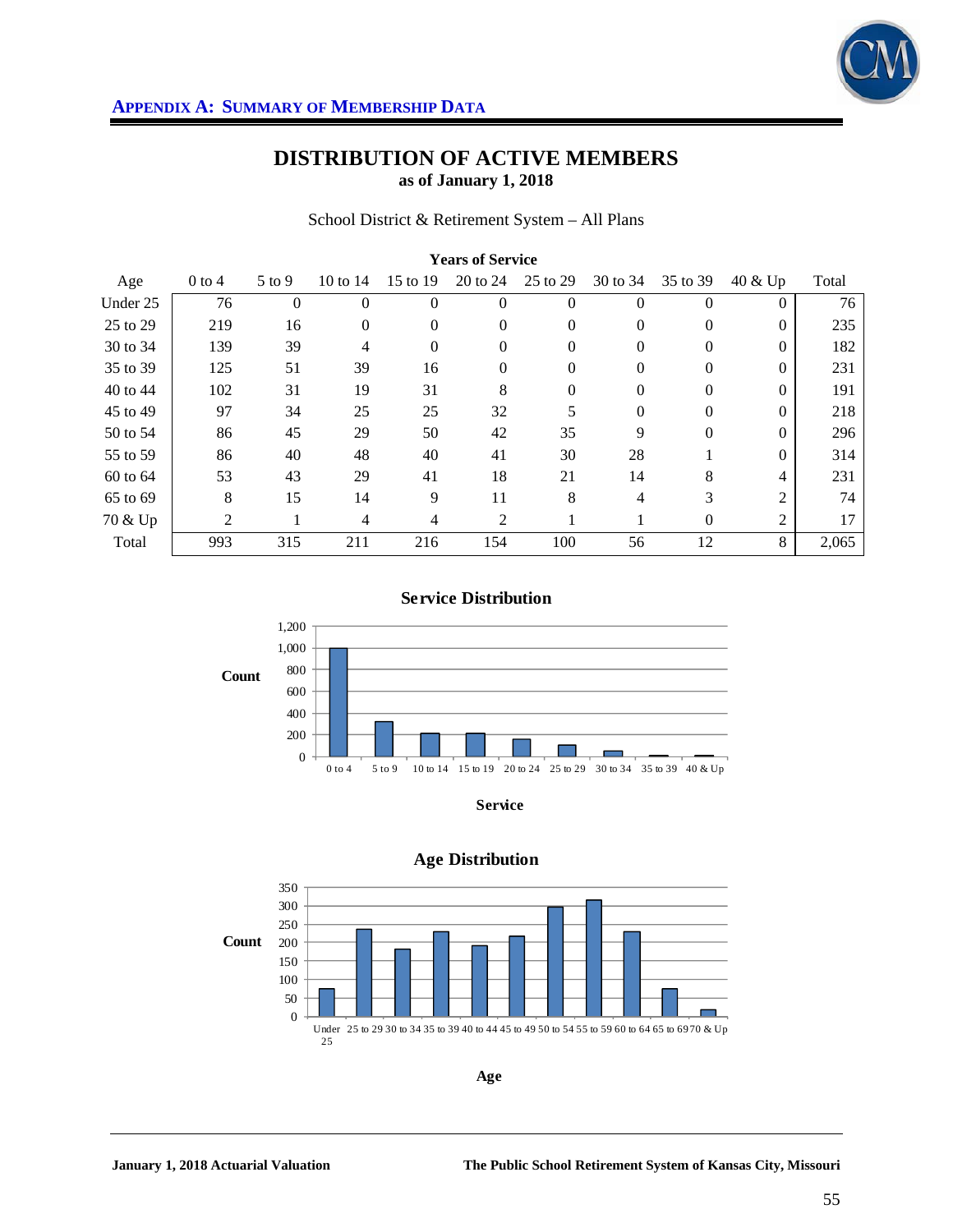

#### School District & Retirement System – Plan B

| <b>Years of Service</b> |                  |                |          |          |                |              |          |          |                |       |
|-------------------------|------------------|----------------|----------|----------|----------------|--------------|----------|----------|----------------|-------|
| Age                     | $0$ to 4         | $5$ to 9       | 10 to 14 | 15 to 19 | 20 to 24       | 25 to 29     | 30 to 34 | 35 to 39 | 40 & Up        | Total |
| Under 25                | $\overline{0}$   | $\overline{0}$ | $\theta$ | $\theta$ | $\overline{0}$ | $\theta$     | $\Omega$ | $\theta$ | $\Omega$       |       |
| 25 to 29                | 33               | 16             | $\Omega$ | $\Omega$ | $\Omega$       | $\theta$     | $\Omega$ | $\Omega$ | $\Omega$       | 49    |
| 30 to 34                | 17               | 38             | 4        | $\theta$ | $\theta$       | 0            | $\Omega$ | 0        | $\Omega$       | 59    |
| 35 to 39                | 17               | 51             | 39       | 16       | $\Omega$       | 0            | $\Omega$ | $\Omega$ | $\Omega$       | 123   |
| 40 to 44                | 10               | 30             | 19       | 31       | 8              | $\mathbf{0}$ | $\Omega$ | $\theta$ | $\Omega$       | 98    |
| 45 to 49                | 9                | 33             | 25       | 25       | 32             | 5            | $\Omega$ | 0        | $\Omega$       | 129   |
| 50 to 54                | 11               | 44             | 29       | 50       | 42             | 35           | 9        | $\theta$ | $\Omega$       | 220   |
| 55 to 59                | 15               | 39             | 48       | 40       | 41             | 30           | 28       |          | $\Omega$       | 242   |
| 60 to 64                | 12               | 42             | 29       | 41       | 18             | 21           | 14       | 8        | 4              | 189   |
| 65 to 69                | 3                | 15             | 14       | 9        | 11             | 8            | 4        | 3        | 2              | 69    |
| 70 & Up                 | $\boldsymbol{0}$ |                | 4        | 4        | 2              |              |          | 0        | $\overline{2}$ | 15    |
| Total                   | 127              | 309            | 211      | 216      | 154            | 100          | 56       | 12       | 8              | 1,193 |

### **Service Distribution**





#### **Age Distribution**



**Age**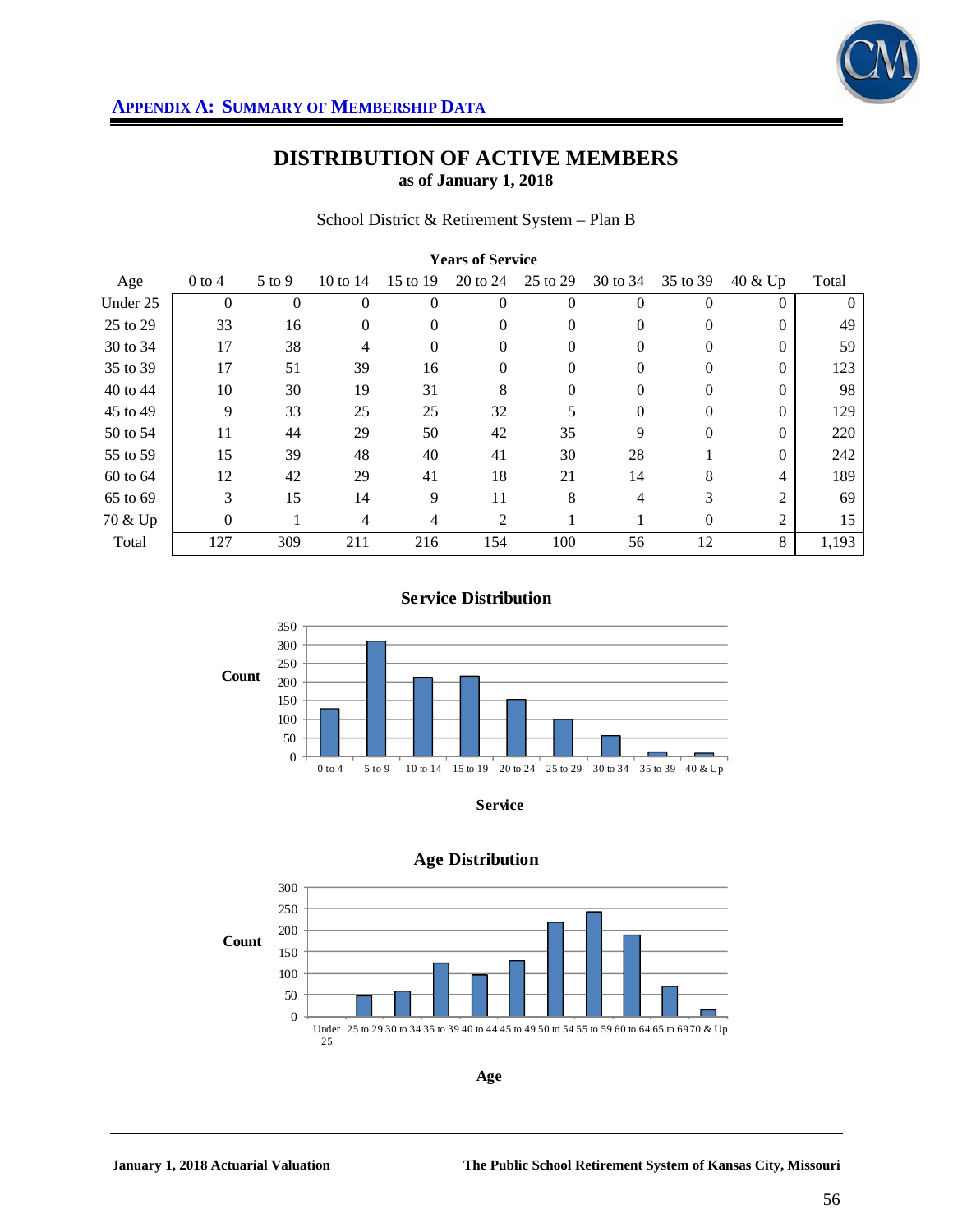

School District & Retirement System – Plan C

| <b>Years of Service</b> |          |          |            |                |          |          |          |          |          |       |
|-------------------------|----------|----------|------------|----------------|----------|----------|----------|----------|----------|-------|
| Age                     | $0$ to 4 | $5$ to 9 | 10 to $14$ | 15 to 19       | 20 to 24 | 25 to 29 | 30 to 34 | 35 to 39 | 40 & Up  | Total |
| Under 25                | 76       | $\theta$ | $\theta$   | $\overline{0}$ | $\Omega$ | 0        | $\Omega$ | $\Omega$ | $\theta$ | 76    |
| 25 to 29                | 186      | 0        | 0          | 0              | 0        | 0        | $\Omega$ | 0        | $\Omega$ | 186   |
| 30 to 34                | 122      |          | 0          | 0              | 0        | 0        | 0        | $\Omega$ | $\theta$ | 123   |
| 35 to 39                | 108      | 0        | 0          |                | 0        | 0        |          | $\Omega$ | 0        | 108   |
| 40 to 44                | 92       |          | 0          | 0              | 0        | 0        | 0        | $\Omega$ | $\Omega$ | 93    |
| 45 to 49                | 88       |          | 0          |                | 0        |          |          | 0        | 0        | 89    |
| 50 to 54                | 75       |          | 0          | 0              | 0        | 0        |          | $\Omega$ |          | 76    |
| 55 to 59                | 71       |          | 0          | $\Omega$       | $\Omega$ | 0        | $\Omega$ | $\Omega$ | $\Omega$ | 72    |
| 60 to 64                | 41       |          | 0          |                | 0        | 0        |          | 0        | 0        | 42    |
| 65 to 69                | 5        | $\Omega$ | 0          | $\Omega$       | $\Omega$ | 0        | 0        | $\Omega$ | $\Omega$ |       |
| 70 & Up                 | 2        | 0        | 0          | $\Omega$       | $\Omega$ | $\Omega$ | $\theta$ | 0        | $\Omega$ |       |
| Total                   | 866      | 6        | 0          | 0              | $\Omega$ | 0        | $\Omega$ | $\Omega$ | $\theta$ | 872   |

**Service Distribution**



**Service**



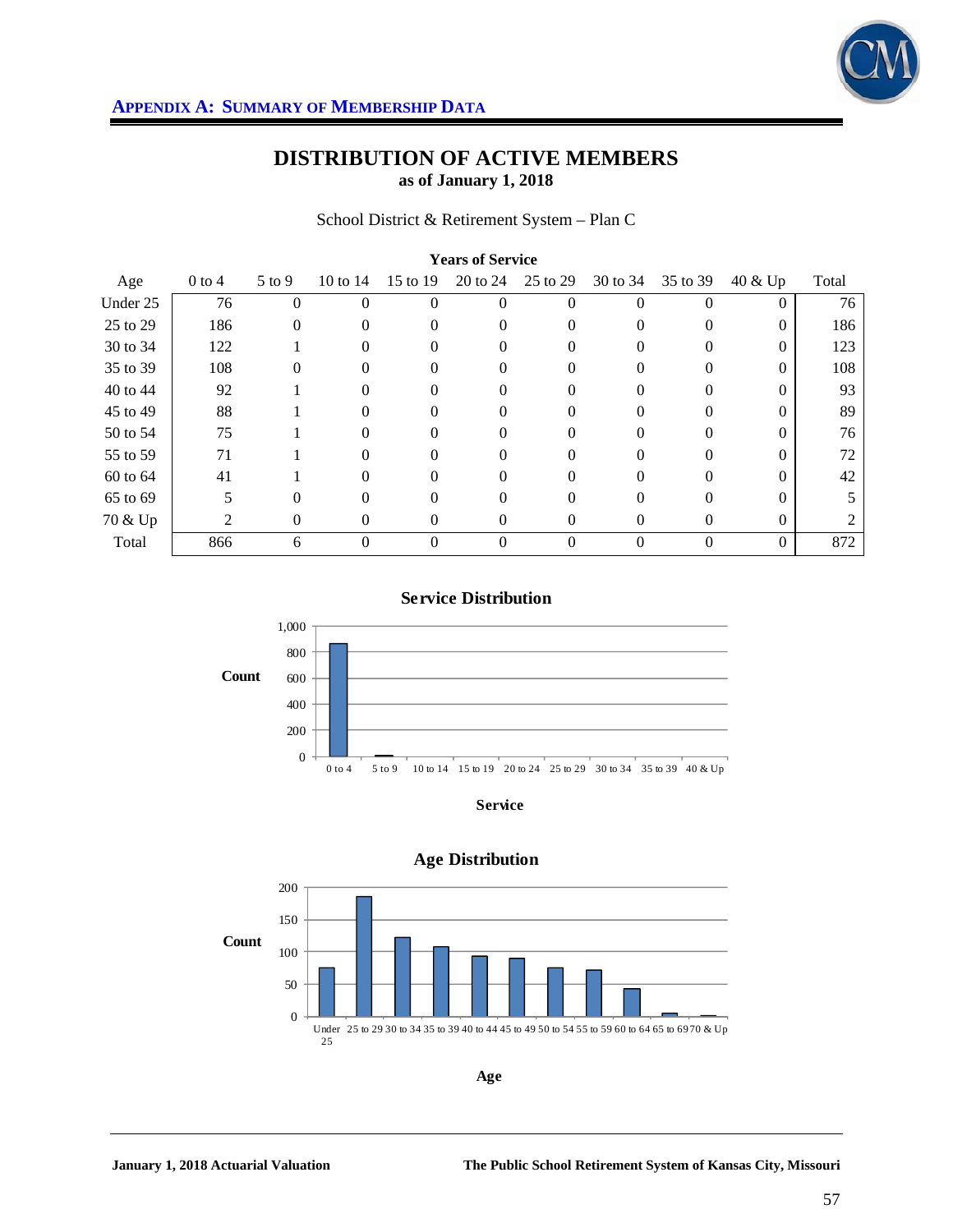

#### Library – All Plans

| <b>Years of Service</b> |          |          |            |               |          |          |                |                          |                |       |
|-------------------------|----------|----------|------------|---------------|----------|----------|----------------|--------------------------|----------------|-------|
| Age                     | $0$ to 4 | $5$ to 9 | 10 to $14$ | 15 to 19      | 20 to 24 | 25 to 29 | 30 to 34       | 35 to 39                 | 40 & Up        | Total |
| Under 25                | 3        | 0        | $\Omega$   | $\Omega$      | $\Omega$ | 0        | $\Omega$       | $\theta$                 | 0              |       |
| 25 to 29                |          | 0        | 0          |               | $\Omega$ | 0        |                | 0                        | 0              |       |
| 30 to 34                | 16       | 3        | 0          | $\theta$      | $\Omega$ | $^{(1)}$ | $\theta$       | 0                        | 0              | 19    |
| 35 to 39                | 8        |          |            |               | $\Omega$ | 0        |                |                          |                | 15    |
| 40 to 44                |          | 5        | 3          | $\mathcal{L}$ | $\Omega$ | 0        | $\theta$       | $\Omega$                 | $\Omega$       | 17    |
| 45 to 49                | 8        |          | 3          |               | 0        | 0        |                | 0                        | 0              | 20    |
| 50 to 54                |          |          |            |               |          |          |                | $\Omega$                 | 0              | 12    |
| 55 to 59                | 0        | 3        |            |               | 6        | $^{(1)}$ |                | $\overline{\mathcal{L}}$ | 0              | 22    |
| 60 to 64                | 3        |          |            |               | $\Omega$ |          |                | 0                        |                | 16    |
| 65 to 69                | $\Omega$ | 0        |            |               | $\Omega$ |          | ∩              | $\Omega$                 |                | 6     |
| 70 & Up                 | 0        | $\Omega$ | 0          | $\theta$      | $\Omega$ | 0        | $\Omega$       |                          | $\mathfrak{D}$ |       |
| Total                   | 55       | 22       | 27         | 17            | 7        | 4        | $\overline{2}$ | 3                        | 3              | 140   |

### **Service Distribution**







**Age**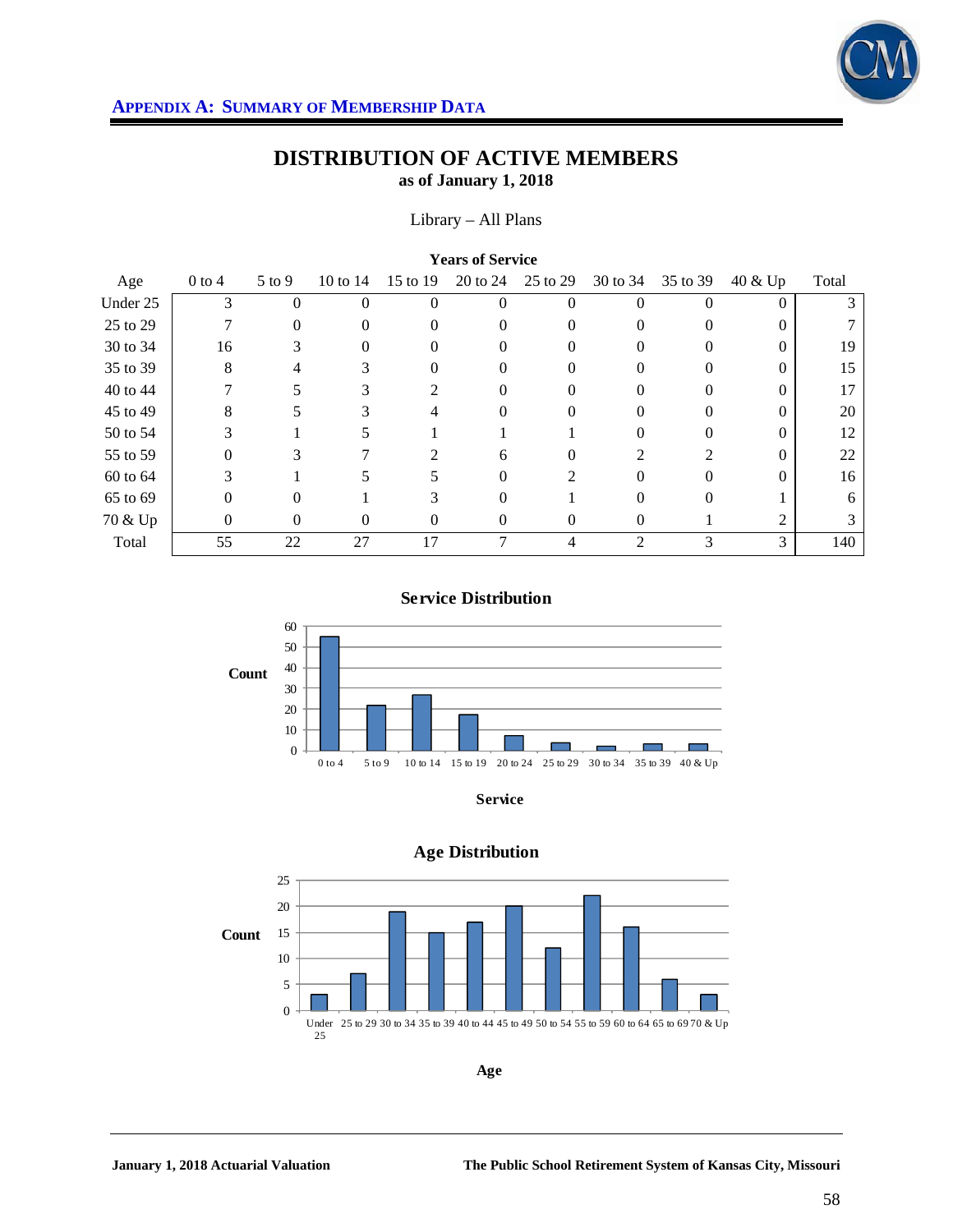

### Library – Plan B

| <b>Years of Service</b> |                |            |          |               |          |          |                |                |          |       |
|-------------------------|----------------|------------|----------|---------------|----------|----------|----------------|----------------|----------|-------|
| Age                     | $0$ to 4       | $5$ to $9$ | 10 to 14 | 15 to 19      | 20 to 24 | 25 to 29 | 30 to 34       | 35 to 39       | 40 & Up  | Total |
| Under 25                | $\overline{0}$ | 0          | $\theta$ | $\theta$      | $\Omega$ | 0        | $\Omega$       | $\Omega$       | $\theta$ |       |
| 25 to 29                |                | 0          | $\Omega$ |               | 0        |          |                | 0              |          |       |
| 30 to 34                | 0              | 3          | 0        | $\Omega$      | $\Omega$ | 0        | $\Omega$       | $\Omega$       | 0        |       |
| 35 to 39                |                |            | 3        |               | 0        | 0        |                |                | 0        | 8     |
| 40 to 44                |                |            | 3        | $\mathcal{L}$ | 0        | 0        |                | 0              | 0        |       |
| 45 to 49                |                |            | 3        |               | $\theta$ |          |                | 0              | 0        | 13    |
| 50 to 54                | $\Omega$       |            |          |               |          |          |                | 0              |          | 9     |
| 55 to 59                | 0              | 3          |          | 2             | 6        | 0        |                | $\mathfrak{D}$ | 0        | 22    |
| 60 to 64                |                |            |          |               | 0        |          |                |                |          | 14    |
| 65 to 69                | 0              | 0          |          |               | $\Omega$ |          |                | 0              |          | 6     |
| 70 & Up                 | 0              | $\Omega$   | 0        | $\theta$      | $\theta$ | 0        | $\theta$       |                |          | 3     |
| Total                   | 5              | 22         | 27       | 17            | ⇁        | 4        | $\overline{2}$ | 3              | 3        | 90    |

### **Service Distribution**



**Service**



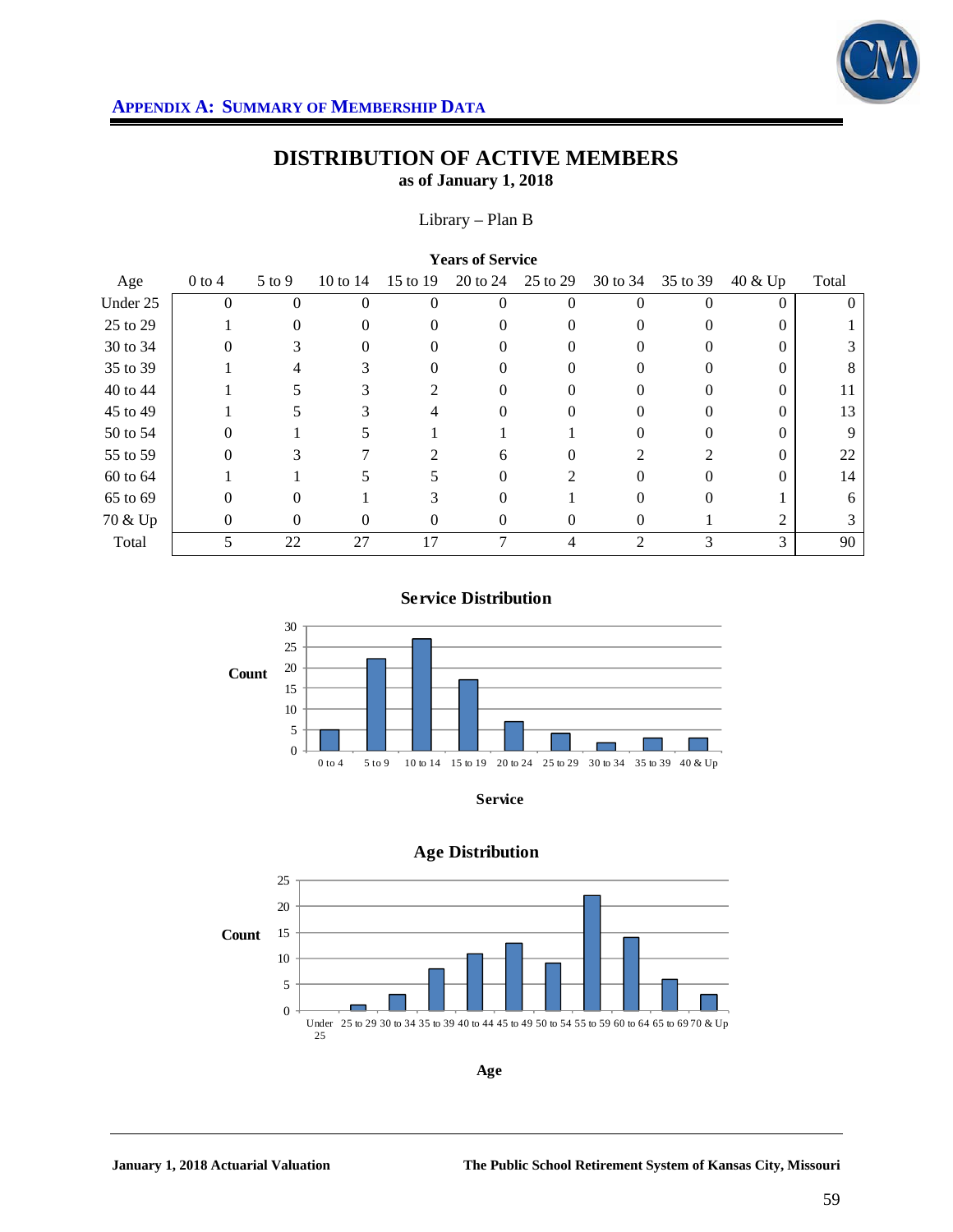

### Library – Plan C

| <b>Years of Service</b> |                             |            |                   |                |          |                   |          |          |          |          |
|-------------------------|-----------------------------|------------|-------------------|----------------|----------|-------------------|----------|----------|----------|----------|
| Age                     | $0$ to 4                    | $5$ to $9$ | 10 to $14$        | 15 to 19       | 20 to 24 | 25 to 29          | 30 to 34 | 35 to 39 | 40 & Up  | Total    |
| Under 25                | 3                           | $\theta$   | 0                 | $\Omega$       | $\Omega$ | 0                 |          | 0        | $\theta$ |          |
| 25 to 29                | 6                           | 0          | 0                 |                | 0        | 0                 |          |          | 0        | 6        |
| 30 to 34                | 16                          | 0          | 0                 | $\Omega$       | 0        | 0                 | $^{(1)}$ | 0        | $\Omega$ | 16       |
| 35 to 39                | 7                           |            | 0                 |                |          | $_{0}$            |          |          | 0        |          |
| 40 to 44                | 6                           | 0          | 0                 | 0              | 0        | 0                 |          | 0        | $\Omega$ | 6        |
| 45 to 49                |                             | $\theta$   | 0                 |                | $\Omega$ | $\mathbf{\Omega}$ |          |          | 0        |          |
| 50 to 54                | 3                           | 0          |                   |                | 0        |                   |          |          |          |          |
| 55 to 59                | 0                           | 0          | 0                 | $\Omega$       | 0        | 0                 | $\Omega$ | 0        | $\Omega$ | $\Omega$ |
| 60 to 64                | $\mathcal{D}_{\mathcal{A}}$ |            | 0                 |                |          | $_{0}$            |          |          | 0        | 2        |
| 65 to 69                | 0                           | $\Omega$   | $\mathbf{\Omega}$ | 0              | 0        | 0                 |          | 0        | 0        | $\Omega$ |
| 70 & Up                 | $\theta$                    | $\Omega$   | 0                 | $\left($       | 0        | $^{(1)}$          | $^{(1)}$ | $\theta$ | $\Omega$ | $\Omega$ |
| Total                   | 50                          | 0          | 0                 | $\overline{0}$ | $\theta$ | 0                 |          | $\theta$ | $\Omega$ | 50       |

### **Service Distribution**









**Age**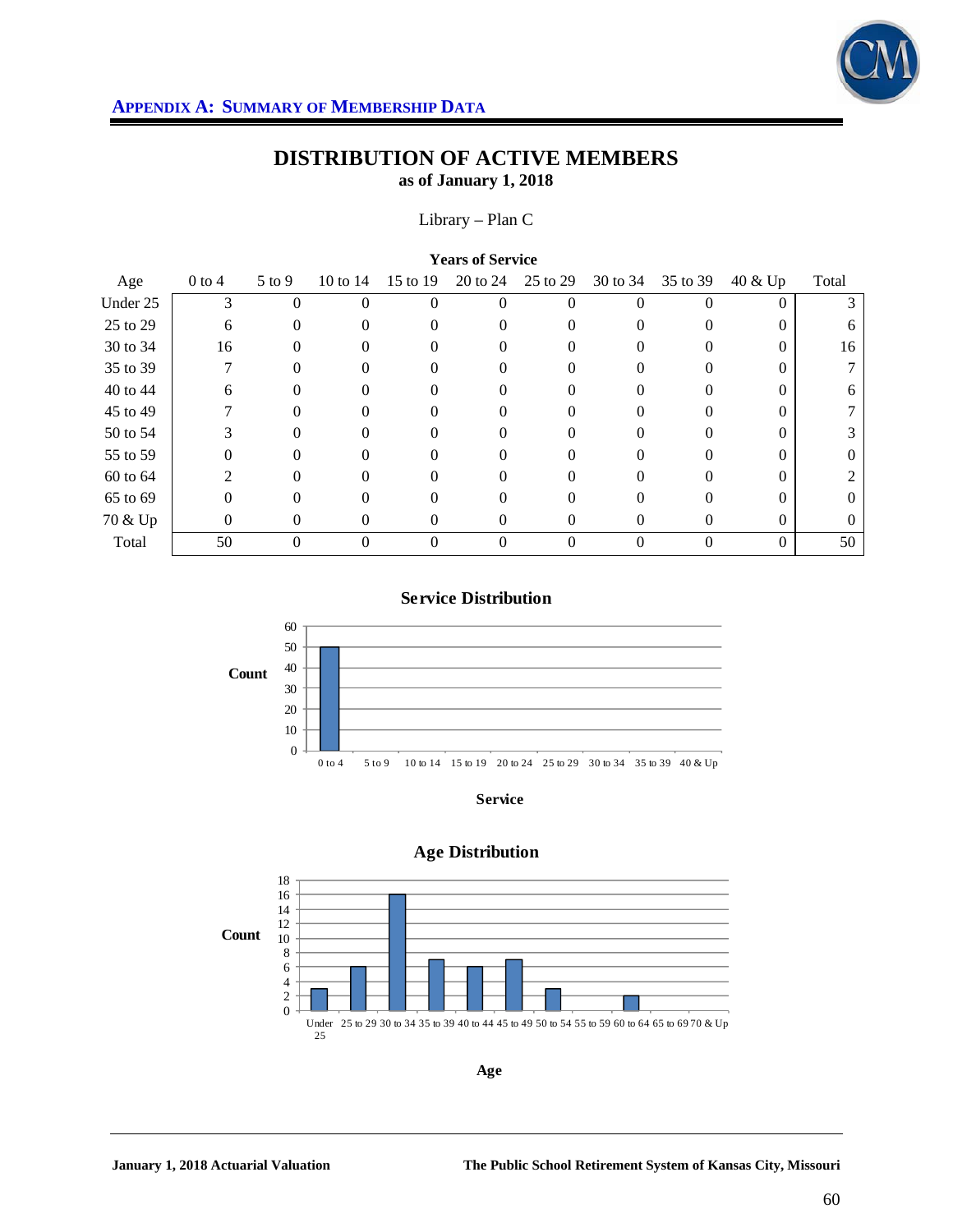

|          |                | Number         | <b>Estimated Monthly Benefit</b> |                      |                |                |  |
|----------|----------------|----------------|----------------------------------|----------------------|----------------|----------------|--|
| Age      | Male           | Female         | Total                            | Male                 | Female         | Total          |  |
| Under 25 | $\overline{0}$ | $\overline{0}$ | $\boldsymbol{0}$                 | \$<br>$\overline{0}$ | \$<br>$\Omega$ | \$<br>$\Omega$ |  |
| 25 to 29 | 3              | 8              | 11                               | 862                  | 2,800          | 3,662          |  |
| 30 to 34 | 9              | 32             | 41                               | 4,206                | 13,040         | 17,246         |  |
| 35 to 39 | 20             | 38             | 58                               | 10,361               | 21,183         | 31,544         |  |
| 40 to 44 | 16             | 50             | 66                               | 11,692               | 31,632         | 43,324         |  |
| 45 to 49 | 18             | 53             | 71                               | 10,253               | 36,773         | 47,026         |  |
| 50 to 54 | 34             | 59             | 93                               | 34,810               | 49,740         | 84,550         |  |
| 55 to 59 | 36             | 72             | 108                              | 28,910               | 51,674         | 80,584         |  |
| 60 to 64 | 9              | 36             | 45                               | 4,052                | 26,661         | 30,713         |  |
| 65 to 69 | 4              | 12             | 16                               | 1,374                | 4,985          | 6,359          |  |
| 70 & Up  | 7              | 6              | 13                               | 6,906                | 1,822          | 8,728          |  |
| Total    | 156            | 366            | 522                              | \$113,426            | \$240,310      | \$353,736      |  |

## **SUMMARY OF TERMINATED VESTED MEMBERS as of January 1, 2018**







**Age Distribution**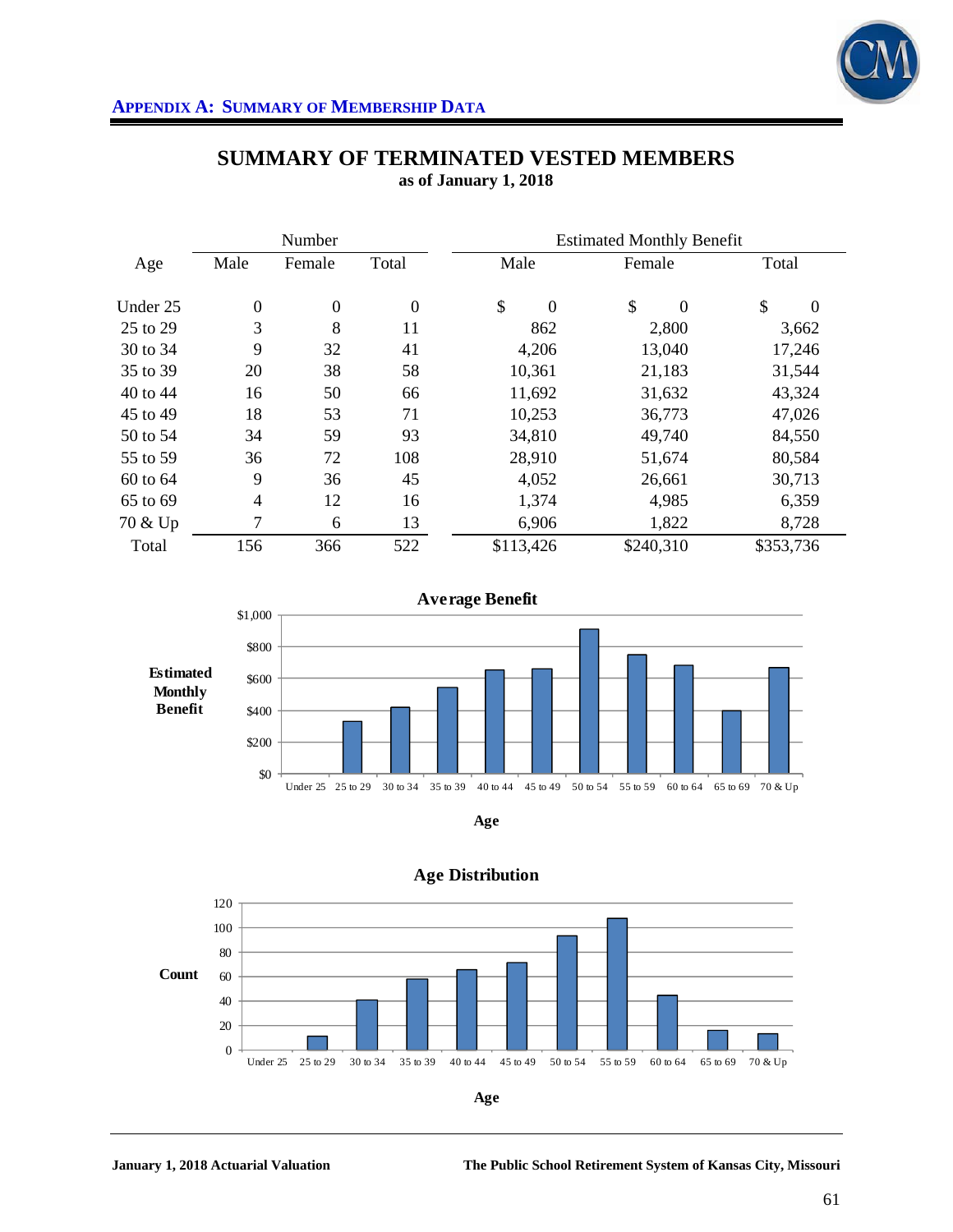

|          |      | Number |       |                 | Monthly Benefit |                 |
|----------|------|--------|-------|-----------------|-----------------|-----------------|
| Age      | Male | Female | Total | Male            | Female          | Total           |
| Under 55 | 12   | 30     | 42    | \$<br>28,208    | \$<br>78,904    | \$<br>107,112   |
| 55 to 59 | 61   | 137    | 198   | 121,015         | 286,903         | 407,918         |
| 60 to 64 | 145  | 400    | 545   | 214,776         | 697,737         | 912,513         |
| 65 to 69 | 226  | 672    | 898   | 345,355         | 1,196,371       | 1,541,726       |
| 70 to 74 | 209  | 634    | 843   | 318,911         | 1,130,601       | 1,449,512       |
| 75 to 79 | 142  | 391    | 533   | 220,322         | 621,512         | 841,834         |
| 80 to 84 | 89   | 247    | 336   | 150,914         | 328,064         | 478,978         |
| 85 to 89 | 48   | 187    | 235   | 77,909          | 251,529         | 329,438         |
| 90 & Up  | 35   | 144    | 179   | 47,615          | 161,951         | 209,566         |
| Total    | 967  | 2,842  | 3,809 | 1,525,025<br>\$ | \$4,753,572     | 6,278,597<br>\$ |







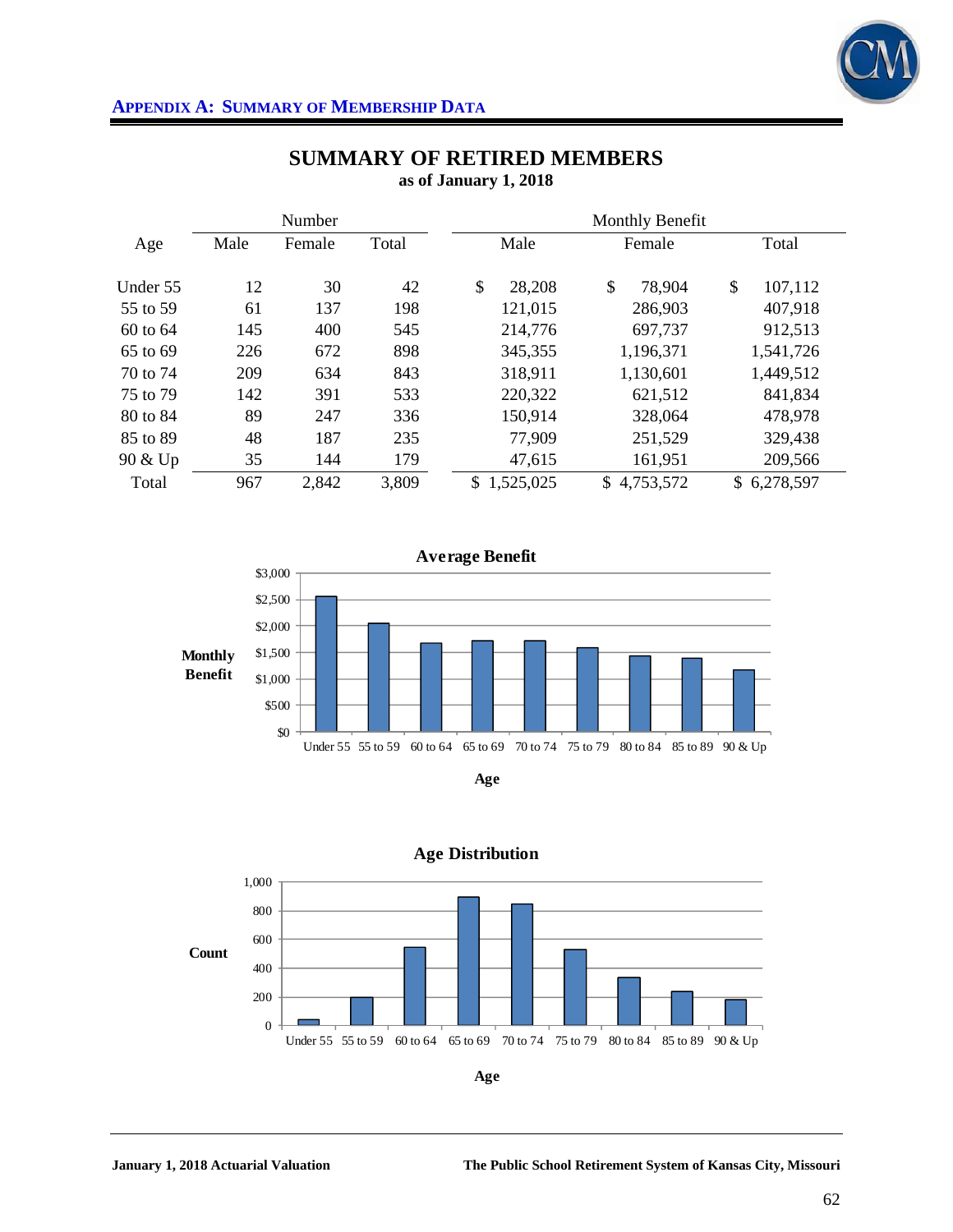

|          |      | Number         |       | Monthly Benefit |              |               |  |  |
|----------|------|----------------|-------|-----------------|--------------|---------------|--|--|
| Age      | Male | Female         | Total | Male            | Female       | Total         |  |  |
| Under 55 | 9    | 10             | 19    | \$<br>8,257     | \$<br>11,602 | \$<br>19,859  |  |  |
| 55 to 59 | 6    | 3              | 9     | 7,862           | 1,873        | 9,735         |  |  |
| 60 to 64 | 18   |                | 19    | 18,534          | $\theta$     | 18,534        |  |  |
| 65 to 69 | 25   | 6              | 31    | 20,414          | 7,369        | 27,783        |  |  |
| 70 to 74 | 14   | 13             | 27    | 17,689          | 11,114       | 28,803        |  |  |
| 75 to 79 | 23   | 5              | 28    | 24,875          | 5,602        | 30,477        |  |  |
| 80 to 84 | 27   | 7              | 34    | 33,005          | 8,322        | 41,327        |  |  |
| 85 to 89 | 23   | 6              | 29    | 31,555          | 8,217        | 39,772        |  |  |
| 90 & Up  | 21   | $\overline{2}$ | 23    | 27,156          | 2,025        | 29,181        |  |  |
| Total    | 166  | 53             | 219   | \$<br>189,347   | \$56,124     | 245,471<br>\$ |  |  |

## **SUMMARY OF BENEFICIARIES\* as of January 1, 2018**

\* Includes beneficiaries who were owed a single lump sum payment and were not paid prior to the valuation date.







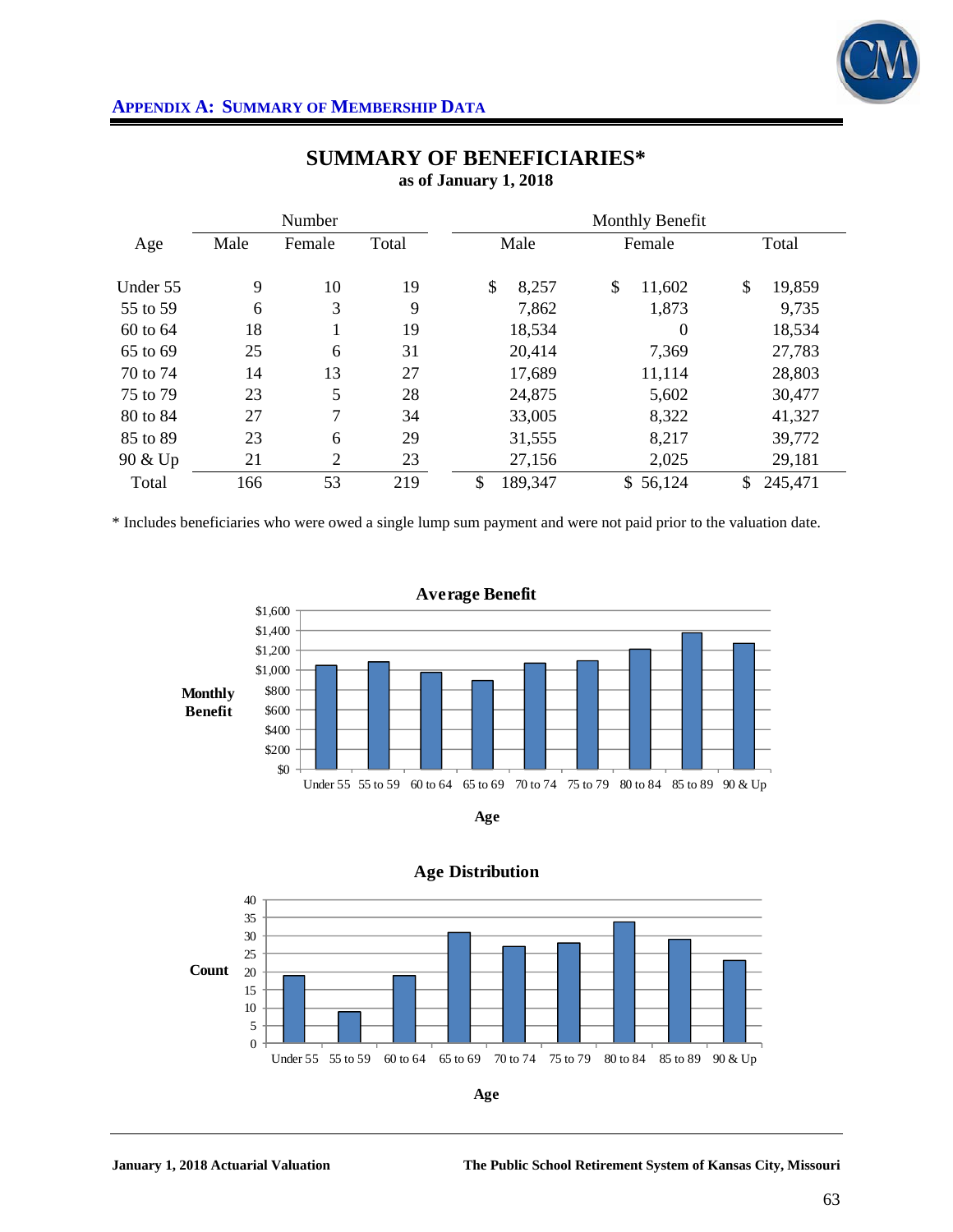

|          |                | Number         |       | Monthly Benefit  |             |             |  |  |
|----------|----------------|----------------|-------|------------------|-------------|-------------|--|--|
| Age      | Male           | Female         | Total | Male             | Female      | Total       |  |  |
| Under 55 | 3              | 3              | 6     | \$<br>2,849      | \$<br>3,466 | \$<br>6,315 |  |  |
| 55 to 59 |                | 6              | 7     | 859              | 5,958       | 6,817       |  |  |
| 60 to 64 | 5              | 13             | 18    | 3,753            | 12,929      | 16,682      |  |  |
| 65 to 69 | $\overline{4}$ | 14             | 18    | 4,856            | 14,782      | 19,638      |  |  |
| 70 to 74 | 7              | 16             | 23    | 7,762            | 15,994      | 23,756      |  |  |
| 75 to 79 | $\theta$       | 7              | 7     | $\overline{0}$   | 5,528       | 5,528       |  |  |
| 80 to 84 |                | $\overline{2}$ | 3     | 704              | 2,842       | 3,546       |  |  |
| 85 to 89 | $\overline{0}$ |                |       | $\boldsymbol{0}$ | 1,449       | 1,449       |  |  |
| 90 & Up  | $\theta$       |                |       | $\boldsymbol{0}$ | 297         | 297         |  |  |
| Total    | 21             | 63             | 84    | \$20,783         | \$63,245    | \$84,028    |  |  |

## **SUMMARY OF DISABLED MEMBERS as of January 1, 2018**







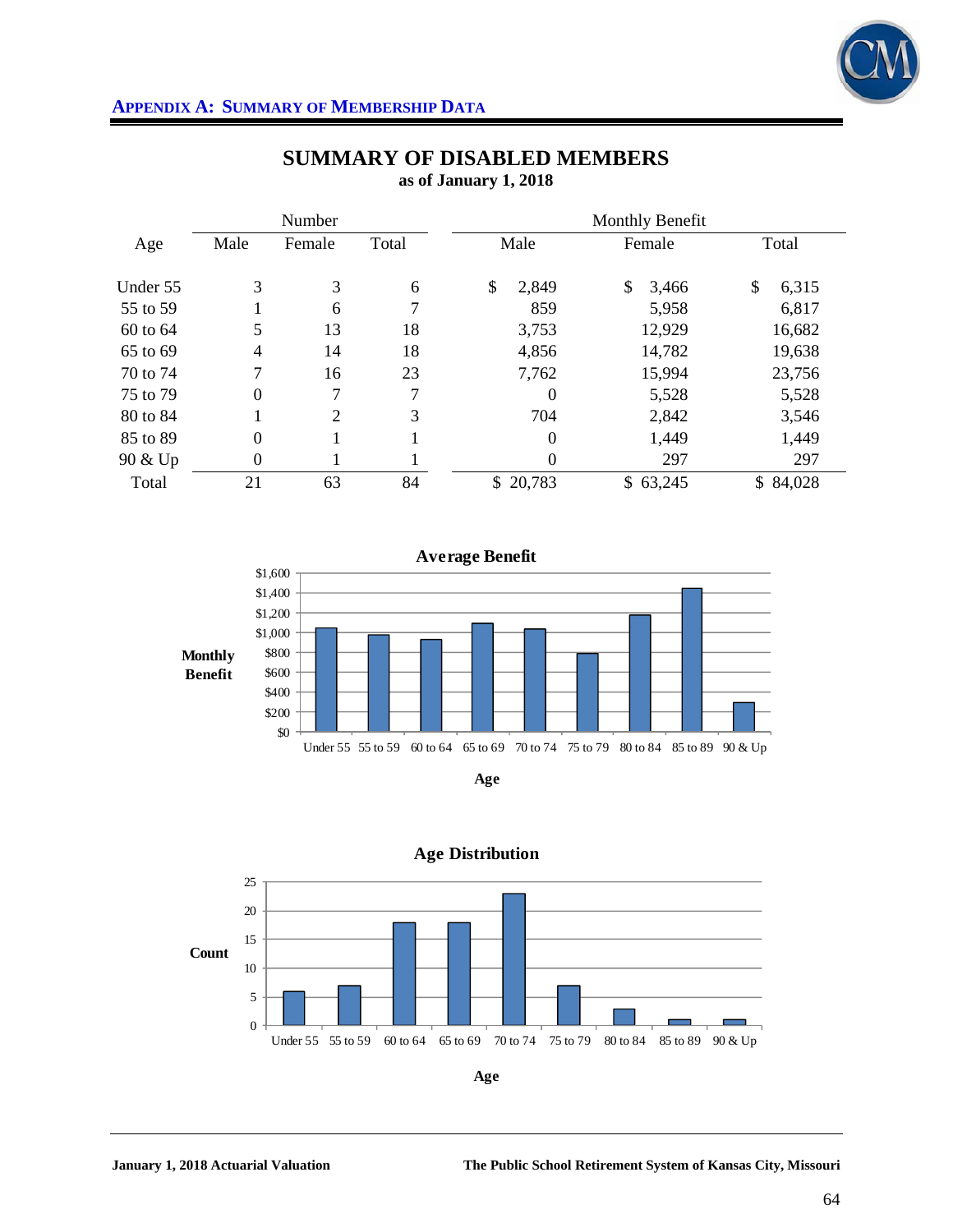

#### **Summary of Plan Provisions**

#### **Effective Date**

January 1, 1944, most recently amended in 2018.

### **Plan Type**

Plan B applies to anyone who retires on or after June 30, 1999 and was hired prior to January 1, 2014. Plan C applies to members hired on or after January 1, 2014. All members with Plan A benefits have terminated or retired.

#### **Eligibility for coverage**

All regular, full-time employees of the School District of Kansas City, Missouri, the Kansas City, Missouri Public Library District, the Retirement System, and the Charter Schools located within the boundaries of the Kansas City School District become members as a condition of employment. Regular employment means working at least five hours per day, five days per week, nine months per year. Temporary and part-time employees are excluded.

#### **Service**

Creditable service is member service, which is service for which required contributions have been made. There is no cap on creditable service. Prior to 1990, creditable service could not exceed 35 years. The Plan B maximum retirement benefit is 60% of Average final compensation, which will be reached upon attainment of 30 years of service. The Plan C maximum retirement benefit is 60% of Average final compensation, which will be reached upon attainment of 34.25 years of service.

#### **Annual compensation**

A member's annual compensation level will be the regular compensation shown on the employer's salary and wage schedules, excluding extra pay, overtime pay, or any pay not on the schedule.

#### **Average final compensation**

The average final compensation is the highest average annual compensation paid during any four consecutive years of service.

#### **Normal retirement**

#### **Eligibility**

- Plan B: Members may retire after (a) the completion of five years of creditable service and the attainment of age 60, or (b) having a total of at least 75 credits, with each year of creditable service and year of age, both prorated for fractional years, equal to one credit.
- Plan C: Members may retire after (a) the completion of five years of creditable service and the attainment of age 62, or (b) having a total of at least 80 credits, with each year of creditable service and year of age, both prorated for fractional years, equal to one credit.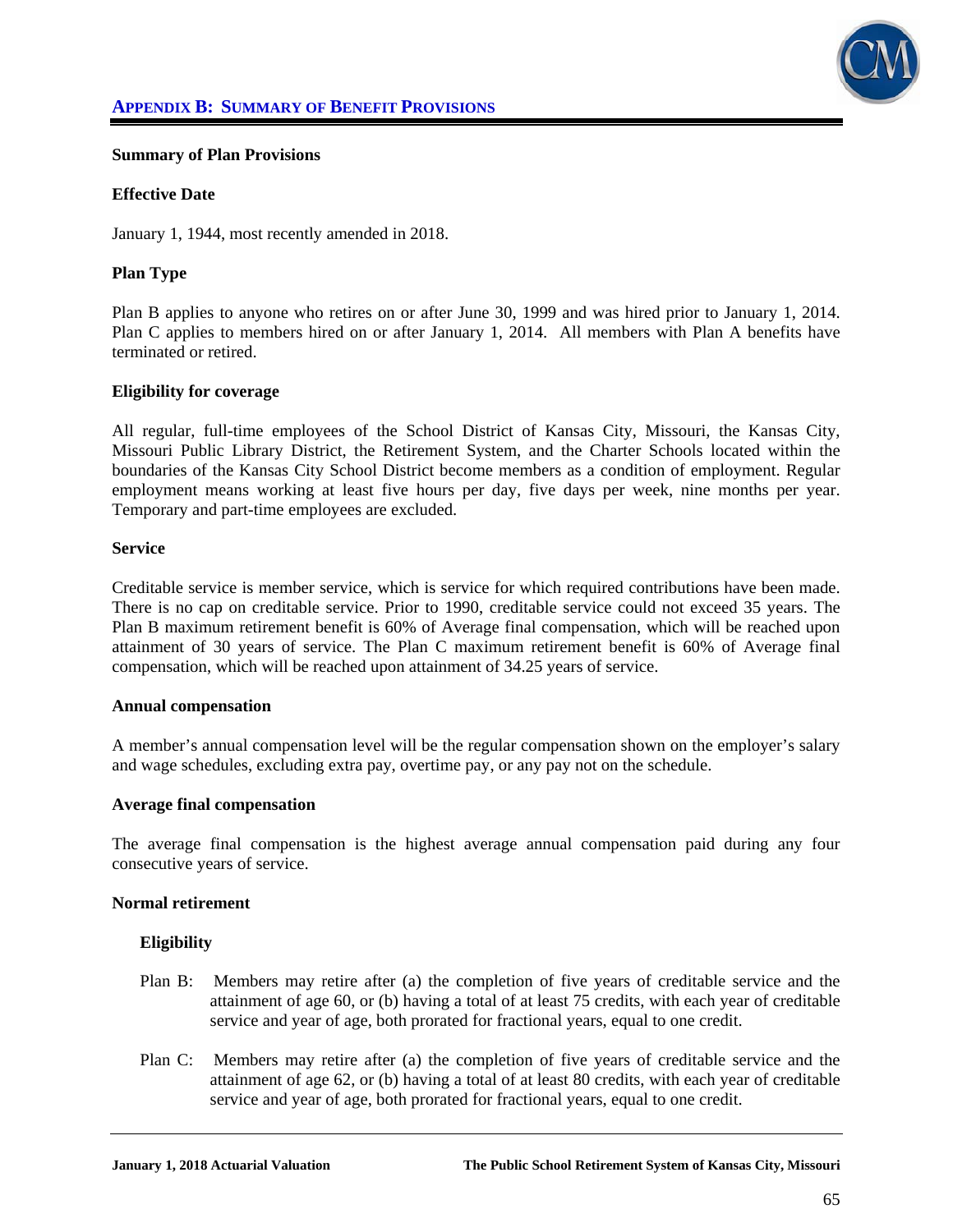

### **Benefit**

- Plan B: The normal retirement benefit payable monthly equals one twelfth of 2.00% (1.75% for members who retired prior to June 30, 1999) of the member's average final compensation multiplied by years of creditable service, subject to a maximum of 60% of average final compensation. Any member whose years of creditable service exceed 34.25 years on August 28, 1993 shall have a maximum greater than 60%, which shall be equal to 1.75% times the member's years of creditable service on August 28, 1993.
- Plan C: The normal retirement benefit payable monthly equals one twelfth of 1.75% of the member's average final compensation multiplied by years of creditable service, subject to a maximum of 60% of average final compensation.

#### **Minimum benefit**

Effective January 1, 1990, any member with at least 10 years of creditable service, but less than 20 years, is entitled to a minimum benefit of \$150 per month, plus \$15 for each year of creditable service in excess of 10 years, or the actuarial equivalent if an option was elected. Any member with at least 20 years of creditable service at retirement is entitled to a minimum benefit of \$300 per month, or the actuarial equivalent of \$300 if an option was elected. Beneficiaries of deceased members who retired with at least 10 years of creditable service and elected one of the optional plans for payment of benefits may receive the actuarial equivalent of the minimum benefit available for the option chosen.

#### **Early retirement**

#### **Eligibility**

Members may retire at any time after the completion of five years of creditable service and the attainment of age 55.

#### **Benefit**

Plan B: A member eligible for early retirement will receive a reduced benefit, with the reduction based on the number of months preceding eligibility for a normal retirement benefit. The reduction factors are as follows:

| Age | <b>Reduction Factor</b> |
|-----|-------------------------|
| 59  | 0.91042                 |
| 58  | 0.82985                 |
| 57  | 0.75727                 |
| 56  | 0.69175                 |
| 55  | 0.63251                 |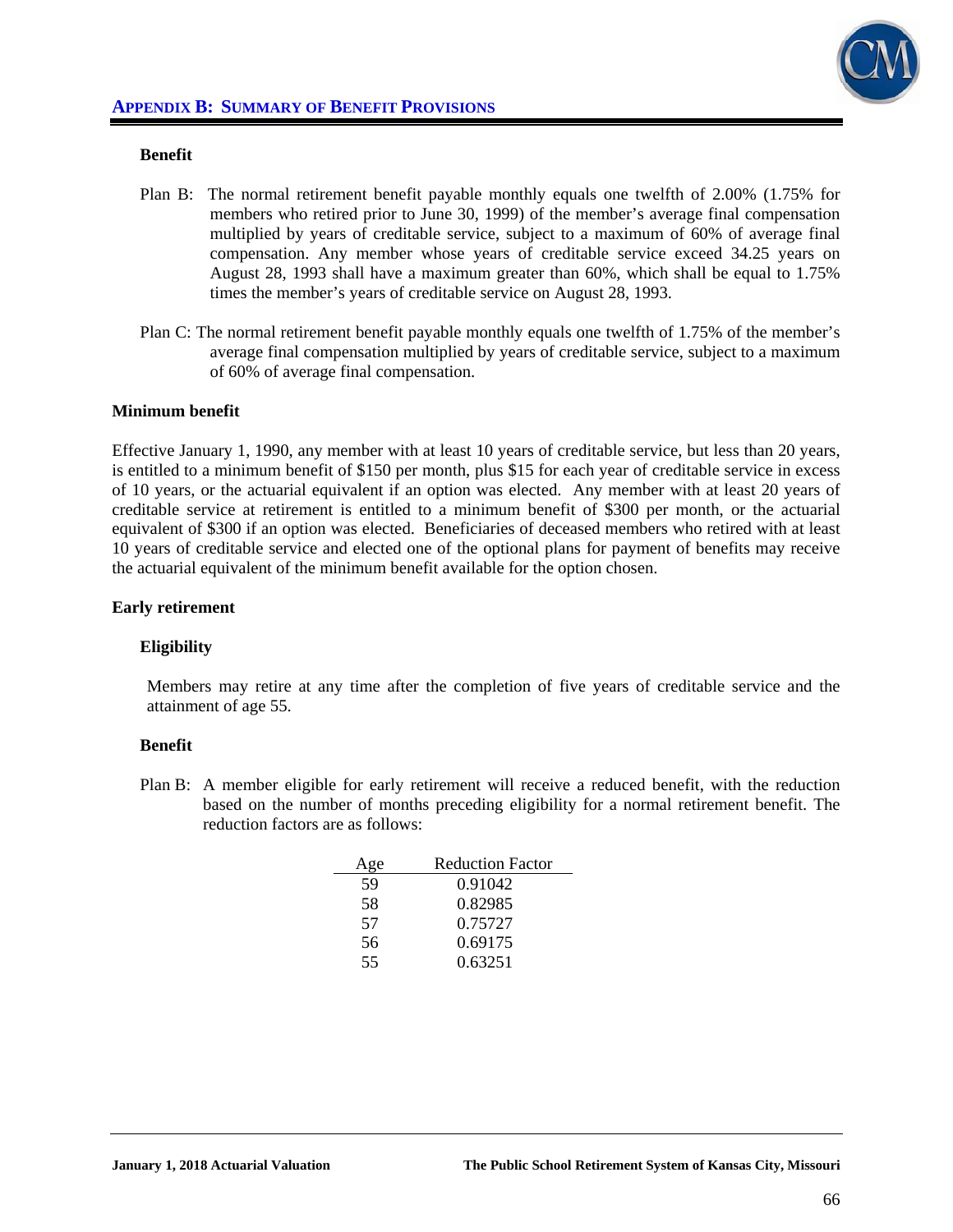

# **APPENDIX B: SUMMARY OF BENEFIT PROVISIONS**

Plan C: A member eligible for early retirement will receive a reduced benefit, with the reduction based on the number of months preceding eligibility for a normal retirement benefit. The reduction factors are as follows:

| ge | <b>Reduction Factor</b> |
|----|-------------------------|
| 61 | 0.90799                 |
| 60 | 0.82558                 |
| 59 | 0.75162                 |
| 58 | 0.68511                 |
| 57 | 0.62518                 |
| 56 | 0.57109                 |
| 55 | 0.52219                 |

#### **Disability retirement**

#### **Eligibility**

A member with at least five years of creditable service who is certified to be totally incapacitated for performance of duty by the Medical Board is eligible for a disability retirement.

#### **Benefit**

A disabled vested member will receive a benefit, calculated as for normal retirement, based on creditable service and average final compensation at actual disability retirement date, or the minimum disability benefit whichever is greater. The minimum disability retirement benefit will be the lesser of (a) 25% of the member's average final compensation, or (b) the member's service retirement benefit calculated on the member's average final compensation and the maximum number of years of creditable service the member would have earned had the member remained an employee until age 60. Disability benefits are payable immediately.

#### **Vested termination benefits**

#### **Eligibility**

A member who has at least five years of creditable service earns a vested interest in his or her accrued benefit, provided the member leaves his or her contributions in the System.

#### **Benefit**

The vested benefit is calculated as a normal retirement benefit based on service and average final compensation at date of termination and is payable at minimum normal retirement date.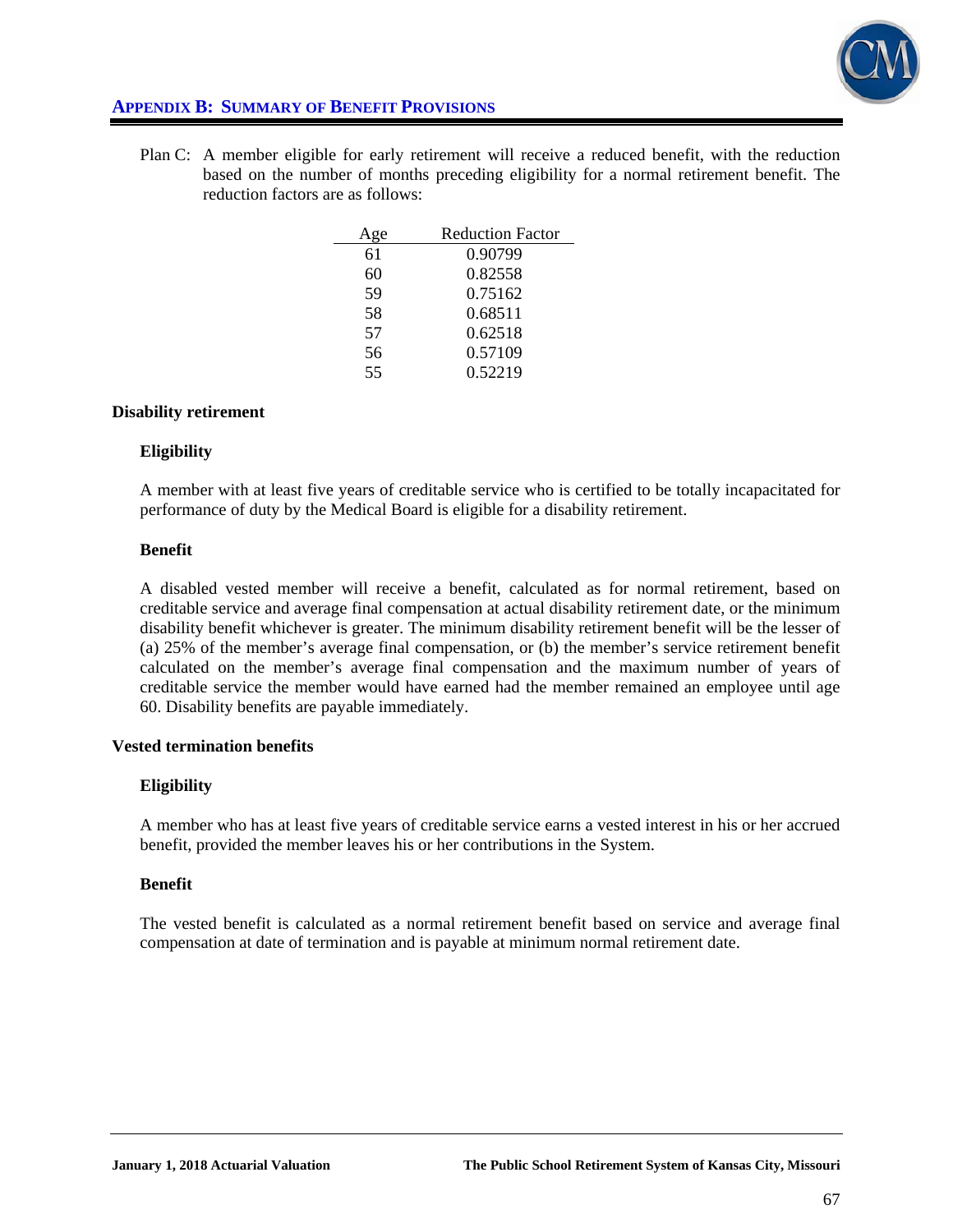

#### **Non-vested benefits**

#### **Benefit**

If the member's termination is for reasons other than death or retirement and if the member has not met the vesting or retirement requirements, the member's contributions with interest will be refunded.

#### **Death Benefit**

#### **Prior to retirement**

For a member who dies before retirement and was either an active employee or an inactive vested member who met the other requirements (age or points) for either normal or early retirement, the member's designated beneficiary is entitled to receive either (a) the member's accumulated contributions and interest, or if the designated beneficiary is the member's spouse, dependent child or dependent parent, (b) a monthly retirement benefit calculated under Option 1 as if the deceased member had at least ten years of creditable service at time of death. If the beneficiary is a child, the optional monthly benefit is payable until the beneficiary reaches age nineteen.

 For an inactive vested member who dies before retirement and has not met the other (age or points) requirements for retirement, the member's accumulated contributions and interest will be payable to the member's designated beneficiary.

 All members are guaranteed to have their designated beneficiaries receive at least their accumulated contributions and interest, upon the member's death.

#### **Postretirement**

The benefit payment option selected by the retiree will determine what, if any, benefits are payable upon death after retirement.

#### **Normal form of benefit payments**

The normal form of benefit payment is the normal retirement benefit amount paid monthly for the life of the member. If the member should die before receiving payments totaling the amount of their contributions to the plan, the designated beneficiary shall receive a lump sum payment of the remaining amount.

#### **Optional forms of benefit payments**

Members may elect from the following optional forms of benefit payment: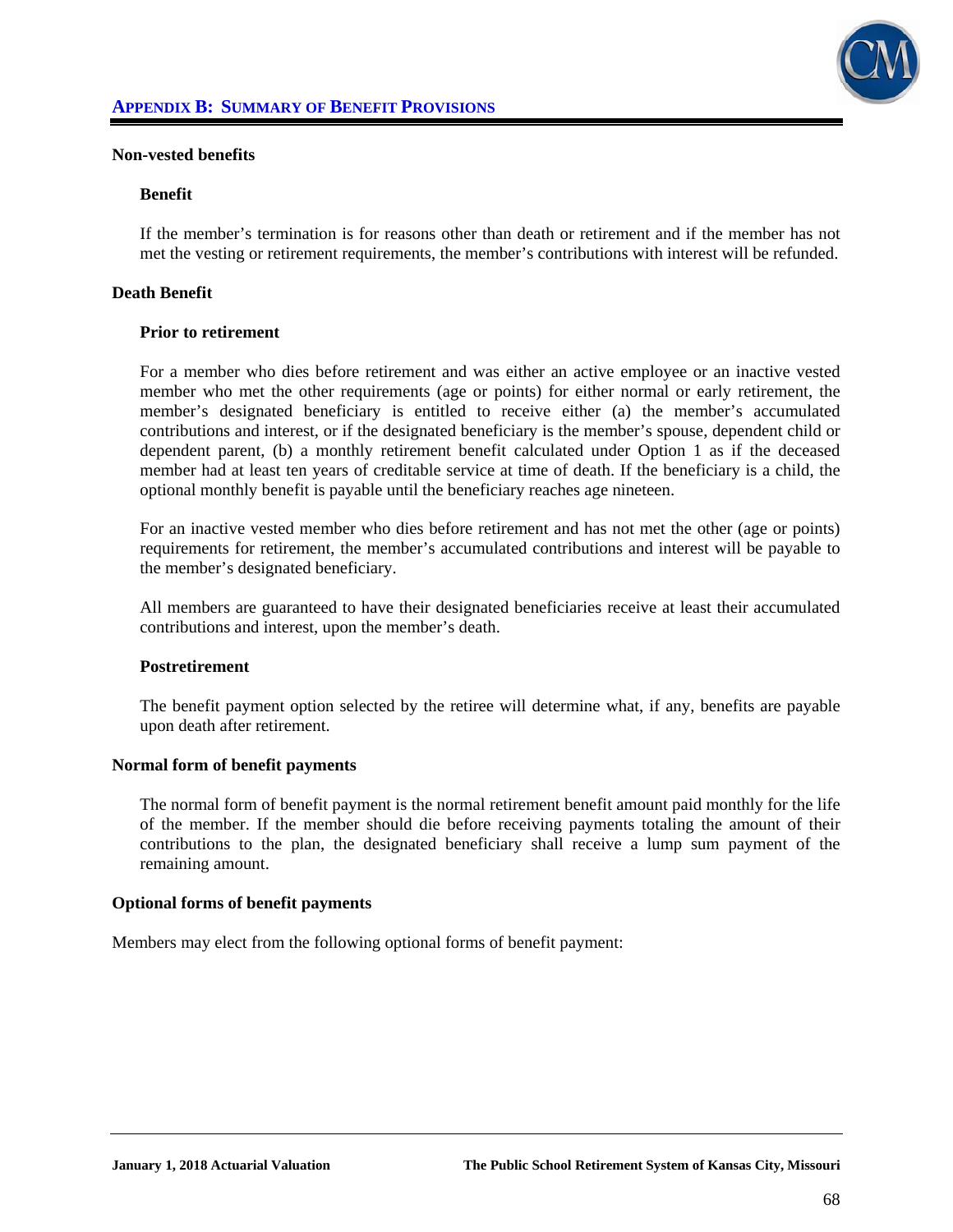

## **Option 1**

Option 1 provides a reduced retirement benefit that will continue on to a designated survivor. Upon a retiree's death, the retiree's designated survivor will receive for life, the same level of monthly retirement benefit. In the event the retiree's designated survivor predeceases the retiree, the retiree's monthly retirement benefit will be adjusted to the amount that would have been paid in the normal form of payment.

## **Option 2**

Option 2 provides a reduced retirement benefit that will continue on to a designated survivor. Upon a retiree's death, the retiree's designated survivor will receive for life, a monthly benefit equal to onehalf of the retiree's monthly retirement benefit. In the event the retiree's designated survivor predeceases the retiree, the retiree's monthly retirement benefit will be adjusted to the amount that would have been paid in the normal form of payment.

## **Option 3**

Option 3 provides that upon a retiree's death, no benefits are payable to the retiree's estate or any beneficiary. Retirement benefits payable under this option will be actuarially increased from the normal form.

 Each of the above options produces benefits which are actuarially equivalent to the normal form of benefit which is a monthly annuity payable for the lifetime of the retiree.

#### **Cost-of-living allowances**

The Board of Trustees shall determine annually whether or not the system can provide an increase in benefits for those retirees who, as of the January 1 preceding the date of such increase, have been retired at least one year. Any such increase also applies to optional retirement allowances paid to a retiree's survivor. The Board makes its determination as follows:

- 1. The actuary recommends to the Board what portion of the investment return is available for increases and the amount available to be paid on the first day of the  $14<sup>th</sup>$  month following the end of the valuation year. The actuary's recommendation is subject to the following safeguards:
	- a. The System's funded ratio as of the January  $1<sup>st</sup>$  of the preceding year of the proposed increase must be at least 100% after adjusting for the effect of proposed increase. The funded ratio is the ratio of assets to the pension benefit obligation.
	- b. The actuarially required contribution rate, after adjusting for the effect of the proposed increase, may not exceed the statutory contribution rate.
	- c. The actuary must certify that the proposed increase will not impair the actuarial soundness of the System.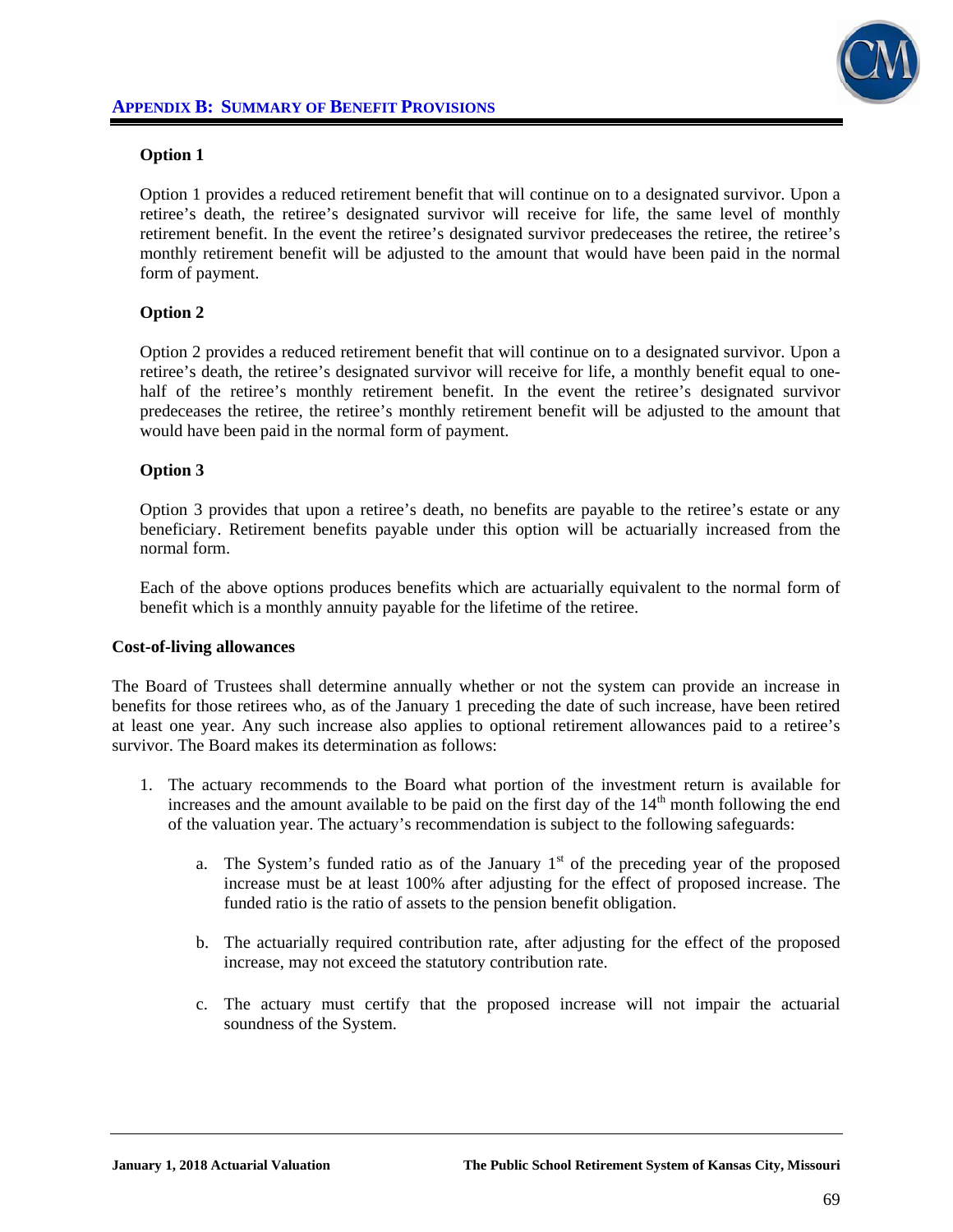

# **APPENDIX B: SUMMARY OF BENEFIT PROVISIONS**

- 2. The Board reviews the actuary's recommendation and shall, in their discretion, determine if an increase may be granted. In accordance with Board policy, if an increase is permissible, the amount of the increase will be equal to the lesser of 3% or the percentage increase in the CPI for the preceding year, subject to a cumulative increase of 100% subsequent to December 31, 2000.
- 3. This provision does not guarantee an annual increase to any retired member.

### **Administration of the retirement system**

The Board of Trustees is responsible for the general administration and proper operation of the retirement system. The Board consists of 12 members – four members appointed by the Board of Education, one member appointed by the Board of Trustees of the library district, four members elected by and from the active and terminated vested members of the retirement system, two members elected by and from the retirees of the retirement system, and the Superintendent of Schools of the School District of Kansas City, Missouri. Administrative expenses are paid out of the general reserve fund.

## **Employee contributions\***

Contributions for Employees are as follows;

- Effective July 1, 2021, if the System is at least 100% funded, the members contribute the lesser of (a) 9.00% or (b) one-half of the actuarial required contribution rate. If the System is less than 100% funded, the members contribute 9.00%.
- Effective January 1, 2016, members contribute 9.00%.
- Effective January 1, 2015, members contributed 8.50%.
- Effective January 1, 2014, members contributed 8.00%.
- Effective January 1, 1999, members contributed 7.50%.
- Prior to January 1, 1999, members contributed 5.90%.
- Prior to 1990, members contributed 5.00% of earnable annual compensation plus 2.00% of earnable compensation in excess of \$6,500, the contribution earning base.
- \* Based on legislation passed by the 2018 Missouri General Assembly, which had not been signed by the Governor prior to the issuance of the January 1, 2018 valuation report.

#### **Employer contributions\***

Effective July 1, 2021, if the System is less than 100% funded on the first day of the preceding calendar year, then employers will contribute the greater of (a) the actuarial required contribution rate minus 9.00% and (b) 12.00% of covered payroll. However, if the System is at least 100% funded on the first day of the prior calendar year, then employers will contribute the greater of (a) the actuarial required contribution rate minus 9.00% and (b) one-half of the actuarial required contribution rate. Except when the employer contribution rate is lowered to one-half of the actuarial required contribution rate, the employer contribution rate cannot decrease by more than 0.50% compared to the preceding year, and under no circumstance can the employer contribution rate increase by more than 1.00% compared to the preceding year.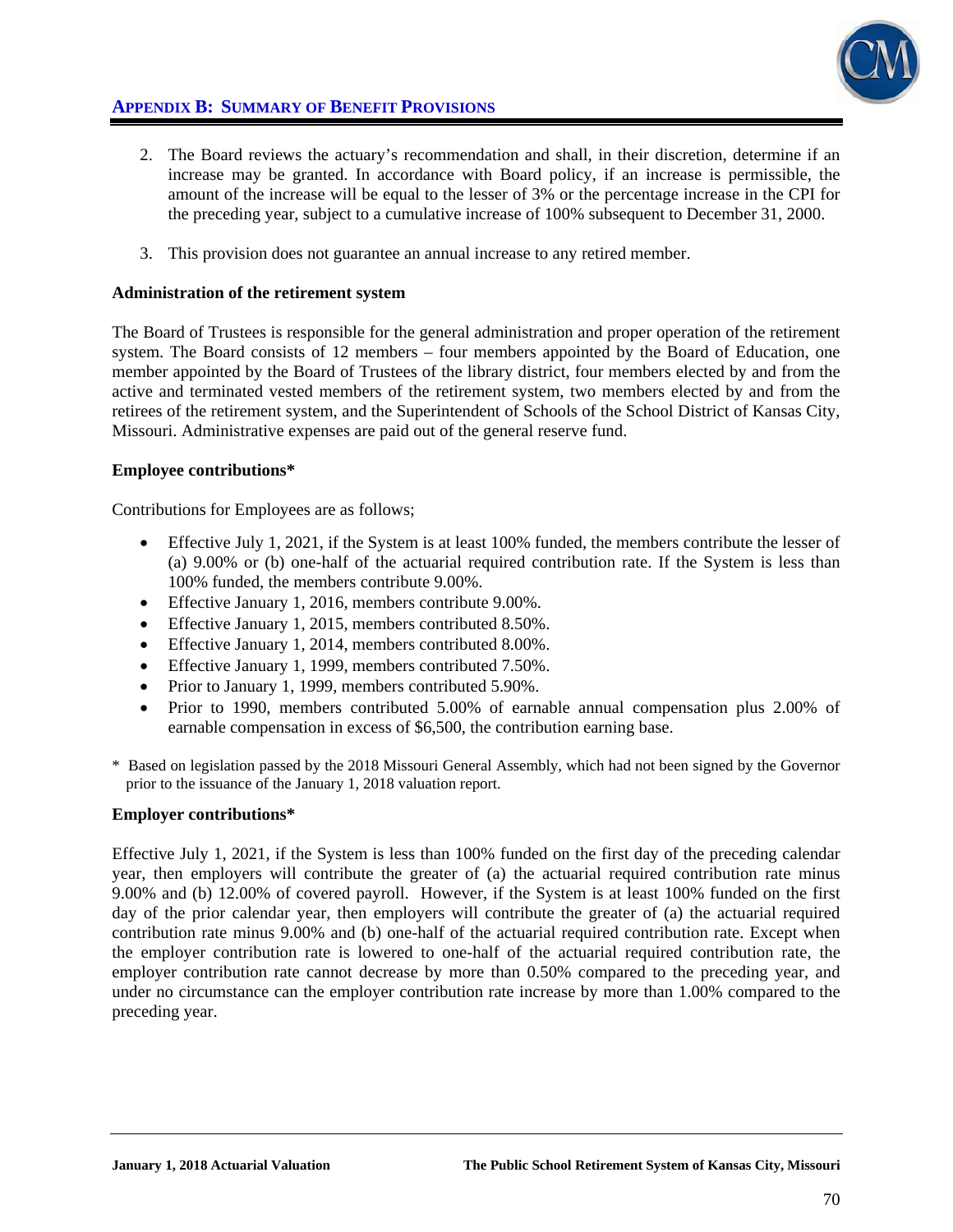

# **APPENDIX B: SUMMARY OF BENEFIT PROVISIONS**

Prior to July 1, 2021, the employers of members contribute at the fixed rate of covered compensation as follows;

- **•** Effective January 1, 2020, 12.00%.
- Effective January 1, 2019, 10.50%.
- $\bullet$  Effective January 1, 2016, 9.00%.
- $\bullet$  Effective January 1, 2015, 8.50%.
- Effective January 1, 2014, 8.00%.
- Effective January 1, 1999, 7.50%.
- **Effective July 1, 1996, 5.99%.**
- Effective July 1, 1995, 3.99%.
- Effective July 1, 1993, 1.99%.
- Prior to July 1, 1993, employer contributions were actuarially determined.
- \* Based on legislation passed by the 2018 Missouri General Assembly, which had not been signed by the Governor prior to the issuance of the January 1, 2018 valuation report.

#### **Changes from the Prior Valuation**

The 2018 Missouri General Assembly passed a bill, which had not been signed by the Governor prior to the issuance of the January 1, 2018 valuation report. Even though the bill had not yet been signed by the Governor, we expect the bill will be signed and become law in 2018. The bill changed contribution policy beginning January 1, 2019 with respect to employers covered by the System. In accordance with the new legislation, the employer contribution rate will increase to 10.50% of pay effective January 1, 2019 and 12.00% of pay effective January 1, 2020. Beginning July 1, 2021, the employer contribution rate will be the greater of (1) the actuarial required contribution rate, as determined in the valuation prepared for the prior calendar year, less the member contribution rate, or (2) 12.00% of pay, until the System is fully funded. Once the System is fully funded, the employer contribution rate may increase or decrease in subsequent years, depending on the valuation results and the employee contribution rate may decrease from 9.00% depending on valuation results. However, such changes are subject to statutory limitations. These changes to employer contributions are expected to improve the funding status of the System in the future.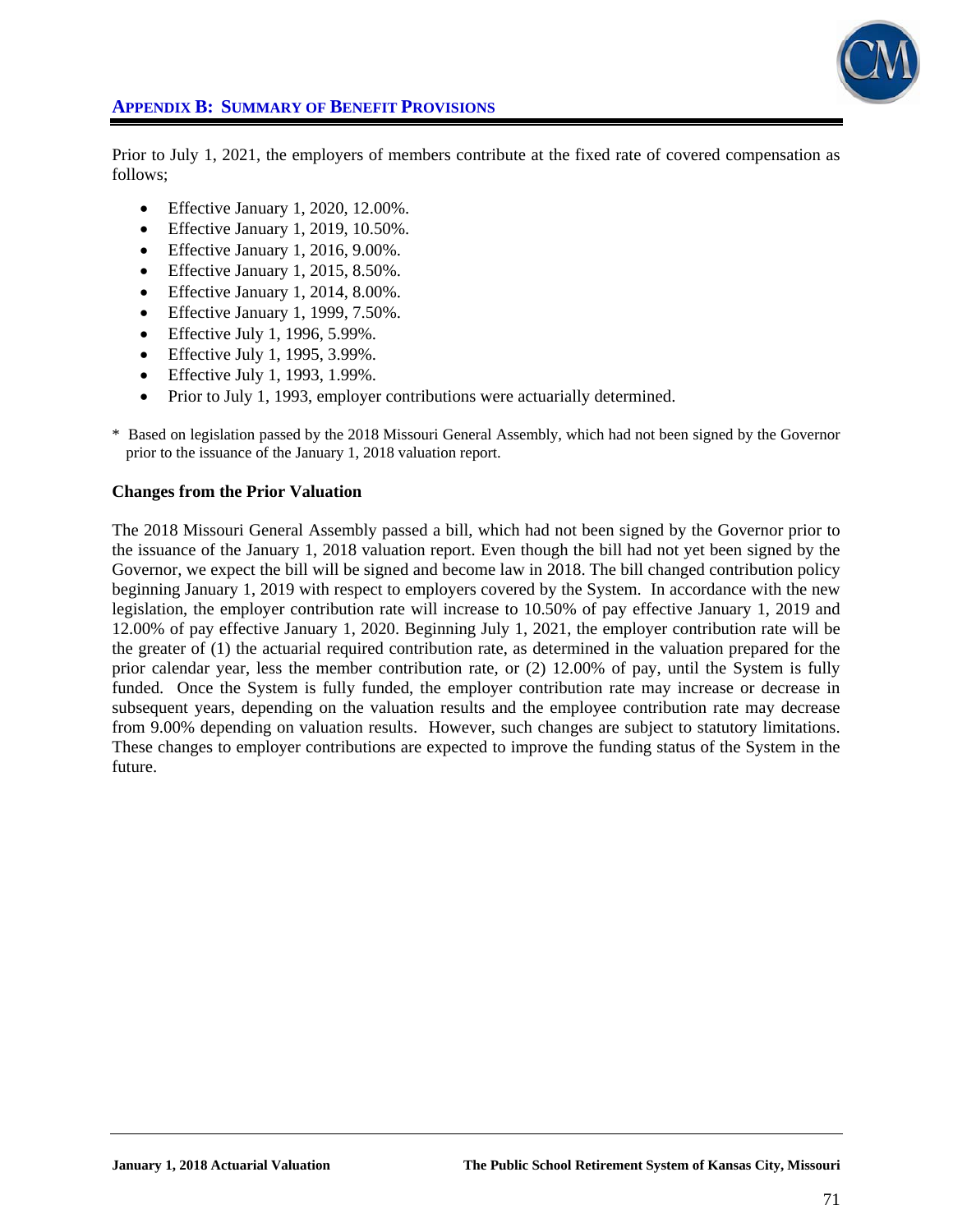

#### **ACTUARIAL COST METHOD**

The actuarial cost method is a procedure for allocating the actuarial present value of pension benefits and expenses to time periods. The method used for the valuation is known as the Entry Age Normal actuarial cost method, and have the following characteristics:

- (i) The annual normal costs for each individual active member are sufficient to accumulate the value of the member's pension at time of retirement.
- (ii) Each annual normal cost is a constant percentage of the member's year-by-year projected covered compensation.

The Entry Age Normal actuarial cost method allocates the actuarial present value of each member's projected benefits on a level basis over the member's assumed pensionable compensation rates between the entry age of the member and the assumed exit ages.

The portion of the actuarial present value allocated to the valuation year is called the normal cost. The portion of the actuarial present value not provided for by the actuarial present value of future normal costs is called actuarial accrued liability. Deducting actuarial assets from the actuarial accrued liability determines the unfunded actuarial accrued liability or (surplus). Effective with the January 1, 2017 valuation, the existing UAAL is amortized over a closed 30-year period and subsequent pieces of UAAL, determined each year in the valuation process, will be amortized over a closed 20-year period. The amortization payments on each of the UAAL bases will be determined on a level percentage of payroll basis.

#### **CALCULATION OF THE ACTUARIAL VALUE OF ASSETS**

The actuarial value of assets is based on a five-year smoothing method and is determined by spreading the effect of each year's investment return in excess of or below the expected return. The Market Value of assets on the valuation date is reduced by the sum of the following:

- I. 80% of the return to be spread during the first year preceding the valuation date,
- II. 60% of the return to be spread during the second year preceding the valuation date,
- III. 40% of the return to be spread during the third year preceding the valuation date, and
- IV. 20% of the return to be spread during the fourth year preceding the valuation date.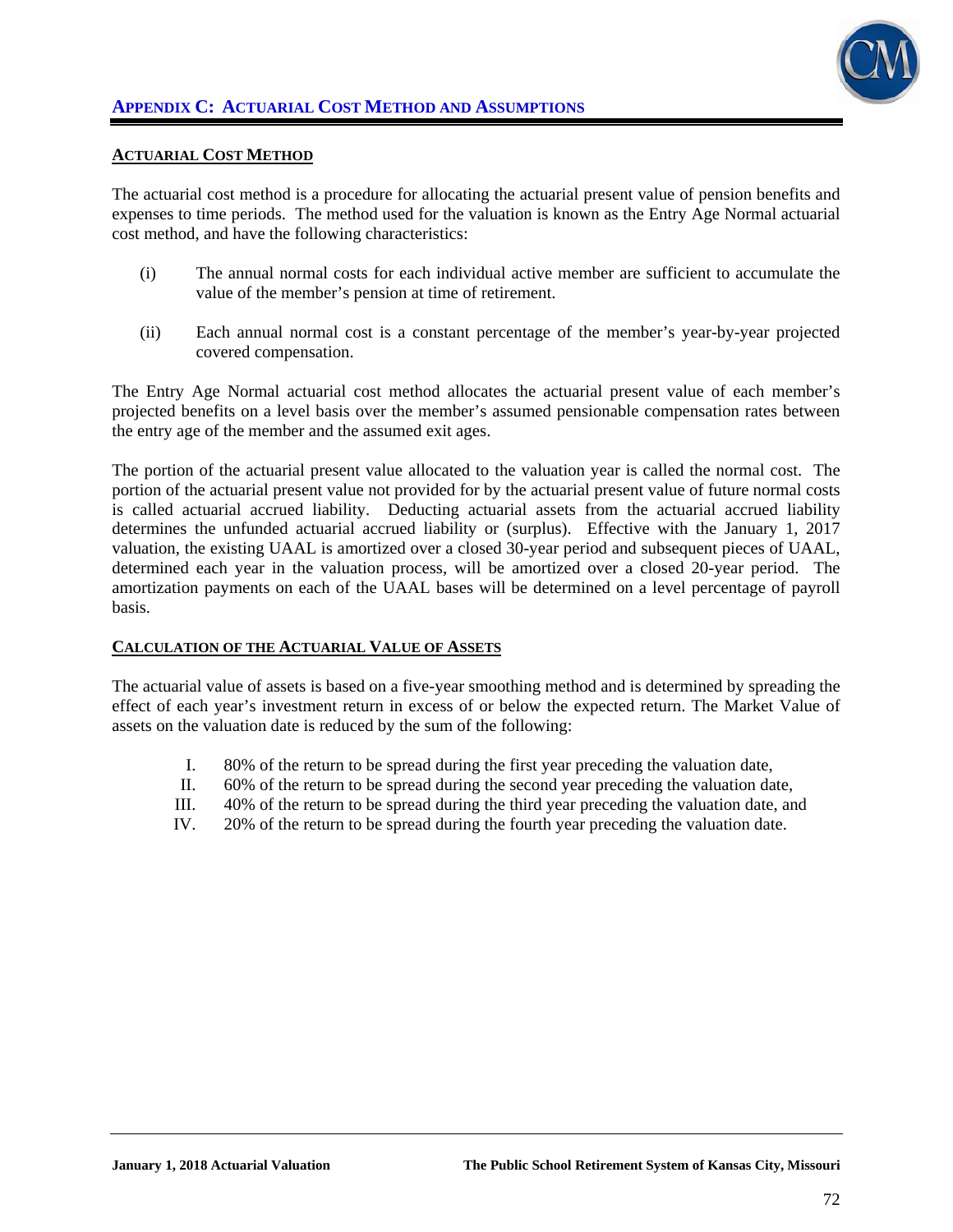

#### **ACTUARIAL ASSUMPTIONS**

System contribution requirements and actuarial present values are calculated by applying assumptions to the benefit provisions and membership information of the System, using the actuarial cost method.

The principal areas of risk which require assumptions about future activities of the System are:

- (i) Long-term rates of investment return to be generated by the assets of the System
- (ii) Patterns of pay increases to members
- (iii) Rates of mortality among members, retirees and beneficiaries
- (iv) Rates of withdrawal of active members
- (v) Rates of disability among active members
- (vi) The age patterns of actual retirements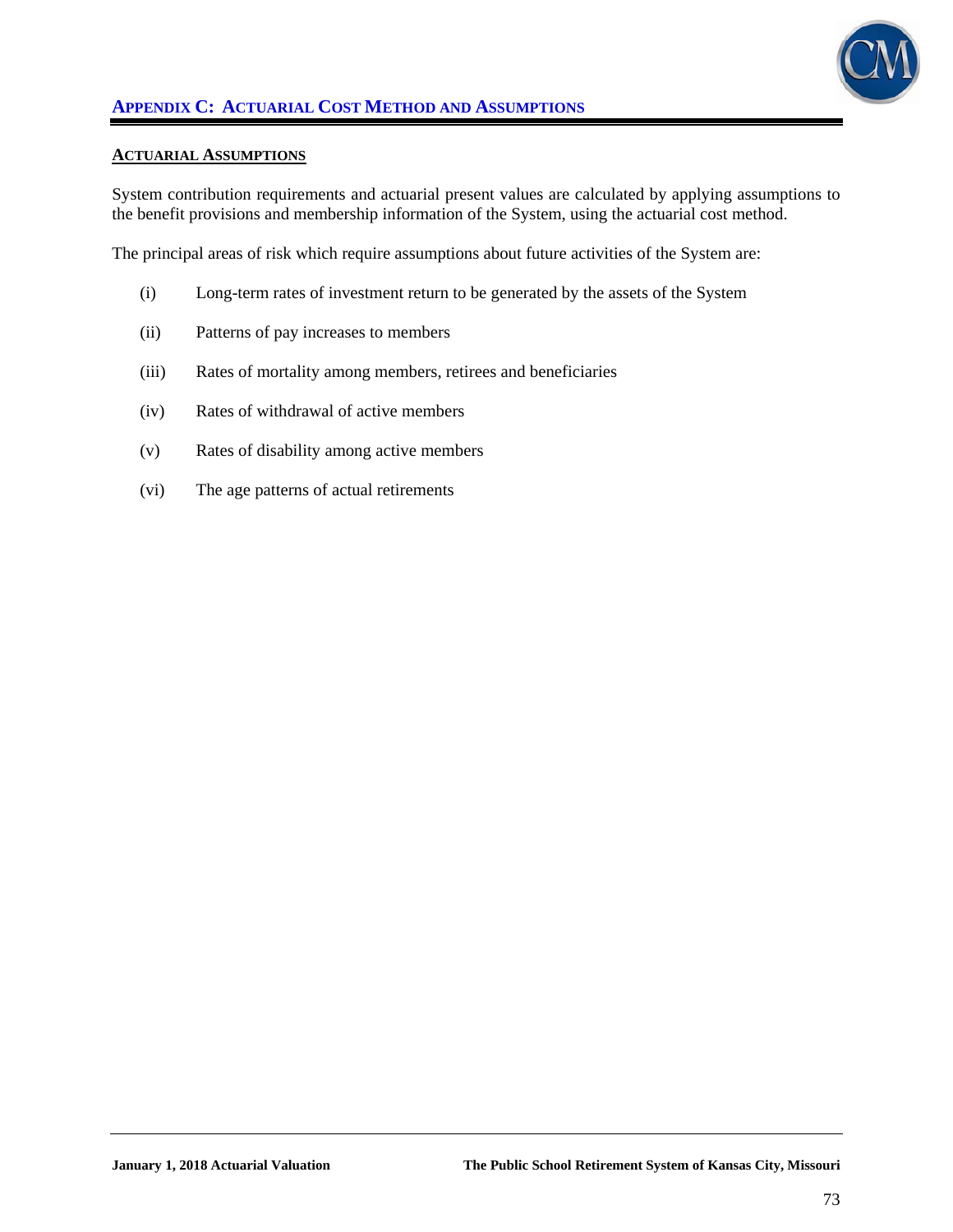

# **APPENDIX C: ACTUARIAL COST METHOD AND ASSUMPTIONS**

In making a valuation, the monetary effect of each assumption is calculated for as long as a presently covered person survives – a period of time which can be as long as a century.

Actual experience of the System will not coincide exactly with assumed experience. Each valuation provides a complete recalculation of assumed future experience and takes into account all past differences between assumed and actual experiences. The result is a continual series of adjustments (usually small) to the computed contribution rate.

From time to time, one or more of the assumptions are modified to reflect experience trends (but not random or temporary year-to-year fluctuations).

**Long-term Rate of Return:** (net of administrative expenses): 7.75% per year, compounded annually (2.75% long-term price inflation and a 5.00% real rate of return).

**Price Inflation:** 2.75%

**General Wage Growth (Wage Inflation):** 3.50%

**Payroll Growth Assumption:** 3.00% per year

**Interest Crediting Rate on Member Accounts:** 3.25% per year.

**Salary Increase Rates:** 5.00% per year.

**Mortality Table:** This assumption is used to measure the probabilities of members dying and the probabilities of each pension payment being made after retirement.

| <b>Healthy Retirees</b><br>And Beneficiaries: | RP-2014 Healthy Annuitant Blue Collar Table with a one-year setback for females,<br>projected 7 years from valuation date using Scale MP-2016      |
|-----------------------------------------------|----------------------------------------------------------------------------------------------------------------------------------------------------|
| Disabled Retirees:                            | RP-2014 Disabled Table for Males and Females                                                                                                       |
| <b>Active Members:</b>                        | RP-2014 Healthy Non-Annuitant Blue Collar Table with a one-year setback for<br>females, projected 15 years from valuation date using Scale MP-2016 |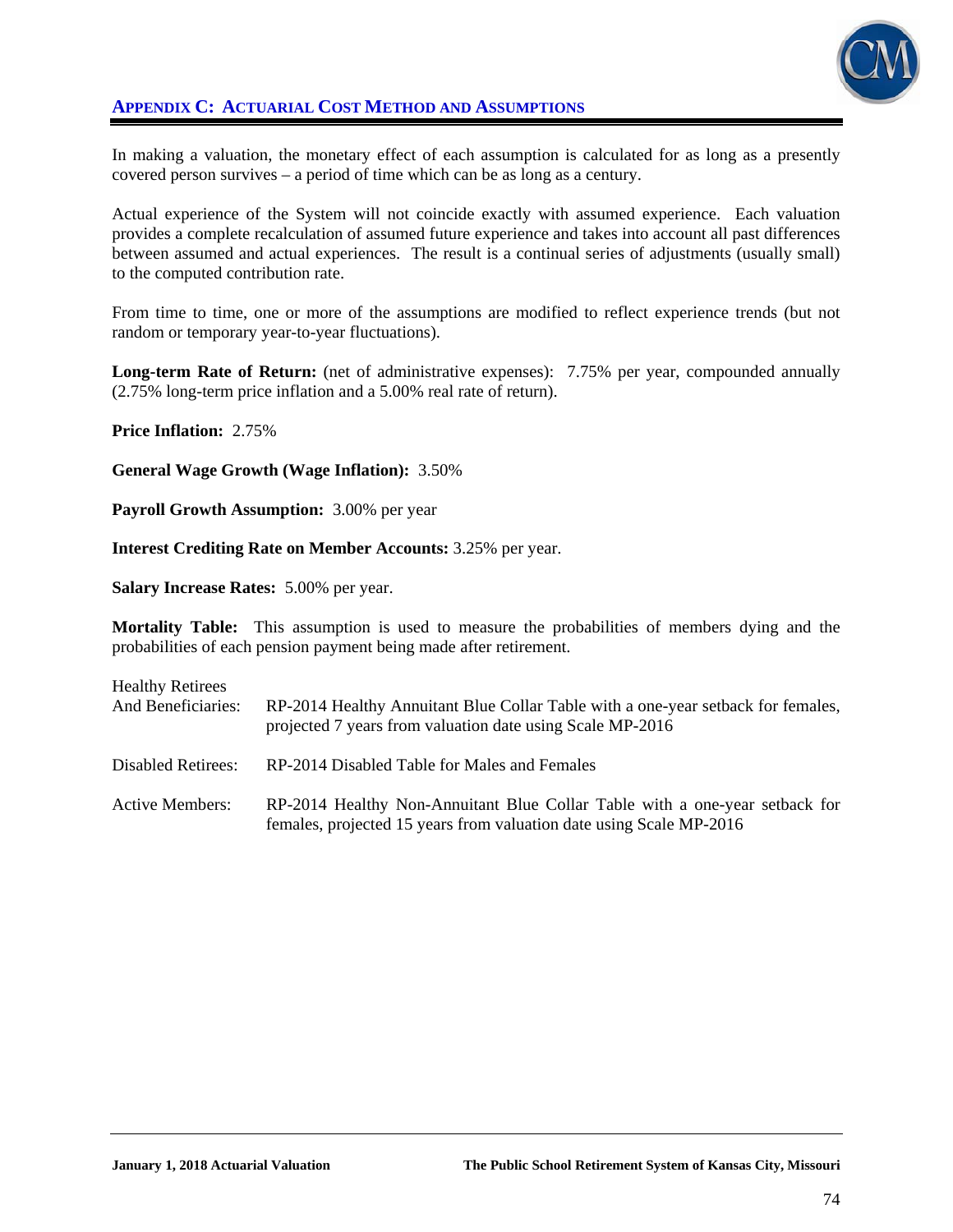

**Rates of Retirement:** These rates are used to measure the probability of eligible members retiring under the regular retirement provisions.

Retirements occur at rates based on the actual experience of the retirement system. The age-related rates used are shown in the tables below. The first year of normal retirement eligibility is the earlier of age 60 and 5 years of creditable service or 75 credits for Plan B members, and the earlier of age 62 and 5 years of creditable service or 80 credits for Plan C members.

| <b>Retirement Rates When Eligible</b><br>for Unreduced Benefits |                                      |                         |  |  |
|-----------------------------------------------------------------|--------------------------------------|-------------------------|--|--|
| Age                                                             | <b>First Eligible</b><br><b>Rate</b> | <b>Ultimate</b><br>Rate |  |  |
| $45 - 54$                                                       | 10%                                  | 12%                     |  |  |
| $55 - 61$                                                       | 20                                   | 12                      |  |  |
| 62                                                              | 30                                   | 25                      |  |  |
| 63                                                              | 20                                   | 15                      |  |  |
| 64                                                              | 30                                   | 15                      |  |  |
| $65 - 69$                                                       | 30                                   | 25                      |  |  |
| $70 - 74$                                                       | 50                                   | 40                      |  |  |
| 75                                                              | 100                                  | 100                     |  |  |

| <b>Retirement Rates When Eligible</b><br>for Reduced Benefits |      |  |
|---------------------------------------------------------------|------|--|
| Age                                                           | Rate |  |
| $55 - 59$                                                     | 8%   |  |

Terminated vested members are assumed to begin receiving their benefits upon reaching age 60 if they participated in Plan B, and age 62 if they participated in Plan C.

**Rates of Separation from Active Membership:** This assumption measures the probabilities of a member terminating employment. The rates do not apply to members who are eligible to retire. Rates vary by service. Sample rates are as follows:

| Years    | <b>Rate</b> |
|----------|-------------|
| $\leq$ 1 | 27%         |
|          | 25          |
| 5        | 17          |
| 10       | 8           |
| $15+$    | 2           |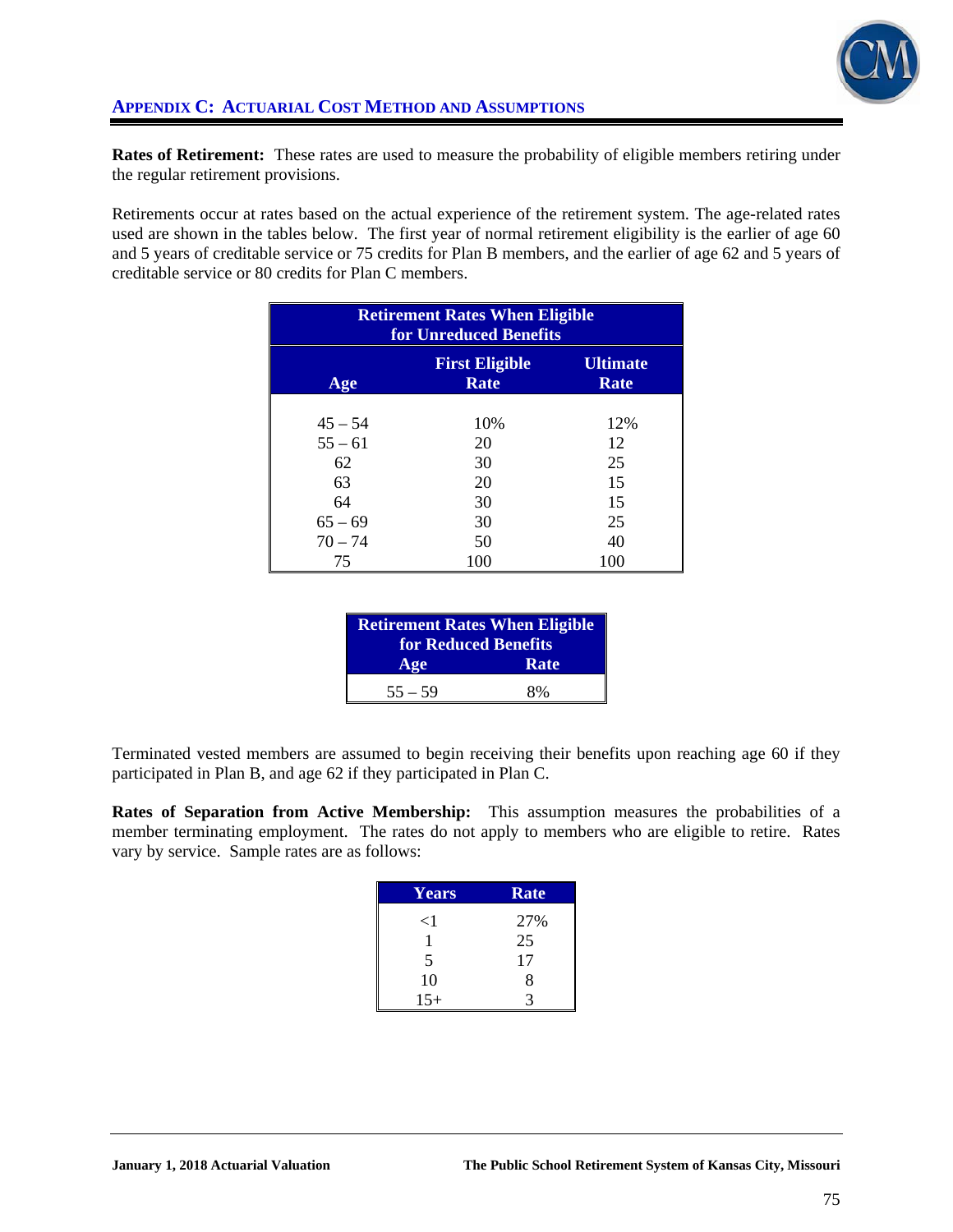

# **APPENDIX C: ACTUARIAL COST METHOD AND ASSUMPTIONS**

**Forfeiture of Vested Benefits:** Members terminating in vested status are given the option of taking a refund of their accumulated member contributions (and thereby forfeiting the employer-provided benefit) or deferring their vested benefit. Active members who terminate in the future with a vested benefit are assumed to take a deferred vested annuity, unless a refund of contributions and interest is greater than the actuarial present value of their vested deferred benefit.

**Rates of Disability:** This assumption measures the probabilities of a member becoming disabled.

| <b>Sample</b><br><b>Ages</b> | % of Active Members Becoming<br><b>Disabled During Next Year</b> |
|------------------------------|------------------------------------------------------------------|
| 25                           | 0.025%                                                           |
| 30                           | 0.050                                                            |
| 35                           | 0.050                                                            |
| 40                           | 0.050                                                            |
| 45                           | 0.075                                                            |
| 50                           | 0.125                                                            |
| 55                           | 0.200                                                            |
| 60                           | 0.250                                                            |

Disability probabilities vary by age, however, not all ages are shown above.

**Active Member Group Size:** Assumed to remain constant.

**Future Benefit Increases or Additional Benefits:** When funding is adequate, the Board may authorize cost of living adjustments (COLAs), as noted in the summary of plan provisions. In the past, the Board has also sometimes granted an additional monthly payment to retirees (13th check.) This valuation assumes that no future COLAs and no future 13th checks will be awarded.

# **MISCELLANEOUS AND TECHNICAL ASSUMPTIONS**

**Marriage Assumption:** All members are assumed to be married for purposes of death benefits. In each case, the male was assumed to be 4 years older than the female.

**Decrement Timing:** Decrements of all types are assumed to occur mid-year.

**Other:** The turnover decrement does not operate during retirement eligibility.

**Missing Gender:** Records that are missing a gender are assumed to be female if the record belongs to a member, and male if the record belongs to a beneficiary.

# **CHANGES FROM THE PRIOR VALUATION**

There have been no changes to the actuarial assumptions or methods since the prior valuation.